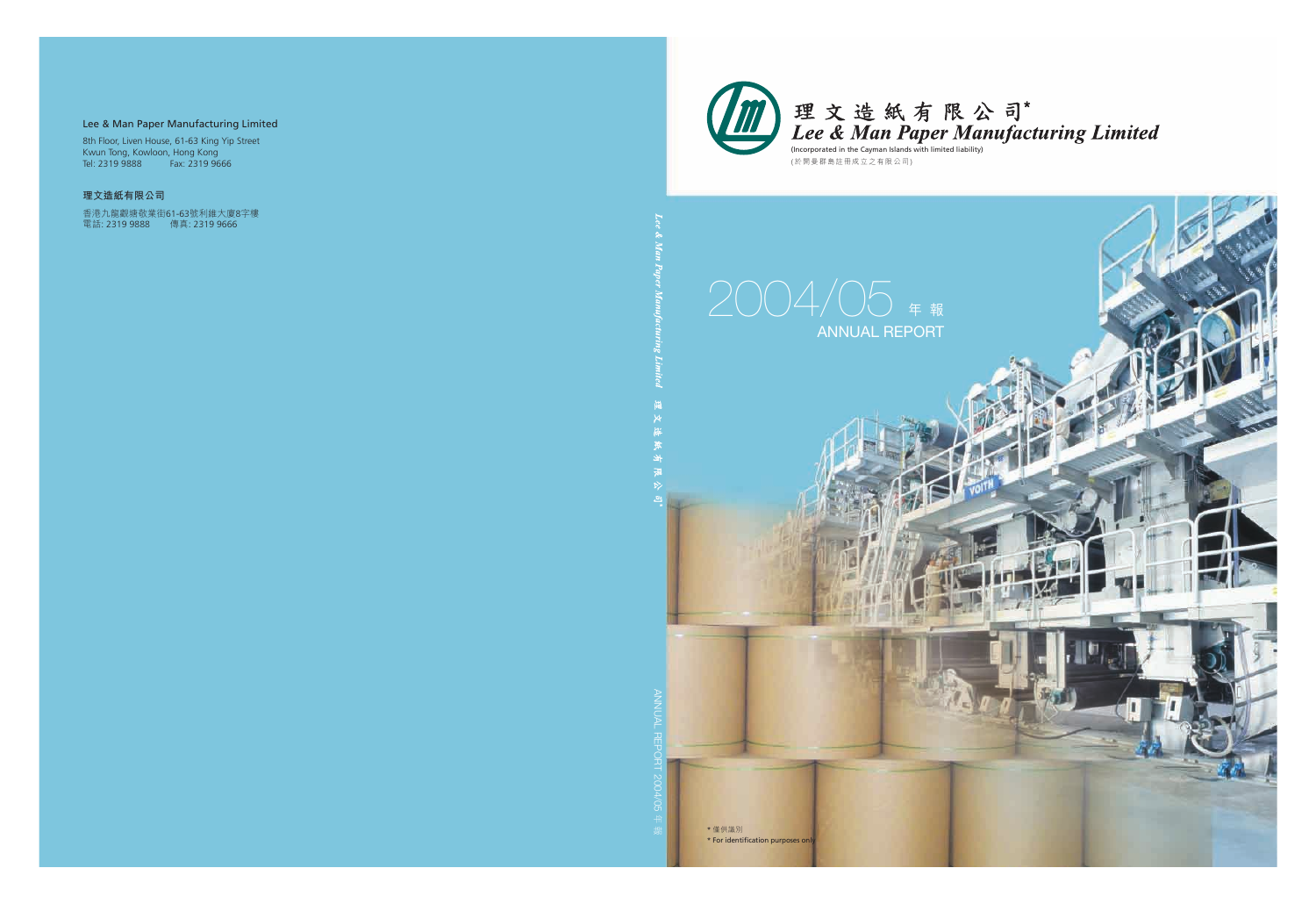| <b>CONTENTS</b>                                         | 録 |
|---------------------------------------------------------|---|
| Corporate Information 2 公司資料                            |   |
| Chairman's Statement 4 主席報告                             |   |
| Management Discussion and Analysis 6 管理層討論及分析           |   |
| Profile of Directors and Senior Management 9 董事及高級管理層簡介 |   |
| Directors' Report 14 董事會報告                              |   |
| Auditors' Report 25 核數師報告                               |   |
| Consolidated Income Statement 27 綜合損益表                  |   |
| Consolidated Balance Sheet 28 綜合資產負債表                   |   |
| Balance Sheet 30 資產負債表                                  |   |
| Consolidated Statement of Changes in Equity 31 綜合權益變動表  |   |
| Consolidated Cash Flow Statement 32 綜合現金流量表             |   |
| Notes to the Financial Statements 34 財務報表附註             |   |
| Financial Summary 76 財務摘要                               |   |
|                                                         |   |

**MHT** 

l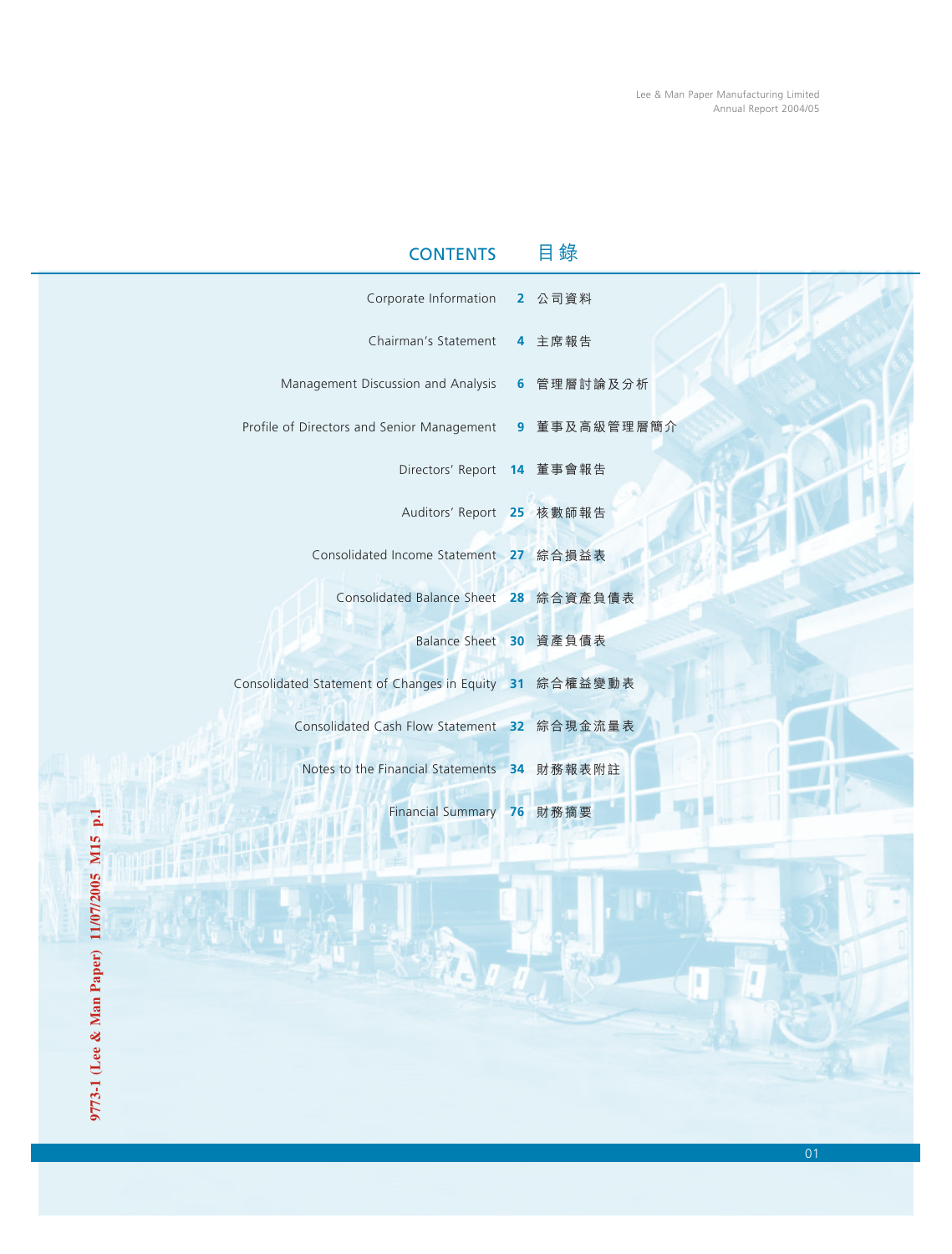# **CORPORATE INFORMATION A 公司資料**

### BOARD OF DIRECTORS

*Executive director* Mr Lee Wan Keung, Patrick (Chairman) Mr Lee Man Chun, Raymond (Chief Executive Officer) Mr Lee Man Bun Mr Tan Siak Him, Alexander

*Non-executive director* Professor Poon Chung Kwong

*Independent non-executive director* Mr Wong Kai Tung, Tony Mr Heng Kwoo Seng Ms Law Kar Shui, Elizabeth

### COMPANY SECRETARY

Mr Cheung Kwok Keung

### REGISTERED OFFICE

Century Yard Cricket Square Hutchins Drive P.O. Box 2681 GT George Town Grand Cayman British West Indies

### HEAD OFFICE AND PRINCIPAL PLACE OF BUSINESS IN HONG KONG

8th Floor, Liven House 61-63 King Yip Street Kwun Tong Kowloon Hong Kong

### **董事會**

執行董事 李運強先生(主席) 李文俊先生(行政總裁) 李文斌先生 陳錫鑫先生

非執行董事 潘宗光教授

獨立非執行董事 王啟東先生 邢詒春先生 羅嘉穗小姐

**公司秘書** 張國強先生

### **註冊辦事處**

Century Yard Cricket Square Hutchins Drive P.O. Box 2681 GT George Town Grand Cayman British West Indies

### **香港總辦事處暨主要營業地點**

香港 九龍觀塘 敬業街61-63號 利維大廈8樓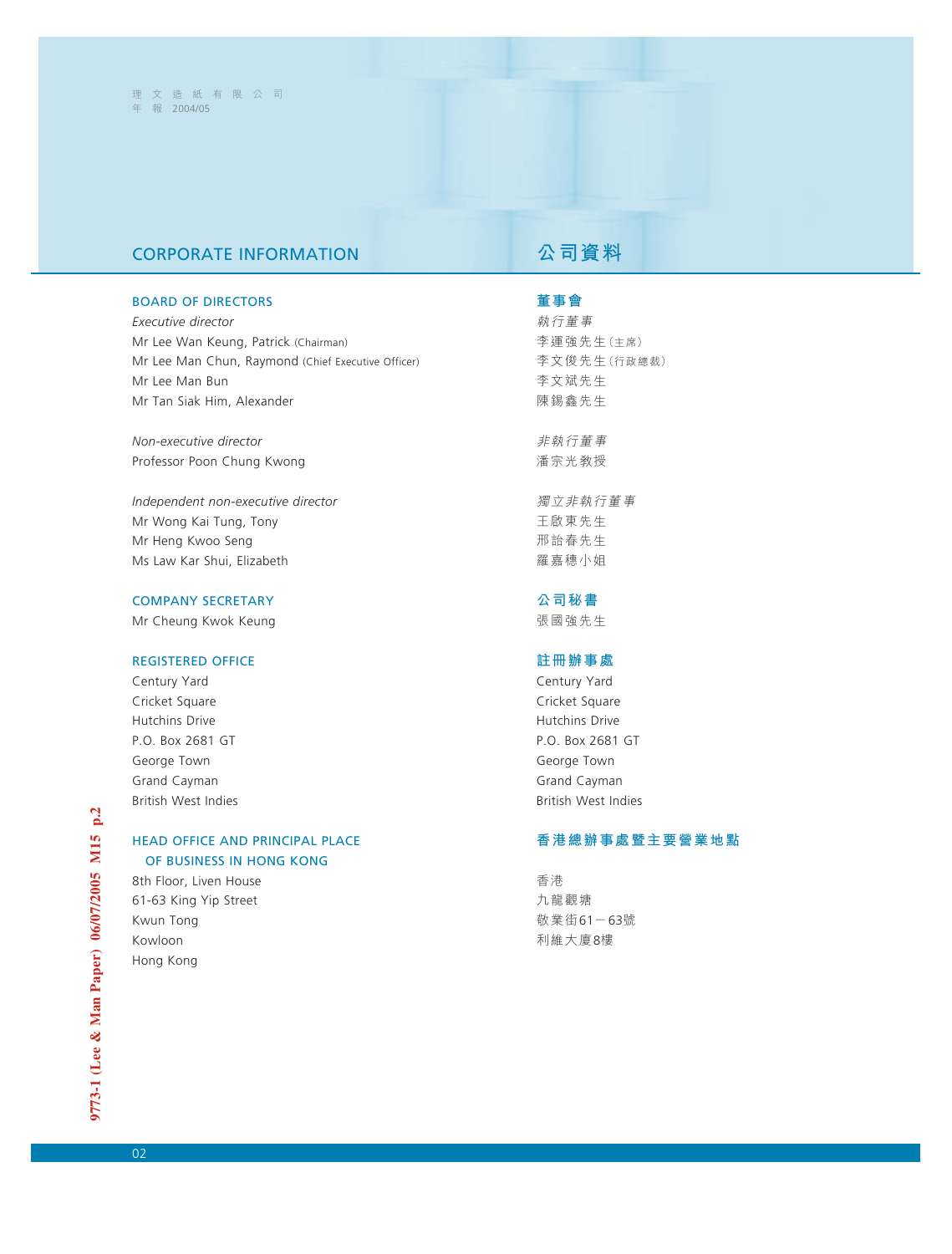### PRINCIPAL BANKERS

*In Hong Kong:* Hang Seng Bank Limited Standard Chartered Bank (HK) Ltd Citibank, N.A.

*In the PRC:* China Construction Bank Agricultural Bank of China Bank of China

### AUDITORS

Deloitte Touche Tohmatsu Certified Public Accountants

### PRINCIPAL SHARE REGISTRAR AND TRANSFER OFFICE

Bank of Butterfield International (Cayman) Ltd. Butterfield House 68 Fort Street P.O. Box 705 George Town Grand Cayman Cayman Islands

### HONG KONG BRANCH SHARE REGISTRAR AND TRANSFER OFFICE

Tricor Investor Services Limited Ground Floor, BEA Harbour View Centre 56 Gloucester Road Wanchai Hong Kong

### **WEBSITE**

http://www.leemanpaper.com

### **主要往來銀行**

香港: 囱生銀行有限公司 渣打銀行(香港)有限公司 花旗銀行

中國: 中國建設銀行 中國農業銀行 中國銀行

### **核數師**

德勤‧關黃陳方會計師行 執業會計師

### **主要股份過戶登記處**

Bank of Butterfield International (Cayman) Ltd. Buterfield House 68 Fort Street P.O. Box 705 George Town Grand Cayman Cayman Islands

## **香港股份過戶登記分處**

卓佳證券登記有限公司 香港 灣仔告士打道56號 東亞銀行港灣中心地下

**網址**

http://www.leemanpaper.com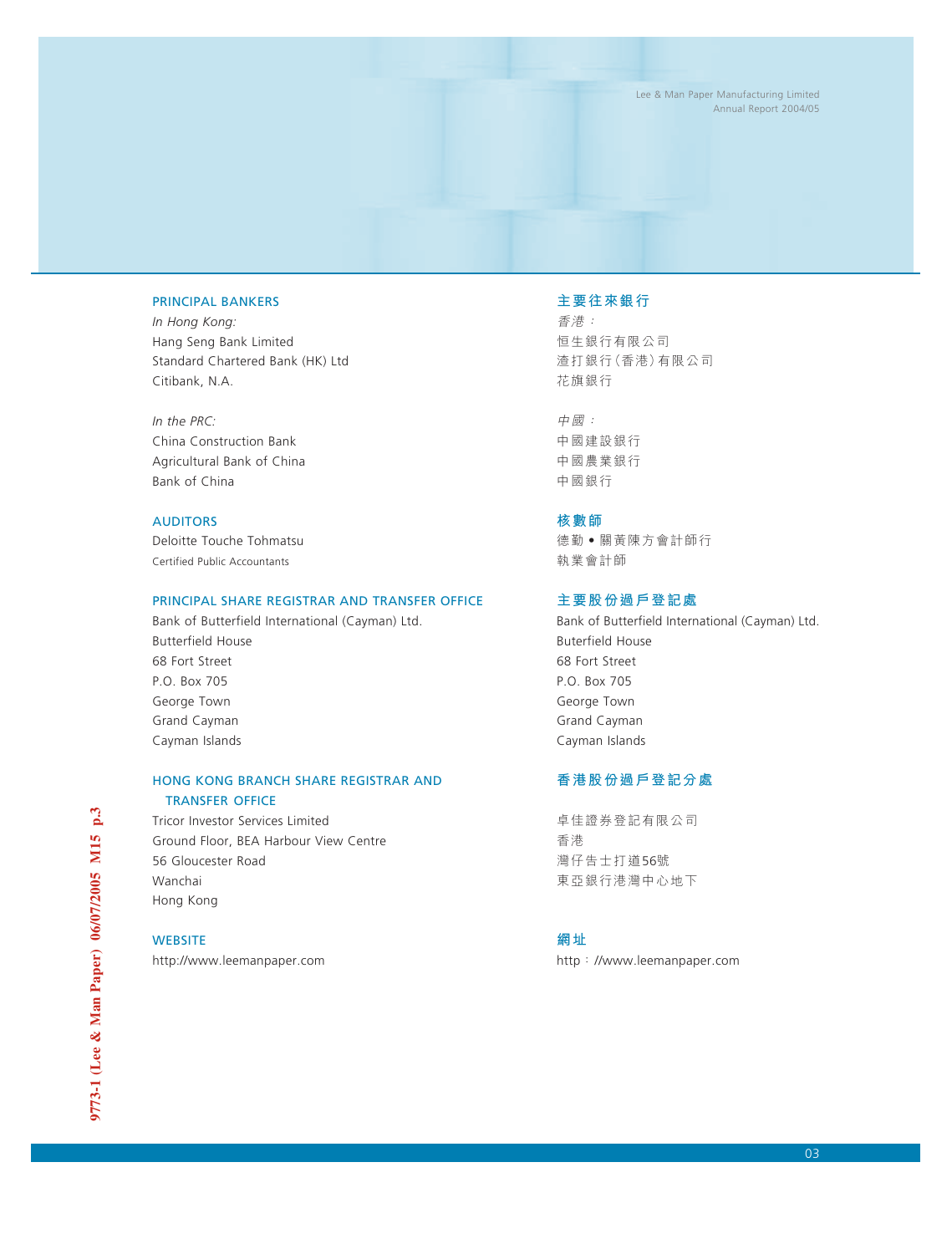# CHAIRMAN'S STATEMENT **主席報告**

### BUSINESS REVIEW & OUTLOOK

For the financial year of 2004/2005, the group achieved a turnover of HK\$2,771 million and has recorded a net profit of HK\$418 million. This represents an increase in turnover of 63% and an increase in net profit of 47% over the same period last year. The major reason for the increases is capacity growth. PM5, our fifth production line with an annual capacity of 250,000MT, started operation early 2004. It is now running at full capacity and making contributions to the Group. PM6, our sixth production line with an annual capacity of 300,000MT, and just began operation in September 2004. Although PM6 is not running at the expected efficiencies, after further tuning for a period of time, it is expected to make further contributions to the Group in years to come.

During the year, the management was able to take a significant step to implement the Group's business strategy by vertically integrating its operation. In February 2005, the Group acquired a pulp mill with an annual capacity of 200,000MT which is located at Samoa, California, United States. Only half of its production volume is adequate to fulfill our existing demand of pulp while the remaining will be placed on the market for sale and in return bring us profit. Strategically, the management believes the acquisition in North America is a very important step in the Group's business development. It would reduce our dependence on the outside pulp suppliers and at the same time generating extra income, profit and lowering our existing paper production costs.

Looking ahead, the Group has begun construction of its third paper production industrial park located at Dongguan Hongmei, which will allow it to capture the continuously growing demand for quality containerboard in the Pearl River Delta region. PM7, our seventh production machine and our first production line at

### **業務回顧及展望**

二零零四/零五財政年度,隨著集團生產能 力增加,本集團共錄得營業額27.7億港元及 純利 4.18億港元,較去年同期增長 63%及 47%。年產25萬噸的第五號機(PM5)已於二 零零四年初投產,並正以全速運行生產,對 集團利潤作出貢獻。年產30萬噸的第六號機 (PM6)瓦楞芯紙機亦相繼於二零零四年九月 投產,雖然該機尚未達到預期之效益,但經 過一段時間調試後,相信它將會為集團來年 帶來應有的利潤貢獻。

年內,集團成功達到漿紙一體化的一條龍生 產目標。集團於二零零五年二月收購了一間 位於美國加州薩摩亞年產20萬噸的木漿製造 廠,憑藉該廠一半的產量已可滿足集團造紙 廠對木漿的需求,餘數將在市場出售,為集 團帶來盈利。就策略而言,在北美洲收購木 漿廠是集團發展重要的一環,既可以令集團 無須倚賴其他木漿供應商,亦為集團帶來額 外收入及利潤,和更有效控制造紙廠的生產 成本。

展望未來,集團現正積極興建其位於東莞洪 梅的第三間造紙工業園,以配合珠江三角州 對優質箱板原紙持續增長的需求。洪梅造紙 廠的第一條生產線,年產40萬噸的第七號機 (PM7)預計於二零零六年一月開始投產後,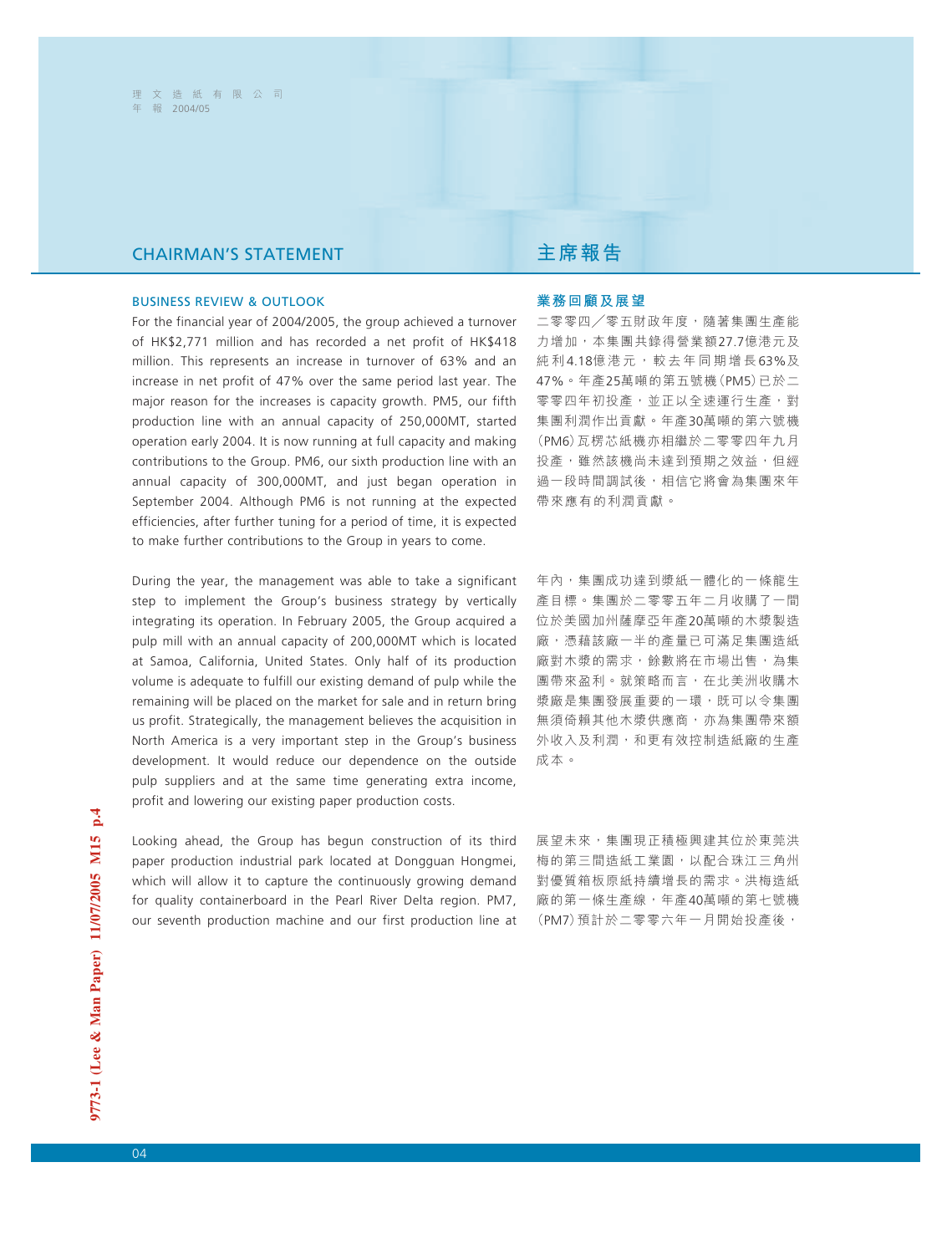Dongguan Hongmei, is expected to begin operation in January 2006. It will have an annual production capacity of 400,000MT of linerboard. Upon completion, the Group's total containerboard and pulp production capacity will reach 1.6 million metric tons and 0.2 million metric tons respectively. The Group anticipates a further improvement in its performance.

集團工業用包裝紙及木漿的總年產量將達至 約160萬噸及20萬噸,為集團帶來更大貢 獻。

| On behalf of the Board |  |  |
|------------------------|--|--|
|------------------------|--|--|

承董事會命

李運強 主席

Lee Wan Keung, Patrick *Chairman*

Hong Kong, 28 June 2005

香港,二零零五年六月二十八日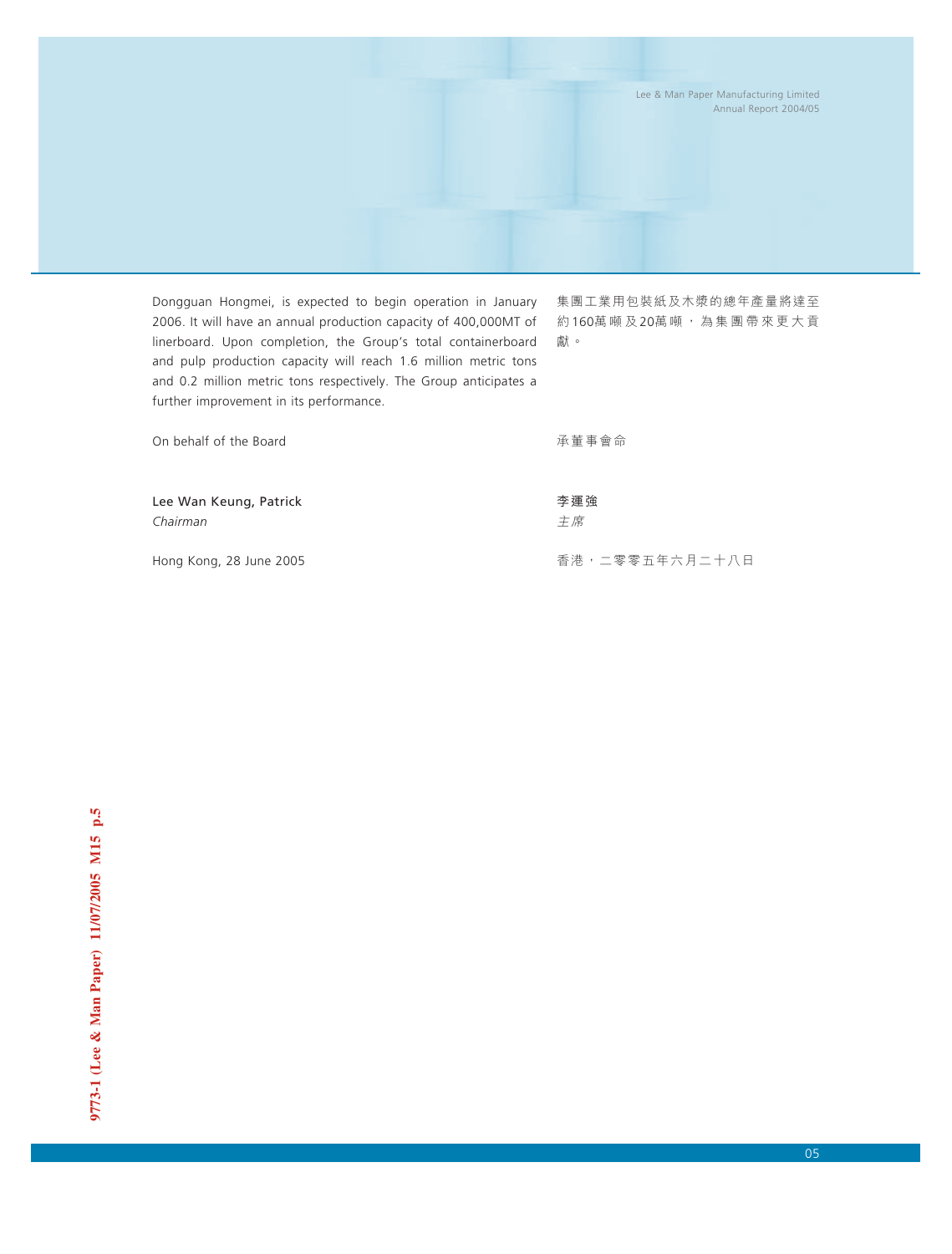# MANAGEMENT DISCUSSION AND ANALYSIS **管理層討論及分析**

### RESULTS OF OPERATION

Turnover and net profit attributable to shareholders for the year ended 31 March 2005 was HK\$2,771 million and HK\$418 million, representing an increase of 63% and 47%, as compared to HK\$1,701 million and HK\$285 million, respectively, for last year. The earnings per share for the year was HK43.54 cents when compared with HK40.71 cents for last year.

The increase in turnover and net profit were mainly attributable to the significant increase in the Group's sales of containerboard mainly due to the result of the full year commercial operation of the paper machine V which started in January 2004 and the commenced commercial operation of the paper machine VI in September 2004.

### DISTRIBUTION COSTS AND ADMINISTRATIVE EXPENSES

The Group's distribution costs and administrative expenses increased by approximately 130% and 72% from HK\$23.7 million and HK\$64.7 million for the year ended 31 March 2004 to HK\$54.5 million and HK\$111.2 million for the year ended 31 March 2005 respectively as a result of the expansion in the operation of the Group and the increase in the Group's turnover during the year.

### INTEREST EXPENSES

The Group's interest expenses was HK\$11.4 million for the year ended 31 March 2005 as compared to HK\$15.0 million for the year ended 31 March 2004. The decrease was mainly due to the decrease in average amount of outstanding bank loans during the year.

### INVENTORIES, DEBTORS' AND CREDITORS' TURNOVER

The inventory turnover of the Group's raw materials and finished products were 113 days and 7 days, respectively, for the year ended 31 March 2004 as compared to 85 days and 12 days, respectively, for the year ended 31 March 2005. This exhibits continued strong demand from our customers.

### **經營業績**

截至二零零五年三月三十一日止年度的營業 額及股東應佔純利分別為27.7億港元及4.18 億港元,較去年的 17.0億港元及 2.85億港 元,分別增加63%及47%。本年度的每股盈 利為43.54港仙,去年則為40.71港仙。

營業額及純利同告上升,主要歸因於本集團 自二零零四年一月開始投產的第五號造紙機 於本年度全年投產,加上第六號造紙機亦自 二零零四年九月開始投產,帶動本集團箱板 原紙銷量激增所致。

### **分銷成本及行政費用**

本集團的分銷成本及行政費用分別由截至二 零零四年三月三十一日止年度的23.7百萬港 元及64.7百萬港元,上升至截至二零零五年 三月三十一日止年度的54.5百萬港元及1.11 億港元,增加約130%及72%。分銷成本及 行政費用有所增加,原因是本集團於年內擴 充業務,以及本集團的營業額增加所致。

### **利息開支**

截至二零零五年三月三十一日止年度,本集 團的利息開支為11.4百萬港元,而於截至二 零零四年三月三十一日止年度則為15.0百萬 港元。利息開支下跌主要由於年內未償還平 均銀行貸款減少所致。

### **存貨、應收賬款及應付賬款周轉期**

本集團於截至二零零四年三月三十一日止年 度的原料及製成品存貨周轉期分別為113日 及7日,而於截至二零零五年三月三十一日 止年度則分別為85日及12日。由此可見,本 集團客戶需求的增長勢頭依然強勁。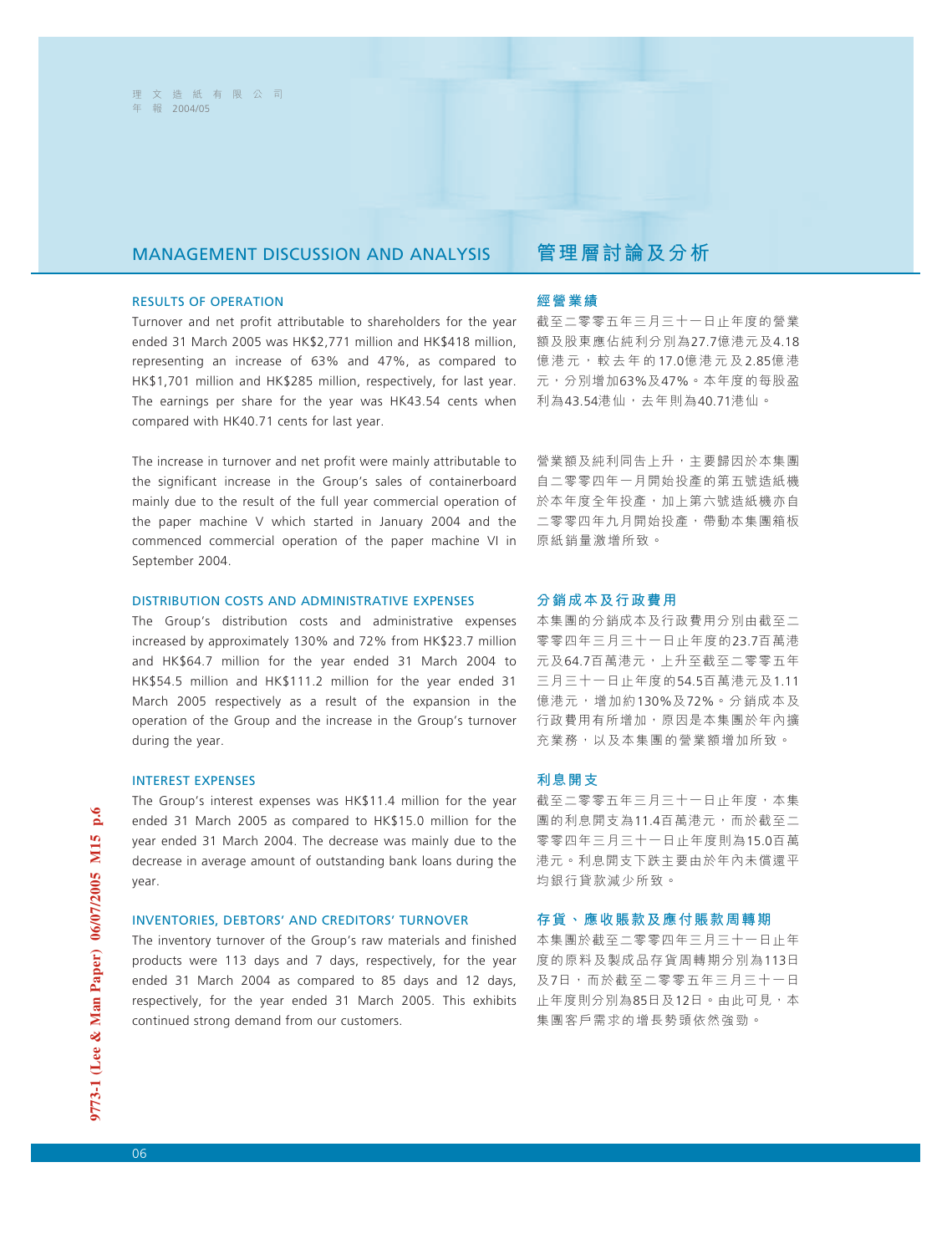The Group's debtors' turnover days were 66 days for the year ended 31 March 2005 as compared to 62 days for the year ended 31 March 2004. This is in line with the credit terms of around 45 days to 60 days granted by the Group to its customers.

The Group's creditors' turnover days were 34 days for the year ended 31 March 2004 as compared to 16 days for the year ended 31 March 2005 as the Group settle much of its creditor balances with surplus cash.

LIQUIDITY, FINANCIAL RESOURCES AND CAPITAL STRUCTURE

The total shareholders' fund of the Group as at 31 March 2005 was HK\$3,041 million (31 March 2004: HK\$1,903 million). As at 31 March 2005, the Group had current assets of HK\$1,372 million (31 March 2004: HK\$1,270 million) and current liabilities of HK\$921 million (31 March 2004: HK\$838 million). The current ratio was 1.49 as at 31 March 2005 as compared to 1.51 at 31 March 2004.

The Group generally finances its operations with internally generated cashflow and credit facilities provided by its principal bankers in Hong Kong and the PRC. As at 31 March 2005, the Group had outstanding bank borrowings of HK\$769 million (31 March 2004: HK\$888 million). These bank loans were secured by corporate guarantees provided by certain subsidiaries of the Company. The Group's net debt-to-equity ratio (total borrowings net of cash and cash equivalents over shareholders' equity) decreased from 0.47 as at 31 March 2004 to 0.23 as at 31 March 2005 as enhanced after the completion of the Placement and Subscription in April 2004.

本集團於截至二零零五年三月三十一日止年 度的應收賬款周轉期為66日,而於截至二零 零四年三月三十一日止年度則為62日。上述 應收賬款周轉期與本集團給予客戶介乎45日 至60日的信貸期相符。

本集團於截至二零零四年三月三十一日止年 度的應付賬款周轉期為34日,而於截至二零 零五年三月三十一日止年度則為16日。本集 團以盈餘的現金支付大部分的應付賬款。

### **流動資金、財務資源及資本結構**

於二零零五年三月三十一日,本集團的股東 資金總額為30.41億港元(二零零四年三月三 十一日:19.03億港元)。於二零零五年三月 三十一日,本集團的流動資產達13.72億港 元(二零零四年三月三十一日: 12.70億港 元),而流動負債則為9.21億港元(二零零四 年三月三十一日:8.38億港元)。二零零五年 三月三十一日的流動比率為1.49,二零零四 年三月三十一日則為1.51。

本集團一般以內部產生的現金流量,以及中 港兩地主要往來銀行提供的信貸備用額作為 業務的營運資金。於二零零五年三月三十一 日,本集團的未償還銀行貸款為7.69億港元 (二零零四年三月三十一日:8.88億港元)。 該筆銀行借貸由本公司若干附屬公司提供的 公司擔保作為抵押。配售及認購於二零零四 年四月完成後,本集團的淨資本負債比率 (借貸總額減現金及現金等價物除以股東權 益)由二零零四年三月三十一日的0.47下降至 二零零五年三月三十一日的0.23,財務狀況 進一步加強。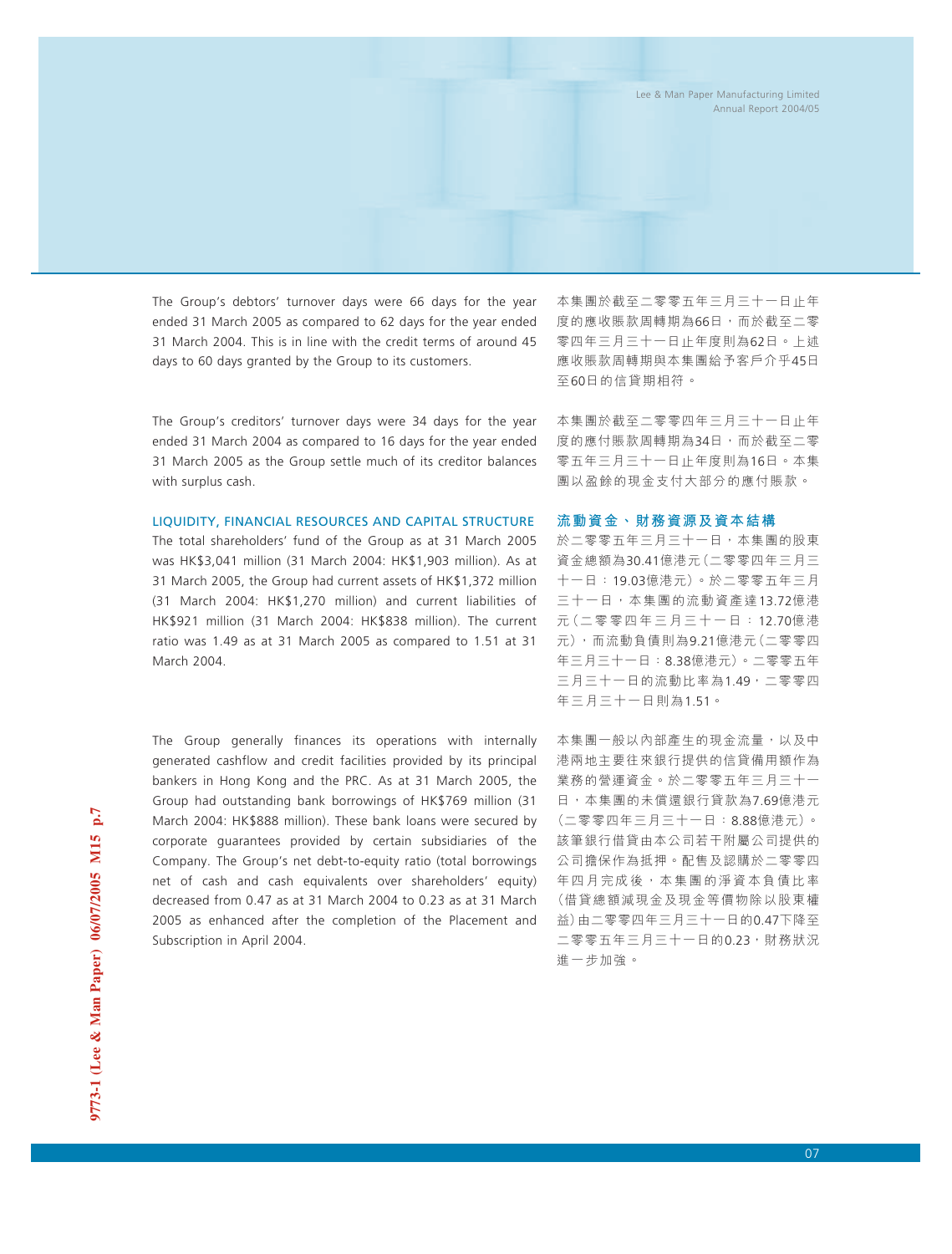### Management Discussion and Analysis **The Contract State State State State** 管理層討論及分析

The Group's liquidity position remains strong and the Group possesses sufficient cash and available banking facilities to meet its commitments, working capital requirements and future investments for expansion.

The Group's transactions and the monetary assets are principally denominated in Renminbi, Hong Kong dollars or United States dollars. The Group has not experienced any material difficulties or effects on its operations or liquidity as a result of fluctuations in currency exchange rates during the year ended 31 March 2005. During the year ended 31 March 2005, the Group did not employ any financial instrument for hedging purposes.

### USE OF PROCEEDS FROM THE PLACEMENT AND SUBSCRIPTION

The net proceeds from the Placement and Subscription which was completed in April 2004, of approximately HK\$804 million, was earmarked as to approximately HK\$500 million for the acquisition cost of the main unit paper machine VII and costs of ancillary and support equipment such as preparation unit, pumps and cranes which are expected to be incurred over the next one year. The proceeds from the Subscription not immediately applied towards the purchase of paper machine VII have been employed as general working capital.

### EMPLOYEES

As at 31 March 2005, the Group had a workforce of more than 2,400 people. Salaries of employees are maintained at competitive level and are reviewed annually, with close reference to the relevant labour market and economic situation. The Group also provides internal training to staff and provides bonuses based upon staff performance and profits of the Company.

The Group has not experienced any significant problems with its employees or disruption to its operations due to labour disputes nor has it experienced any difficulty in the recruitment and retention of experienced staff. The Group maintains a good relationship with its employees.

The Group has a Pre-IPO Share Option Scheme whereby employees of the Group are granted options to acquire shares in the Company.

本集團的流動資金狀況保持穩健,且具備充 裕的現金及可供動用的銀行備用額以應付集 團的承擔、營運資金需要,並作為日後投資 以擴充業務所需。

本集團的交易及貨幣資產主要以人民幣、港 元或美元計值。截至二零零五年三月三十一 日止年度,本集團的營運或流動資金未曾因 滙率波動而面臨任何重大困難或影響。截至 二零零五年三月三十一日止年度,本集團概 無採用任何金融工具以作對沖用途。

### **配售及認購所得款項用途**

於二零零四年四月完成配售及認購所得款項 淨額約為8.04億港元,其中約5億港元已指 定用作購買第七號造紙機主機及配套設備 (如製漿系統、泵和吊機)的成本。這些成本 預計將於未來一年產生。未用於購買第七號 造紙機的認購所得款項淨額,則已撥作一般 營運資金。

### **僱員**

於二零零五年三月三十一日,本集團擁有逾 2,400名員工。僱員薪酬維持於具競爭力水 平,並會每年審閲,且密切留意有關勞工市 場及經濟市況趨勢。本集團亦為僱員提供內 部培訓,並按員工表現及本公司盈利發放花 紅。

本集團並無出現任何重大僱員問題,亦未曾 因勞資糾紛令營運中斷,在招聘及挽留經驗 豐富的員工時亦不曾出現困難。本集團與僱 員的關係良好。

本集團設有首次公開售股前的購股權計劃, 本集團僱員可據此授購股權,以認購本公司 股份。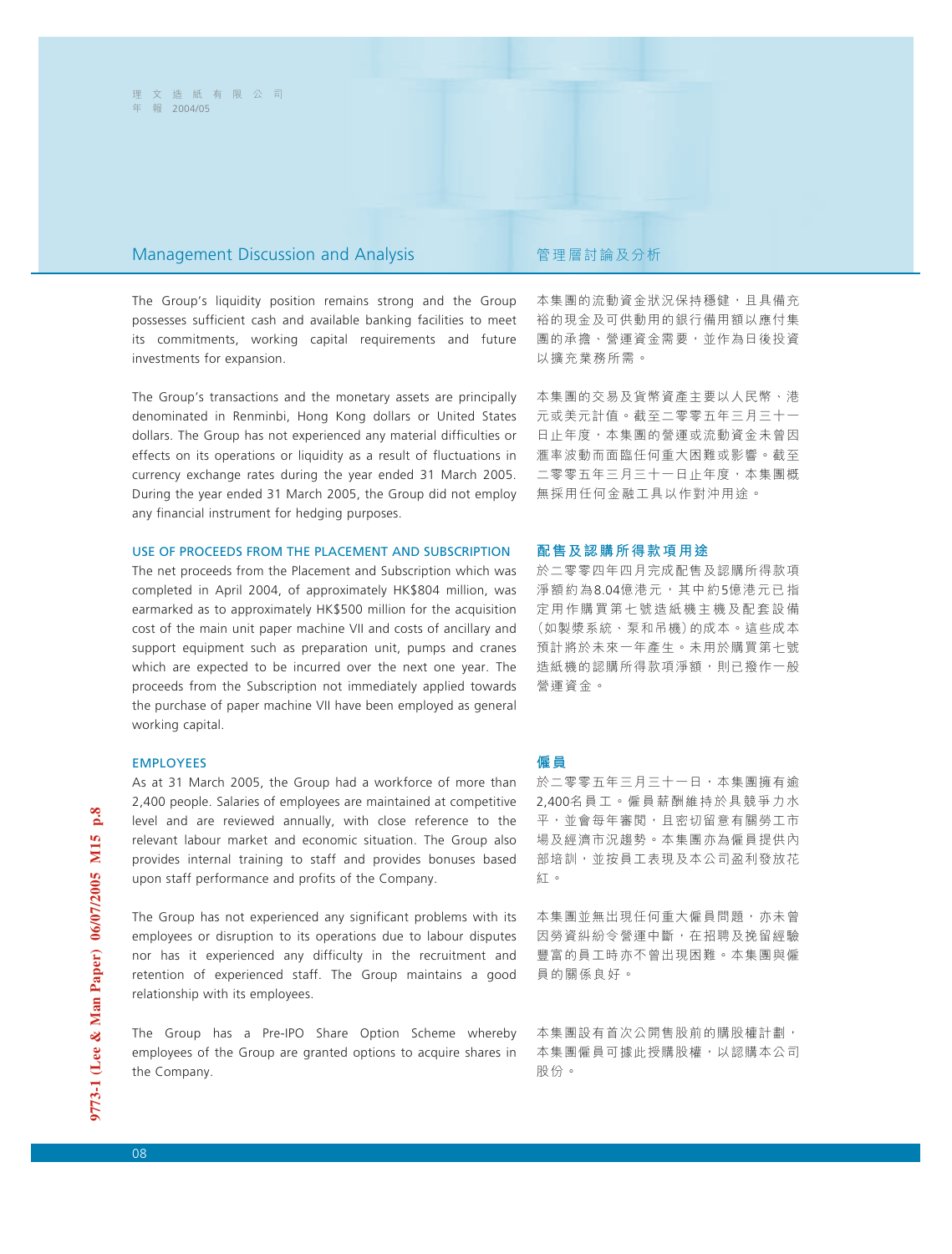## PROFILE OF DIRECTORS AND SENIOR MANAGEMENT

### EXECUTIVE DIRECTOR

Mr Lee Wan Keung, Patrick, aged 62, Chairman of the Company and founder of the Group, is in charge of senior staff management, corporate strategy and planning, building construction and public relations for the Group in the PRC. He has over 42 years of experience in manufacturing and international trade. Mr Lee is the Chairman of the Hong Kong Hainan Commercial Association, a standing member of the Political Consultative Committee of Guangdong Province and an honorary principal of the Qionghai Jiaji Secondary School and Hainan Guoxing Secondary School. He has also been awarded honorary citizenship of Dongguan.

Mr Lee Man Chun, Raymond, aged 34, Chief Executive Officer as well as founder of the Company, is primarily in charge of day to day corporate strategy, corporate planning and overall management of the Group. Mr Lee has over ten years of operational experience in paper manufacturing and related business and has been overseeing the development of the paper business. He is experienced in product development, purchasing of raw materials and selling of paper. He holds a bachelor's degree in applied science from the University of British Columbia. Mr Lee is also involved in a number of public engagements including being a standing member of the Political Consultative Committee of Hainan, the Vice-chairman of Yan Chai Hospital Advisory Board, the Honorary President of the Kowloon region of the Scout Association of Hong Kong and the President of the Hong Kong Road Safety Association. Mr Lee has also been awarded honorary citizenship of Dongguan and reputational citizenship of Changshu. In November 2002, Mr Lee was awarded the "Young Industrialist Award of HongKong 2002" by the Federation of the Hong Kong Industries. In addition, in November 2003, Mr Lee was also awarded the "2003 Hong Kong Ten Outstanding Young Persons Selection Awardee" by Hong Kong Junior Chamber. Mr Lee is the eldest son of Mr Lee Wan Keung, Patrick.

# **董事及高級管理層簡介**

## **執行董事**

**李運強先生**,62歲,本公司主席及本集團創 辦人,負責高級職員管理工作、參與制定本 集團之策略、策劃及建造工程,維繫與中國 有關政府機構關係。李先生擁有逾四十二年 制造業及國際貿易經驗。彼為香港海南商會 之會長,亦為廣東省政協之常務委員及海南 省嘉積中學榮譽校長、海南省國興中學名譽 校長,並獲頒授東莞市榮譽市民。

**李文俊先生**,34歲,本集團行政總裁,亦為 本公司創辦人,負責本集團日常決策、企業 整體策劃及管理。李先生在造紙業和相關業 務擁有逾十年營運經驗,並一直負責本公司 的整體業務發展,於產品開發、原料採購及 銷售紙品方面擁有豐富經驗。李先生持有加 拿大英屬哥倫比亞大學應用科學學士學位。 彼亦擔任海南省政協之常務委員及仁濟醫院 顧問局副主席、香港童軍九龍地域名譽會 長、香港交通安全委員會會長等公職,並獲 頒授東莞市及常熟市榮譽市民。彼於二零零 二年十一月獲香港工業總會頒發「二零零二 香港青年工業家獎」,並於二零零三年度十 一月獲香港青年商會頒發「二零零三年香港 十大傑出青年」獎。李文俊先生為本集團主 席李運強先生之長子。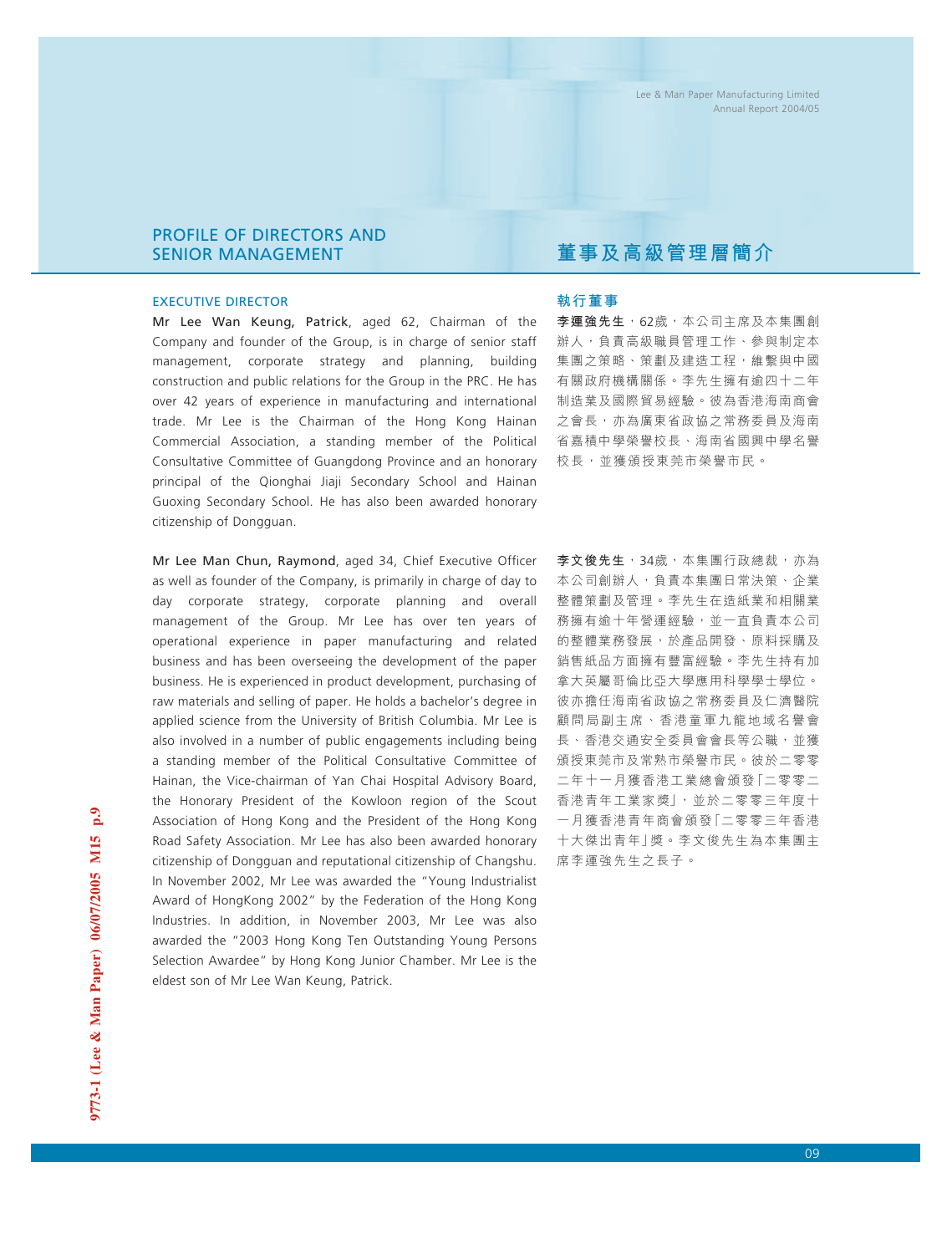## Profile of Directors and Senior Management <br>
董事及高級管理層簡介

### EXECUTIVE DIRECTOR *(Continued)*

Mr Lee Man Bun, aged 25, Managing Director of the Company, is responsible for construction of Hongmei Industrial Park, repair and maintenance of production machines and factory staff management. Mr Lee holds a bachelor's degree of Applied Science in Chemical Engineering from the University of British Columbia in Canada. He is also the director of Yan Chai Hospital Board of Directors. He joined the Group in July 2003. Mr Lee is the youngest son of Mr Lee Wan Keung, Patrick.

Mr Tan Siak Him, Alexander, aged 47, is responsible for procurement of OCC and import businesses. He also assists in liaising and maintaining relationships with various governmental authorities in the PRC. Mr Tan Joined the Group in October 2000. He has over 27 years of experience in the management of both multinational and local manufacturing companies in China.

### NON-EXECUTIVE DIRECTORS

Professor Poon Chung Kwong, GBS JP, aged 65, the nonexecutive director of the Group, is currently the President of the Hong Kong Polytechnic University and has over 30 years working experience in educational sector. He was honoured as one of the "Ten Outstanding Young Persons in Hong Kong" in 1979; was appointed Non-official Justice of the Peace (JP) in 1989; received the OBE in 1991 and the Gold Bauhinia Star (GBS) in 2002.

### INDEPENDENT NON-EXECUTIVE DIRECTORS

Mr Wong Kai Tung, Tony, aged 62, an independent nonexecutive Director of the Group, has been a practicing lawyer in Hong Kong since 1968 and has also been admitted as a solicitor in England and Wales. He is currently a consultant at Messrs. Hastings & Co., Solicitors and Notaries.

### **執行董事**(續)

**李文斌先生**,25歲,本集團董事經理,負責 洪梅工業園建造工程、生產機械維修和工廠 員工管理,彼持有加拿大英屬哥倫比亞大學 應用科學化學工程學士學位。李先生亦擔任 仁濟醫院董事局總理。彼於二零零三年七月 加入本集團。李文斌先生為本集團主席李運 強先生之幼子。

**陳錫鑫先生**,47歲,負責本集團的廢紙採購 和進口業務,並協助維繫本集團與中國有關 地方政府機構之關係。陳先生於二零零零年 十月加入本集團,擁有逾二十七年管理跨國 和中國本地製造業公司經驗。

### **非執行董事**

潘宗光教授GBS太平紳士 潘教授,65歲,本 集團非執行董事,現任香港理工大學校長, 於教育界具有逾三十年工作經驗。潘教授於 一九七九年獲得「香港十大傑出青年獎」、一 九八九年獲委任為非官守太平紳士(JP)、一 九九一年獲頒英國官佐勳章(OBE)勳銜及於 二零零二年獲香港特別行政區政府頒授金紫 荊星章(GBS)。

### **獨立非執行董事**

**王啟東先生**,62歲,本集團獨立非執行董 事。王先生自一九六八年以來為香港之執業 律師,亦為英格蘭及威爾斯執業事務律師。 彼現任希仁廷律師行之顧問。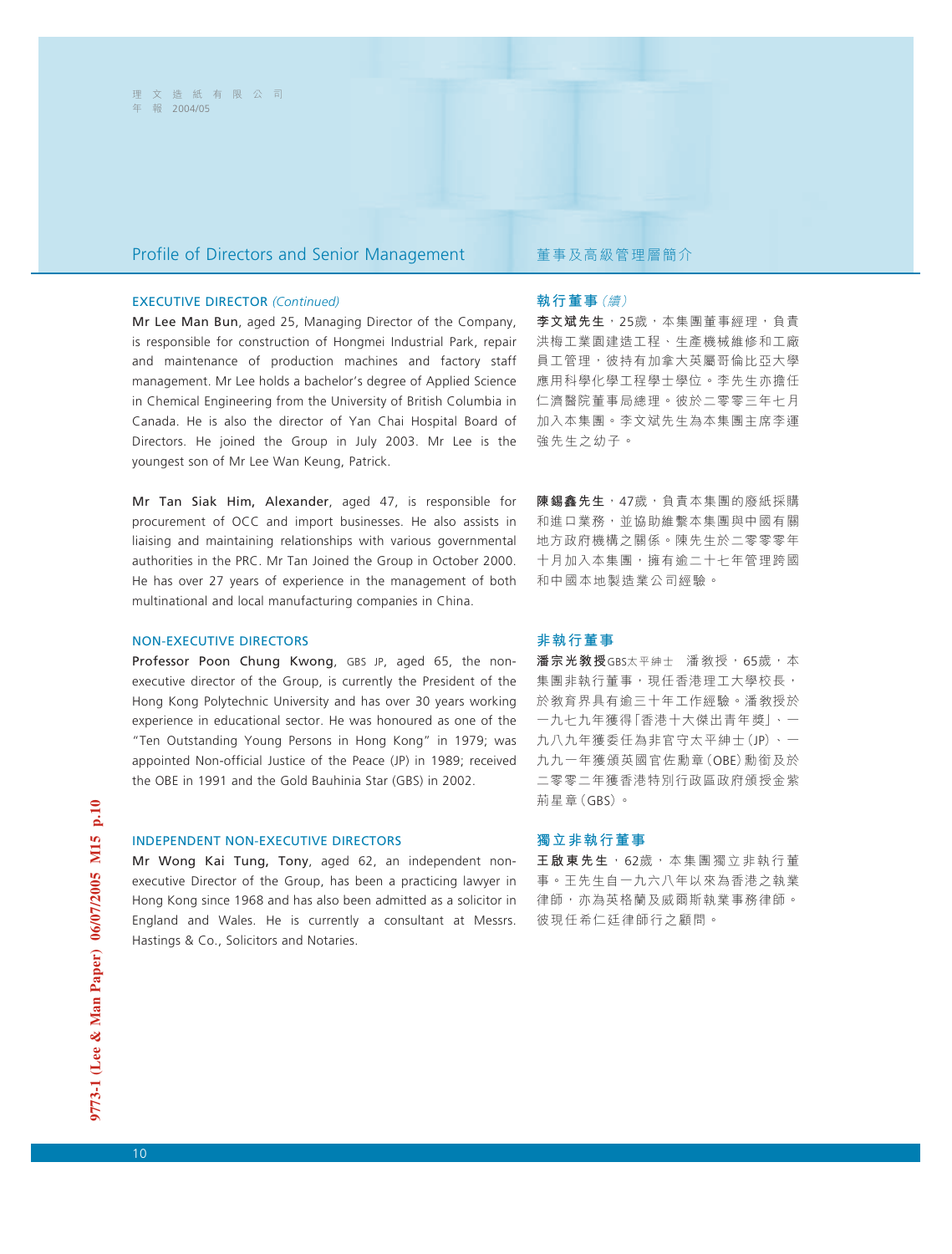### INDEPENDENT NON-EXECUTIVE DIRECTORS *(Continued)*

Mr Heng Kwoo Seng, aged 57, an independent non-executive Director of the Group, is the Managing Partner of Morison Heng, Chartered Accountants and Certified Public Accountants in Hong Kong. He is a fellow member of the Institute of Chartered Accountants in England and Wales and an associate member of the Hong Kong Society of Accountants. He has worked with a number of companies listed on the Stock Exchange either in the capacity of company secretary or as an independent non-executive director.

Ms Law Kar Shui, Elizabeth, aged 56, an independent nonexecutive Director of the Group, is the director of Park Hotel International Limited, and previously the director of Laws International Group Limited. She has over 30 years' experience in textile and garment industries and was responsible for the management of the sweater and knitwear business. She has also over 10 years' experience in property investment and development. She is the General Manager of Park Hotel and the Director of a number of business enterprises, responsible for the overall management and strategic planning of the businesses.

### SENIOR MANAGEMENT

Mr Cheung Kwok Keung, aged 38, is the Chief Financial Officer of the Group responsible for the supervision and management of the Group's financial matters and company secretary of the Company. Mr Cheung is a fellow member of the Association of Chartered Certified Accountants and an associate member of the Hong Kong Society of Accountants and has over 16 years of experience in the field of auditing and accounting. Mr Cheung holds a professional diploma in accountancy from the Hong Kong Polytechnic University. He joined the Group in August 2002.

### **獨立非執行董事**(續)

**邢詒春先生**,57歲,本集團獨立非執行董 事。邢先生為華利信會計師事務所之執行合 夥人,亦為英格蘭及威爾斯特許會計師公會 資深會員、香港會計師公會會員。彼曾替若 干聯交所上市公司工作,出任公司秘書或獨 立非執行董事。

**羅嘉穗女士**,56歲,本集團獨立非執行董 事,百樂酒店國際有限公司董事,前為羅氏 國際集團有限公司董事,於紡織及成衣業具 有逾三十年經驗,主要負責管理毛衣及針織 品業務,且具有逾十多年之物業投資及發展 經驗。彼現為百樂酒店之總經理及多間企業 之董事, 肩負整體管理及策略規劃工作。

### **高級管理層**

**張國強先生**, 38歲, 本集團財務總監兼本公 司之公司秘書,負責本集團之財政監督及管 理。張先生為英國公認會計師公會資深會員 及香港會計師公會會員,擁有逾十六年核數 及會計經驗。彼持有香港理工大學之會計專 業文憑。彼於二零零二年八月加入本集團。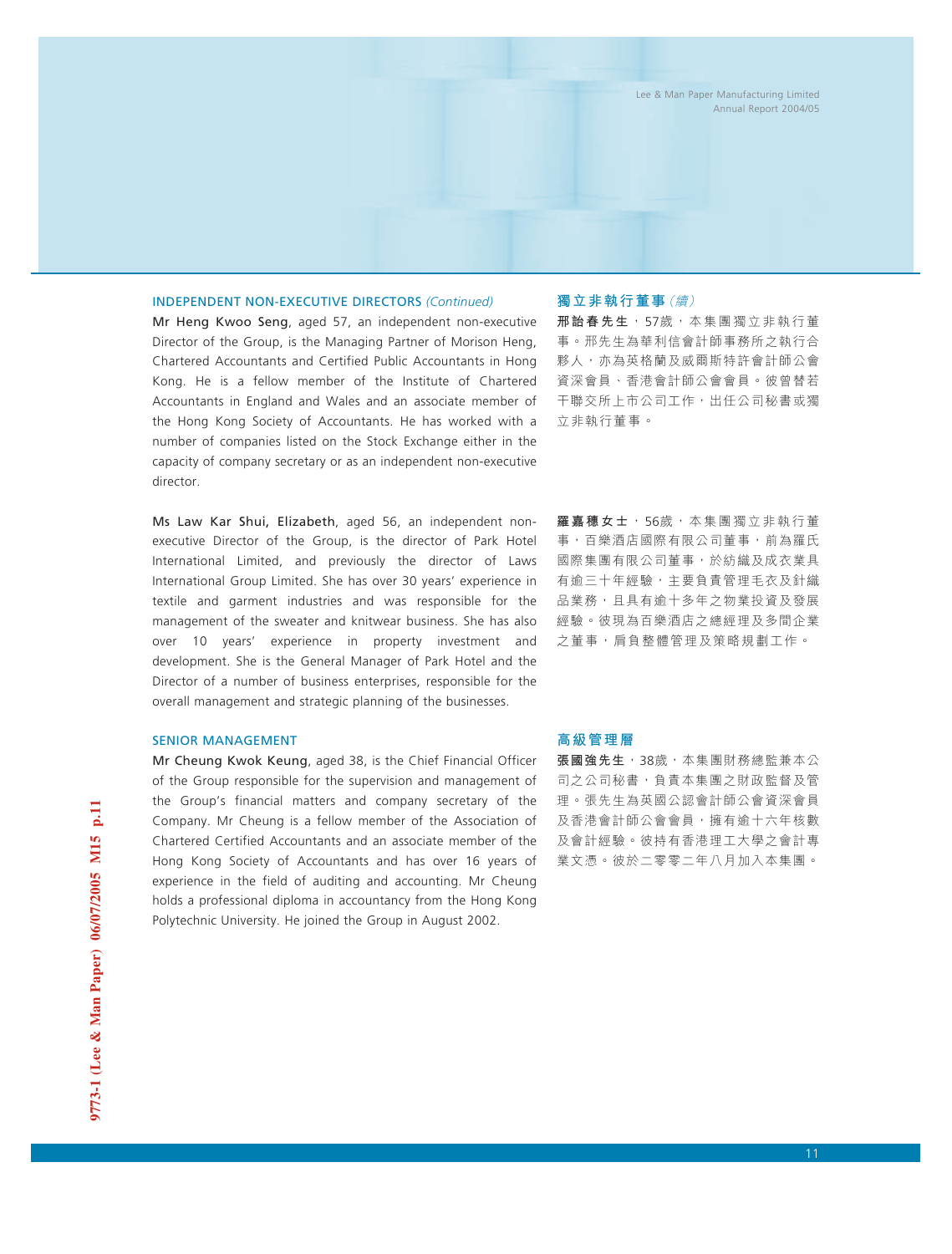## Profile of Directors and Senior Management 董事及高級管理層簡介

### SENIOR MANAGEMENT *(Continued)*

Mr Li King Wai, Ross, aged 30, is the executive manager of Huangyong factory responsible for the daily production operation and factory management of Huangyong Lee & Man as well as maintaining relationship of various government departments in Dongguan. Mr Li holds a Masters Degree in Science (Electrical Engineering) from Stanford University in U.S.A. and a bachelor's degree of Applied Science (Computer Engineering) from University of British Columbia in Canada. Mr Li has over 7 years of experience in production management and in technological research & development. Prior to joining the group, Mr Li was involved in the management of computer graphics design at Sun Microsystems, Silicon Valley, U.S.A. He joined the Group in December 2002.

Mr Lau Kwok Keung, aged 48, is the executive manager of Jiangsu Lee & Man responsible for the daily operation and management of Dongguan Lee & Man. Mr Lau holds a bachelor's degree of science (engineering) from Imperial College of Science and Technology, University of London. He has over 17 years of factory operation and management experience. He joined the Group in July 2003.

Mr Chan Kong Sang, aged 45, is the project manager of the Group responsible for expansion and development projects. Mr Chan holds a bachelor's degree of science in engineering from the University of Hong Kong. Mr Chan has over 22 years of operational experience in managing production and engineering aspects of manufacturing businesses and joined the Group in January 2001.

Ms Lam Sau Ping, aged 36, is the sales manager of the Group responsible for sales and marketing. Ms Lam holds a higher certificate in marketing and sales management from the Hong Kong Polytechnic University. Ms Lam has over 15 years of work experience in sales and marketing. She joined the Group in March 1996.

### **高級管理層**(續)

李經緯先生,30歲,潢涌工廠之行政經理, 負責潢涌理文日常生產和廠務管理,及維繫 與東莞市各政府部門的關係。彼持有美國史 丹福大學科學(電子工程)碩士學位及加拿大 英屬哥倫比亞大學應用科學(電腦工程)學士 學位,擁有逾七年生產管理及技術研究開發 經驗。加入本集團前,彼曾於美國矽谷 Sun Microsystems 公司參與電腦圖像設計管理 工作。彼於二零零二年十二月加入本集團。

**婁國強先生**,48歲,本集團江蘇工廠行政經 理,負責江蘇工廠日常廠務營運及管理。彼 持有英國倫敦大學帝國學院冶金科學及工程 學士學位,擁有逾十七年的工廠營運及管理 經驗。彼於二零零三年七月加入本集團。

**陳江生先生**,45歲,本集團項目經理,負責 擴展和發展項目。陳先生持有香港大學工程 理學士學位,擁有逾二十二年管理製造業業 務的生產和工程營運經驗。彼於二零零一年 一月加入本集團。

**藍秀萍女士**,36歲,本集團銷售經理,負責 本集團原紙銷售業務及市場推廣事宜。彼持 有香港理工大學銷售及市場管理高級證書, 並擁有逾十五年銷售及市場推廣經驗。彼於 一九九六年三月加入本集團。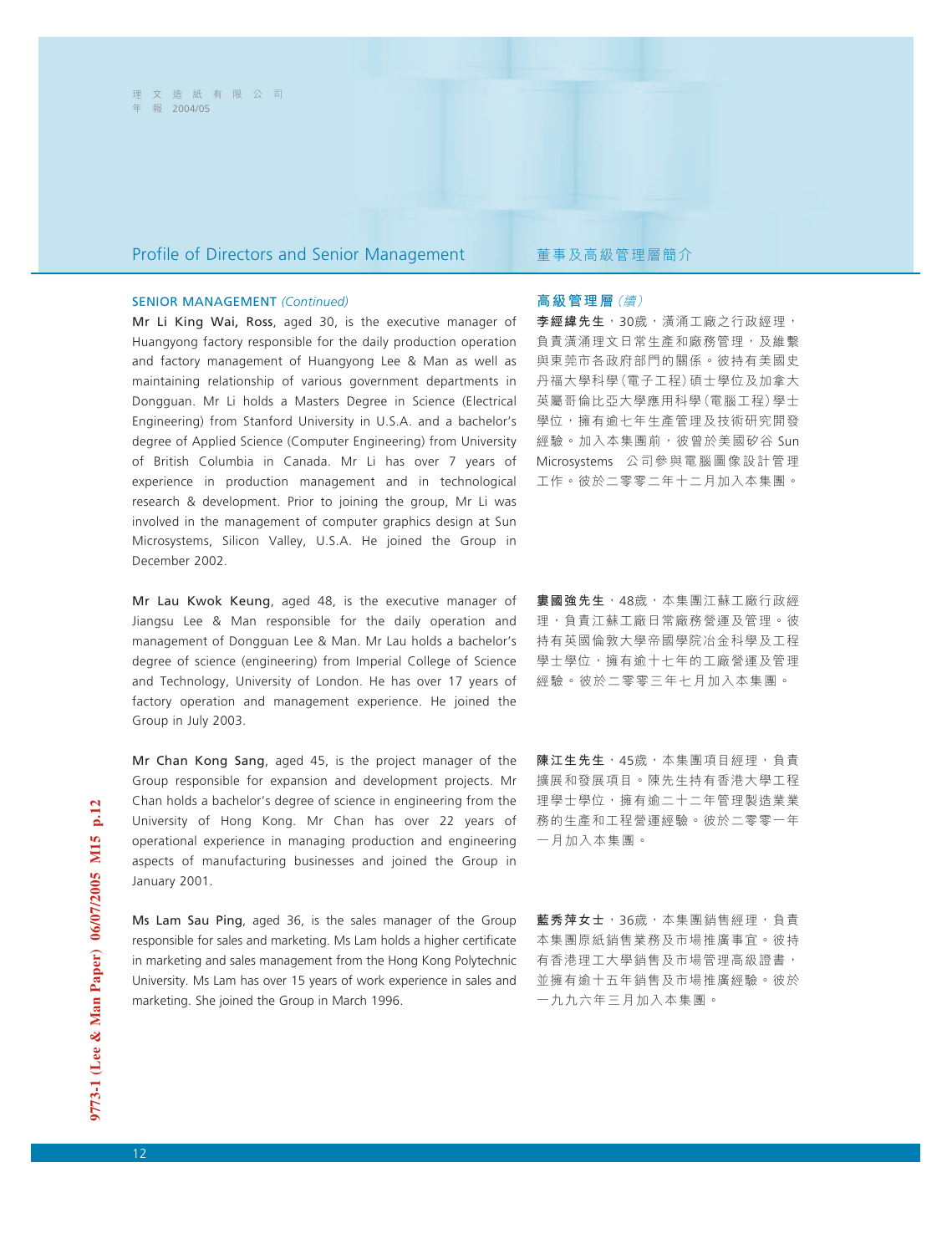### SENIOR MANAGEMENT *(Continued)*

Mr Lu Man Sheng, aged 58, is a production manager of Dongguan Lee & Man responsible for the management of paper manufacturing. Mr Lu holds a professional engineer certificate for paper manufacturing stock preparation from the Guangxi School of Light Industry. Mr Lu has over 35 years of experience in paper manufacturing and production management. He joined the Group in May 1994.

Mr Chan Chi Ho, aged 36, is a production manager of the Group's production plants responsible for paper production management and engineering matters. Mr Chan has over 17 years of experience in overseeing production matters in the paper manufacturing business. Mr Chan joined the Group in April 1999.

Mr Wu Xiao Shi, aged 38, is the power plant manager of the Group responsible for management of power production. Mr Wu holds a bachelor's degree in engineering from Dongnan University. Mr Wu has over 16 years of experience in power production management. Mr Wu joined the Group in December 1999.

Mr Wu Pak Ping, aged 38, is the infrastructure manager responsible for the planning and development of the infrastructure of the Group's production facilities. Mr Wu holds a bachelor's degree in civil engineering from the University of Hunan and has over 19 years of experience in planning and managing infrastructure. He joined the Group in April 1997.

### **高級管理層**(續)

**呂滿生先生**,58歲,本集團東莞工廠生產經 理,負責造紙生產及管理事宜。彼持有廣西 輕工學校造紙製漿專業工程師證書,並擁有 逾三十五年專業造紙及生產管理經驗。彼於 一九九四年五月加入本集團。

**陳智豪先生**,36歲,本集團工廠生產經理, 負責造紙生產管理及工程建造事宜。陳先生 擁有逾十七年造紙生產及機械工程經驗。彼 於一九九九年四月加入本集團。

**吳曉師先生**,38歲,本集團熱電站站長,負 責電力生產及管理事宜。吳先生持有中國東 南大學電廠熱能動力工程學士學位,擁有逾 十六年電力生產及管理經驗。彼於一九九九 年十二月加入本集團。

**吳柏平先生**,38歲,本集團工廠基建經理, 負責工廠基建的籌建及規劃。吳先生執有中 國湖南大學土木工程「工業與民用建築」學士 學位,擁有逾十九年基建籌建、規劃及管理 經驗。彼於一九九七年四月加入本集團。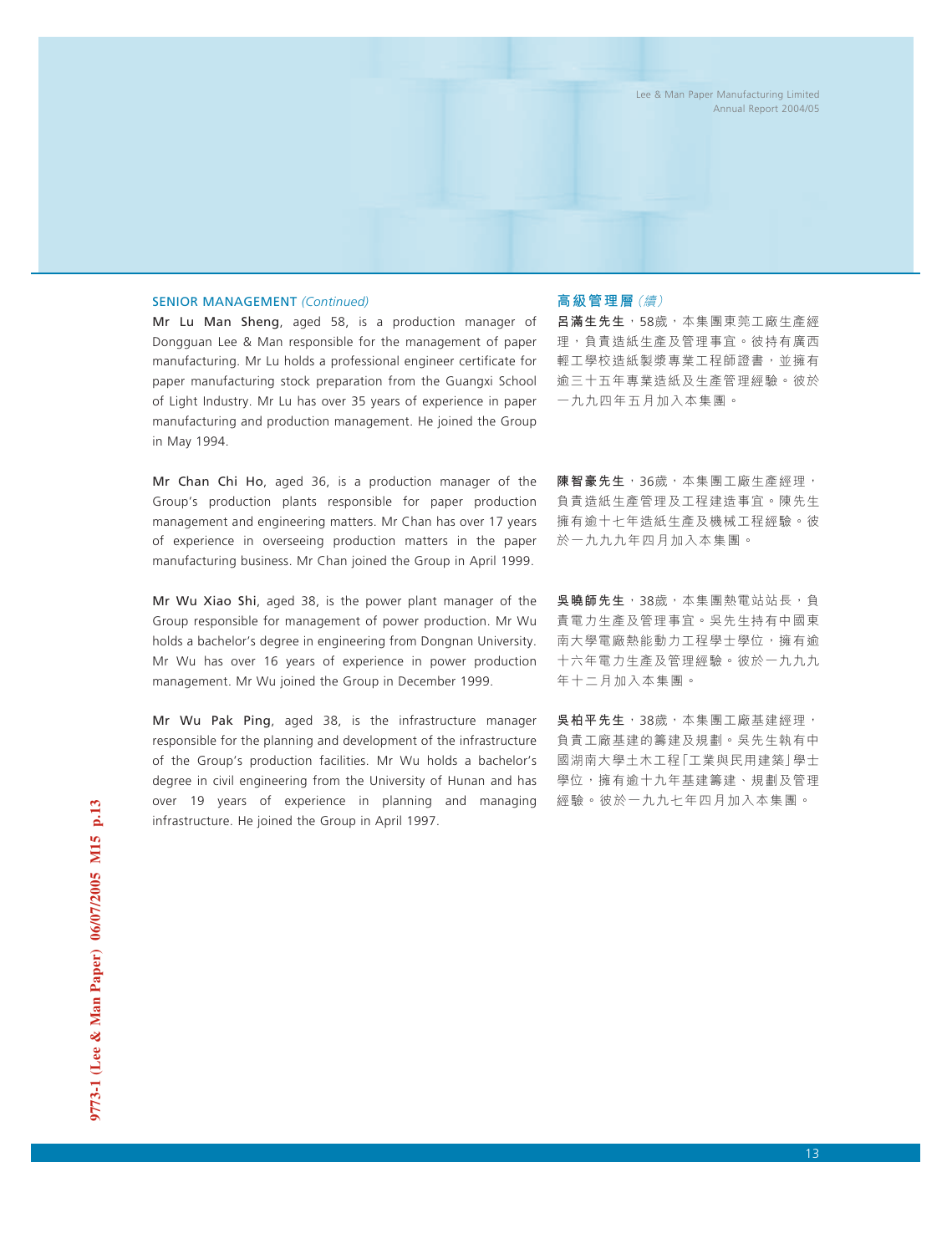# DIRECTORS' REPORT **董事會報告**

The directors present their annual report and the audited financial statements of the Group for the year ended 31 March 2005.

### PRINCIPAL ACTIVITIES

The Company acts as an investment holding company. The principal activities of its principal subsidiaries are set out in note 32 to the financial statements.

### RESULTS AND APPROPRIATIONS

The results of the Group for the year ended 31 March 2005 are set out in the consolidated income statement on page 27.

The directors of the Company recommended the payment of a final dividend of HK\$0.18 per share for the year ended 31 March 2005 to the shareholders on the register of members on 12 August 2005, amounting to approximately HK\$173,409,000, subject to the approval of the shareholders at the forthcoming annual general meeting.

### SHARE CAPITAL

Details of movements in the share capital of the Company are set out in note 21 to the financial statements.

### PROPERTY, PLANT AND EQUIPMENT

During the year, the Group acquired property, plant and equipment at a cost of approximately HK\$649 million for the purpose of expanding its business. Details of this and other movements in the property, plant and equipment of the Group during the year are set out in note 10 to the financial statements.

董事謹此提呈本集團於截至二零零五年三月 三十一日止年度之年報及經審核財務報表。

### **主要業務**

本公司是一間投資控股公司,各主要附屬公 司的主要業務載於財務報表附註32。

### **業績及分配**

本集團截至二零零五年三月三十一日止年度 的業績載於第27頁的綜合損益表。

本公司董事建議就截至二零零五年三月三十 一日止年度支付末期股息每股0.18港元予二 零零五年八月十二日名列股東名冊的股東, 總額約為1.73億港元,惟須待股東在應屆股 東週年大會上作出批准後方可作實。

### **股本**

本公司股本的變動詳情載於財務報表附註 21。

### **物業、廠房及設備**

年內,本集團以約649百萬港元的成本收購 物業、廠房及設備,以作拓展業務之用。上 述及物業、廠房及設備於年內的其他變動詳 情載於財務報表附註10。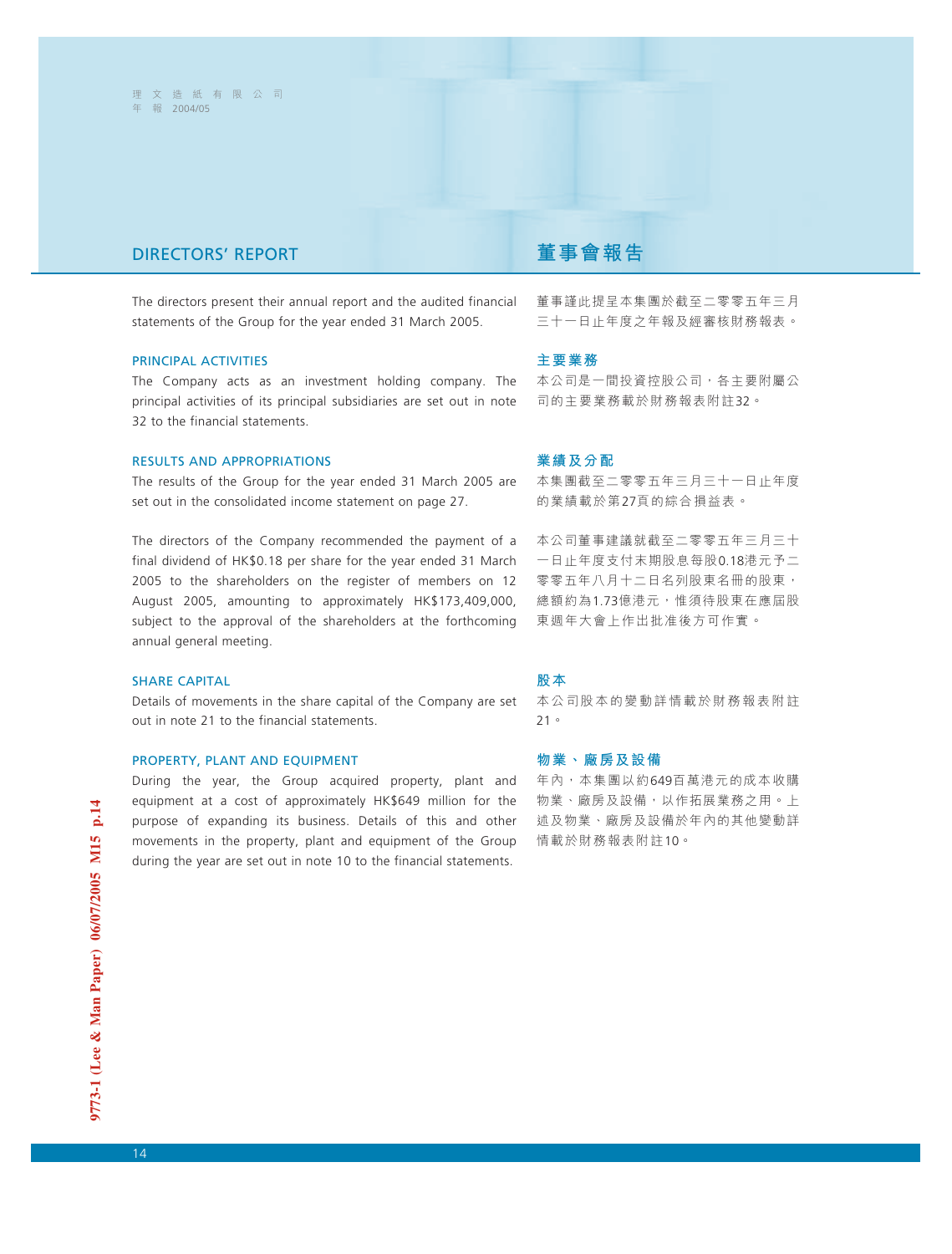## DIRECTORS AND DIRECTORS' SERVICE CONTRACTS

The directors of the Company during the year and up to the date of this report were:

### Executive directors

Lee Wan Keung, Patrick (Chairman) Lee Man Chun, Raymond (Chief Executive Officer) Tan Siak Him, Alexander Lee Man Bun (appointed on 16 August 2004)

### Non-executive director

Professor Poon Chung Kwong, GBS, JP (appointed on 1 February 2005)

### Independent non-executive directors

Wong Kai Tung, Tony Heng Kwoo Seng Law Kar Shui, Elizabeth (appointed on 1 January 2005)

In accordance with Articles 86(3) and 87(1) of the Company's Articles of Association, Mr Lee Man Bun, Professor Poon Chung Kwong and Ms Law Kar Shui, Elizabeth retire and, being eligible, offer themselves for re-election.

Mr Lee Wan Keung, Patrick, Mr Lee Man Chun, Raymond and Mr Tan Siak Him, Alexander, have entered into service agreements with the Company for an initial period of four years commencing 1 September 2003, which will continue thereafter unless and until terminated by either party by three months' prior written notice.

Mr Lee Man Bun has entered into a service agreement with the Company for an initial period of three years commencing 16 August 2004, which will continue thereafter unless and until terminated by either party by three months' prior written notice.

The term of office of each of the independent non-executive directors is the period up to his retirement as required by the Company's Articles of Association.

### **董事及董事的服務合約**

年內及截至本報告刊發日期,本公司的董事 如下:

### 執行董事

李運強(主席) 李文俊(行政總裁) 陳錫鑫 李文斌 (於二零零四年八月十六日獲委任)

### 非執行董事

潘宗光教授 GBS 太平紳士 (於二零零五年二月一日獲委任)

### 獨立非執行董事

王啟東 邢詒春 羅嘉穗 (於二零零五年一月一日獲委任)

根據本公司的公司細則第86(3)及87(1)條的規 定,李文斌先生、潘宗光教授及羅嘉穗小姐 將退任,惟彼等合符資格並將膺選連任。

李運強先生、李文俊先生及陳錫鑫先生已與 本公司訂立服務合約,年期由二零零三年九 月一日起計,初步為期四年,此後一直存 續,直至任何一方向另一方發出三個月事前 書面通知予以終止為止。

李文斌先生已與本公司訂立服務合約,年期 由二零零四年八月十六日起計,初步為期三 年,此後一直存續,直至任何一方向另一方 發出三個月事前書面通知予以終止為止。

各獨立非執行董事的任期直至其須根據本公 司的公司細則的規定退任為止。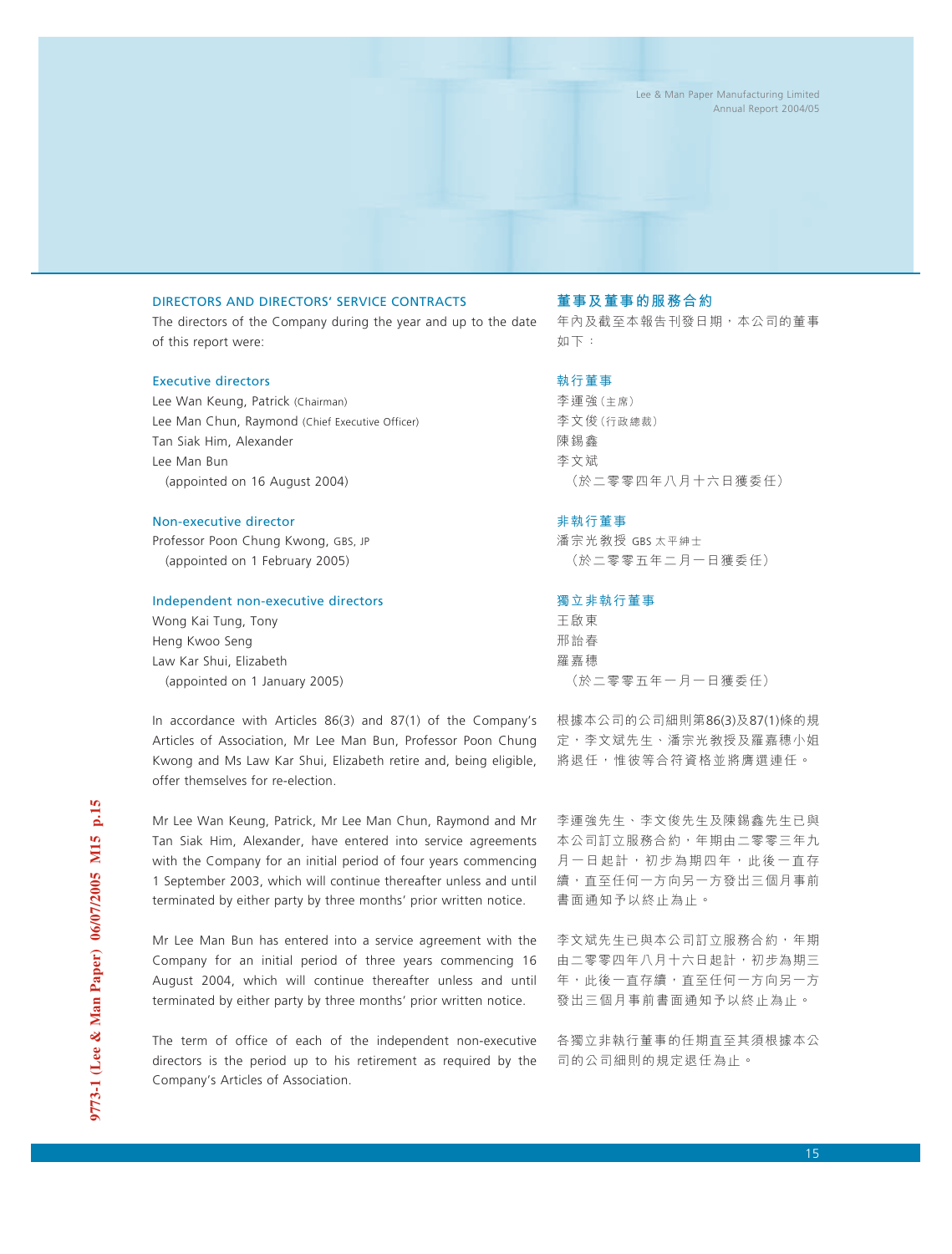## **Directors' Report <br>
■ Present Telescopy Telescopy Telescopy Telescopy Telescopy Telescopy Telescopy Telescopy Telescopy Telescopy**

## DIRECTORS' AND CHIEF EXECUTIVES' INTERESTS AND SHORT POSITIONS IN EQUITY OR DEBT SECURITIES

As at 31 March 2005, the relevant interests or short positions of the directors or chief executives of the Company in the shares, underlying shares and debentures of the Company or its associated corporations (within the meaning of Part XV of the Securities and Futures Ordinance ("SFO") which are required to be notified to the Company and The Stock Exchange of Hong Kong Limited (the "Stock Exchange") pursuant to Divisions 7 and 8 of Part XV of the SFO (including interests or short positions which they are taken or deemed to have under such provisions of the SFO)) or were required pursuant to section 352 of the SFO, to be entered in the register referred to therein or were required, pursuant to the relevant provisions of the Rules Governing the Listing of Securities on the Stock Exchange (the "Listing Rules") relating to securities transactions by directors to be notified to the Company and the Stock Exchange were as follows:

### Long positions

*(a) Ordinary shares of HK\$0.10 each of the Company*

## **董事及主要行政人員於股本或債務證券 中擁有的權益及淡倉**

於二零零五年三月三十一日,本公司各董事 或主要行政人員在本公司或其相聯法團(定 義見證券及期貨條例(「證券及期貨條例」)第 十五部)的股份、相關股份及債券中,擁有 並須根據證券及期貨條例第十五部第7及第8 分部規定知會本公司及香港聯合交易所有限 公司(「聯交所」)的有關權益或淡倉(包括其 根據證券及期貨條例的有關條文被視作或當 作擁有的權益或淡倉)或根據證券及期貨條 例第352條須記錄於該條所指的登記冊內的 權益或淡倉或根據聯交所證券上市規則(「上 市規則」)有關董事進行證券交易的有關條文 須知會本公司及聯交所的權益或淡倉如下:

### 好倉

### *(a)* 本公司每股面值*0.10*港元的普通股

|                        |                    |                 | Number of          |                  |
|------------------------|--------------------|-----------------|--------------------|------------------|
|                        |                    |                 | ordinary shares    |                  |
|                        |                    |                 | subject to options |                  |
|                        |                    |                 | granted under the  | Percentage of    |
|                        |                    |                 | Pre-IPO Share      | the issued       |
|                        |                    |                 | Option Scheme      | share capital of |
|                        |                    |                 | 首次公開售股             | the Company      |
|                        |                    | Number of       | 前購股權計劃             | 佔本公司             |
| Name of director       | Capacity           | ordinary shares | 授出的購股權所            | 已發行股本            |
| 董事姓名                   | 身份                 | 普通股數目           | 涉及的普通股數目           | 百分比              |
|                        |                    |                 |                    |                  |
| Lee Wan Keung, Patrick | Held by controlled | 716,228,000     |                    | 74.35%           |
| 李運強                    | corporation (Note) |                 |                    |                  |
|                        | 由受控制法團持有(附註)       |                 |                    |                  |
| Lee Man Chun, Raymond  | Held by controlled | 716,228,000     |                    | 74.35%           |
| 李文俊                    | corporation (Note) |                 |                    |                  |
|                        | 由受控制法團持有(附註)       |                 |                    |                  |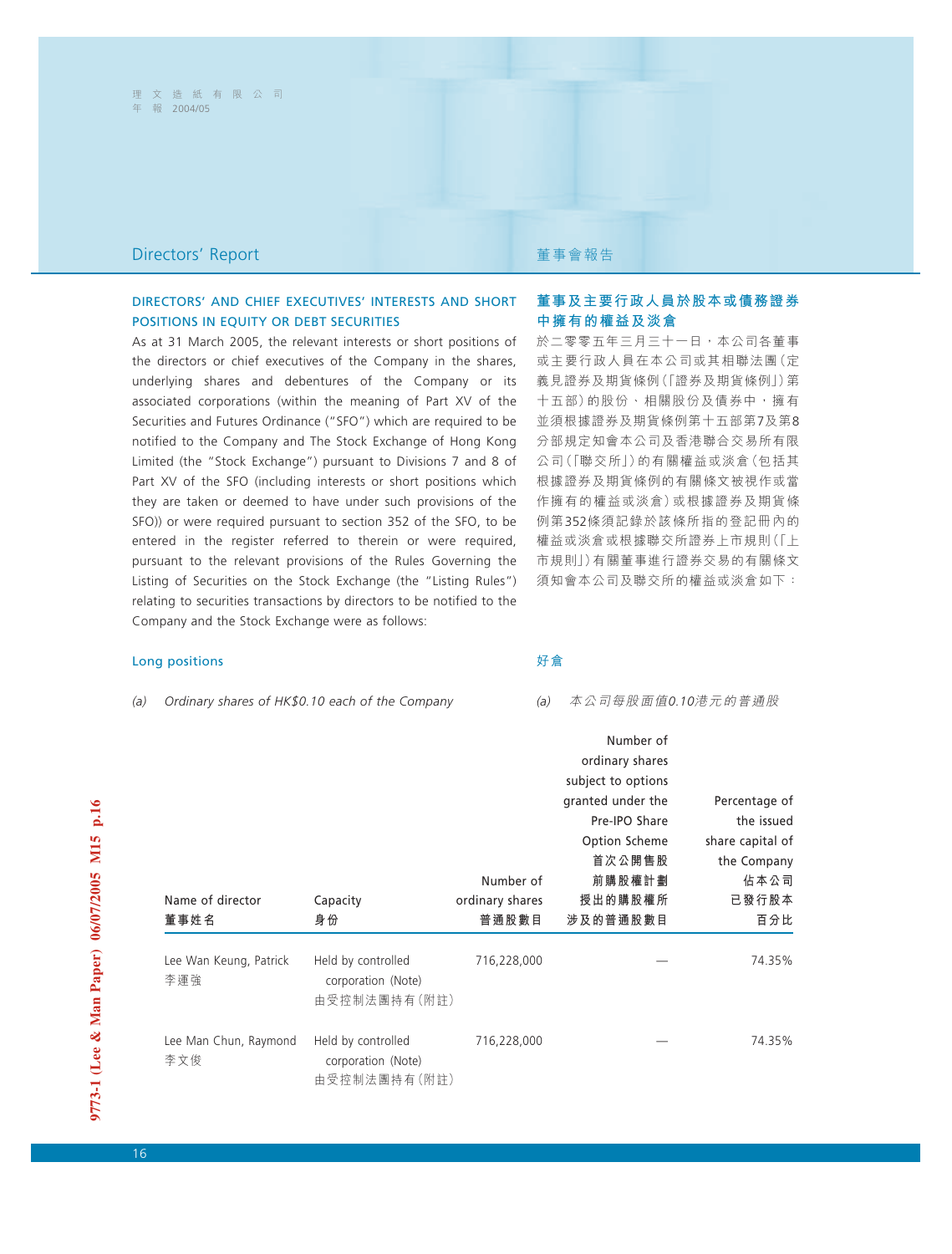Lee & Man Paper Manufacturing Limited Annual Report 2004/05

### Long positions *(Continued)*

好倉(續)

*(a) Ordinary shares of HK\$0.10 each of the Company (Continued) (a)* 本公司每股面值*0.10*港元的普通股(續)

| Name of director<br>董事姓名                                               | Capacity<br>身份                                                                                                               | Number of<br>ordinary shares<br>普通股數目 | Number of<br>ordinary shares<br>subject to options<br>granted under the<br>Pre-IPO Share<br>Option Scheme<br>首次公開售股<br>前購股權計劃<br>授出的購股權所<br>涉及的普通股數目 | Percentage of<br>the issued<br>share capital of<br>the Company<br>佔本公司<br>已發行股本<br>百分比 |
|------------------------------------------------------------------------|------------------------------------------------------------------------------------------------------------------------------|---------------------------------------|------------------------------------------------------------------------------------------------------------------------------------------------------|----------------------------------------------------------------------------------------|
| Lee Man Bun<br>李文斌                                                     | Held by controlled<br>corporation (Note)<br>由受控制法團持有(附註)                                                                     | 716,228,000                           |                                                                                                                                                      | 74.35%                                                                                 |
| Tan Siak Him, Alexander<br>陳錫鑫                                         | Beneficial owner<br>實益擁有人                                                                                                    |                                       | 1,986,000                                                                                                                                            | 0.21%                                                                                  |
| Wong Kai Tung, Tony<br>王啟東                                             | Beneficial owner<br>實益擁有人                                                                                                    |                                       | 1,000,000                                                                                                                                            | 0.10%                                                                                  |
| Heng Kwoo Seng<br>邢詒春                                                  | Beneficial owner<br>實益擁有人                                                                                                    |                                       | 1,800,000                                                                                                                                            | 0.19%                                                                                  |
| Note: These shares were held by Gold Best Holdings Ltd. ("Gold Best"), | whose entire issued share capital is held by Trustcorp Limited<br>("Trustcorn") as trustee for The Fortune Star 1992 Trust a |                                       | 附註: 該等股份由 Gold Best Holdings Ltd.                                                                                                                    | (「Gold Best」)持有, Gold Best 的全<br>部已發行股木由 Trustcorn Limited                             |

("Trustcorp") as trustee for The Fortune Star 1992 Trust, a discretionary trust the discretionary objects of which include Mr Lee Wan Keung, Patrick, Mr Lee Man Chun, Raymond and Mr Lee Man Bun (all of them are directors of the Company), certain of their family members and other charitable objects.

(「Gold Best」)持有,Gold Best 的全 部已發行股本由 Trustcorp Limited (「Trustcorp」)以 The Fortune Star 1992 Trust 的信託人身份持有。The Fortune Star 1992 Trust 是一項全權信 託,其全權受益人包括李運強先生、 李文俊先生及李文斌先生(全部均為本 公司董事)、彼等的若干家族成員及其 他慈善團體。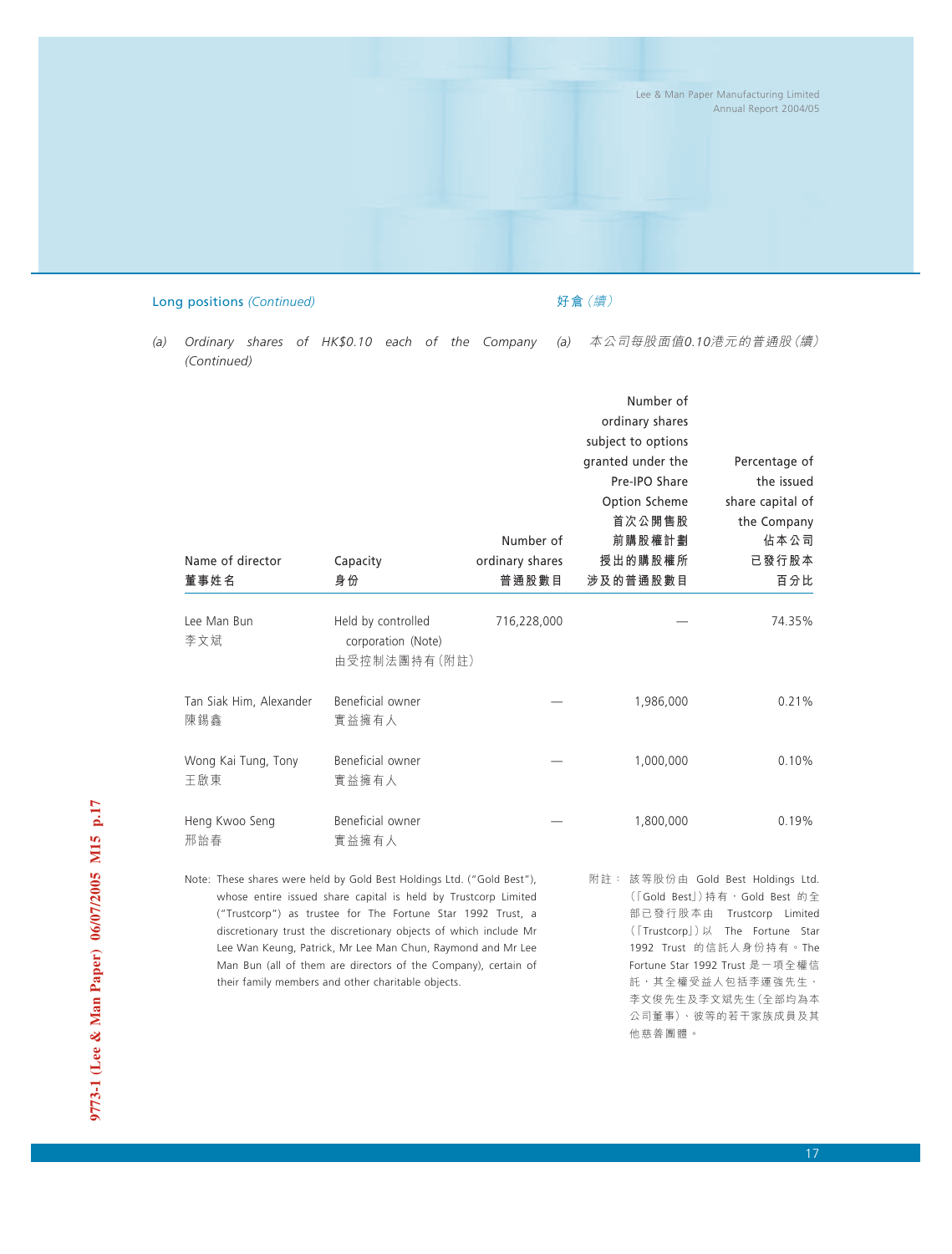## **Directors' Report <br>
■ Present Telescopy Telescopy Telescopy Telescopy Telescopy Telescopy Telescopy Telescopy Telescopy Telescopy**

# 好倉(續)

### Long positions *(Continued)*

### *(b)* 本公司相聯法團的普通股 *(b) Ordinary shares of the associated corporations of the Company*

|                               |                                          |             |                 | Percentage of     |
|-------------------------------|------------------------------------------|-------------|-----------------|-------------------|
|                               |                                          |             |                 | the issued        |
|                               |                                          |             |                 | share capital     |
|                               |                                          | Number of   |                 | of the associated |
|                               |                                          | associated  | Number of       | corporation       |
| Name of director              | Capacity                                 | corporation | ordinary shares | 佔相聯法團             |
| 董事姓名                          | 身份                                       | 相聯法團名稱      | 普通股數目           | 已發行股本百分比          |
|                               |                                          |             |                 |                   |
| Lee Wan Keung, Patrick<br>李運強 | Held by controlled<br>corporation (Note) | Gold Best   | 5               | 100%              |
|                               | 由受控制法團持有(附註)                             |             |                 |                   |
| Lee Man Chun, Raymond<br>李文俊  | Held by controlled<br>corporation (Note) | Gold Best   | 5               | 100%              |
|                               | 由受控制法團持有(附註)                             |             |                 |                   |
| Lee Man Bun<br>李文斌            | Held by controlled<br>corporation (Note) | Gold Best   | 5               | 100%              |
|                               | 由受控制法團持有(附註)                             |             |                 |                   |

Note: As Gold Best owns more than 50% interest of the Company, Gold Best is an associated corporation of the Company under the SFO. The entire issued share capital of Gold Best is owned by Trustcorp as trustee for The Fortune Star 1992 Trust, a discretionary trust the discretionary objects of which include Mr Lee Wan Keung, Patrick, Mr Lee Man Chun, Raymond and Mr Lee Man Bun (all of them are directors of the Company), certain of their family members and other charitable objects.

Save as disclosed above and other than certain nominee shares in subsidiaries held by certain directors in trust for the Company, none of the directors or the chief executives or their associates had any interests or short positions in any shares, underlying shares or debentures of the Company or any of its associated corporations as at 31 March 2005.

附註: 由於 Gold Best 擁有本公司50%以上 權益,根據證券及期貨條例, Gold Best 為本公司的相聯法團。Gold Best 的全部已發行股本由 Trustcorp 以 The Fortune Star 1992 Trust 的信託人 身份持有。The Fortune Star 1992 Trust 是一項全權信託,其全權受益 人包括李運強先生、李文俊先生及李 文斌先生(全部均為本公司董事)、彼 等的若干家族成員及其他慈善團體。

除上文所披露者外及除了若干董事作為 提名人以信託形式代本公司持有若干附 屬公司的若干股份外,於二零零五年三 月三十一日,各董事、主要行政人員及 彼等的聯繫人士概無在本公司或其任何 相聯法團的股份、相關股份或債券中, 擁有任何權益或淡倉。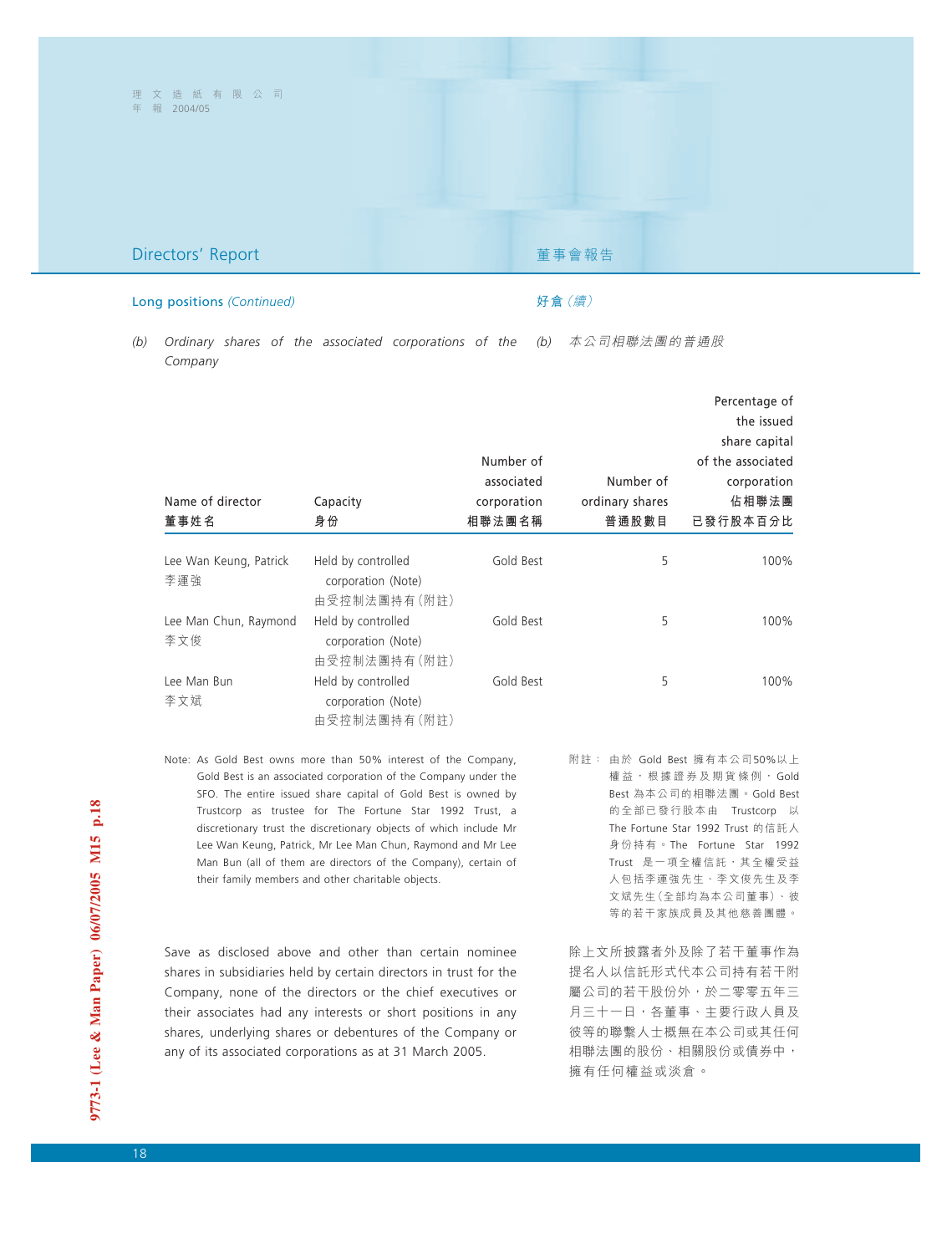### SHARE OPTIONS

### **購股權**

Particulars of the Company's share option schemes, namely Share Option Scheme and Pre-IPO Share Option Scheme, are set out in note 23 to the financial statements.

The following table discloses movements in the Company's Pre-IPO Share Option Scheme during the year.

本公司購股權計劃(即購股權計劃及首次公 開售股前購股權計劃)的詳情載於財務報表 附註23。

下表披露本公司的首次公開售股前購股權計 劃於期內的變動情況。

Number of shares of the Company

|                                        |      |                       |                                                    |                              | to be issued upon exercise of the share<br>options<br>於購股權獲行使時將予<br>發行的本公司股份數目 |                             |                                                                 |  |
|----------------------------------------|------|-----------------------|----------------------------------------------------|------------------------------|--------------------------------------------------------------------------------|-----------------------------|-----------------------------------------------------------------|--|
| Name<br>名稱                             |      | Date of grant<br>授出日期 | Exercise price<br>per share<br>每股行使價<br>HK\$<br>港元 | Exercisable<br>period<br>行使期 | Outstanding<br>at 1.4.2004<br>二零零四年<br>四月一日<br>尚未行使                            | Exercised<br>during<br>期內行使 | Outstanding<br>at 31.3.2005<br>二零零五年<br>the year 三月三十一日<br>尚未行使 |  |
| Category 1: Directors<br>第一類:董事        |      |                       |                                                    |                              |                                                                                |                             |                                                                 |  |
| Tan Siak Him, Alexander                | 陳錫鑫  | 11.9.2003             | 4.17                                               | 26.3.2004 to<br>25.9.2006    | 3,000,000                                                                      | (1,014,000)                 | 1,986,000                                                       |  |
| Wong Kai Tung, Tony                    | 王啟東  | 11.9.2003             | 4.17                                               | 26.3.2004 to<br>25.9.2006    | 1,000,000                                                                      |                             | 1,000,000                                                       |  |
| Heng Kwoo Seng                         | 邢詒春  | 11.9.2003             | 4.17                                               | 26.3.2004 to<br>25.9.2006    | 1,800,000                                                                      |                             | 1,800,000                                                       |  |
| <b>Total Directors</b>                 | 董事總數 |                       |                                                    |                              | 5,800,000                                                                      | (1,014,000)                 | 4,786,000                                                       |  |
| Category II: Other employees<br>第二類:僱員 |      |                       |                                                    |                              |                                                                                |                             |                                                                 |  |
| Employees                              | 僱員   | 11.9.2003             | 4.17                                               | 26.3.2004 to<br>25.9.2006    | 4,894,000                                                                      | (840,000)                   | 4,054,000                                                       |  |
| Category III: Others<br>第三類:顧問         |      |                       |                                                    |                              |                                                                                |                             |                                                                 |  |
| Consultants                            | 顧問   | 11.9.2003             | 4.17                                               | 26.3.2004 to<br>25.9.2006    | 1,900,000                                                                      | (1,000,000)                 | 900,000                                                         |  |
| Total                                  | 總數   |                       |                                                    |                              | 12,594,000                                                                     | (2,854,000)                 | 9,740,000                                                       |  |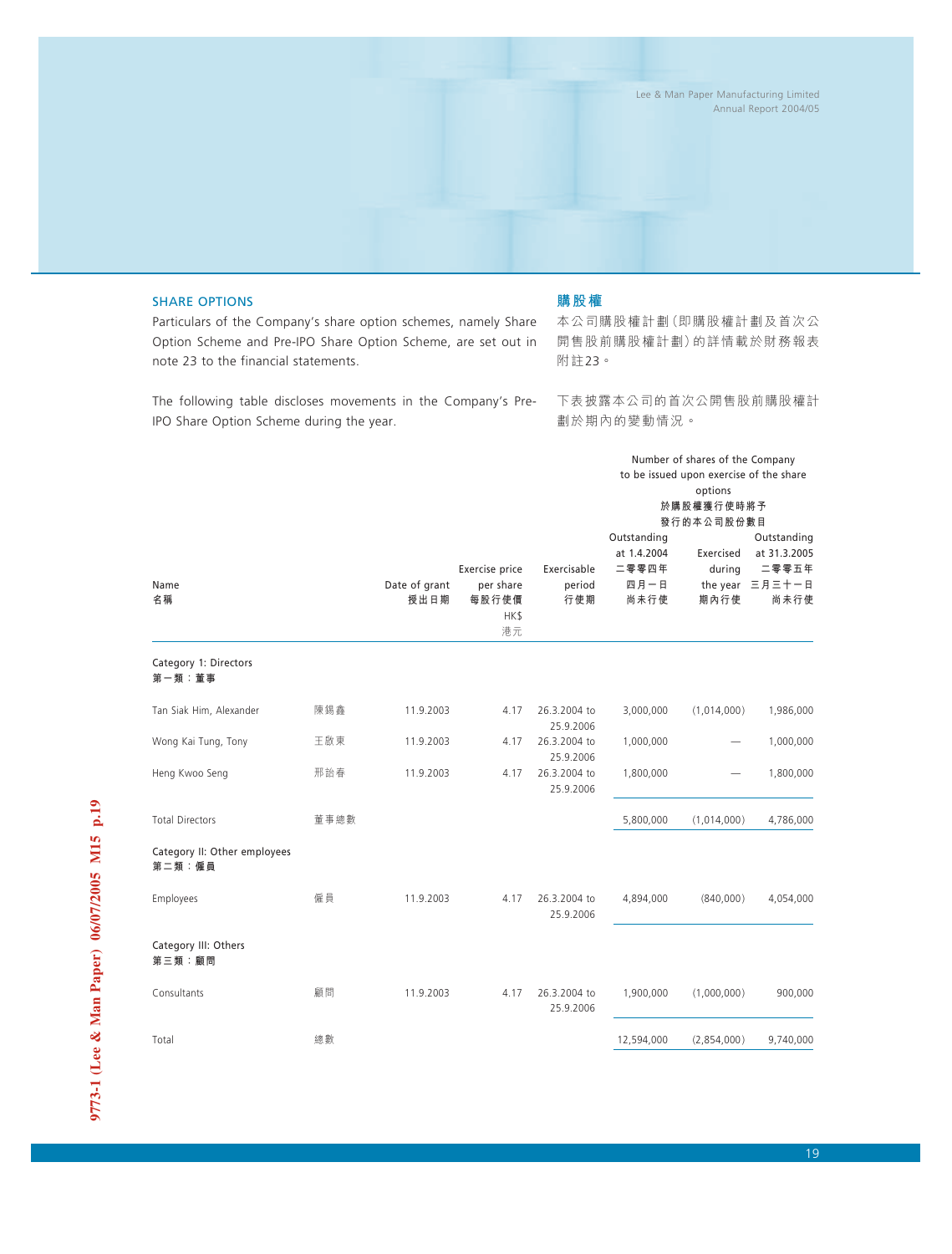## **Directors' Report <br>
■ Present Telescopy Telescopy Telescopy Telescopy Telescopy Telescopy Telescopy Telescopy Telescopy Telescopy**

### SHARE OPTIONS *(Continued)*

No options have been granted under the Share Option Scheme since its adoption.

The closing prices of the Company's shares immediately before the date which the options were exercised were as follows:

### **購股權**(續)

自購股權計劃獲採納以來,本公司並無根據 購股權計劃授出任何購股權。

本公司股份於購股權行使日的前一天之收市 價如下:

| Number of share options exercised | Closing price before the date of exercise |
|-----------------------------------|-------------------------------------------|
| 於購股權獲行使時股份數目                      | 行使日期前收市價                                  |
|                                   | HK\$                                      |
|                                   | 港元                                        |
|                                   |                                           |
| 254,000                           | 7.45                                      |
| 764,000                           | 6.95                                      |
| 806,000                           | 5.90                                      |
| 1,030,000                         | 5.80                                      |
|                                   |                                           |

### DIRECTORS' RIGHTS TO ACQUIRE SHARES OR DEBENTURES

Save as disclosed under the heading "Share Options" above, at no time during the year was the Company, its holding company or any of its fellow subsidiaries or subsidiaries a party to any arrangements to enable the directors of the Company to acquire benefits by means of the acquisition of shares in, or debts securities (including debentures) of, the Company or any other body corporate and none of the directors, their spouses or children under the age of 18, had any rights to subscribe for securities of the Company, or had exercised any such rights.

### **董事購買股份或債券的權力**

除上文「購股權」一節所披露者外,本公司、 其控股公司、其任何同系附屬公司或附屬公 司於期內任何時間概無訂立任何安排,致使 本公司董事可透過收購本公司或任何其他法 人團體的股份或債務證券(包括債權證)而獲 取利益,而各董事或彼等的配偶或18歲以下 的子女亦無可認購本公司證券的任何權利, 亦無行使任何該等權利。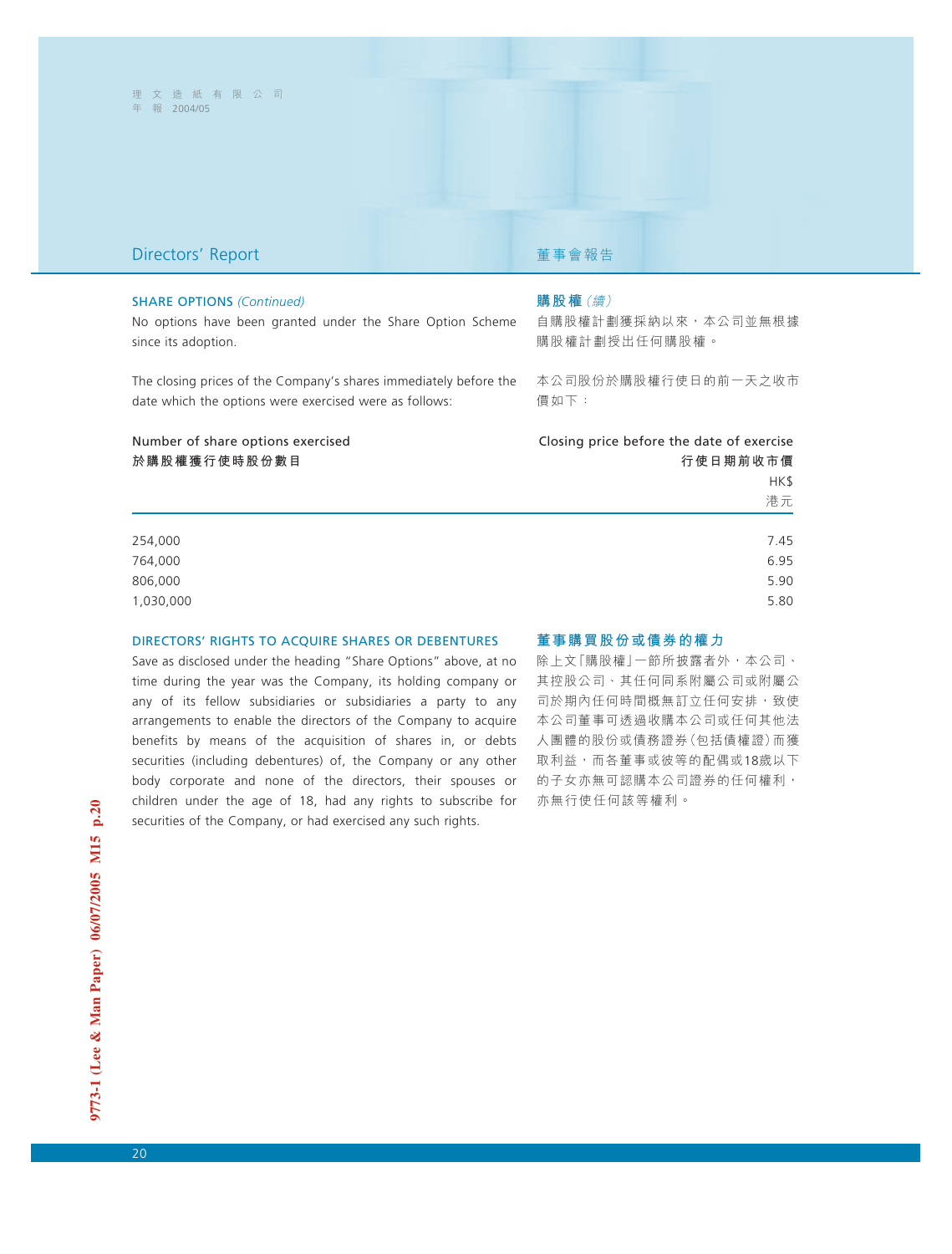### SUBSTANTIAL SHAREHOLDERS

As at 31 March 2005, the following persons (other than directors or chief executives of the Company) had interests or short positions in the ordinary shares of the Company which fall to be disclosed to the Company under the provisions of Divisions 2 and 3 of Part XV of the SFO, or which were recorded in the register required to be kept by the Company under section 336 of the SFO:

### Long positions

*Ordinary shares of HK\$0.10 each of the Company*

### **主要股東**

於二零零五年三月三十一日,下列人(本公 司董事或主要行政人員除外)在本公司的普 通股中擁有根據證券及期貨條例第十五部第 2及第3分部的規定須向本公司披露的權益或 淡倉,或根據證券及期貨條例第336條的規 定已記錄於本公司按該條存置的登記冊內的 權益或淡倉:

### 好倉

本公司每股面值*0.10* 港元的普通股

|                     |                                |                 | Percentage of    |
|---------------------|--------------------------------|-----------------|------------------|
|                     |                                |                 | the issued       |
|                     |                                |                 | share capital of |
|                     |                                |                 | the Company      |
|                     |                                | Number of       | 佔本公司             |
| Name of shareholder | Capacity                       | ordinary shares | 已發行股本            |
| 股東姓名                | 身份                             | 普通股數目           | 百分比              |
|                     |                                |                 |                  |
| Gold Best           | Beneficial owner               | 716,228,000     | 74.35%           |
|                     | 實益擁有人                          |                 |                  |
| Trustcorp           | Held by controlled corporation | 716,228,000     | 74.35%           |
|                     | 由受控制法團持有                       |                 |                  |
| Lee Wong Wai Kuen   | Held by spouse (Note)          | 716,228,000     | 74.35%           |
| 李黃惠娟                | 由配偶持有(附註)                      |                 |                  |

Note: Under the SFO, Lee Wong Wai Kuen is deemed to be interested in these 716,228,000 ordinary shares as she is the spouse of Lee Wan Keung, Patrick, a director of the Company.

Save as disclosed above, as at 31 March 2005, the Company had not been notified by any persons (other than directors or chief executives of the Company) who had interests or short positions in the shares or underlying shares of the Company which would fall to be disclosed to the Company under the provisions of Divisions 2 and 3 of the Part XV of the SFO, or which were recorded in the register required to be kept by the Company under section 336 of the SFO.

附註: 根據證券及期貨條例,由於李黃惠娟是李運 強(本公司董事)的配偶,故被視為擁有該 716,228,000股普通股的權益。

除上文所披露者外,於二零零五年三月三十 一日,概無任何人士(本公司董事或主要行 政人員除外)知會本公司,彼等在本公司的 股份或相關股份中擁有根據證券及期貨條例 第十五部第2及第3分部的規定須向本公司披 露的權益或淡倉,或根據證券及期貨條例第 336條的規定已記錄於本公司按該條存置的 登記冊內的權益或淡倉。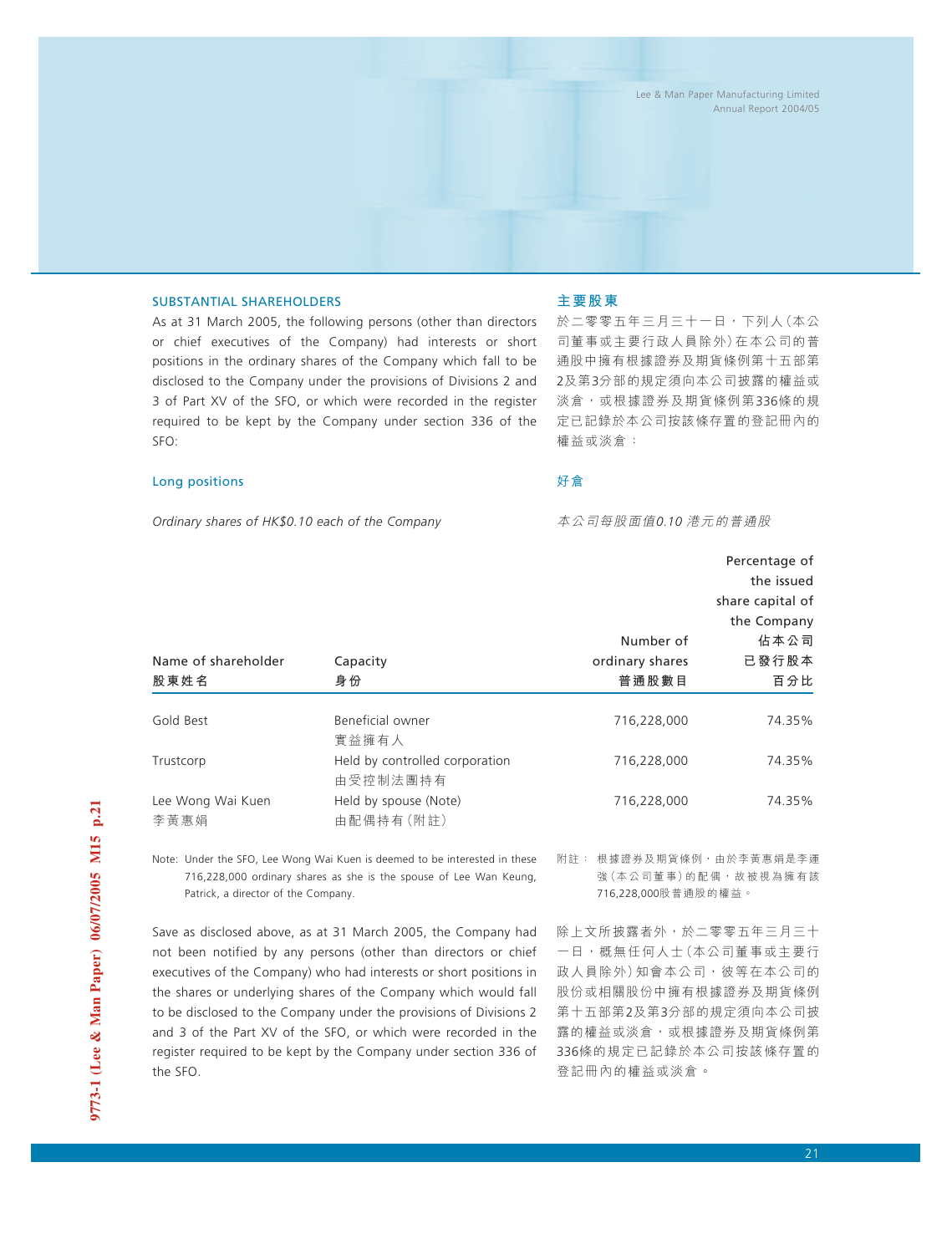## **Directors' Report <br>
■ Present Telescopy Telescopy Telescopy Telescopy Telescopy Telescopy Telescopy Telescopy Telescopy Telescopy**

### CONNECTED TRANSACTIONS

Details of the discloseable connected transactions for the year are set out in note 31 to the financial statements. In the opinion of the independent non-executive directors, these transactions entered into by the Group were:

- (i) in the ordinary and usual course of business of the Group;
- (ii) either (a) on normal commercial terms; or (b) where there is no available comparison, on terms that were fair and reasonable so far as the shareholders of the Company are concerned;
- (iii) either (a) in accordance with the terms of the agreements; or (b) where there are no such agreements, on terms no less favourable than those available to or from independent third parties; and
- (iv) within the relevant cap amounts as agreed by the Stock Exchange.

Save as disclosed above, there were no other transactions which are required to be disclosed as connected transactions in accordance with the requirements of the Listing Rules.

## DIRECTORS' INTEREST IN CONTRACTS

Save as disclosed under the heading "Connected Transactions", there were no contracts of significance to which the Company, its holding company or any of its fellow subsidiaries or subsidiaries was a party and in which a director of the Company had a material interest, whether directly or indirectly, subsisting at the end of the year or at any time during the year.

### MAJOR CUSTOMERS AND SUPPLIERS

During the year, the aggregate purchases attributable to the Group's five largest suppliers comprised approximately 44% of the Group's total purchases and the purchases attributable to the Group's largest supplier were approximately 22% of the Group's total purchases.

### **關連交易**

本年度的須予披露關連交易詳情載於財務報 表附註31。獨立非執行董事認為,由本集團 訂立的上述交易:

- (i) 乃於本集團的日常及一般業務過程中訂 立;
- (ii) 乃(a)按一般商業條款進行;或(b)倘並 無任何可供比較者,則按對本公司股東 而言屬公平合理 的條款訂立;
- (iii) 乃(a)按協議條款訂立;或(b)倘無該等 協議,則按不遜於給予獨立第三者或獨 立第三者提供的條款訂立;及
- (iv) 所涉及金額並無超出與聯交所議定的有 關上限金額。

除上文所披露者外,並無任何其他交易須按 照上市規則的規定作為關連交易披露詳情。

### **董事的合約權益**

除「關連交易」一節所披露者外,本公司、其 控股公司、其任何同系附屬公司或附屬公司 概無訂立於年結日或年內任何時間仍然生 效,且本公司董事直接或間接在其中擁有重 大利益的重大合約。

### **主要客戶及供應商**

年內,本集團五大供應商佔本集團總採購額 約44%,而本集團最大供應商則佔本集團總 採購額約22%。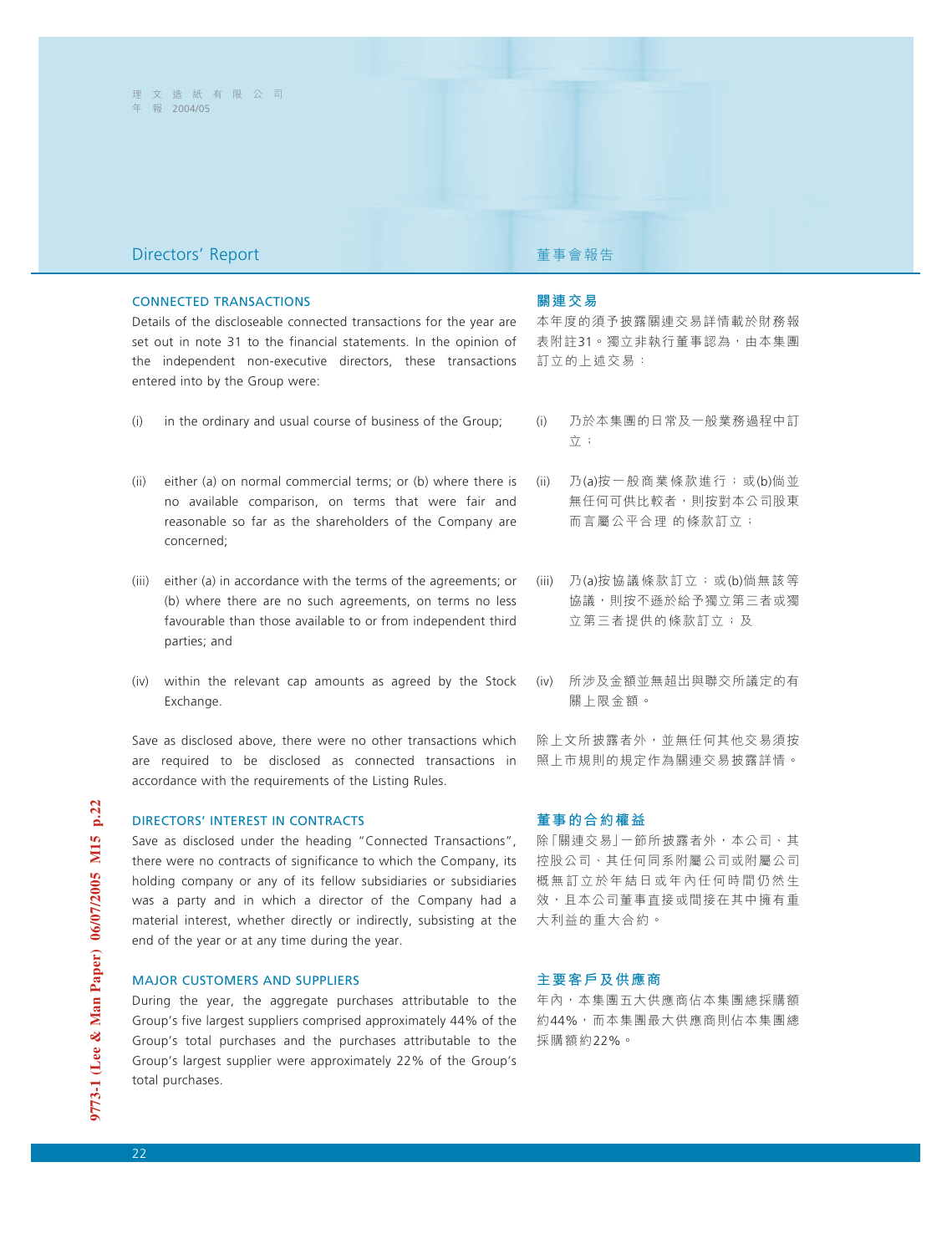### MAJOR CUSTOMERS AND SUPPLIERS *(Continued)*

The aggregate sales during the year attributable to the Group's five largest customers were less than 30% of the Group's total sales.

None of the directors, their associates or any shareholder which, to the knowledge of the directors, owned more than 5% of the Company's issued share capital had any interest in the share capital of any of the five largest suppliers of the Group.

### PURCHASE, SALE OR REDEMPTION OF THE COMPANY'S LISTED SECURITIES

During the year, neither the Company nor any of its subsidiaries purchased, sold or redeemed any of the Company's listed securities.

### SUFFICIENCY OF PUBLIC FLOAT

According to the information that is publicly available to the Company and within the knowledge of the directors, the Company has maintained a sufficient public float throughout the year ended 31 March 2005.

### PRE-EMPTIVE RIGHTS

There is no provision for pre-emptive rights under the Company's bye-laws, or the laws of Cayman Islands, which would oblige the Company to offer new shares on a pro-rata basis to existing shareholders.

### MODEL CODE FOR SECURITIES TRANSACTIONS

The Company has adopted a code of conduct regarding securities transactions by directors of listed companies on terms no less exacting than the required standard set out in the Model Code for Securities Transactions by Directors of Listed Companies ("Model Code"), and have made enquiries with the directors that they have complied with the Model Code.

### **主要客戶及供應商**(續)

年內,本集團五大客戶的總銷售額佔本集團 總銷售額少於30%。

概無任何董事、彼等的聯繫人士或任何股東 (就董事所知擁有本公司已發行股本5%以 上)於上述本集團五大供應商的股本中擁有 任何權益。

### **買賣或贖回本公司上市證券**

年內,本公司或其任何附屬公司概無買賣或 贖回本公司任何上市證券。

### **足夠之公眾持股量**

按本公司可以得悉之公開資料所示及就董事 所知悉,本公司截至二零零五年三月三十一 日之年度內已維持足夠公眾持股量。

### **優先購買權**

本公司的公司細則或開曼群島法例均無有關 優先購買權之條文,規定本公司須按持股比 例向現有股東發售新股份。

### **證券交易之標準守則**

本公司已採納上市公司董事進行證券交易之 標準守則(「標準守則」),作為其董事進行證 券交易之行為守則。經本公司查詢後,所有 董事確認彼等已遵守標準守則。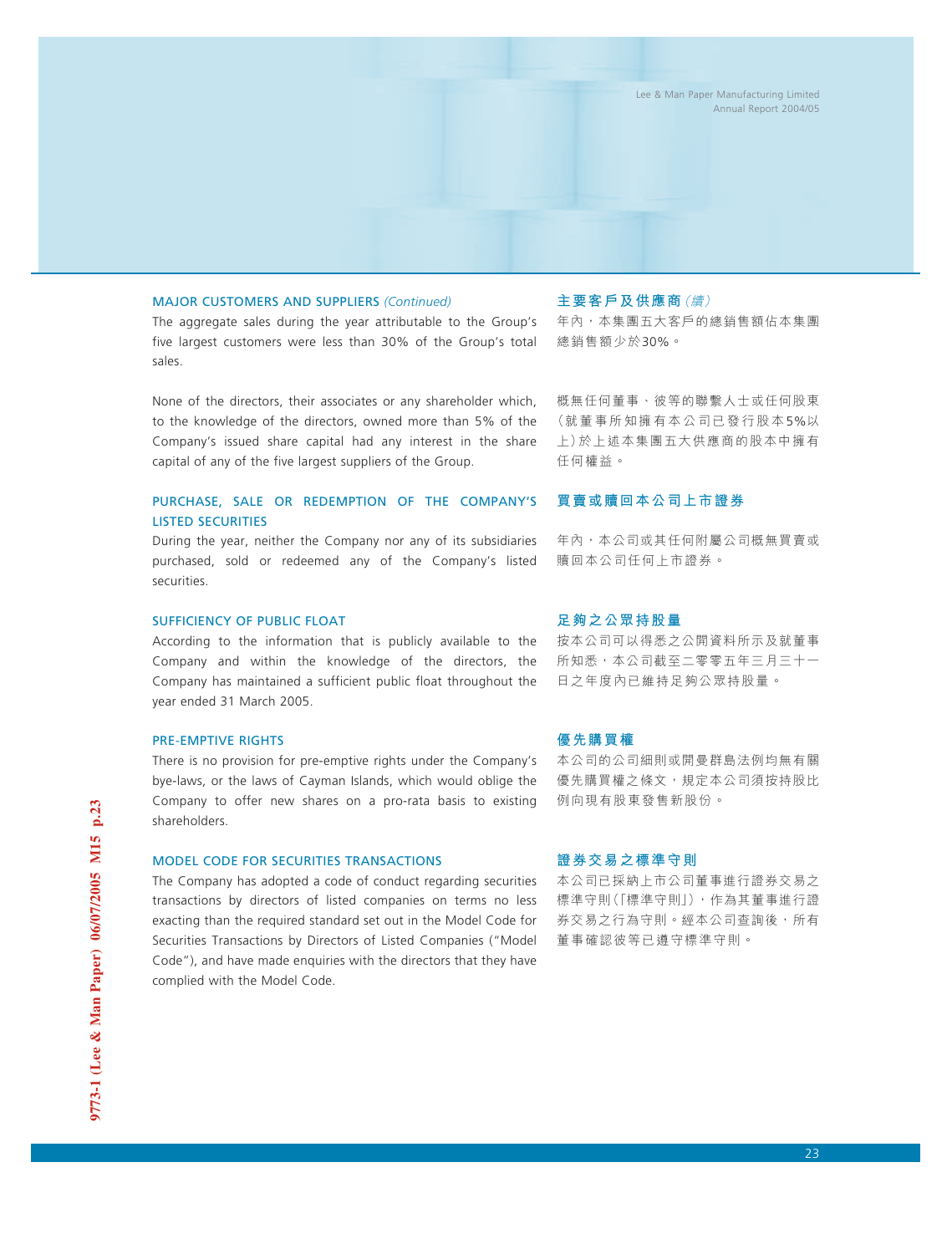## **Directors' Report <br>
■ Present Telescopy Telescopy Telescopy Telescopy Telescopy Telescopy Telescopy Telescopy Telescopy Telescopy**

### CORPORATE GOVERNANCE

The Company has complied throughout the year ended 31 March 2005 with the Code of Best Practice as set out in Appendix 14 of the Listing Rules.

The Company has received, from each of the independent nonexecutive directors, an annual confirmation of his /her independence pursuant to Rules 3.13 of the Listing Rules. The Company considers all of the independent non-executive directors are independent.

### **DONATIONS**

During the year, the Group made charitable and other donations amounting to HK\$50,000.

### AUDITORS

A resolution will be submitted to the annual general meeting of the Company to re-appoint Messrs. Deloitte Touche Tohmatsu as auditors of the Company.

On behalf of the Board

Lee Wan Keung, Patrick *Director*

Hong Kong, 28 June 2005

### **企業管治**

於截至二零零五年三月三十一日止期間,本 公司一直遵守上市規則附錄14 所載的最佳 應用守則。

本公司已接獲各獨立非執行董事之年度確認 書,確認彼等符合上市規則第3.13條所載有 關其獨立性之規定。本公司認為所有獨立非 執行董事均屬獨立人士。

### **捐款**

年內,本公司作出的慈善及其他捐款合共 50,000港元。

### **核數師**

期內,德勤●關黃陳方會計師行獲委聘為本 公司核數師。本公司將於股東週年大會上提 呈決議案,續聘其為核數師。

承董事會命

**李運強** 董事

香港,二零零五年六月二十八日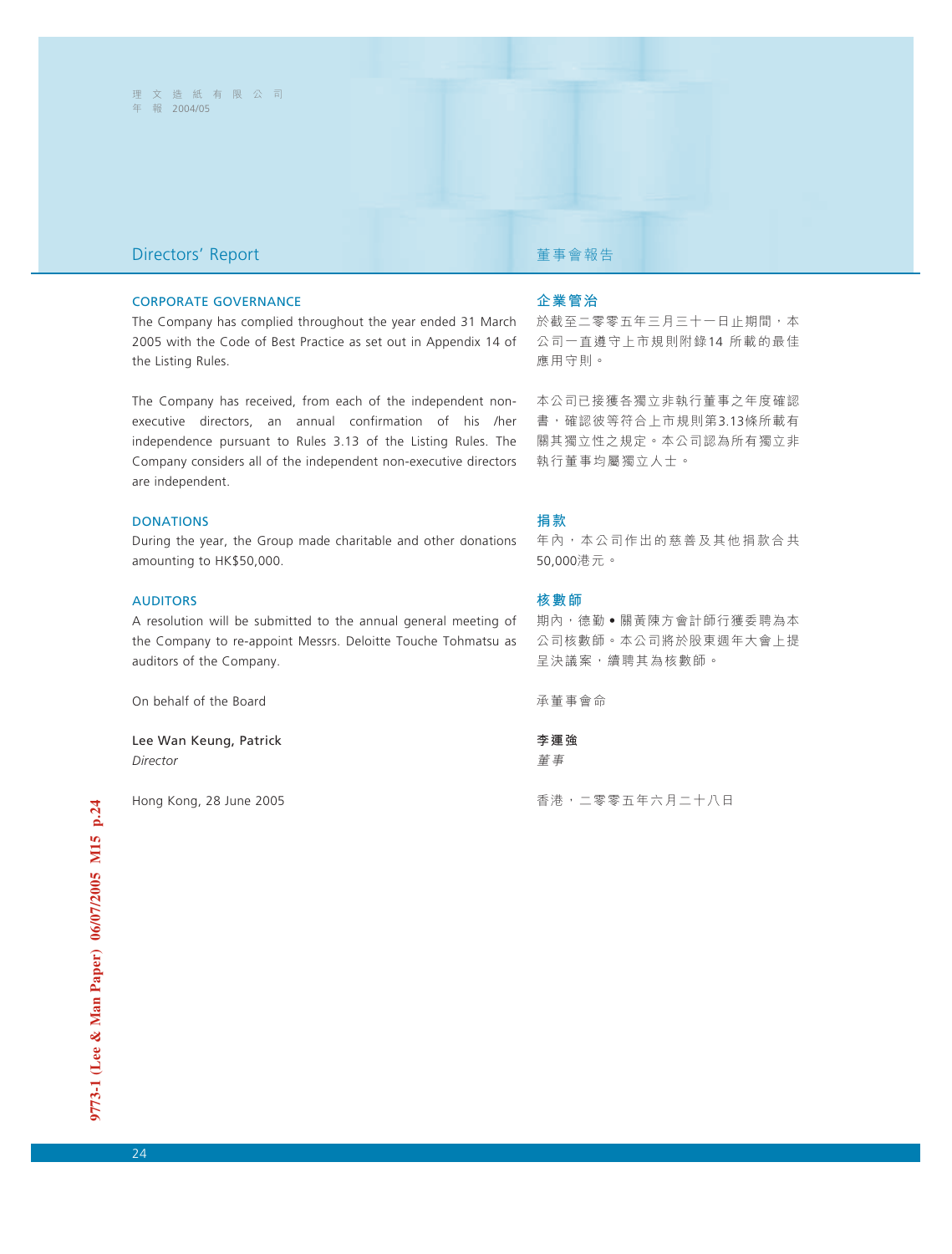# AUDITORS' REPORT **AUDITION**



TO THE SHAREHOLDERS OF LEE & MAN PAPER MANUFACTURING LIMITED *(incorporated in the Cayman Islands with limited liability)*

We have audited the financial statements on pages 27 to 75 which have been prepared in accordance with accounting principles generally accepted in Hong Kong.

## RESPECTIVE RESPONSIBILITIES OF DIRECTORS AND AUDITORS

The Company's directors are responsible for the preparation of financial statements which give a true and fair view. In preparing financial statements which give a true and fair view it is fundamental that appropriate accounting policies are selected and applied consistently.

It is our responsibility to form an independent opinion, based on our audit, on those financial statements and to report our opinion solely to you, as a body, and for no other purpose. We do not assume responsibility towards or accept liability to any other person for the contents of this report.

## BASIS OF OPINION

We conducted our audit in accordance with Statements of Auditing Standards issued by the Hong Kong Institute of Certified Public Accountants. An audit includes examination, on a test basis, of evidence relevant to the amounts and disclosures in the financial statements. It also includes an assessment of the significant estimates and judgments made by the directors in the preparation of the financial statements, and of whether the accounting policies are appropriate to the circumstances of the Company and the Group, consistently applied and adequately disclosed.

**致** LEE & MAN PAPER MANUFACTURING LIMITED **全體股東** (於開曼群島註冊成立的有限公司)

本核數師(以下簡稱「本行」)已審核刊於第27 至第75頁按照香港普遍採納會計原則編製的 財務報表。

### **董事及核數師各自的責任**

本公司董事須編製真實與公平的財務報表。 在編製真實與公平的財務報表時,董事必須 貫徹採用合適的會計政策。

本行的責任是根據本行的審核工作結果,對 該等財務報表提出獨立意見,並僅向全體股 東報告。除此以外,本報告不可用作其他用 途。本行不會就本報告的內容向任何其他人 士負上或承擔任何責任。

### **意見的基礎**

本行乃按照香港會計師公會頒佈的《核數準 則》進行審核工作。審核範圍包括以抽查方 式查核與財務報表所載數額及披露事項有關 的憑證,亦包括評估董事於編製財務報表時 所作出的重大估計及判斷、所釐定的會計政 策是否適合 貴公司及 貴集團的具體情 況,以及有否貫徹運用並充份披露有關會計 政策。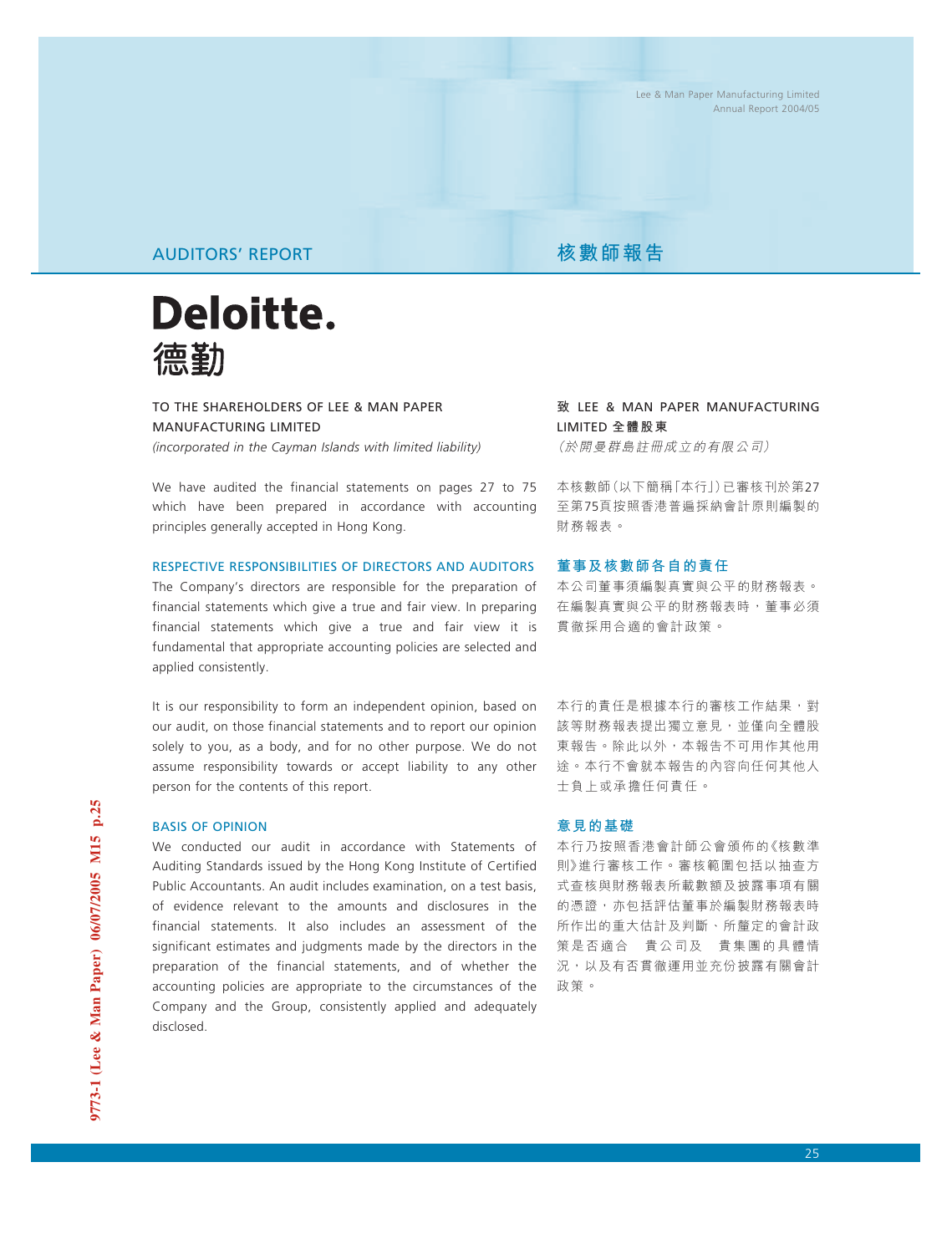## Auditors' Report 核數師報告

### BASIS OF OPINION *(Continued)*

We planned and performed our audit so as to obtain all the information and explanations which we considered necessary in order to provide us with sufficient evidence to give reasonable assurance as to whether the financial statements are free from material misstatement. In forming our opinion we also evaluated the overall adequacy of the presentation of information in the financial statements. We believe that our audit provides a reasonable basis for our opinion.

### OPINION

In our opinion the financial statements give a true and fair view of the state of affairs of the Company and the Group as at 31 March 2005 and of the profit and cash flows of the Group for the year then ended and have been properly prepared in accordance with the disclosure requirements of the Hong Kong Companies Ordinance.

### **意見的基礎**(續)

本行在策劃及進行審核工作時,均以取得一 切本行認為必須的資料及解釋為目標,使本 行能獲得充份的憑證,就財務報表是否存在 重大錯誤陳述,作出合理的確定。在提出意 見時,本行亦已衡量財務報表所載資料在整 體上是否足夠。本行相信,本行的審核工作 已為下列意見建立合理的基礎。

### **意見**

本行認為,上述財務報表能真實與公平地反 映 貴公司及 貴集團於二零零五年三月三 十一日的財政狀況及 貴集團於截至該日止 年度的盈利及現金流量,並已按照香港《公 司條例》的披露規定妥善編製。

DELOITTE TOUCHE TOHMATSU *Certified Public Accountants*

Hong Kong, 28 June 2005

**德勤‧關黃陳方會計師行** 執業會計師

香港,二零零五年六月二十八日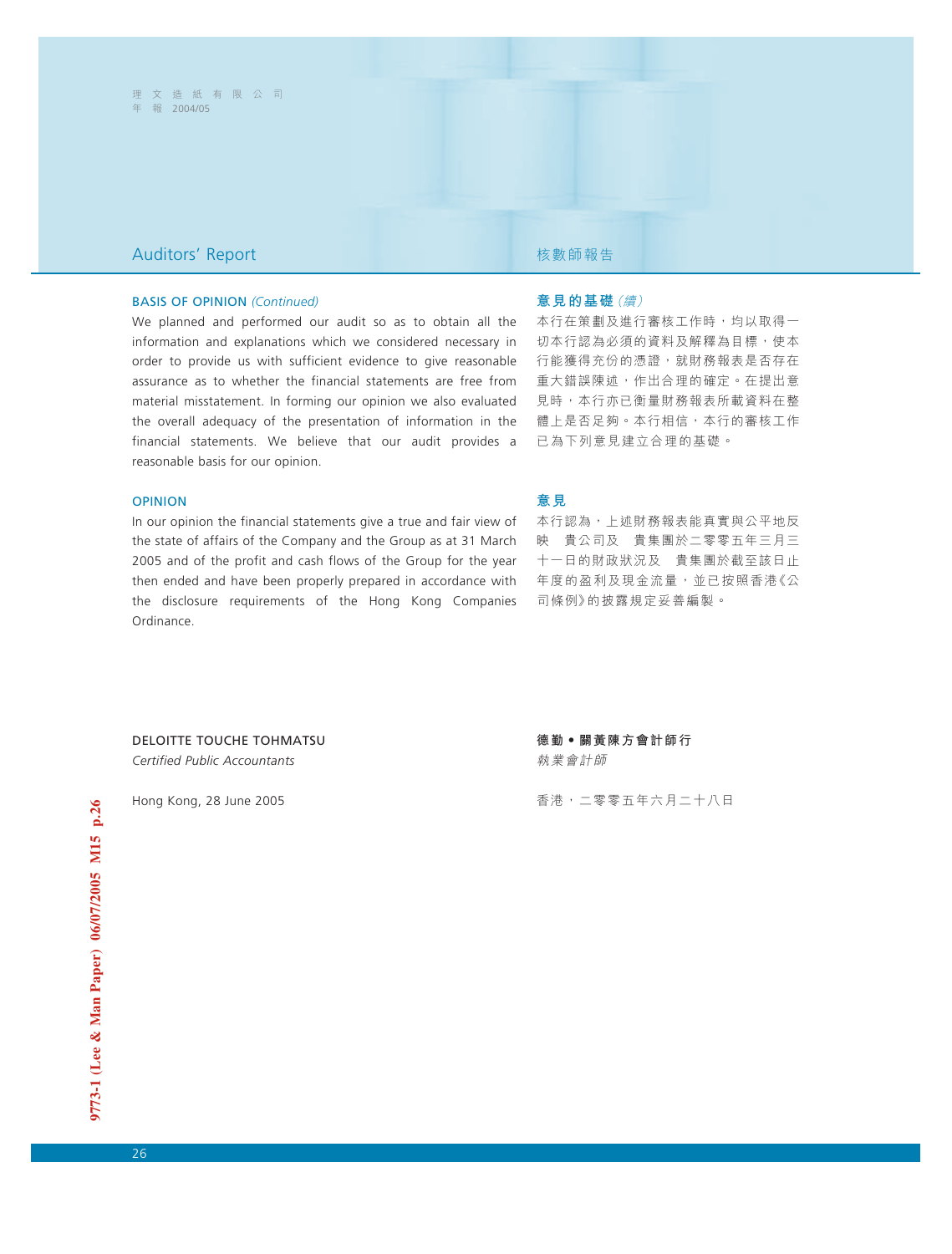# CONSOLIDATED INCOME STATEMENT **綜合損益表**

| For the year ended 31 March 2005 |           | 截至二零零五年三月三十一日止年度 |               |               |  |  |
|----------------------------------|-----------|------------------|---------------|---------------|--|--|
|                                  |           |                  | 2005          | 2004          |  |  |
|                                  |           |                  | 二零零五年         | 二零零四年         |  |  |
|                                  |           | <b>Notes</b>     | HK\$'000      | HK\$'000      |  |  |
|                                  |           | 附註               | 千港元           | 千港元           |  |  |
| Turnover                         | 營業額       |                  | 2,771,423     | 1,701,055     |  |  |
| Cost of sales                    | 銷售成本      |                  | (2, 197, 992) | (1,322,703)   |  |  |
| Gross profit                     | 毛利        |                  | 573,431       | 378,352       |  |  |
| Other operating income           | 其他經營收入    |                  | 27,199        | 15,220        |  |  |
| Distribution costs               | 分銷成本      |                  | (54, 547)     | (23, 728)     |  |  |
| Administrative expenses          | 行政費用      |                  | (111, 235)    | (64, 708)     |  |  |
| Profit from operations           | 經營盈利      | 5                | 434,848       | 305,136       |  |  |
| Interest on bank borrowings      | 須於五年內悉數償付 |                  |               |               |  |  |
| wholly repayable within          | 的銀行借貸的利息  |                  |               |               |  |  |
| five years                       |           |                  | (11, 412)     | (15,008)      |  |  |
| Profit before taxation           | 除税前盈利     |                  | 423,436       | 290,128       |  |  |
| Taxation                         | 税項        | $\overline{7}$   | (5,693)       | (5, 250)      |  |  |
| Profit for the year              | 年度盈利      |                  | 417,743       | 284,878       |  |  |
| Dividend                         | 股息        | $8\,$            | 96,155        |               |  |  |
| Earnings per share               | 每股盈利      | 9                |               |               |  |  |
| — Basic                          | 一基本       |                  | 43.54 cents 仙 | 40.71 cents 仙 |  |  |
| - Diluted                        | 一 攤薄      |                  | 43.36 cents 仙 | 40.50 cents 仙 |  |  |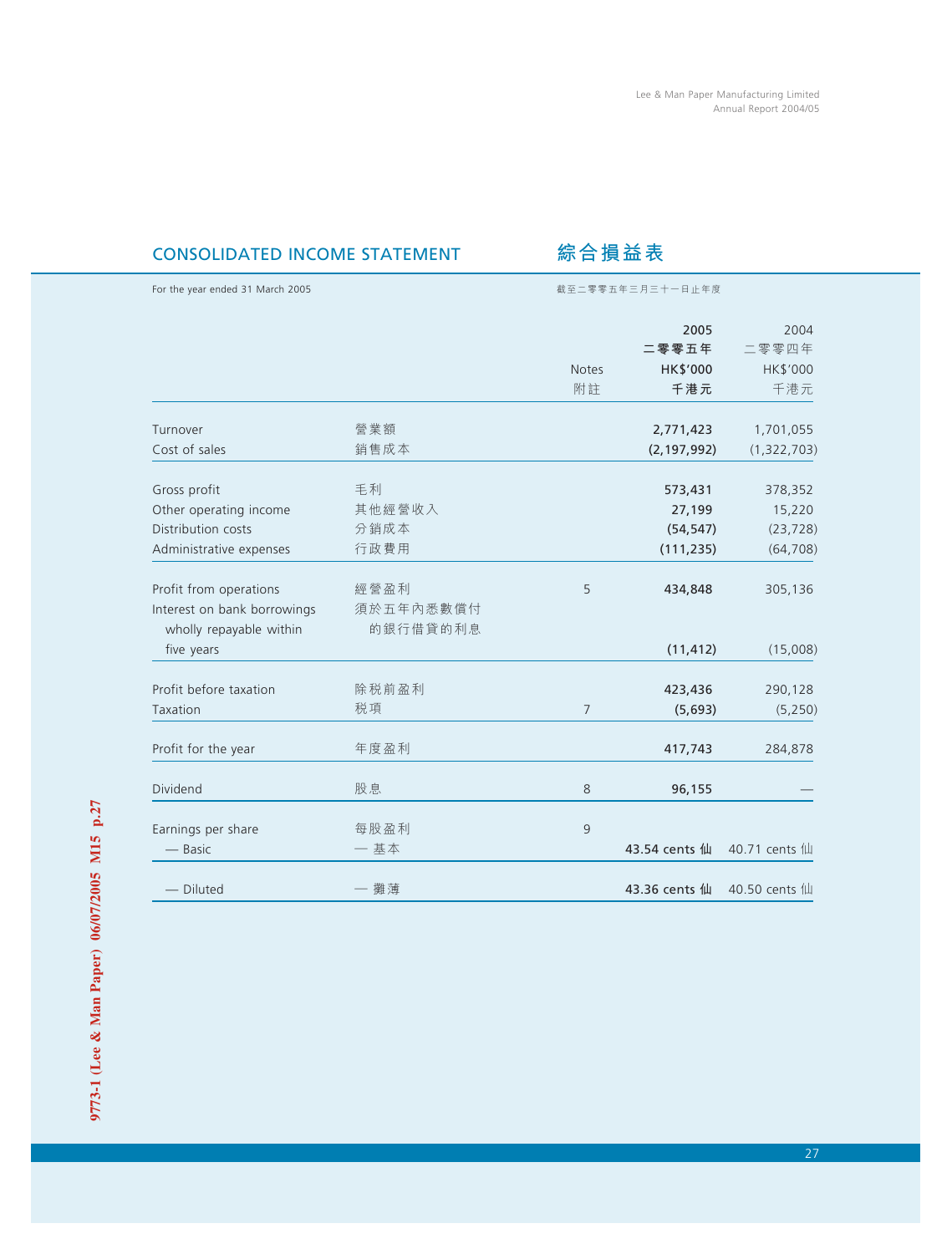# CONSOLIDATED BALANCE SHEET **綜合資產負債表**

| At 31 March 2005                                                                        | 二零零五年三月三十一日                |             |                                         |                                  |  |
|-----------------------------------------------------------------------------------------|----------------------------|-------------|-----------------------------------------|----------------------------------|--|
|                                                                                         |                            | Notes<br>附註 | 2005<br>二零零五年<br><b>HK\$'000</b><br>千港元 | 2004<br>二零零四年<br>HK\$'000<br>千港元 |  |
| <b>NON-CURRENT ASSETS</b>                                                               | 非流動資產                      |             |                                         |                                  |  |
| Property, plant and equipment<br>Deposits paid on acquisition of<br>property, plant and | 物業、廠房及設備<br>購置物業、廠房及設備所付訂金 | 10          | 2,584,293                               | 2,025,562                        |  |
| equipment                                                                               |                            | 11          | 148,174                                 | 113,359                          |  |
| Deferred tax assets                                                                     | 遞延税項資產                     | 24          | 8,860                                   |                                  |  |
|                                                                                         |                            |             | 2,741,327                               | 2,138,921                        |  |
| <b>CURRENT ASSETS</b>                                                                   | 流動資產                       |             |                                         |                                  |  |
| Inventories                                                                             | 存貨                         | 13          | 548,364                                 | 469,070                          |  |
| Trade and bills receivable                                                              | 應收賬款及票據                    | 14          | 504,649                                 | 287,718                          |  |
| Notes receivable                                                                        | 應收票據                       | 15          | 26,643                                  |                                  |  |
| Deposits, prepayments and                                                               | 按金、預付款項及其他應收款項             |             |                                         |                                  |  |
| other receivables                                                                       |                            |             | 207,731                                 | 158,998                          |  |
| Retirement benefit assets                                                               | 退休福利資產                     | 30          | 1,320                                   | 1,254                            |  |
| Amount due from a related                                                               | 應收有關連公司款項                  |             |                                         |                                  |  |
| company                                                                                 |                            | 16          | 612                                     | 1,444                            |  |
| Taxation recoverable                                                                    | 可收回税項                      |             | 92                                      |                                  |  |
| Pledged bank deposits                                                                   | 銀行存款抵押                     | 27          | 1,055                                   |                                  |  |
| Bank balances and cash                                                                  | 銀行結餘及現金                    |             | 81,600                                  | 351,718                          |  |
|                                                                                         |                            |             | 1,372,066                               | 1,270,202                        |  |
| <b>CURRENT LIABILITIES</b>                                                              | 流動負債                       |             |                                         |                                  |  |
| Trade and bills payable                                                                 | 應付賬款及票據                    | 17          | 97,762                                  | 120,574                          |  |
| Accruals and other payables                                                             | 應計費用及其他應付款項                |             | 192,253                                 | 122,915                          |  |
| Taxation payable                                                                        | 應付税項                       |             | 12,730                                  | 7,250                            |  |
| Land costs payable                                                                      | 應付土地成本                     | 18          |                                         | 9,553                            |  |
| Unsecured bank borrowings                                                               | 無抵押銀行借貸                    |             |                                         |                                  |  |
| - due within one year                                                                   | 一 一年內到期                    | 19          | 618,474                                 | 578,196                          |  |
|                                                                                         |                            |             | 921,219                                 | 838,488                          |  |
| <b>NET CURRENT ASSETS</b>                                                               | 流動資產淨值                     |             | 450,847                                 | 431,714                          |  |
| TOTAL ASSETS LESS CURRENT                                                               | 資產總值減流動負債                  |             |                                         |                                  |  |
| <b>LIABILITIES</b>                                                                      |                            |             | 3,192,174                               | 2,570,635                        |  |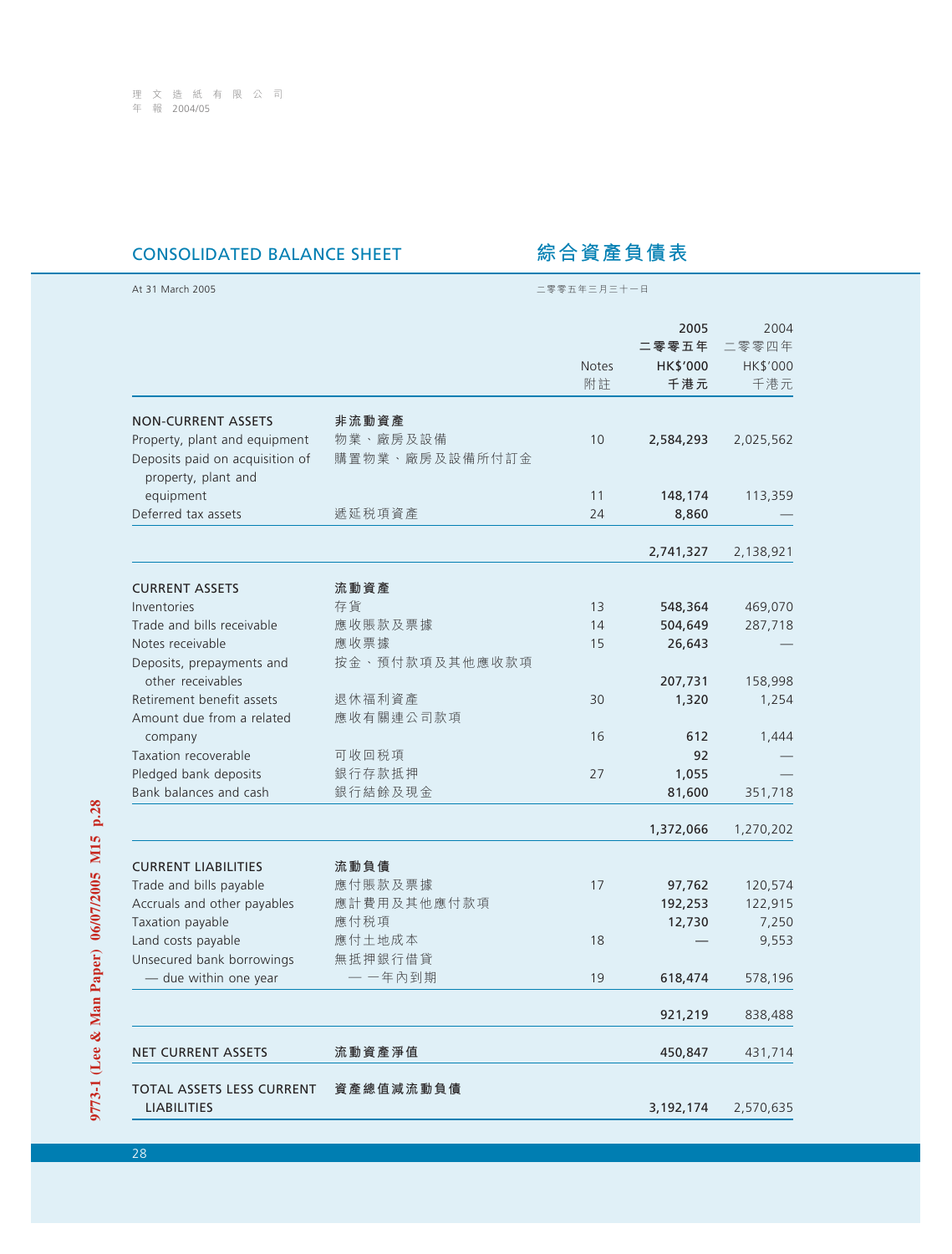|                                |            |                    | 2005<br>二零零五年   | 2004<br>二零零四年   |
|--------------------------------|------------|--------------------|-----------------|-----------------|
|                                |            | <b>Notes</b><br>附註 | HK\$'000<br>千港元 | HK\$'000<br>千港元 |
| <b>NON-CURRENT LIABILITIES</b> | 非流動負債      |                    |                 |                 |
| Amount due to ultimate         | 應付最終控股公司款項 |                    |                 |                 |
| holding company                |            | 20                 |                 | 357,485         |
| Unsecured bank borrowings      | 無抵押銀行借貸    |                    |                 |                 |
| - due after one year           | 一 一年後到期    | 19                 | 150,713         | 309,752         |
|                                |            |                    | 150,713         | 667,237         |
|                                |            |                    |                 |                 |
|                                |            |                    | 3,041,461       | 1,903,398       |
| <b>CAPITAL AND RESERVES</b>    | 股本及儲備      |                    |                 |                 |
| Share capital                  | 股本         | 21                 | 96,338          | 84,053          |
| Reserves                       | 儲備         |                    | 2,945,123       | 1,819,345       |
|                                |            |                    | 3,041,461       | 1,903,398       |
|                                |            |                    |                 |                 |

The financial statements on pages 27 to 75 were approved and authorised for issue by the Board of Directors on 28 June 2005 and are signed on its behalf by:

第27至第75頁所載的財務報表已於二零零五 年六月二十八日經董事會批准及授權刊發, 並由下列董事代表簽署:

Lee Wan Keung, Patrick **李運強** Lee Man Chun, Raymond **李文俊** *Chairman* 主席 *Director* 董事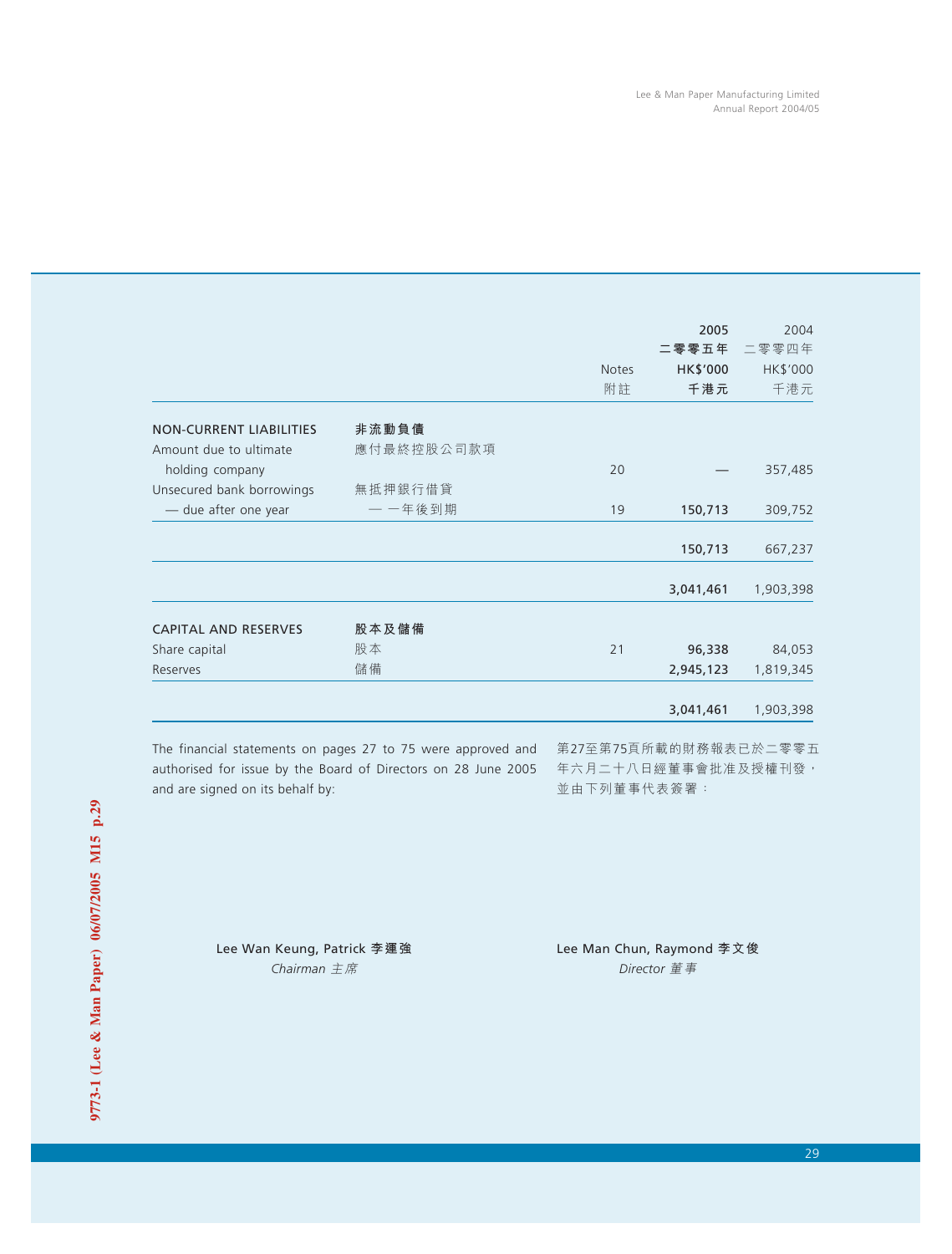# **BALANCE SHEET the original of the original of the original 資產負債表**

| At 31 March 2005                                                                                    |                                    | 二零零五年三月三十一日        |                                  |                                  |  |  |
|-----------------------------------------------------------------------------------------------------|------------------------------------|--------------------|----------------------------------|----------------------------------|--|--|
|                                                                                                     |                                    | <b>Notes</b><br>附註 | 2005<br>二零零五年<br>HK\$'000<br>千港元 | 2004<br>二零零四年<br>HK\$'000<br>千港元 |  |  |
| <b>NON-CURRENT ASSETS</b><br>Interests in subsidiaries                                              | 非流動資產<br>於附屬公司的權益                  | 12                 | 2,703,305                        | 2,168,742                        |  |  |
| <b>CURRENT ASSETS</b><br>Other receivables<br>Amounts due from subsidiaries<br><b>Bank balances</b> | 流動資產<br>其他應收款項<br>應收附屬公司款項<br>銀行結餘 | 12                 | 165<br>189,871<br>325            | 5,206<br>335,642                 |  |  |
|                                                                                                     |                                    |                    | 190,361                          | 340,848                          |  |  |
| <b>CURRENT LIABILITIES</b><br>Other payables<br>Unsecured bank borrowings                           | 流動負債<br>其他應付款項<br>無抵押銀行借貸          |                    | 602                              | 415                              |  |  |
| - due within one year                                                                               | 一一年內到期                             | 19                 | 159,133                          | 85,526                           |  |  |
|                                                                                                     |                                    |                    | 159,735                          | 85,941                           |  |  |
| <b>NET CURRENT ASSETS</b>                                                                           | 流動資產淨值                             |                    | 30,626                           | 254,907                          |  |  |
| <b>TOTAL ASSETS LESS</b><br><b>CURRENT LIABILITIES</b>                                              | 資產總值減流動負債                          |                    | 2,733,931                        | 2,423,649                        |  |  |
| <b>NON-CURRENT LIABILITIES</b><br>Amount due to ultimate holding                                    | 非流動負債<br>應付最終控股公司款項                |                    |                                  |                                  |  |  |
| company<br>Unsecured bank borrowings                                                                | 無抵押銀行借貸                            | 20                 |                                  | 357,485                          |  |  |
| - due after one year                                                                                | 一 一年後到期                            | 19                 | 150,713                          | 309,752                          |  |  |
|                                                                                                     |                                    |                    | 150,713                          | 667,237                          |  |  |
|                                                                                                     |                                    |                    | 2,583,218                        | 1,756,412                        |  |  |
| <b>CAPITAL AND RESERVES</b><br>Share capital<br>Reserves                                            | 股本及儲備<br>股本<br>儲備                  | 21<br>22           | 96,338<br>2,486,880              | 84,053<br>1,672,359              |  |  |
|                                                                                                     |                                    |                    | 2,583,218                        | 1,756,412                        |  |  |

| Lee Wan Keung, Patrick 李運強 |  |
|----------------------------|--|
| Chairman 主席                |  |

Lee Man Chun, Raymond 李文俊 *Chairman* 主席 *Director* 董事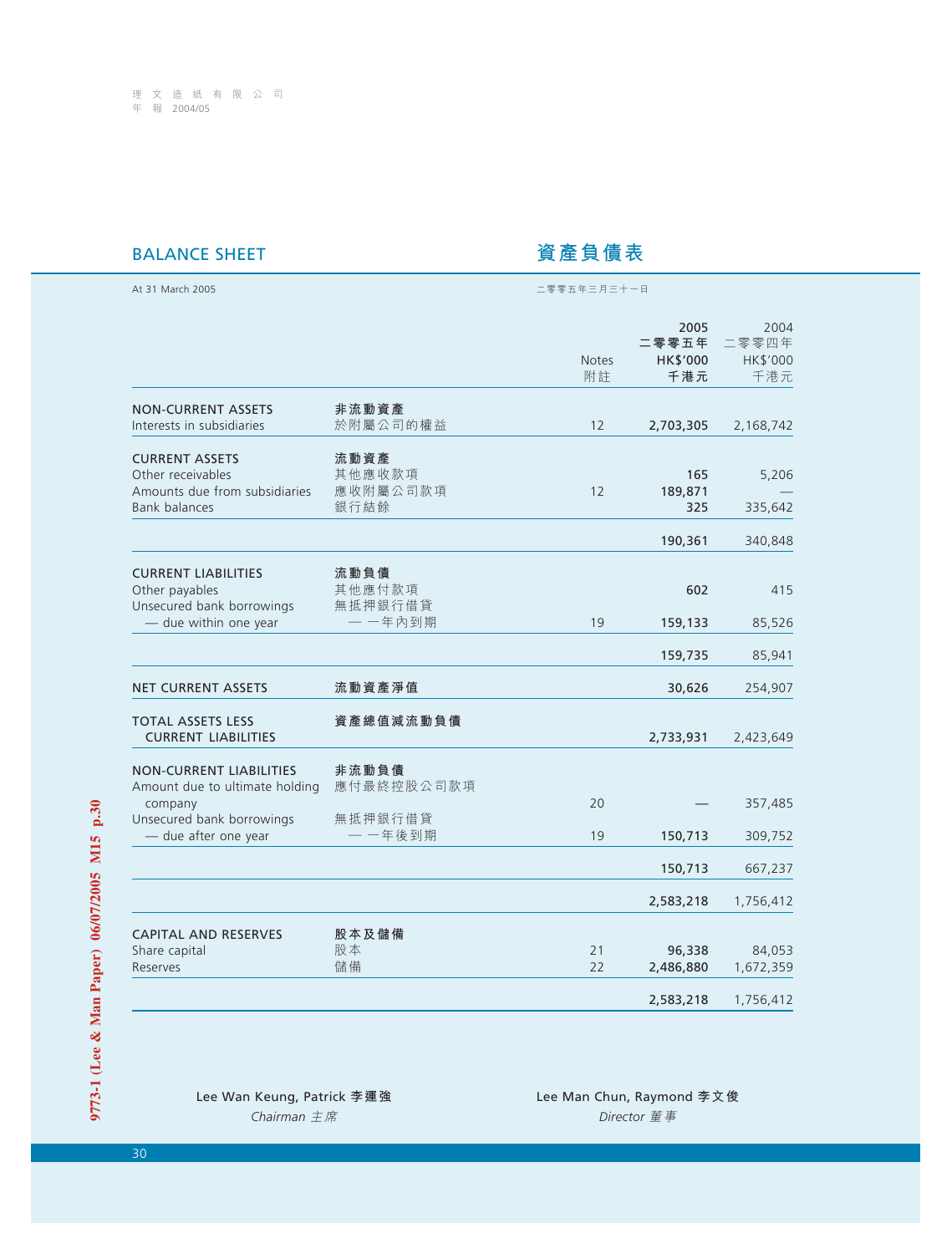# CONSOLIDATED STATEMENT OF CHANGES IN EQUITY

For the year ended 31 March 2005 截至二零零五年三月三十一日止年度

综合權益變動表

|                                                                                                                                                      |                                          | Share<br>capital<br>股本<br>HK\$'000<br>千港元 | Share<br>premium<br>股份溢價<br><b>HK\$'000</b><br>千港元 | Translation<br>reserve<br>匯兑儲備<br>HK\$'000<br>千港元 | reserve<br>特別儲備<br>HK\$'000<br>千港元 | Special Accumulated<br>profit<br>累計盈利<br>HK\$'000<br>千港元 | Total<br>總結<br>HK\$'000<br>千港元 |
|------------------------------------------------------------------------------------------------------------------------------------------------------|------------------------------------------|-------------------------------------------|----------------------------------------------------|---------------------------------------------------|------------------------------------|----------------------------------------------------------|--------------------------------|
| At 1 April 2003                                                                                                                                      | 二零零三年四月一日                                |                                           |                                                    | 18,950                                            | $\mathbf{1}$                       | 475,565                                                  | 494,516                        |
| Issue of shares on acquisition                                                                                                                       | 收購附屬公司發行股份                               |                                           |                                                    |                                                   |                                    |                                                          |                                |
| of subsidiaries                                                                                                                                      |                                          | 3,000                                     |                                                    |                                                   |                                    |                                                          | 3,000                          |
| Issue of shares under global<br>offering                                                                                                             | 根據全球發售發行股份                               | 18,750                                    | 763,125                                            |                                                   |                                    |                                                          | 781,875                        |
| Issue of shares by capitalisation                                                                                                                    | 透過把股份溢價撥充資本                              |                                           |                                                    |                                                   |                                    |                                                          |                                |
| of share premium                                                                                                                                     | 發行股份                                     | 53,250                                    | (53, 250)                                          |                                                   |                                    |                                                          |                                |
| Issue of shares on exercise of<br>over-allotment option and                                                                                          | 因超額配股權及購股權<br>獲行使而發行股份                   |                                           |                                                    |                                                   |                                    |                                                          |                                |
| share options                                                                                                                                        |                                          | 9,053                                     | 368,457                                            |                                                   |                                    |                                                          | 377,510                        |
| Expenses incurred in connection                                                                                                                      | 發行股份所產生的開支                               |                                           |                                                    |                                                   |                                    |                                                          |                                |
| with the issue of shares                                                                                                                             |                                          |                                           | (35, 894)                                          |                                                   |                                    |                                                          | (35, 894)                      |
| Exchange differences arising<br>from translation of financial<br>statements of operations<br>outside Hong Kong not<br>recognised in the consolidated | 換算未於綜合損益表確認<br>的香港以外地區業務財務<br>報表所產生的滙兑差額 |                                           |                                                    |                                                   |                                    |                                                          |                                |
| income statement                                                                                                                                     |                                          |                                           |                                                    | 513                                               |                                    |                                                          | 513                            |
| Reserve arising on group                                                                                                                             | 集團重組所產生的儲備                               |                                           |                                                    |                                                   |                                    |                                                          |                                |
| reorganisation                                                                                                                                       |                                          |                                           |                                                    |                                                   | (3,000)                            |                                                          | (3,000)                        |
| Profit for the year                                                                                                                                  | 年度盈利                                     |                                           |                                                    |                                                   |                                    | 284,878                                                  | 284,878                        |
| At 31 March 2004                                                                                                                                     | 二零零四年三月三十一日                              | 84,053                                    | 1,042,438                                          | 19,463                                            | (2,999)                            | 760,443                                                  | 1,903,398                      |
| Issue of new shares                                                                                                                                  | 發行新股                                     | 12,000                                    | 797,400                                            |                                                   |                                    |                                                          | 809,400                        |
| Issue of shares on exercise of                                                                                                                       | 因購股權獲行使而發行股份                             |                                           |                                                    |                                                   |                                    |                                                          |                                |
| share options                                                                                                                                        |                                          | 285                                       | 11,616                                             |                                                   |                                    |                                                          | 11,901                         |
| Expenses incurred in connection                                                                                                                      | 發行股份所產生的開支                               |                                           |                                                    |                                                   |                                    |                                                          |                                |
| with the issue of shares                                                                                                                             |                                          |                                           | (4,826)                                            |                                                   |                                    |                                                          | (4,826)                        |
| Profit for the year                                                                                                                                  | 年度盈利                                     |                                           |                                                    |                                                   |                                    | 417,743                                                  | 417,743                        |
| Dividend paid (note 8)                                                                                                                               | 派息                                       |                                           |                                                    |                                                   |                                    | (96, 155)                                                | (96, 155)                      |
| At 31 March 2005                                                                                                                                     | 二零零五年三月三十一日                              | 96,338                                    | 1,846,628                                          | 19,463                                            | (2,999)                            | 1,082,031                                                | 3,041,461                      |

The special reserve of the Group represents the difference between the nominal value of the aggregate share capital of the subsidiaries acquired by the Group pursuant to the corporate reorganisation to rationalise the structure of the Group in preparation for the listing of the Company's shares on the Stock Exchange, over the nominal value of the Company's shares issued for the acquisition.

本集團的特別儲備指根據本集團為籌備本公 司股份在聯交所上市而重整本集團架構所進 行的集團重組收購所得的附屬公司的股本面 值總額與本公司就收購事項而發行的股份面 值的差額。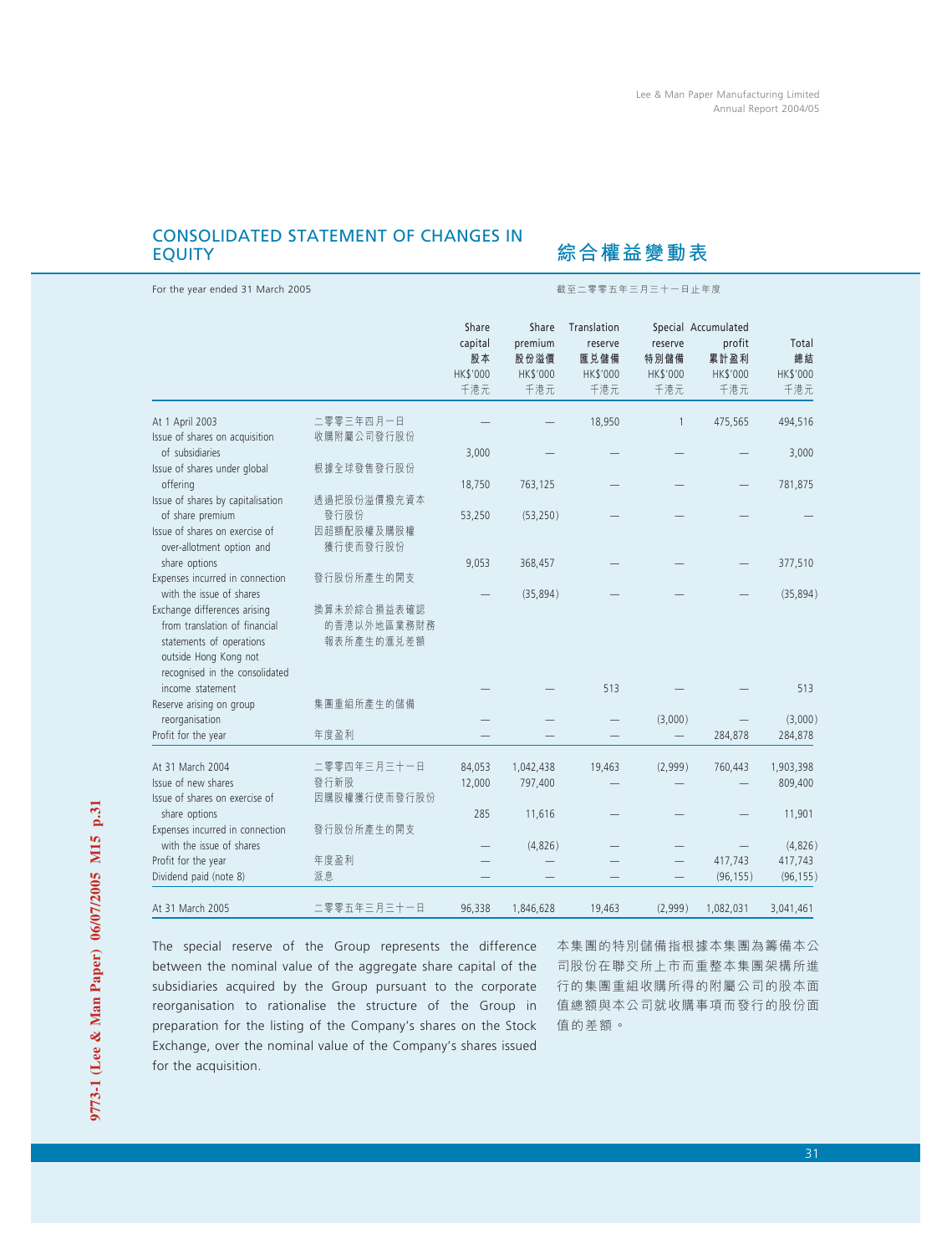# CONSOLIDATED CASH FLOW STATEMENT **綜合現金流量表**

For the year ended 31 March 2005 截至二零零五年三月三十一日止年度

|                                                                                                                                                                                                     |                                      | 2005<br>二零零五年<br>HK\$'000<br>千港元 | 2004<br>二零零四年<br>HK\$'000<br>千港元 |
|-----------------------------------------------------------------------------------------------------------------------------------------------------------------------------------------------------|--------------------------------------|----------------------------------|----------------------------------|
| <b>OPERATING ACTIVITIES</b><br>Profit from operations<br>Adjustments for:<br>Amortisation of loan                                                                                                   | 經營業務<br>經營盈利<br>為以下各項調整:<br>攤銷借貸手續費  | 434,848                          | 305,136                          |
| arrangement fees<br>Interest income<br>Depreciation and amortisation<br>Loss on disposal of property,                                                                                               | 利息收入<br>折舊及攤銷<br>出售物業、廠房及設備產生的       | 1,668<br>(668)<br>83,641         | 278<br>(412)<br>54,972           |
| plant and equipment                                                                                                                                                                                 | 虧損                                   | 6,816                            | 37                               |
| Operating cash flows before<br>movements in working capital<br>Increase in inventories<br>Increase in trade and                                                                                     | 營運資金變動前的經營現金流量<br>存貨增加<br>應收賬款及票據增加  | 526,305<br>(79, 294)             | 360,011<br>(211, 223)            |
| bills receivable<br>Increase in deposits,<br>prepayments and                                                                                                                                        | 按金、預付款項及其他應收款項增加                     | (216, 151)                       | (131, 131)                       |
| other receivables                                                                                                                                                                                   |                                      | (48, 733)                        | (140, 224)                       |
| Increase in retirement benefit<br>assets                                                                                                                                                            | 退休福利資產增加                             | (66)                             | (59)                             |
| Decrease (increase) in amount<br>due from a related company                                                                                                                                         | 應收有關連公司款項減少(增加)                      | 832                              | (760)                            |
| (Decrease) increase in trade and                                                                                                                                                                    | 應付賬款及票據(減少)增加                        |                                  |                                  |
| bills payable<br>Increase in accruals and                                                                                                                                                           | 應計費用及其他應付款項增加                        | (22, 812)                        | 57,741                           |
| other payables                                                                                                                                                                                      |                                      | 69,338                           | 7,519                            |
| Cash generated from (used in)<br>operations<br>Hong Kong Profits Tax paid                                                                                                                           | 經營業務產生(動用)的現金<br>已付香港利得税             | 229,419<br>(92)                  | (58, 126)                        |
| PRC Foreign Enterprise Income                                                                                                                                                                       | 已付中國外商企業所得税                          | (9,073)                          |                                  |
| Tax paid<br>Interest paid                                                                                                                                                                           | 已付利息                                 | (11, 412)                        | (15,008)                         |
| NET CASH FROM (USED IN)<br><b>OPERATING ACTIVITIES</b>                                                                                                                                              | 經營業務產生(動用)的現金                        | 208,842                          | (73, 134)                        |
| <b>INVESTING ACTIVITIES</b><br>Purchase of property,<br>plant and equipment<br>Deposits paid on acquisition<br>of property, plant<br>and equipment<br>Purchase of notes<br>Increase in pledged bank | 投資活動<br>購置物業、廠房及設備<br>購置物業、廠房及設備所付訂金 | (545, 397)                       | (619, 159)                       |
|                                                                                                                                                                                                     | 收購票據<br>銀行存款增加                       | (148, 174)<br>(27, 423)          | (113, 359)                       |
| deposits<br>Interest received<br>Proceeds from disposal                                                                                                                                             | 已收利息<br>出售物業、廠房及設備所得款項               | (1,055)<br>668                   | 412                              |
| of property, plant<br>and equipment                                                                                                                                                                 |                                      | 15                               | 982                              |
| <b>NET CASH USED IN</b><br><b>INVESTING ACTIVITIES</b>                                                                                                                                              | 投資活動動用的現金淨額                          | (721, 366)                       | (731, 124)                       |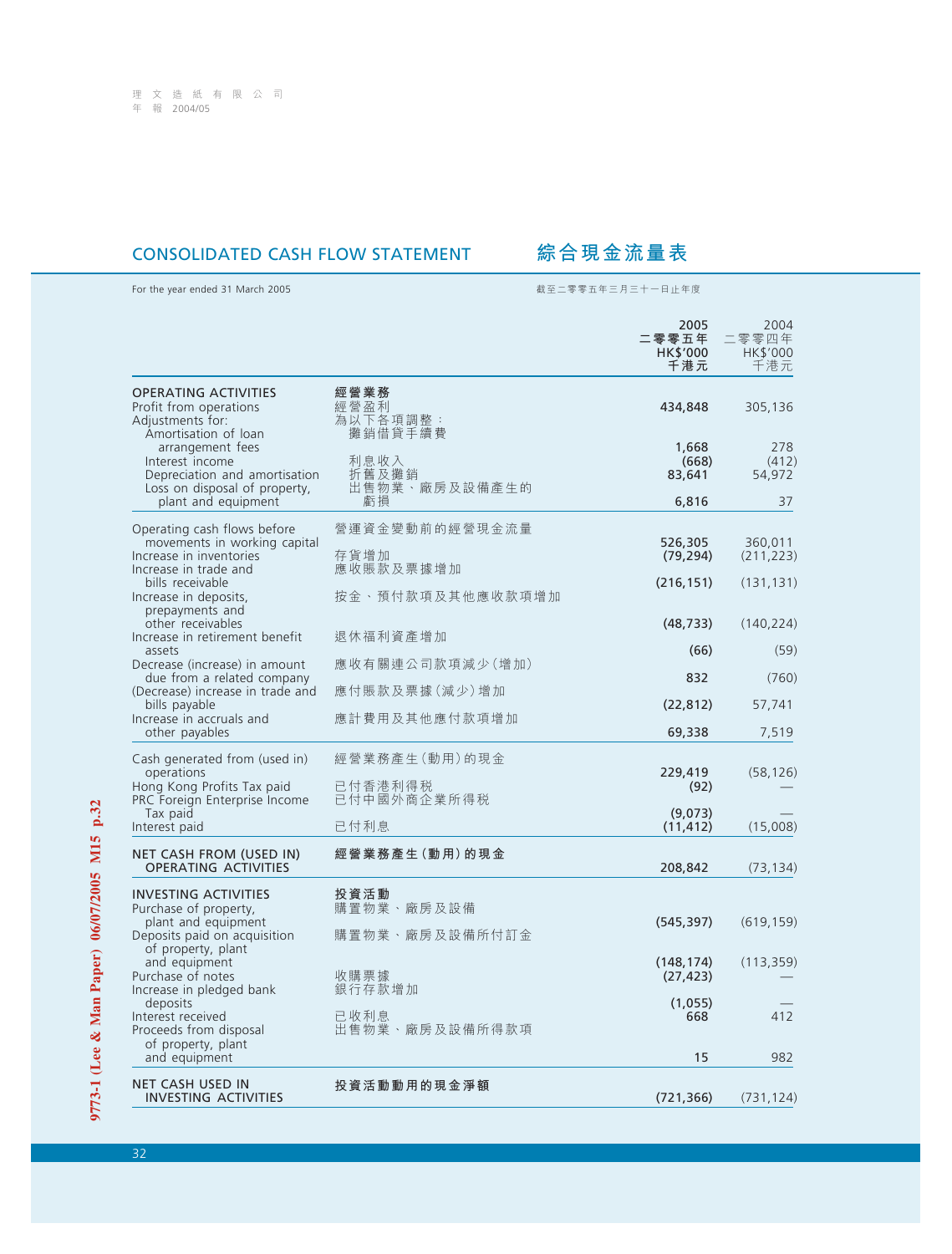|                                                                |                                | 2005            | 2004            |
|----------------------------------------------------------------|--------------------------------|-----------------|-----------------|
|                                                                |                                | 二零零五年           | 二零零四年           |
|                                                                |                                | HK\$'000<br>千港元 | HK\$'000<br>千港元 |
|                                                                |                                |                 |                 |
| <b>FINANCING ACTIVITIES</b><br>New bank loans raised           | 融資活動<br>新籌集銀行貸款                | 1,407,068       | 2,304,453       |
| Net proceeds from issue                                        | 發行股份所得款項淨額                     |                 |                 |
| of shares                                                      |                                | 458,990         | 1,123,491       |
| Repayment of bank loans                                        | 償還銀行貸款                         | (1, 525, 161)   | (1,855,050)     |
| Dividend paid                                                  | 已付股息                           | (96, 155)       |                 |
| Advance from ultimate holding                                  | 最終控股公司墊款                       |                 |                 |
| company                                                        |                                |                 | 357,485         |
| Repayment to former ultimate                                   | 還款予前最終控股公司                     |                 |                 |
| holding company                                                |                                |                 | (795,000)       |
| Loan arrangement fee paid                                      | 已付借貸手續費                        |                 | (5,000)         |
| <b>NET CASH FROM FINANCING</b>                                 | 融資活動所得現金淨額                     |                 |                 |
| <b>ACTIVITIES</b>                                              |                                | 244,742         | 1,130,379       |
|                                                                | 現 金 及 現 金 等 價 物 (減 少 ) 增 加 淨 額 |                 |                 |
| NET (DECREASE) INCREASE<br><b>IN CASH AND</b>                  |                                |                 |                 |
| <b>CASH EQUIVALENTS</b>                                        |                                | (267, 782)      | 326,121         |
| CASH AND CASH EQUIVALENTS 現金及現金等價物承前結餘                         |                                |                 |                 |
| <b>BROUGHT FORWARD</b>                                         |                                | 349,382         | 23,261          |
|                                                                |                                |                 |                 |
| CASH AND CASH EQUIVALENTS 現金及現金等價物結轉<br><b>CARRIED FORWARD</b> |                                |                 |                 |
|                                                                |                                | 81,600          | 349,382         |
| <b>ANALYSIS OF THE BALANCE</b>                                 | 現金及現金等價物結餘分析                   |                 |                 |
| OF CASH AND                                                    |                                |                 |                 |
| <b>CASH EQUIVALENTS</b>                                        |                                |                 |                 |
| Bank balances and cash                                         | 銀行結餘及現金                        | 81,600          | 351,718         |
| Bank overdraft                                                 | 銀行透支                           |                 | (2,336)         |
|                                                                |                                |                 |                 |
|                                                                |                                | 81,600          | 349,382         |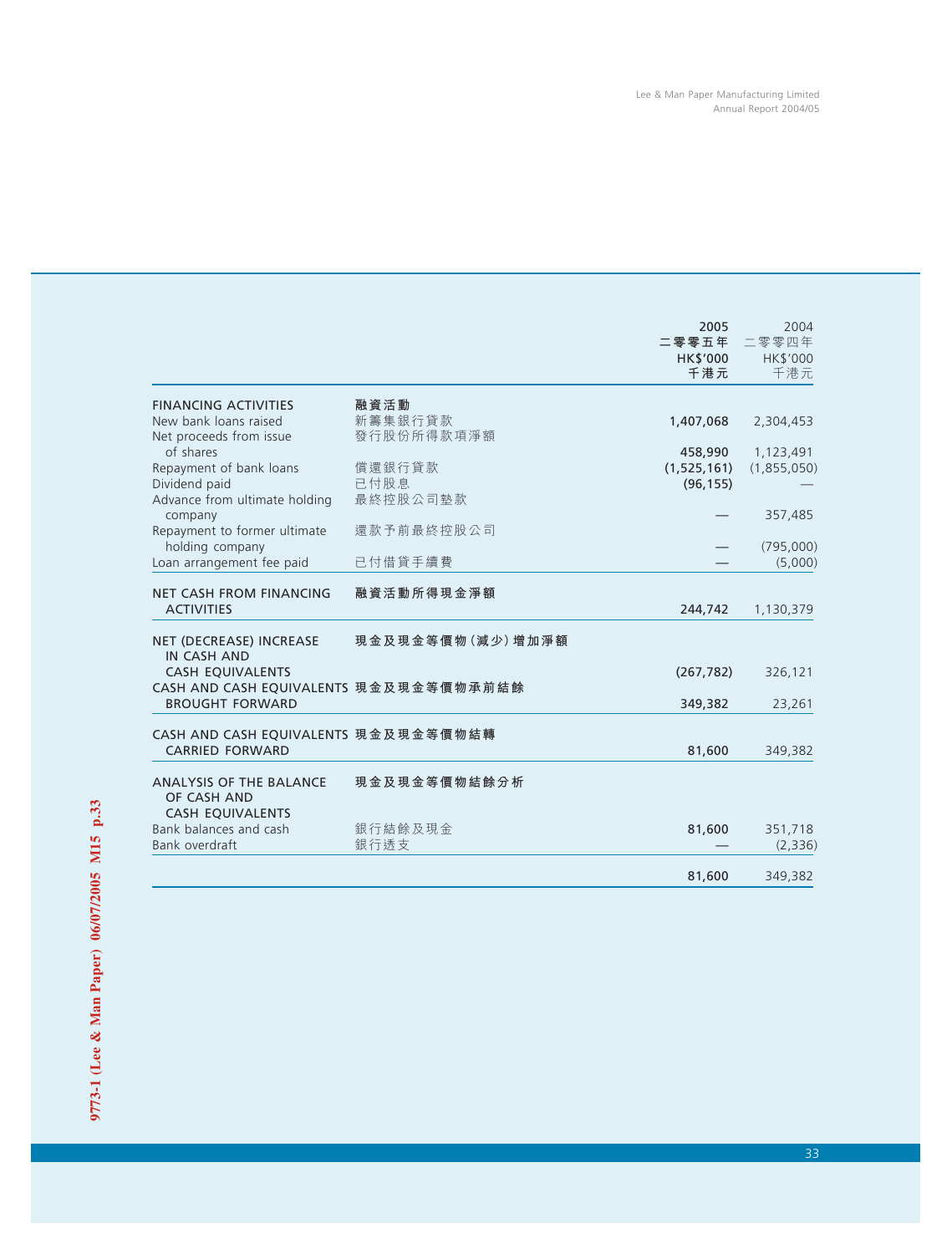# **NOTES TO THE FINANCIAL STATEMENTS 财務報表附註**

For the year ended 31 March 2005 **by the year ended 31 March 2005 by the year ended 31 March 2005** 

### 1. GENERAL

The Company is a public limited company incorporated and registered as an exempted company with limited liability in the Cayman Islands under the Companies Law (2001 Second Revision) of the Cayman Islands on 21 May 2003 and its shares are listed on the Stock Exchange. Its ultimate holding company is Gold Best Holdings Ltd. ("Gold Best"), a company incorporated in the British Virgin Islands.

The Company acts as an investment holding company. The principal activities of its principal subsidiaries are set out in note 32.

### 2. POTENTIAL IMPACT ARISING FROM THE RECENTLY ISSUED ACCOUNTING STANDARDS

In 2004, the Hong Kong Institute of Certified Public Accountants (the "HKICPA") issued a number of new or revised Hong Kong Accounting Standards and Hong Kong Financial Reporting Standards (herein collectively referred to as "new HKFRSs") which are effective for accounting periods beginning on or after 1 January 2005, except for HKFRS3 "Business Combinatinos". The Group has not early adopted these new HKFRSs in the financial statements for the year ended 31 March 2005.

HKFRS3 is applicable to business combinations for which the agreement date is on or after 1 January 2005. The Group has not entered into any business combination for which the agreement date is on or after 1 January 2005. Therefore, HKFRS3 did not have any impact on the Group for the year ended 31 March 2005.

The Group has considered the other new HKFRSs but does not expect that the issuance of these HKFRSs will have a material effect on how the results of operations and financial position of the Group are prepared and presented.

### 1. **一般資料**

本公司是上市有限公司,於二零零三年 五月二十一日根據開曼群島公司法(二 零零一年第二次修訂版)於開曼群島註 冊成立及登記為獲豁免有限公司,股份 並於聯交所上市。本公司的最終控股公 司是 Gold Best Holdings Ltd.(「Gold Best」),為一間於英屬處女群島註冊成 立的公司。

本公司是一間投資控股公司,各主要附 屬公司的主要業務載於財務報表附註 32。

### 2. **最近頒佈的會計準則之潛在影響**

二零零四年,香港會計師公會頒布多項 新訂或經修訂之香港會計準則及香港財 務報告準則(統稱為「新香港財務報告準 則」),除新香 港財務報 告準則第3條 「業務合併」外,該等準則於二零零五年 一月一日或之後開始之會計期間生效。 本集團並無提早於截至二零零五年三月 三十一日止年度之財務報表中採納此等 新香港財務報告準則。

新香港財務報告準則第3條適用於協議 日期為二零零五年一月一日或之後之業 務合併。本集團並無簽訂任何日期為二 零零五年一月一日或之後之業務合併協 議,因此,新香港財務報告準則第3條 對本集團於截至二零零五年三月三十一 日止年度並無構成影響。

本集團已評估其他新香港財務報告準 則,並預期該等新香港財務報告準則之 實施對編製及呈列經營業績及財務狀況 之方式不會有重大影響。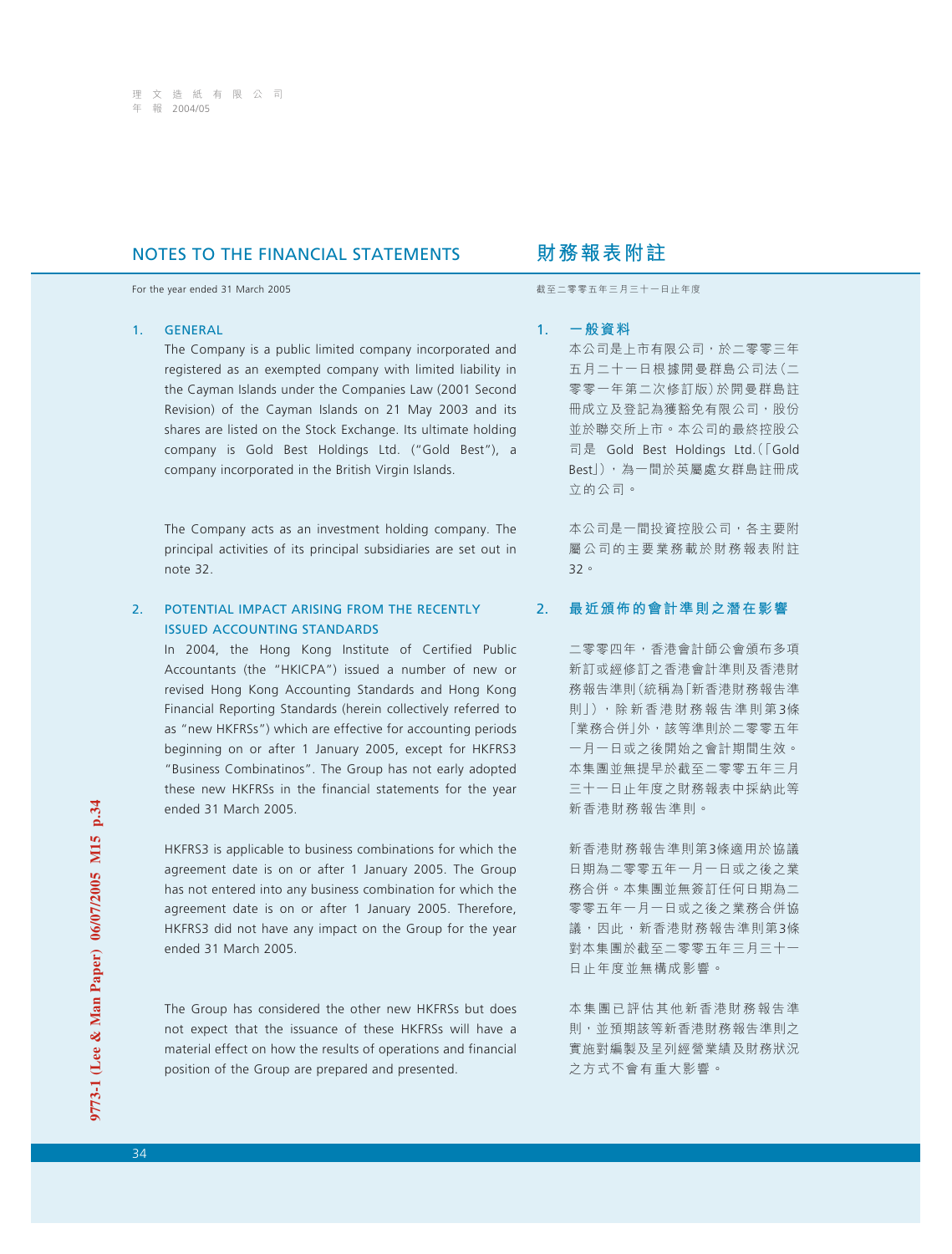### 3. SIGNIFICANT ACCOUNTING POLICIES

The financial statements have been prepared under the historical cost convention and in accordance with accounting principles generally accepted in Hong Kong. The principal accounting policies adopted are as follows:

### Basis of consolidation

The consolidated financial statements incorporate the financial statements of the Company and its subsidiaries made up to 31 March each year.

The results of subsidiaries acquired or disposed of during the year are included in the consolidated income statement from the effective date of acquisition or up to the effective date of disposal, as appropriate.

All significant inter-company transactions and balances within the Group are eliminated on consolidation.

### Investments in subsidiaries

Investments in subsidiaries are included in the Company's balance sheet at cost less any identified impairment loss.

### Revenue recognition

Sales of goods are recognised when goods are delivered and title has passed.

Interest income is accrued on a time basis, by reference to the principal outstanding and at the interest rate applicable.

Steam income is recognised in accordance with the agreement.

### 3. **重大會計政策**

財務報表乃按歷史成本法,根據香港普 遍採納的會計原則編製。所採用的主要 會計政策如下:

### 綜合基準

綜合財務報表載列本公司及其附屬公司 截至每年三月三十一日止的財務報表。

年內收購或出售的附屬公司的業績由收 購生效日起,計入綜合損益表內或計至 出售生效日期止,視何者適用。

所有集團內公司間的重大交易及結餘已 於綜合賬目時對銷。

### 於附屬公司的投資

於附屬公司的投資在本公司的資產負債 表內,按成本減任何已辨別減值虧損入 賬。

### 收入確認

銷售貨物於貨物付運及所有權轉讓時確 認。

利息收入按未償還本金額及適用利率按 時間基準累計。

蒸汽收入根據協議確認。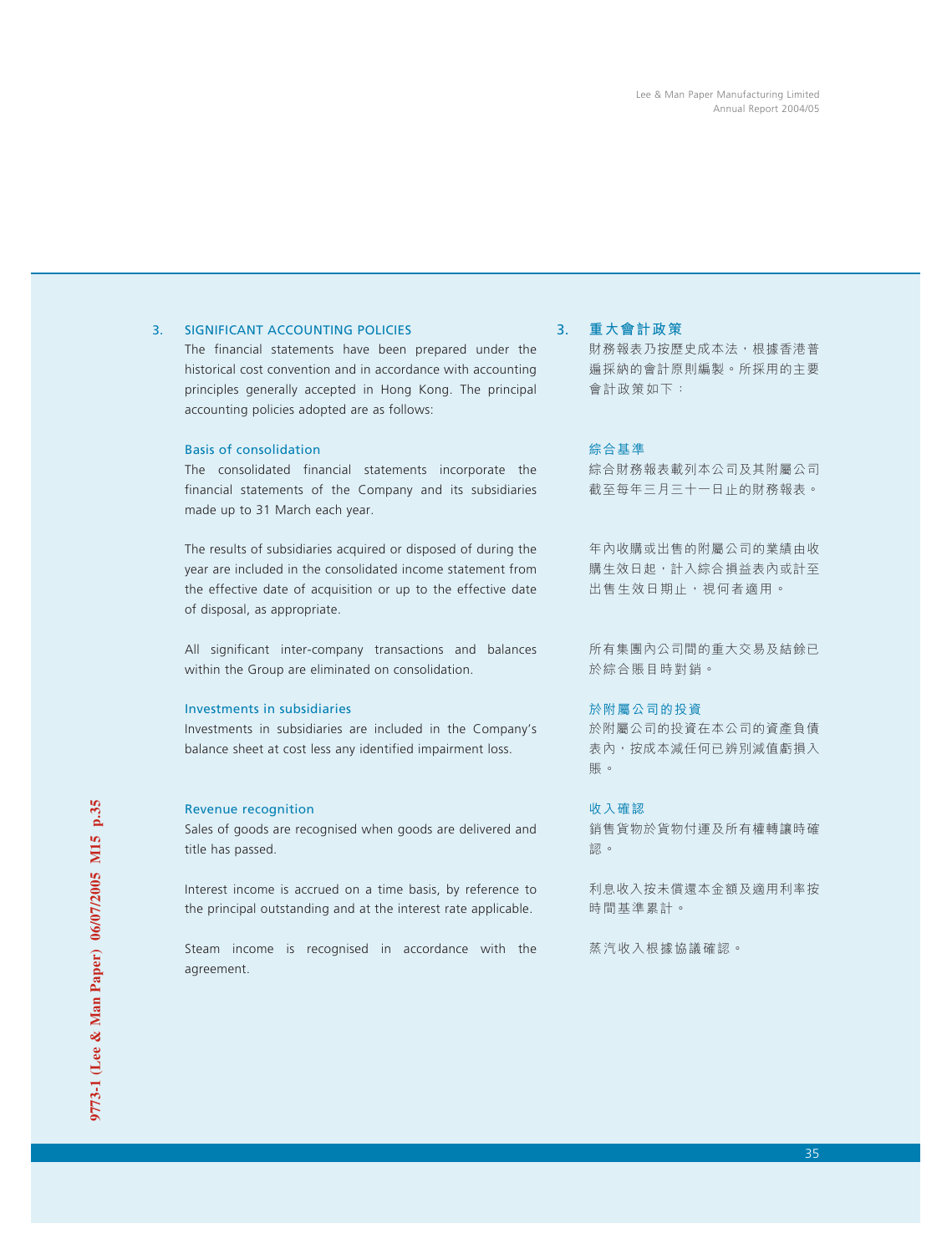## 3. SIGNIFICANT ACCOUNTING POLICIES *(Continued)*

#### Property, plant and equipment

Property, plant and equipment other than construction in progress are stated at cost less depreciation and amortisation and any accumulated impairment losses.

Construction in progress is stated at cost which includes all construction costs and other direct costs attributable to the construction. It is not depreciated or amortised until completion of construction. The cost of completed construction works is transferred to the appropriate categories of property, plant and equipment.

Leasehold land and land use rights are amortised over the period of the lease or rights respectively using the straight line method.

Depreciation and amortisation is provided to write off the cost of other property, plant and equipment over their estimated useful lives and after taking into account their estimated residual value, using the straight line method, at the following rates per annum:

| <b>Buildings</b>                  | 5%                 |
|-----------------------------------|--------------------|
| Furniture, fixtures and equipment | 20%                |
| Leasehold improvements            | 5%                 |
| Motor vehicles                    | 20%                |
| Plant and machinery               | $3^{1/3}\% - 20\%$ |

The gain or loss arising on the disposal or retirement of an asset is determined as the difference between the sale proceeds and the carrying amount of the asset and is recognised in the income statement.

For the year ended 31 March 2005 **by a strategies and the year ended 31 March 2005** by a strategies of the strategies and the strategies are strategies and the strategies are strategies and the strategies are strategies a

## 3. **重大會計政策**(續)

## 物業、廠房及設備

除在建工程外,物業、廠房及設備按成 本減折舊、攤銷以及累計減值虧損入 賬。

在建工程按成本列賬,其中包括工程的 所有建築成本以及其他直接成本。上述 各項在工程完成前不會計提折舊或攤 銷。落成工程成本則轉撥至物業、廠房 及設備的適用類別。

租賃土地及土地使用權在各自的租賃期 或土地使用權期間按直線法攤銷。

其他物業、廠房及設備在其估計可使用 年期內及其估計餘額後,按直線法計算 折舊及攤銷撥備,以撇銷成本,而所用 的年率如下:

| 樓宇                  | 5%                      |
|---------------------|-------------------------|
| 傢 俬 、 固 定 裝 置 及 設 備 | 20%                     |
| 和 賃 物 業 裝 修         | 5%                      |
| 汽車                  | 20%                     |
| 廠房及機器               | $3\frac{1}{3}\% - 20\%$ |

因出售或廢棄資產而產生的盈虧,即資 產的銷售所得款項與賬面值之間的差 額,於損益表中確認。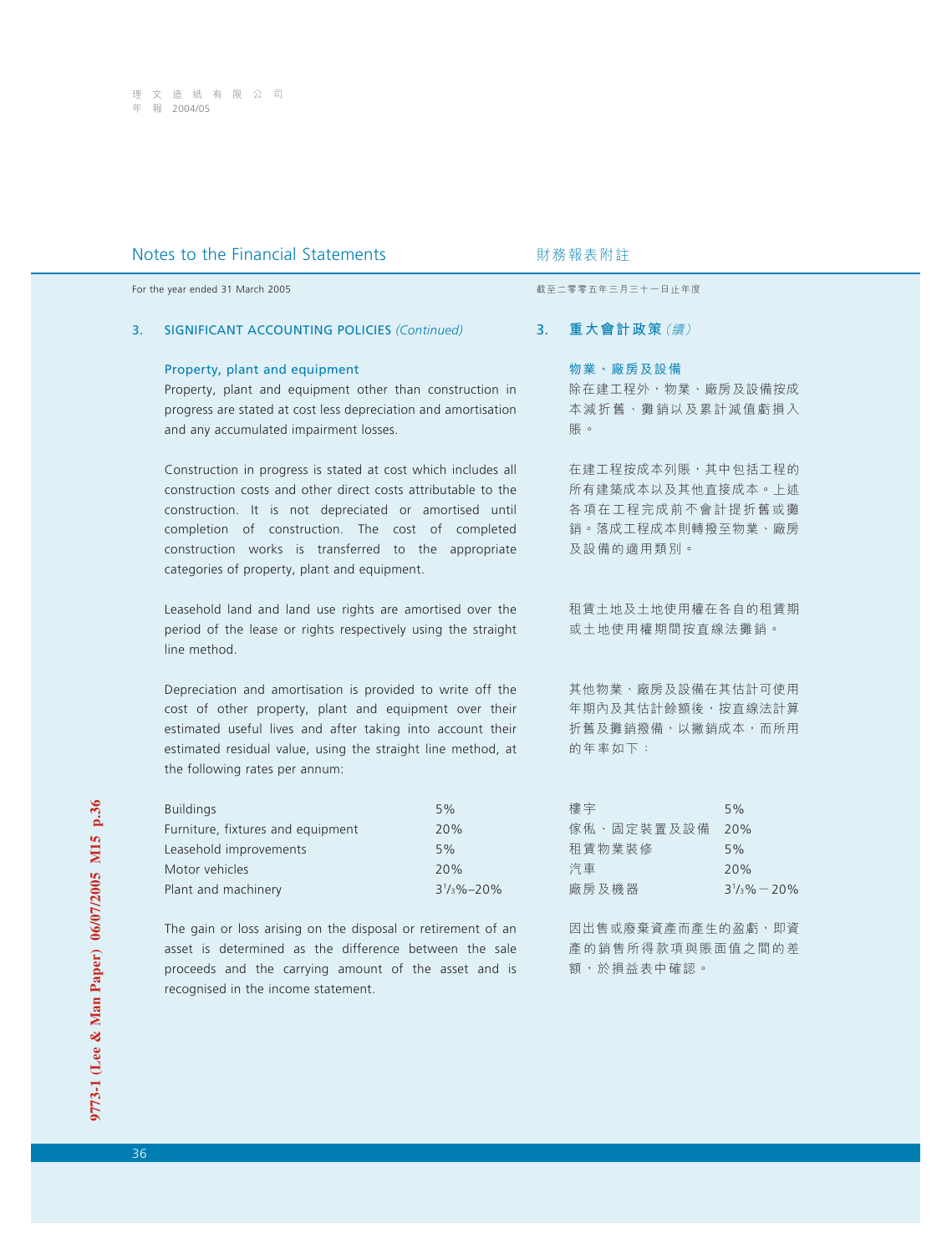## 3. SIGNIFICANT ACCOUNTING POLICIES *(Continued)*

## Impairment

At each balance sheet date, the Group reviews the carrying amounts of its assets to determine whether there is any indication that those assets have suffered an impairment loss. If the recoverable amount of an asset is estimated to be less than its carrying amount, the carrying amount of the asset is reduced to its recoverable amount. Impairment loss is recognised as an expense immediately.

Where an impairment loss subsequently reverses, the carrying amount of the asset is increased to the revised estimate of its recoverable amount, but so that the increased carrying amount does not exceed the carrying amount that would have been determined had no impairment loss been recognised for the asset in prior years. A reversal of an impairment loss is recognised as income immediately.

## Loan arrangement fees

Loan arrangement fees are amortised to the income statement over the term of the loan on a straight line basis to provide a constant periodic rate of charge.

## Inventories

Inventories are stated at the lower of cost and net realisable value. Cost is calculated using the weighted average method.

## Taxation

Taxation represents the sum of the tax currently payable and deferred tax.

The tax currently payable is based on taxable profit for the year. Taxable profit differs from net profit as reported in the income statement because it excludes items of income or expense that are taxable or deductible in other years, and it further excludes income statement items that are never taxable or deductible.

# 3. **重大會計政策**(續)

## 減值

本集團會於各結算日檢討資產的賬面 值,確定是否出現任何減值虧損跡象。 倘若估計資產的可收回額低於賬面值, 則該資產的賬面值將調減至可收回額, 並即時將減值虧損確認為開支。

倘若有關的減值虧損其後撥回,有關資 產的賬面值將調升至估計可收回額,然 而調升後的賬面值不得超逾過往年度並 無確認減值虧損時的賬面值。撥回的減 值虧損即時確認為收入。

## 借貸手續費

借貸手續費乃按借款之年期以直線法於 收益表中攤銷,以提供一個固定之開支 比率。

## 存貨

存貨按成本或可變現淨值(以較低者為 準)入賬。成本以加權平均法計算。

## 稅項

稅項指現時應付稅項及遞延稅項的總 和。

現時應付稅項乃按本年度應課稅盈利計 算。應課稅盈利與損益表中所報純利不 同,因為應課税盈利不包括在其他年度 應課税或可扣税的收入及開支項目,並 且不包括損益表內從未課稅及扣稅的項 目。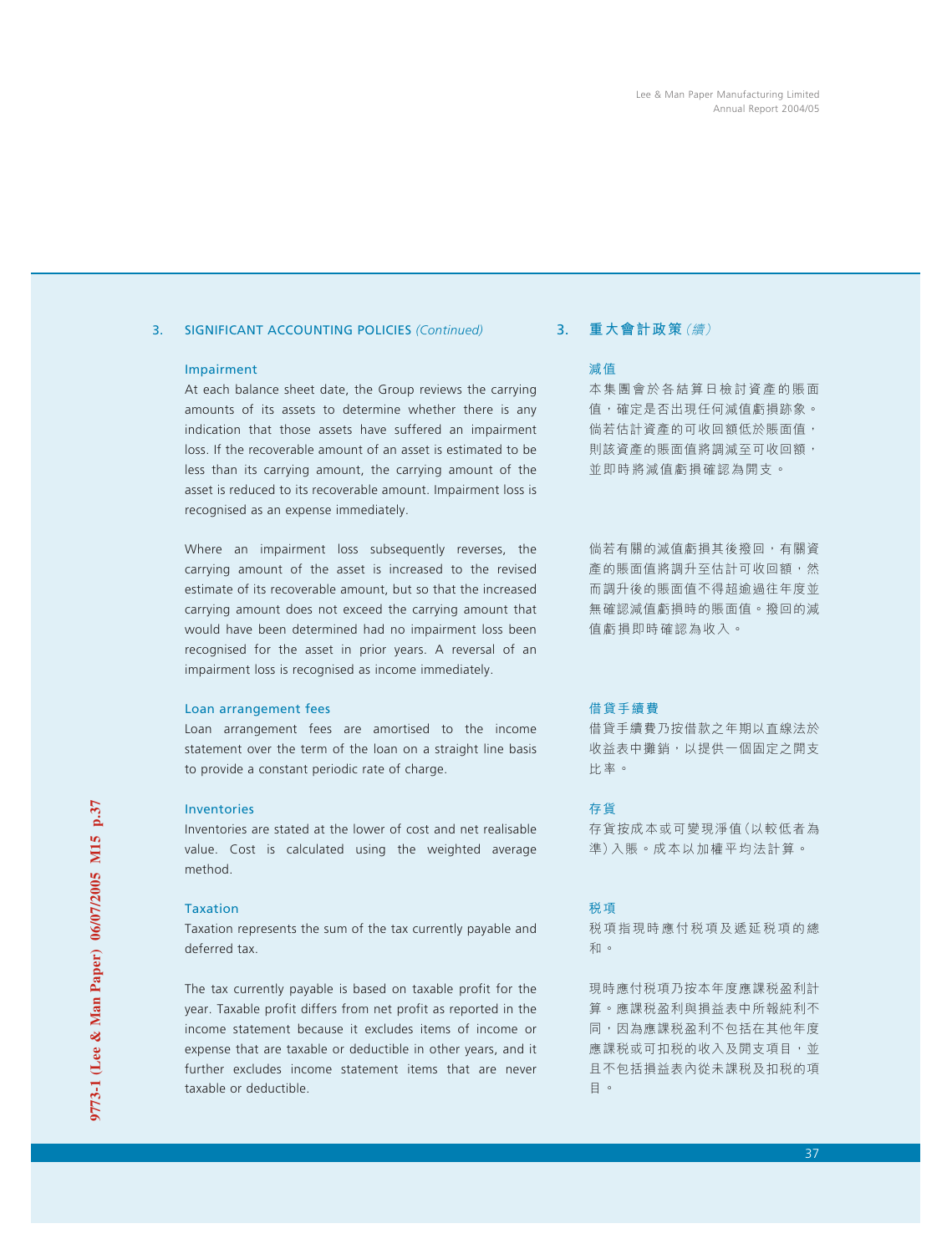For the year ended 31 March 2005 **by a strategies and the year ended 31 March 2005** by a strategies of the strategies and the strategies are strategies and the strategies are strategies and the strategies are strategies a

#### 3. SIGNIFICANT ACCOUNTING POLICIES *(Continued)*

#### Taxation *(Continued)*

Deferred tax is the tax expected to be payable or recoverable on differences between the carrying amounts of assets and liabilities in the financial statements and the corresponding tax bases used in the computation of taxable profit, and is accounted for using the balance sheet liability method. Deferred tax liabilities are generally recognised for all taxable temporary differences, and deferred tax assets are recognised to the extent that it is probable that taxable profits will be available against which deductible temporary differences can be utilised. Such assets and liabilities are not recognised if the temporary difference arises from the initial recognition (other than in a business combination) of other assets and liabilities in a transaction that affects neither the taxable profit nor the accounting profit.

Deferred tax liabilities are recognised for taxable temporary differences arising on investments in subsidiaries, except where the Group is able to control the reversal of the temporary difference and it is probable that the temporary difference will not reverse in the foreseeable future.

The carrying amount of deferred tax assets is reviewed at each balance sheet date and reduced to the extent that it is no longer probable that sufficient taxable profit will be available to allow all or part of the asset to be recovered.

Deferred tax is calculated at the tax rates that are expected to apply in the period when the liability is settled or the asset is realised. Deferred tax is charged or credited in the income statement, except when it relates to items charged or credited directly to equity, in which case the deferred tax is also dealt with in equity.

## 3. **重大會計政策**(續)

## 稅項(續)

遞延税項乃財務報表內資產及負債賬面 值與計算應課税盈利所採用相應税基的 差額所應繳付或可收回稅項,並採用資 產負債表負債法入賬。遞延稅項負債一 般就所有應課稅暫時差額予以確認,而 遞延稅項資產則於可能會出現可用以抵 銷可扣稅暫時差額的應課稅盈利時予以 確認。倘若暫時差額乃由初次確認(業 務合併情況除外)一項不影響應課稅盈 利或會計盈利的交易的其他資產及負債 所引起,則有關資產及負債不予確認。

遞延稅項負債就於附屬公司的投資所產 生的應課稅暫時差額予以確認,除非本 集團可控制暫時差額的撥回及於可見將 來不大可能撥回暫時差額。

遞延稅項資產賬面值於各個結算日審 核,並予以相應扣減,直至並無足夠應 課稅盈利可供所有或部分遞延稅項資產 應用為止。

遞延稅項按預計於償還負債或變現資產 的期間內適用的稅率計算。遞延稅項自 損益表中扣除或計入其中,惟與直接扣 自或計入股本的項目有關者除外,在此 情況下,遞延税項在股本中處理。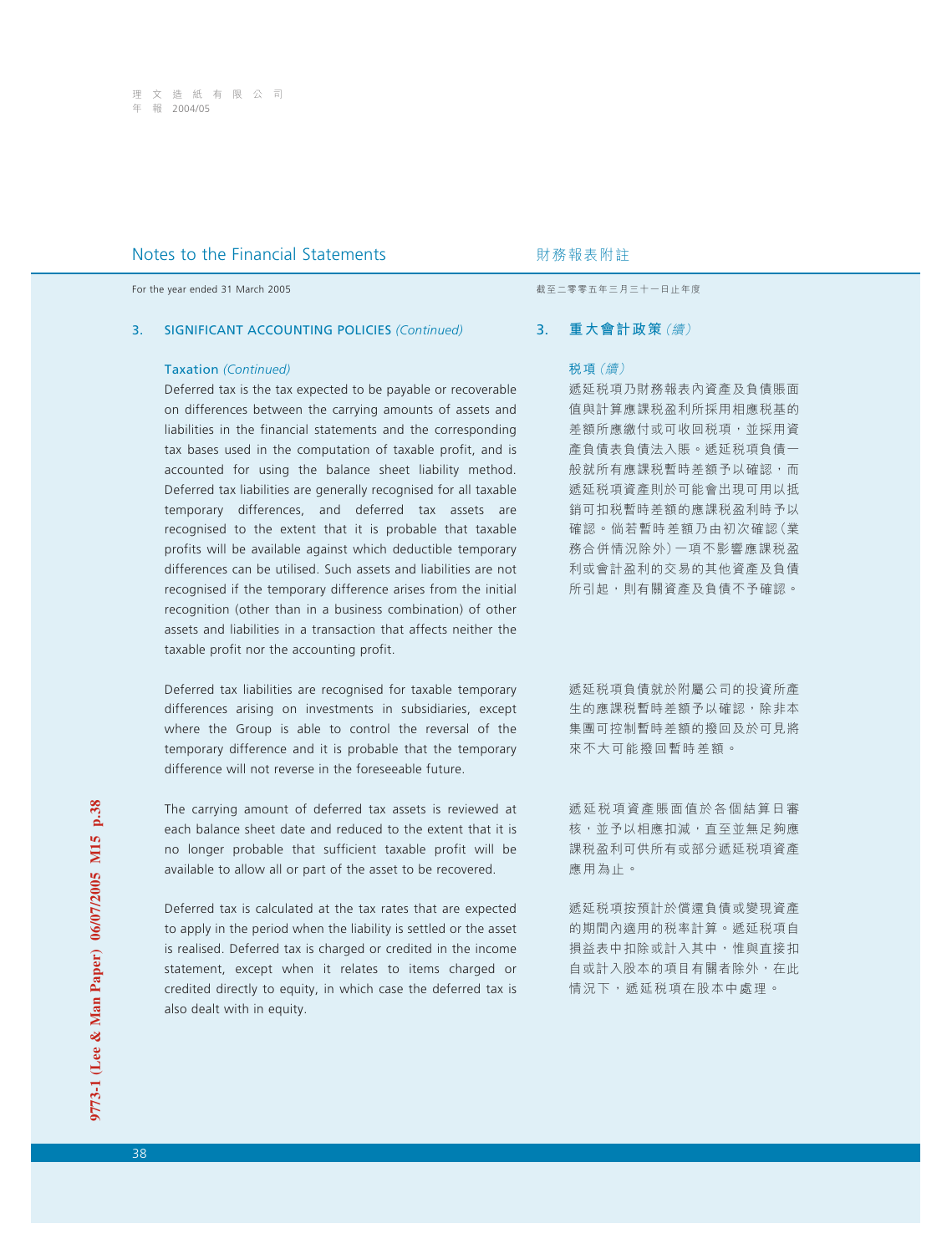## 3. SIGNIFICANT ACCOUNTING POLICIES *(Continued)*

## Foreign currencies

Transactions in foreign currencies are initially recorded at the rates of exchange prevailing on the dates of the transactions. Monetary assets and liabilities denominated in such currencies are re-translated at the rates prevailing on the balance sheet date. Profits and losses arising on exchange are dealt with in the income statement.

On consolidation, the assets and liabilities of the Group's operations outside Hong Kong are translated at the rates prevailing on the balance sheet date. Income and expense items are translated at the average exchange rates for the period. Exchange differences arising, if any, are classified as equity and transferred to the Group's translation reserve. Such translation differences are recognised as income or as expenses in the period in which the operation is disposed of.

## Operating leases

Rentals payable under operating leases are charged to the income statements on a straight line basis over the period of the respective leases.

## Retirement benefit costs

Payments to defined contribution retirement benefit plans/ state-managed retirement benefit schemes/the Mandatory Provident Fund Scheme (the "MPF Scheme") are charged as an expense as they fall due.

# 3. **重大會計政策**(續)

## 外幣

外幣交易最初以交易日的㶅率入賬。以 該等外幣計算的貨幣資產及負債其後再 按結算日的滙率重新換算。滙兑盈虧計 入損益表內。

在綜合賬目時,本集團香港以外業務的 資產及負債按結算日的滙率換算。收支 項目按期內的平均滙率換算。所產生的 㶅兌差額(如有)入賬列為股本,並轉撥 至本集團的滙兑儲備。上述滙兑差額於 出售有關業務的期間確認為收入或開 支。

# 經營租約

根據經營租約應付的租金在有關租約期 內按直線法自損益表中扣除。

## 退休福利成本

界定供款退休福利計劃/國家管理的退 休福利計劃/強制性公積金計劃(「強積 金計劃」)的供款於到期時支銷。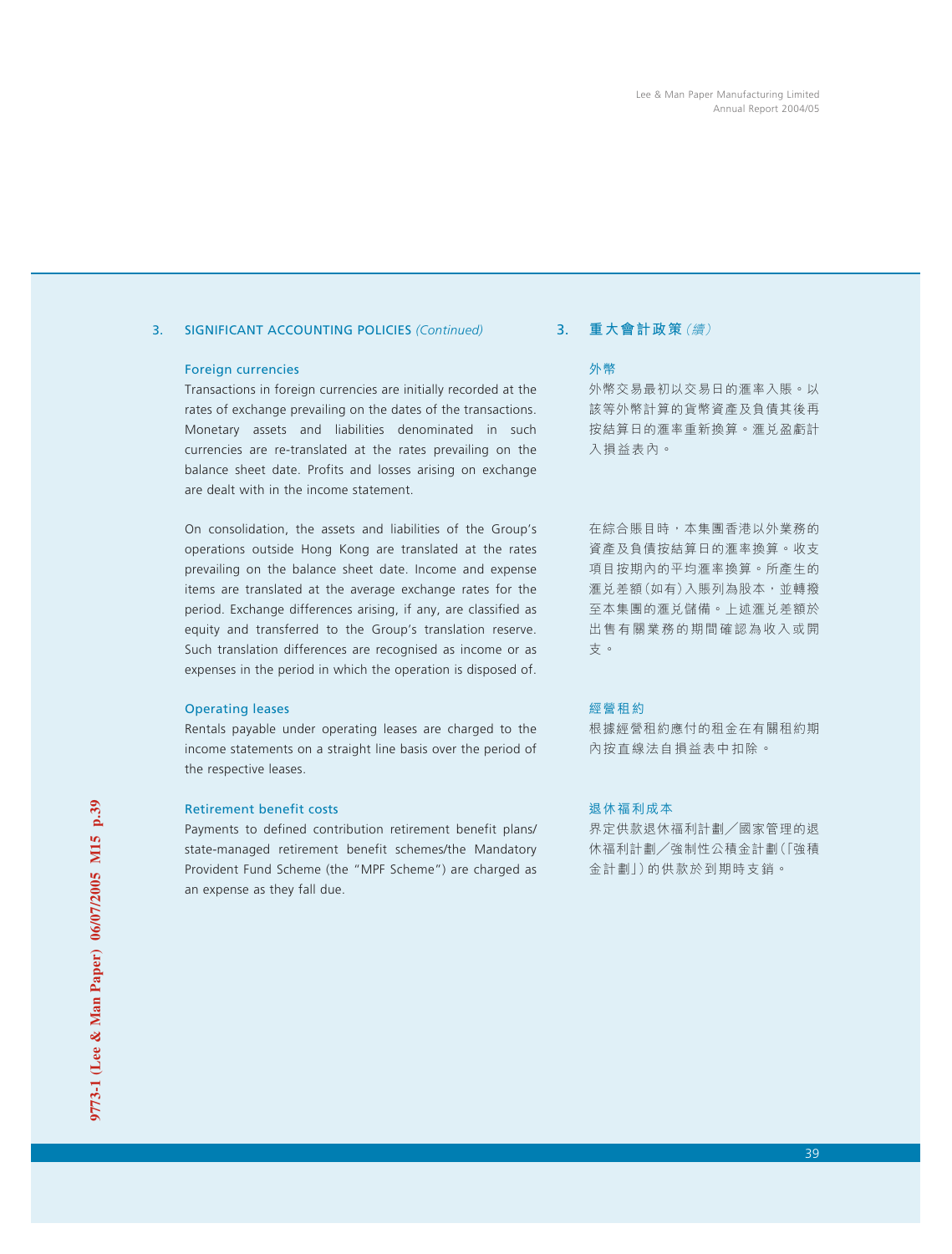For the year ended 31 March 2005 **by a strategies and the year ended 31 March 2005** by a strategies of the strategies and the strategies are strategies and the strategies are strategies and the strategies are strategies a

### 3. SIGNIFICANT ACCOUNTING POLICIES *(Continued)*

#### Retirement benefit costs *(Continued)*

For defined benefit retirement benefit plans, the cost of providing benefits is determined using the projected unit credit method, with actuarial valuations being carried out annually. Actuarial gains and losses which exceed 10% of the greater of the present value of the defined benefit obligations and the fair value of plan assets are amortised over the expected average remaining working lives of the participating employees. Past service cost is recognised immediately to the extent that the benefits are already vested, and otherwise is amortised on a straight line basis over the average period until the amended benefits become vested.

The amount recognised in the balance sheet represents the fair value of the plan assets as adjusted for unrecognised actuarial gains and losses, and as reduced by the present value of the defined benefit obligation. Any asset resulting from this calculation is limited to unrecognised actuarial losses and past service cost plus the present value of available refunds and reductions to the plan.

## 4. BUSINESS AND GEOGRAPHICAL SEGMENTS

#### **Turnover**

Turnover represents the net amounts received and receivable for goods sold by the Group net of value added tax during the year.

#### Business segments

No business segment analysis is presented as all of the Group's turnover and contribution to results were derived from the manufacture and sales of paper for both years.

## 3. **重大會計政策**(續)

## 退休福利成本(續)

對界定退休福利計劃而言,提供福利的 成本會使用預估單位利益法計算,並每 年進行精算估值。超逾本集團界定利益 承擔現值或有關計劃資產公平價值(以 較高者為準)10%的精算盈虧乃按參與 有關計劃的僱員的預計平均剩餘工作年 資攤銷。若退休福利已成為僱員的既得 利益,過往服務年期的成本將即時予以 確認,否則將會採用直線法按平均年期 攤銷,直至經修訂的退休福利成為僱員 的既得利益為止。

在資產負債表確認的數額指計劃資產的 公平值,並就未經確認精算盈虧作出調 整及減去界定福利債務的現值。據此計 算之任何資產乃受限於未確認精算虧損 及過往服務成本,加上計劃之可退回現 值及未來供款之削減。

## 4. **業務及地域分部**

## 營業額

營業額指年內本集團銷售貨品所收及應 收的款項淨額(減去增值稅)。

#### 業務分部

由於本集團於兩個年度的所有營業額及 業績貢獻均來自製造及銷售紙品,因此 不提供業務分部分析。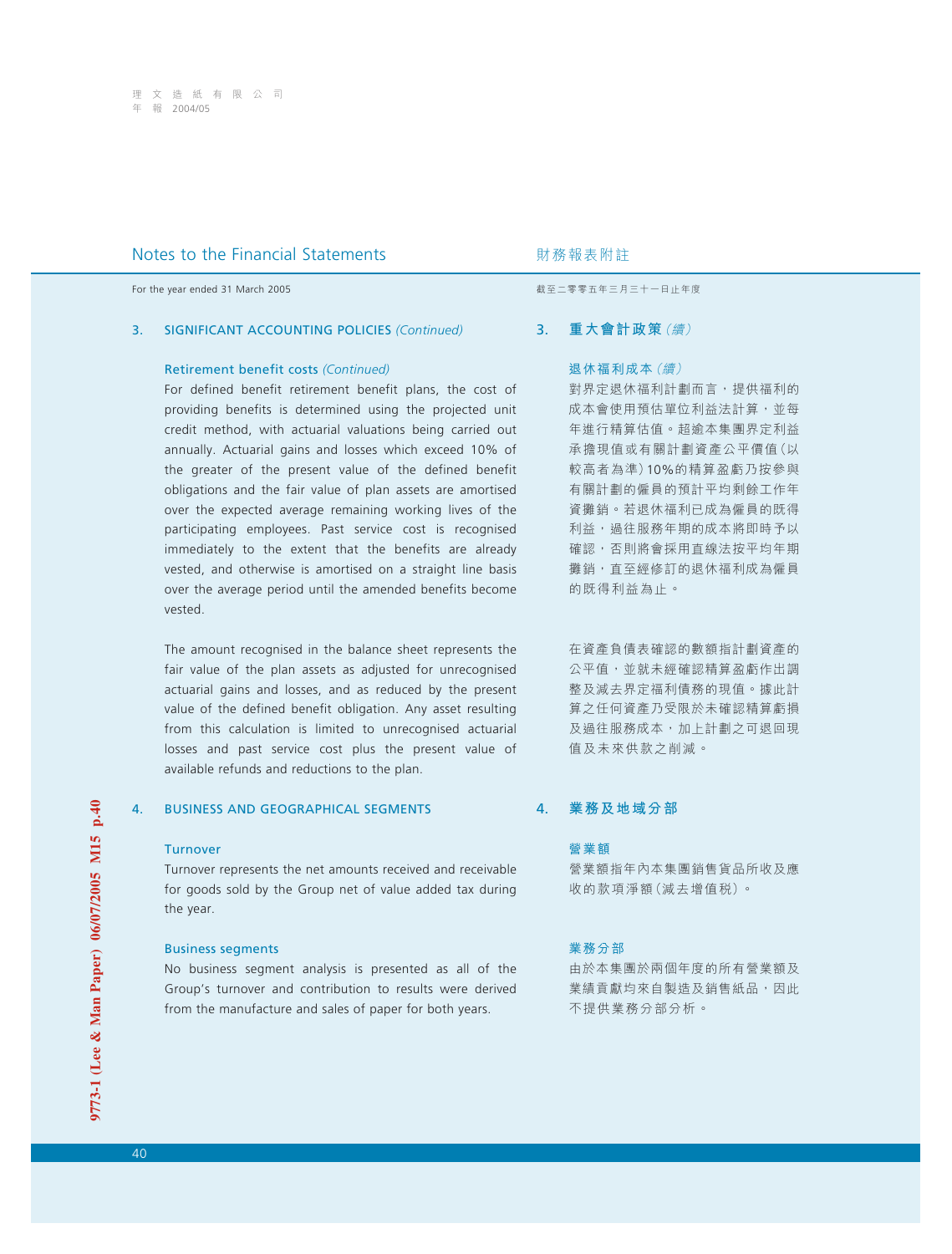# 4. BUSINESS AND GEOGRAPHICAL SEGMENTS *(Continued)*

## Geographical segments

The following table provides an analysis of the Group's sales by geographical market, irrespective of the origin of the goods:

# 4. **業務及地域分部**(續)

## 地域分部

下表是按地區市場劃分本集團銷售的分 析,當中並無理會貨品來源地:

|                                          |                  |           | Sales revenue by             |                                           |          |
|------------------------------------------|------------------|-----------|------------------------------|-------------------------------------------|----------|
|                                          |                  |           | geographical market<br>按地區市場 | Contribution to profit<br>from operations |          |
|                                          |                  |           | 劃分的銷售收入                      | 經營盈利貢獻                                    |          |
|                                          |                  | 2005      | 2004                         | 2005                                      | 2004     |
|                                          |                  | 二零零五年     | 二零零四年                        | 二零零五年                                     | 二零零四年    |
|                                          |                  | HK\$'000  | HK\$'000                     | HK\$'000                                  | HK\$'000 |
|                                          |                  | 千港元       | 千港元                          | 千港元                                       | 千港元      |
| People's Republic of<br>China other than | 中華人民共和國,<br>香港除外 |           |                              |                                           |          |
| Hong Kong (the "PRC")                    | (「中國」)           | 1,351,053 | 712,776                      | 223,159                                   | 127,685  |
| Export sales delivered                   | 中國國內付運的          |           |                              |                                           |          |
| in the PRC (Note)                        | 出口銷售(附註)         | 1,364,422 | 988,279                      | 225,366                                   | 177,039  |
| Others                                   | 其他               | 55,948    |                              | (14, 345)                                 |          |
|                                          |                  | 2,771,423 | 1,701,055                    | 434,180                                   | 304,724  |
| Interest Income                          | 利息收入             |           |                              | 668                                       | 412      |
| Profit from operations                   | 經營盈利             |           |                              | 434,848                                   | 305,136  |
| Interest on bank                         | 須於五年內悉數          |           |                              |                                           |          |
| borrowings wholly                        | 償還銀行借貸           |           |                              |                                           |          |
| repayable within<br>five years           | 的利息              |           |                              | (11, 412)                                 | (15,008) |
|                                          |                  |           |                              |                                           |          |
| Profit before taxation                   | 除税前盈利            |           |                              | 423,436                                   | 290,128  |
| Taxation                                 | 税項               |           |                              | (5,693)                                   | (5, 250) |
| Profit for the year                      | 年度盈利             |           |                              | 417,743                                   | 284,878  |

Note: These are sales to PRC customers who ultimately export the goods outside the PRC.

附註: 此等貨品銷往最終將貨品出口國外的 中國客戶。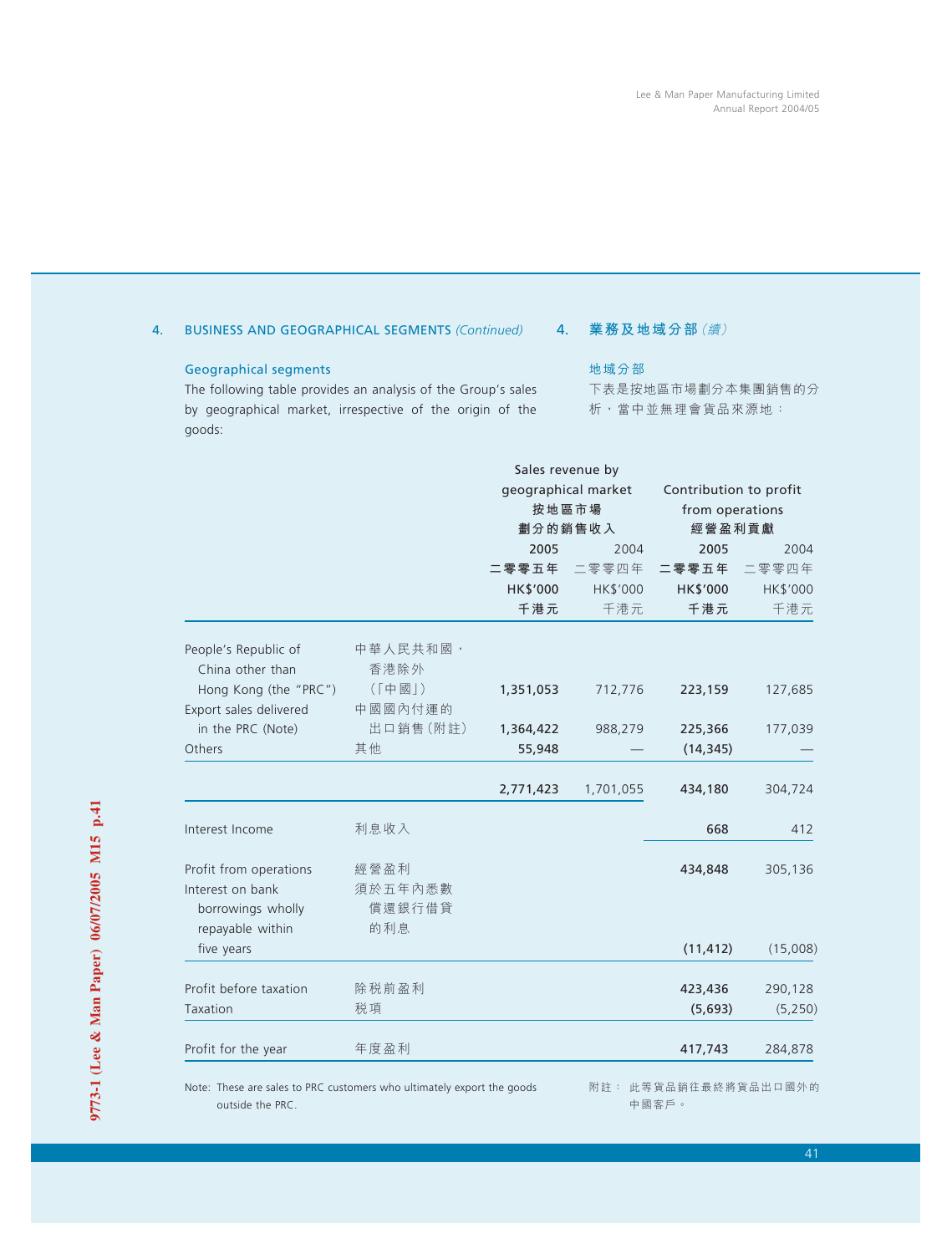| Notes to the Financial Statements                            | 財務報表附註            |
|--------------------------------------------------------------|-------------------|
| For the year ended 31 March 2005                             | 截至二零零五年三月三十一日止年度  |
| <b>BUSINESS AND GEOGRAPHICAL SEGMENTS (Continued)</b>        | 業務及地域分部 (續)       |
| 4.                                                           | 4.                |
| <b>Geographical segments (Continued)</b>                     | 地域分部 (續)          |
| Since the goods sold to various geographical markets were    | 由於向多個地區市場銷售的貨品均產自 |
| produced from the same production facilities, an analysis of | 同一生產設施,按資產所在地區分析的 |
| the carrying amount of segment assets, additions to          | 分類資產賬面值,物業、廠房及設備的 |
| property, plant and equipment and depreciation and           | 添置,以及折舊及攤銷如下:     |

amortisation, analysed by the geographical area in which the

assets are located are set out below:

|                |         |           | Carrying amount of | Additions to property, |                     |          | Depreciation and |
|----------------|---------|-----------|--------------------|------------------------|---------------------|----------|------------------|
|                |         |           | segment assets     |                        | plant and equipment |          | amortisation     |
|                |         |           | 分類資產賬面值            |                        | 物業、廠房及設備的添置         | 折舊及攤銷    |                  |
|                |         | 2005      | 2004               | 2005                   | 2004                | 2005     | 2004             |
|                |         | 二零零五年     | 二零零四年              | 二零零五年                  | 二零零四年               | 二零零五年    | 二零零四年            |
|                |         | HK\$'000  | HK\$'000           | HK\$'000               | HK\$'000            | HK\$'000 | HK\$'000         |
|                |         | 千港元       | 千港元                | 千港元                    | 千港元                 | 千港元      | 千港元              |
|                | 中國      |           |                    |                        |                     |          |                  |
| PRC other than | (不包括香港) |           |                    |                        |                     |          |                  |
| Hong Kong      | 香港      | 4,020,751 | 3,060,458          | 648,548                | 645,524             | 83,579   | 54,748           |
| Hong Kong      | 美國      | 2,811     | 348,665            | 306                    |                     | 52       | 224              |
| United States  |         |           |                    |                        |                     |          |                  |
| of America     |         | 80,971    |                    | 349                    |                     | 10       |                  |
|                |         |           |                    |                        |                     |          |                  |
|                |         | 4,104,533 | 3,409,123          | 649,203                | 645,524             | 83,641   | 54,972           |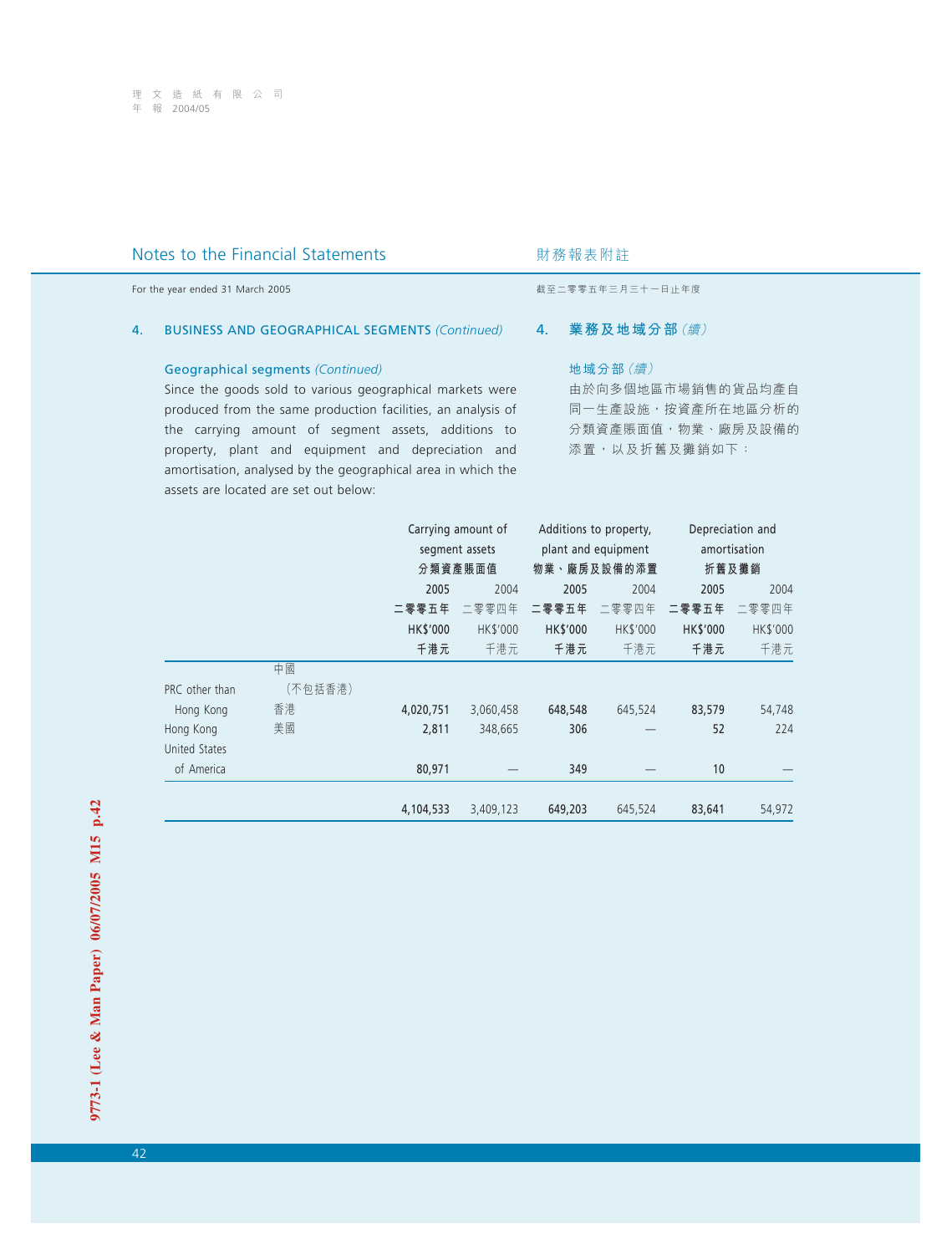|                                       |              | 2005     | 2004     |
|---------------------------------------|--------------|----------|----------|
|                                       |              | 二零零五年    | 二零零四年    |
|                                       |              | HK\$'000 | HK\$'000 |
|                                       |              | 千港元      | 千港元      |
| Profit from operations has been       | 經營盈利經扣除下列各項: |          |          |
| arrived at after charging:            |              |          |          |
| Directors' emoluments (note 6)        | 董事酬金 (附註6)   | 3,540    | 2,899    |
| Other staff costs                     | 其他員工成本       | 100,677  | 44,005   |
| Retirement benefits scheme            | 退休福利計劃供款     |          |          |
| contributions                         |              | 2,585    | 1,100    |
| Total staff costs                     | 員工成本總額       | 106,802  | 48,004   |
| Amortisation of loan arrangement fees | 借貸手續費攤銷      |          |          |
| (included in administrative expenses) | (已計入行政開支)    | 1,668    | 278      |
| Auditors' remuneration                | 核數師酬金        | 1,061    | 665      |
| Depreciation and amortisation         | 折舊及攤銷        | 83,641   | 54,972   |
| Loss on disposal of property,         | 出售物業、廠房及設備產生 |          |          |
| plant and equipment                   | 的虧損          | 6,816    | 37       |
| Operating lease rentals in respect    | 土地及樓宇的經營租賃租金 |          |          |
| of land and buildings                 |              | 4,141    | 974      |
| and after crediting:                  | 並經計入下列項目:    |          |          |

Interest income 利息收入 668 412

利息收入

# 5. PROFIT FROM OPERATIONS

# 5. **經營盈利**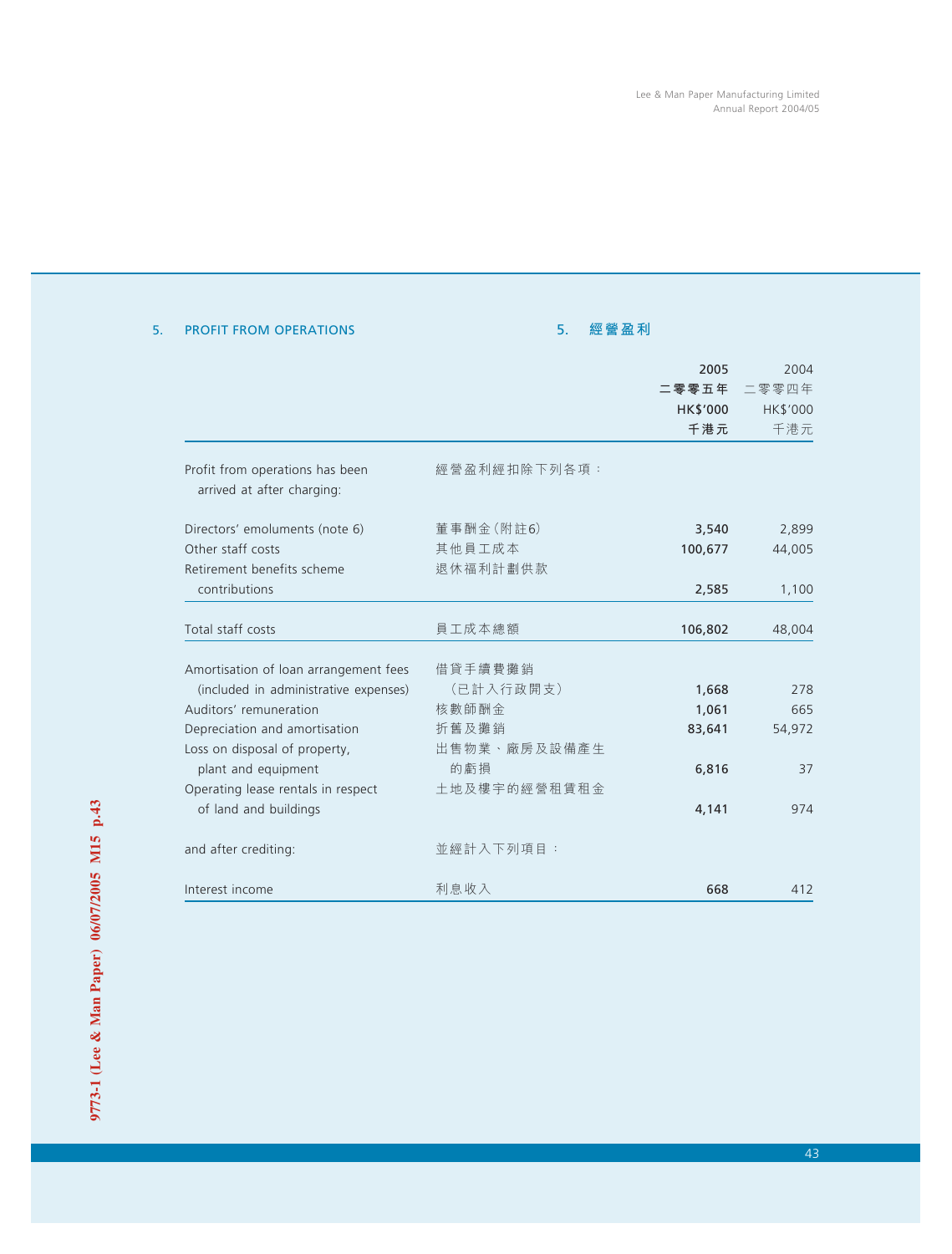# Notes to the Financial Statements **Notes** 对務報表附註

For the year ended 31 March 2005 **by the year ended 31 March 2005 by the year ended 31 March 2005** 

## 6. DIRECTORS' AND EMPLOYEES' EMOLUMENTS

6. **董事及僱員酬金**

|                                          |            | 2005<br>二零零五年<br>HK\$'000 | 2004<br>二零零四年<br>HK\$'000 |
|------------------------------------------|------------|---------------------------|---------------------------|
|                                          |            | 千港元                       | 千港元                       |
| Directors' fees:                         | 董事酬金:      |                           |                           |
| Executive                                | 執行董事       |                           |                           |
| Non-executive                            | 非執行董事      |                           |                           |
| Independent non-executive                | 獨立非執行董事    | 244                       | 187                       |
| Other emoluments of executive directors: | 執行董事的其他薪酬: |                           |                           |
| - salaries and other benefits            | 一 薪金及其他福利  | 3,276                     | 2,690                     |
| - retirement benefits scheme             | 一 退休福利計劃供款 |                           |                           |
| contributions                            |            | 20                        | 22                        |
| Total directors' emoluments              | 董事酬金總額     | 3,540                     | 2,899                     |

The directors' emoluments were within the following bands:

董事的酬金介乎下列組別:

|                                |                         | Number of directors<br>董事人數 |               |
|--------------------------------|-------------------------|-----------------------------|---------------|
|                                |                         | 2005                        | 2004          |
|                                |                         |                             | 二零零五年 二零零四年   |
| Nil to HK\$1,000,000           | 零-1,000,000港元           | 6                           | 3             |
| HK\$1,000,001 to HK\$1,500,000 | 1,000,001港元-1,500,000港元 |                             | $\mathcal{P}$ |
| HK\$1,500,001 to HK\$2,000,000 | 1,500,001港元-2,000,000港元 |                             |               |

During the year, no emoluments were paid by the Group to the five highest paid individuals (including directors and employees) as an inducement to join or upon joining the Group or as compensation for loss of office. None of the directors has waived any emoluments during the year.

年內,本集團並無向五名最高薪人士 (包括董事及僱員)支付酬金,作為鼓勵 彼等加入本集團,或作為加入本集團時 的獎勵或離職補償。年內,並無任何董 事放棄任何酬金。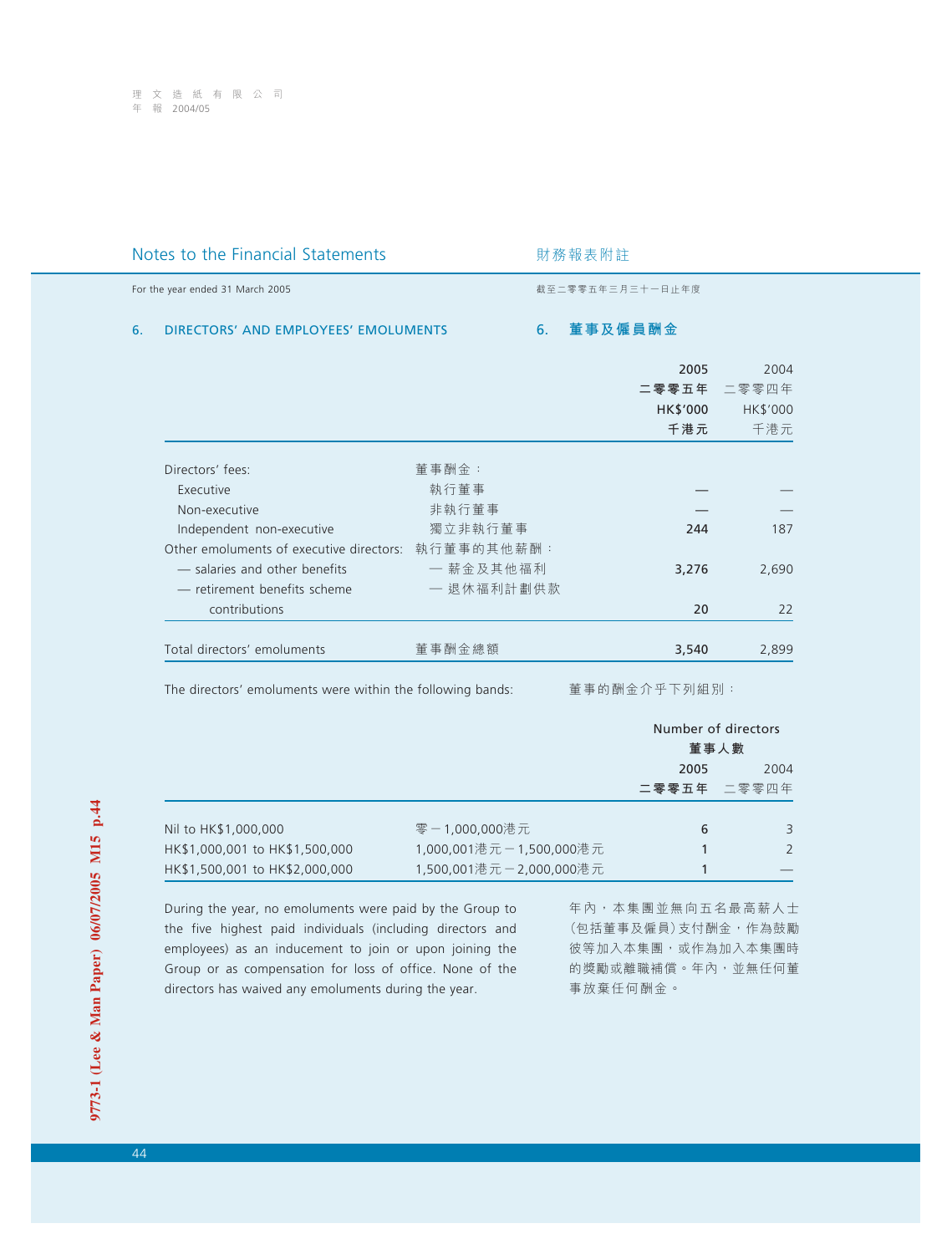# 6. DIRECTORS' AND EMPLOYEES' EMOLUMENTS *(Continued)*

Of the five individuals with the highest emoluments in the Group, two (2004: two) were directors of the Company whose emoluments are included in the disclosure set out above. The emoluments of the remaining three (2004: three) individuals were as follows:

# 6. **董事及僱員酬金**(續)

在本集團五名最高薪人士中,其中兩名 (二零零四年:兩名)是本公司董事,其 酬金詳情已於上文披露。餘下三名(二 零零四年:三名)最高薪人士的酬金詳 情如下:

|                                                                                       |                                       | 2005<br>二零零五年   | 2004<br>二零零四年   |
|---------------------------------------------------------------------------------------|---------------------------------------|-----------------|-----------------|
|                                                                                       |                                       | HK\$'000<br>千港元 | HK\$'000<br>千港元 |
| Employees<br>- salaries and other benefits<br>— bonus<br>- retirement benefits scheme | 僱員<br>一 薪金及其他福利<br>一 花紅<br>一 退休福利計劃供款 | 2,136<br>38     | 2,049           |
| contributions                                                                         |                                       | 36              | 36              |
|                                                                                       |                                       | 2,210           | 2,085           |

The aggregate emoluments of each of the above three (2004: three) employees were under HK\$1,000,000 for both years.

上述三名(二零零四年:三名)僱員於兩 個年度的個人酬金總額均少於 1,000,000港元。

## 7. TAXATION

7. **稅項**

|                                   |           | 2005     | 2004     |
|-----------------------------------|-----------|----------|----------|
|                                   |           | 二零零五年    | 二零零四年    |
|                                   |           | HK\$'000 | HK\$'000 |
|                                   |           | 千港元      | 千港元      |
| The charge comprises:             | 税項支出包括:   |          |          |
| PRC Foreign Enterprise Income Tax | 中國外商企業所得税 | 14,553   | 5,250    |
| Deferred taxation                 | 遞延税項      | (8,860)  |          |
|                                   |           |          |          |
|                                   |           | 5,693    | 5,250    |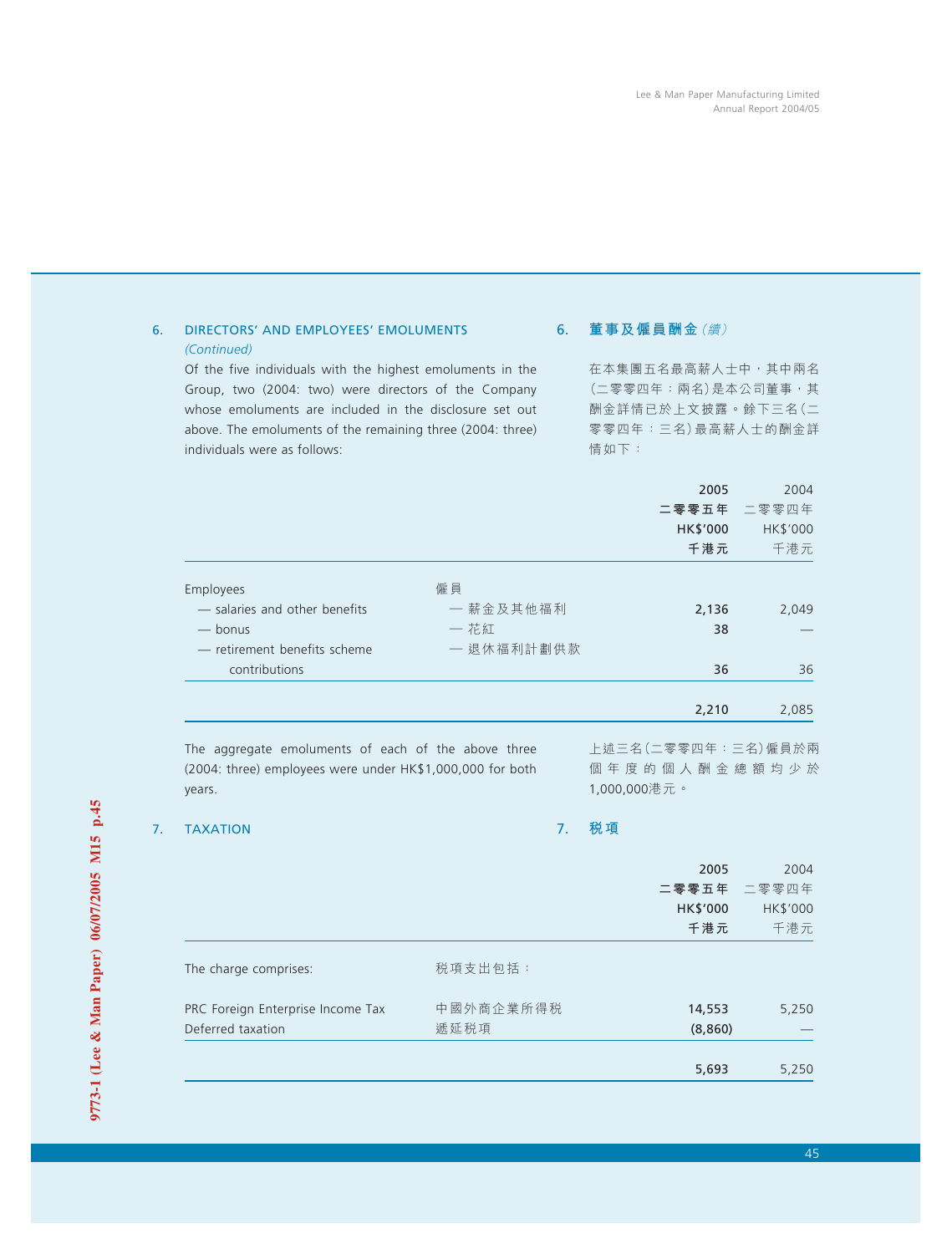For the year ended 31 March 2005 **by a strategies and the year ended 31 March 2005** by a strategies of the strategies and the strategies are strategies and the strategies are strategies and the strategies are strategies a

### 7. TAXATION *(Continued)*

The Group's profit is subject to taxation from the place of its operations where its profit is generated. Taxation is calculated at the rates prevailing in the relevant jurisdictions as set out below.

The subsidiaries in the PRC are entitled to exemption from PRC Foreign Enterprise Income Tax for the two years starting from its first profit-making year, followed by a 50% relief for the three years thereafter. During the year, the PRC Foreign Enterprise Income Tax rate for a subsidiary situated in Dongguan, the PRC was agreed by the PRC tax authority to reduce from 24% to 15%.

The subsidiary in Malaysia carries on offshore trading activities in Labaun, Malaysia, in a currency other than the Malaysian currency with other group companies which are non-residents of Malaysia. The tax rate for offshore trading companies in Labaun is charged at a fixed annual rate of Malaysian RM20,000.

Under Decree-Law no. 58/99/M, a Macau company incorporated under that Law (called ''58/99/M Company'') is exempted from Macau complementary tax (Macau income tax) as long as the 58/99/M Company does not sell its products to a Macau resident company.

In the opinion of the directors, the Group is not subject to taxation in any other jurisdictions in which the Group operates.

Details of deferred taxation are set out in note 24.

7. **稅項**(續)

集團之利潤乃根據其利潤產生的營運地 方繳納稅項。稅項按個別管轄地區之課 稅率計算如下。

位於中國的附屬公司於首個獲利年度 起,免繳中國外商企業所得稅兩年,其 後三年半免。年內,中國税務局同意將 本公司一間位於東莞之附屬公司的中國 外商企業所得稅稅率由百分之二十四寬 減至百分之十五。

馬來西亞的附屬公司於馬來西亞拉布 安,以馬來西亞幣以外的貨幣,與集團 內其他非馬來西亞公司進行離岸貿易業 務。拉布安的離岸貿易公司每年繳納 20,000馬幣的定額稅。

根據第58/99/M號法令,凡根據該法令 註冊成立的澳門公司(稱為「58/99/M公 司」)均可免繳澳門補充稅(澳門所得 稅),前提是58/99/M公司不得向澳門 本土公司銷售產品。

董事認為,本集團在本身經營所在地的 任何其他司法權區亦毋須繳交稅項。

詳細遞延稅項資料載於附錄24。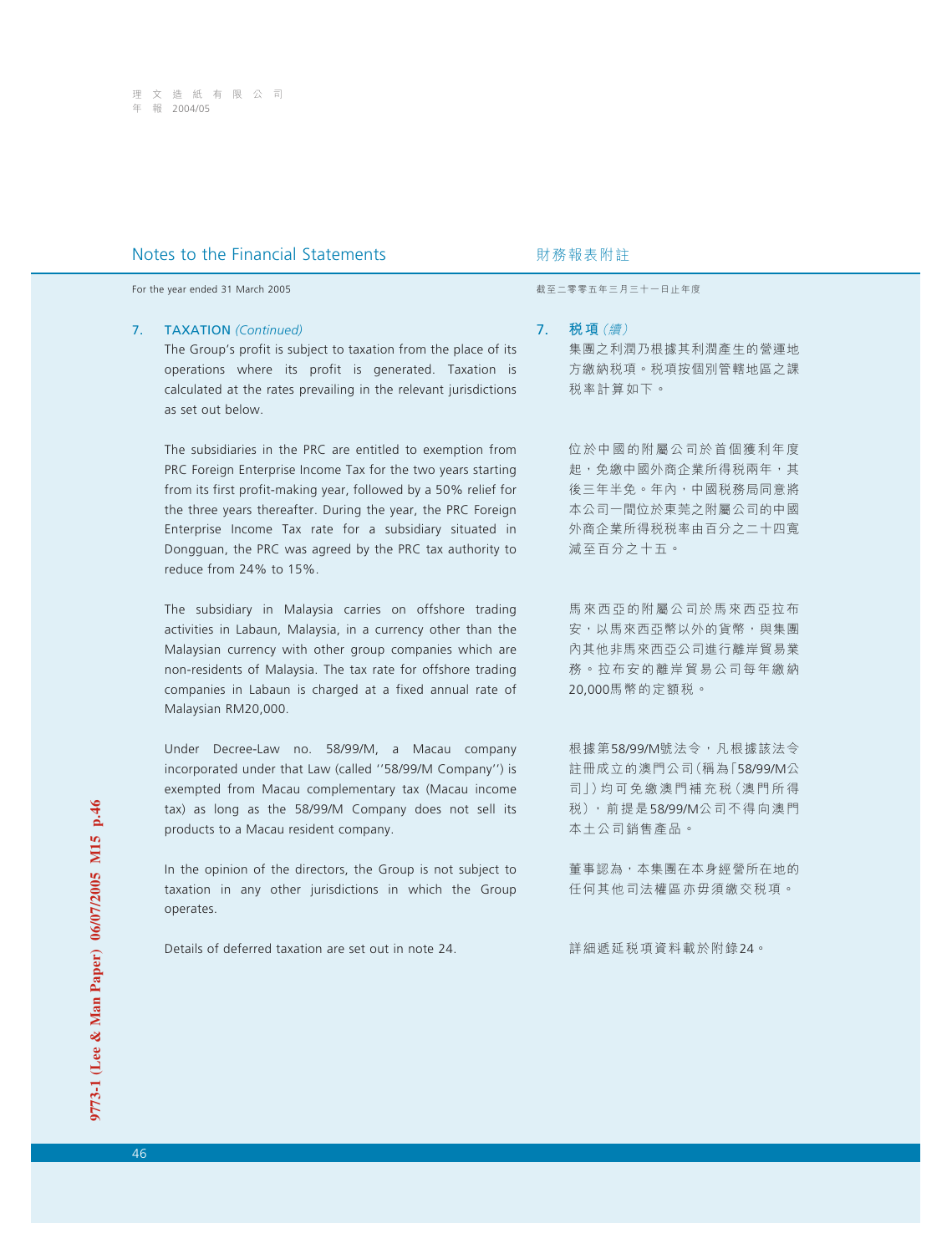|                                                        |                 | 2005      | 2004      |
|--------------------------------------------------------|-----------------|-----------|-----------|
|                                                        |                 | 二零零五年     | 二零零四年     |
|                                                        |                 | HK\$'000  | HK\$'000  |
|                                                        |                 | 千港元       | 千港元       |
| Profit before taxation                                 | 除税前盈利           | 423,436   | 290,128   |
| Tax at the applicable tax rate of 15%                  | 按適用税率15%(二零零四年: |           |           |
| $(2004:24\%)$                                          | 24%)計算的税項       | 63,515    | 69,631    |
| Tax effect of expenses not deductible                  | 不可扣税的支出税務影響     |           |           |
| for tax purpose                                        |                 | 1,656     | 16,787    |
| Tax effect of income not taxable                       | 無須課税的收入的税務影響    |           |           |
| for tax purpose                                        |                 | (3, 571)  | (33, 369) |
| Tax effect of tax losses not recognised                | 未確認税務虧損的税務影響    | 1,316     |           |
| Utilisation of tax losses previously<br>not recognised | 動用先前未確認的税務虧損    |           | (101)     |
| Effect of tax exemption for PRC                        | 中國附屬公司豁免繳税的影響   |           |           |
| subsidiaries                                           |                 | (29, 124) | (9,647)   |
| Effect of tax exemption granted to                     | 澳門及馬來西亞附屬公司     |           |           |
| Macau and Malaysia subsidiaries                        | 獲豁免繳税的影響        | (28, 741) | (38, 015) |
| Effect of different tax rates of                       | 在不同司法權區營運的附屬    |           |           |
| subsidiaries operating in other                        | 公司使用不同税率的影響     |           |           |
| jurisdictions                                          |                 | 672       | (36)      |
| Others                                                 | 其他              | (30)      |           |
| Tax charge for the year                                | 年內税支出及有效税率      | 5,693     | 5,250     |

# 7. TAXATION *(Continued)*

The tax charge for the year can be reconciled to the profit before taxation per the income statement as follows:

# 7. **稅項**(續)

本年度的稅項支出與根據損益表的盈利 對賬如下:

| -8. | <b>DIVIDEND</b> |  |
|-----|-----------------|--|
|     |                 |  |

8. **股息**

|                                      |                   | 2005     | 2004        |
|--------------------------------------|-------------------|----------|-------------|
|                                      |                   |          | 二零零五年 二零零四年 |
|                                      |                   | HK\$'000 | HK\$'000    |
|                                      |                   | 千港元      | 千港元         |
| 2004 Final dividend paid of HK\$0.10 | 二零零四年派發末期股息       |          |             |
| per share (2003: Nil)                | 每股0.10港元(二零零三年:無) | 96,155   |             |
|                                      |                   |          |             |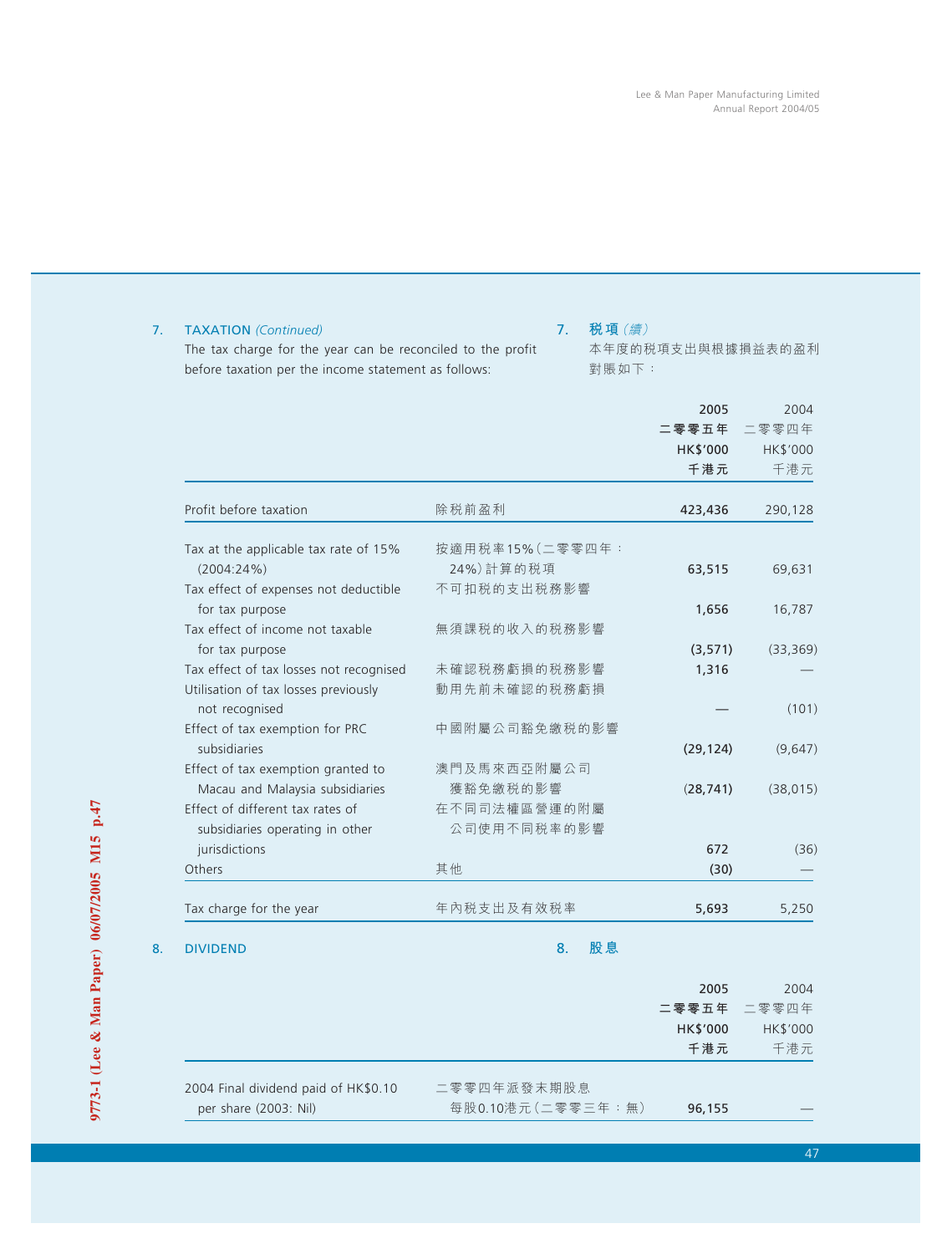| Notes to the Financial Statements |                                                                                                                                                                                                                                                      |                            | 財務報表附註 |                                                                                   |                                  |  |
|-----------------------------------|------------------------------------------------------------------------------------------------------------------------------------------------------------------------------------------------------------------------------------------------------|----------------------------|--------|-----------------------------------------------------------------------------------|----------------------------------|--|
|                                   | For the year ended 31 March 2005                                                                                                                                                                                                                     |                            |        | 截至二零零五年三月三十一日止年度                                                                  |                                  |  |
| 8.                                | <b>DIVIDEND</b> (Continued)<br>A final dividend of HK\$0.18 (2004: HK\$0.10) per share has<br>been proposed by the board of directors of the Company<br>and is subject to approval by the shareholders in the<br>forthcoming annual general meeting. |                            | 8.     | 股息(續)<br>董事會建議派付末期股息每股0.18 港<br>元(二零零四年:0.10港元),惟須待股<br>東在應屆股東週年大會上作出批准後方<br>可作實。 |                                  |  |
| 9.                                | <b>EARNINGS PER SHARE</b><br>The calculation of the basic and diluted earnings per share<br>for the year is based on the following data:                                                                                                             |                            |        | 每股盈利<br>年內的每股基本及攤薄盈利乃以下列數<br>據為基準計算:                                              |                                  |  |
|                                   |                                                                                                                                                                                                                                                      |                            |        | 2005<br>二零零五年<br>HK\$'000<br>千港元                                                  | 2004<br>二零零四年<br>HK\$'000<br>千港元 |  |
|                                   | Earnings:                                                                                                                                                                                                                                            | 盈利:                        |        |                                                                                   |                                  |  |
|                                   | Net profit for the year and earnings for<br>the purpose of basic and diluted<br>earnings per share                                                                                                                                                   | 用以計算每股基本及攤薄<br>盈利的年度純利及盈利  |        | 417,743                                                                           | 284,878                          |  |
|                                   | Number of shares:                                                                                                                                                                                                                                    | 股份數目:                      |        |                                                                                   |                                  |  |
|                                   | Weighted average number of ordinary<br>shares for the purpose of basic<br>earnings per share                                                                                                                                                         | 用以計算每股基本盈利的<br>普通股加權平均數    |        |                                                                                   | 959,554,581 699,728,535          |  |
|                                   | Effect of dilutive potential ordinary<br>shares in respect of over-allotment<br>option and share options                                                                                                                                             | 超額配股權及購股權所產生<br>的普通股潛在攤薄影響 |        | 3,831,667                                                                         | 3,616,014                        |  |
|                                   | Weighted average number of ordinary<br>shares for the purpose of diluted<br>earnings per share                                                                                                                                                       | 用以計算每股攤薄盈利的<br>普通股加權平均數    |        |                                                                                   | 963,386,248 703,344,549          |  |
|                                   |                                                                                                                                                                                                                                                      |                            |        |                                                                                   |                                  |  |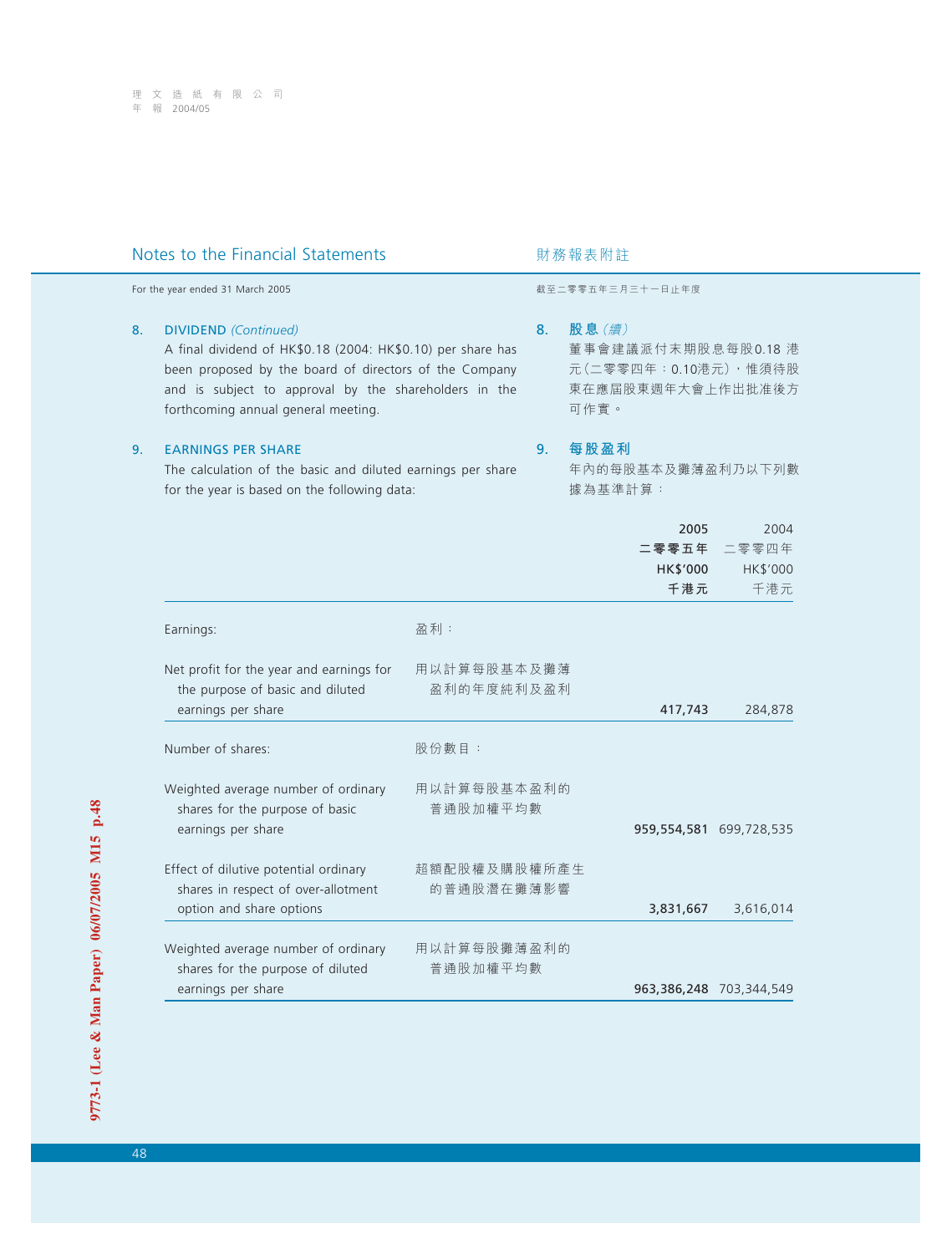# 10. PROPERTY, PLANT AND EQUIPMENT

# 10. **物業、廠房及設備**

|                               |             |                   |                  |              | Furniture  |           |                          |           |           |
|-------------------------------|-------------|-------------------|------------------|--------------|------------|-----------|--------------------------|-----------|-----------|
|                               |             |                   |                  |              | fixtures & | Leasehold |                          |           |           |
|                               |             |                   |                  |              | equipment  | improve-  |                          |           |           |
|                               |             | Land use          |                  | Construction | 傢俬、        | ments     | Motor                    | Plant &   |           |
|                               |             | rights            | <b>Buildings</b> | in progress  | 固定裝置       | 租賃物業      | vehicles                 | machinery | Total     |
|                               |             | 土地使用權             | 樓宇               | 在建工程         | 及設備        | 裝修        | 汽車                       | 廠房及機器     | 總計        |
|                               |             | HK\$'000          | HK\$'000         | HK\$'000     | HK\$'000   | HK\$'000  | HK\$'000                 | HK\$'000  | HK\$'000  |
|                               |             | 千港元               | 千港元              | 千港元          | 千港元        | 千港元       | 千港元                      | 千港元       | 千港元       |
| THE GROUP                     | 本集團         |                   |                  |              |            |           |                          |           |           |
| COST                          | 成本          |                   |                  |              |            |           |                          |           |           |
| At 1 April 2004               | 二零零四年四月一日   | 83,004            | 377,378          | 96,442       | 9,933      | 42,086    | 9,436                    | 1,562,131 | 2,180,410 |
| Additions                     | 添置          | 9,163             | 66,375           | 59,922       | 9,198      | 42,164    | 3,907                    | 458,474   | 649,203   |
| Transfers                     | 轉讓          |                   | 36,532           | (75, 314)    | 432        | 2,590     | $\overline{\phantom{0}}$ | 35,760    |           |
| Disposals                     | 出售          |                   | (6,061)          |              | (17)       |           |                          | (3, 141)  | (9,219)   |
| At 31 March 2005              | 二零零五年三月三十一日 | 92,167            | 474,224          | 81,050       | 19,546     | 86,840    | 13,343                   | 2,053,224 | 2,820,394 |
| DEPRECIATION AND              | 折舊及攤銷       |                   |                  |              |            |           |                          |           |           |
| <b>AMORTISATION</b>           |             |                   |                  |              |            |           |                          |           |           |
| At 1 April 2004               | 二零零四年四月一日   | 3,795             | 38,585           |              | 3,131      | 633       | 4,079                    | 104,625   | 154,848   |
| Provided for the year         | 年內撥備        | 1,855             | 18,811           |              | 2,239      | 3,180     | 1,868                    | 55,688    | 83,641    |
| Eliminated on disposals 出售時對銷 |             | $\qquad \qquad -$ | (1, 307)         |              | (2)        |           |                          | (1,079)   | (2,388)   |
| At 31 March 2005              | 二零零五年三月三十一日 | 5,650             | 56,089           |              | 5,368      | 3,813     | 5,947                    | 159,234   | 236,101   |
| NET BOOK VALUES               | 賬面淨值        |                   |                  |              |            |           |                          |           |           |
| At 31 March 2005              | 二零零五年三月三十一日 | 86,517            | 418,135          | 81,050       | 14,178     | 83,027    | 7,396                    | 1,893,990 | 2,584,293 |
| At 31 March 2004              | 二零零四年三月三十一日 | 79,209            | 338,793          | 96,442       | 6,802      | 41,453    | 5,357                    | 1,457,506 | 2,025,562 |

All the Group's buildings, including construction in progress, are situated on land in the PRC which are held by the Group under medium term land use right.

本集團的所有樓宇(包括在建工程)均位 於中國土地,並由本集團根據中期土地 使用權持有。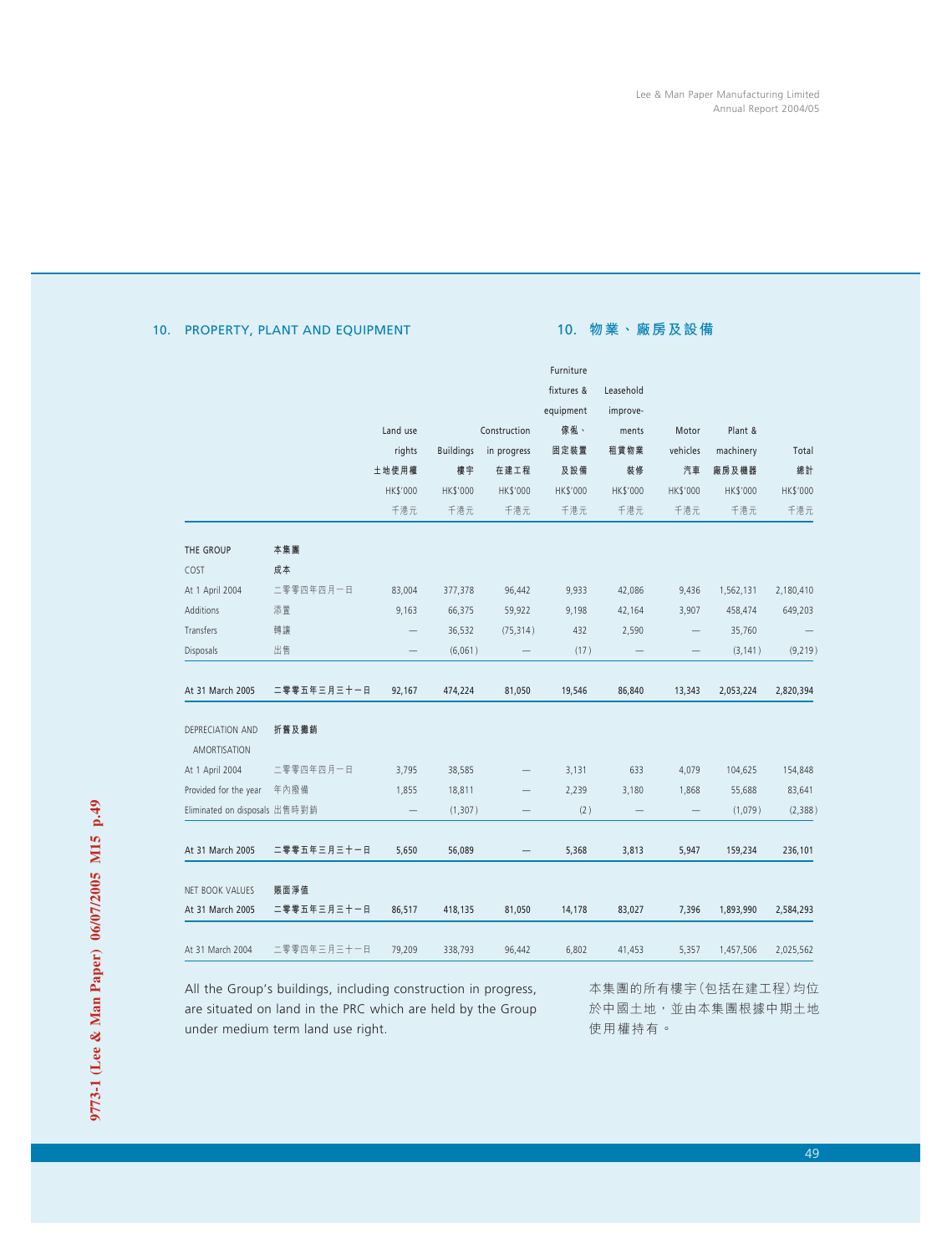For the year ended 31 March 2005 **by a strategies and the year ended 31 March 2005** by a strategies of the strategies and the strategies are strategies and the strategies are strategies and the strategies are strategies a

## 10. PROPERTY, PLANT AND EQUIPMENT *(Continued)*

The Group has acquired land use right in the PRC and has erected buildings thereon. While the Group has paid substantially the full consideration of the purchase consideration, the relevant government authorities have not granted formal title to certain of these land use rights to the Group. As at 31 March 2005, the net book value of the land use rights for which the Group had not been granted formal title amounted to approximately HK\$16.5 million (2004: HK\$7.3 million). In the opinion of the directors, the absence of formal title to these land use rights does not impair the value of the relevant properties to the Group. The directors also believe that formal title to these land use rights will be granted to the Group in due course.

# 11. DEPOSITS PAID ON ACQUISITION OF PROPERTY, PLANT AND EQUIPMENT

The deposits were paid by the Group in connection with the acquisition of property, plant and equipment for new production facilities. The related capital commitments are included in note 26.

# 10. **物業、廠房及設備**(續) 集團持有中國土地使用權並已建設樓 宇,雖然集團已全數支付購地之代價, 但相關政府機構仍未授予集團某些土地 使用權正式擁有權。於二零零五年三月 三十一日,集團並未授予正式擁有權之 土地使用權之賬面淨值約為16.5百萬港 元(二零零四年:7.3百萬港元)。董事 認為缺乏某些土地使用權正式擁有權並 不會損害集團相應物業價值。董事亦相 信在不久將來集團會授予該等土地使用 權正式擁有權。

## 11. **購置物業、廠房及設備所付訂金**

所付訂金是本集團為了新生產設施而購 置的物業、廠房及設備的訂金。有關的 資承擔載於附註26。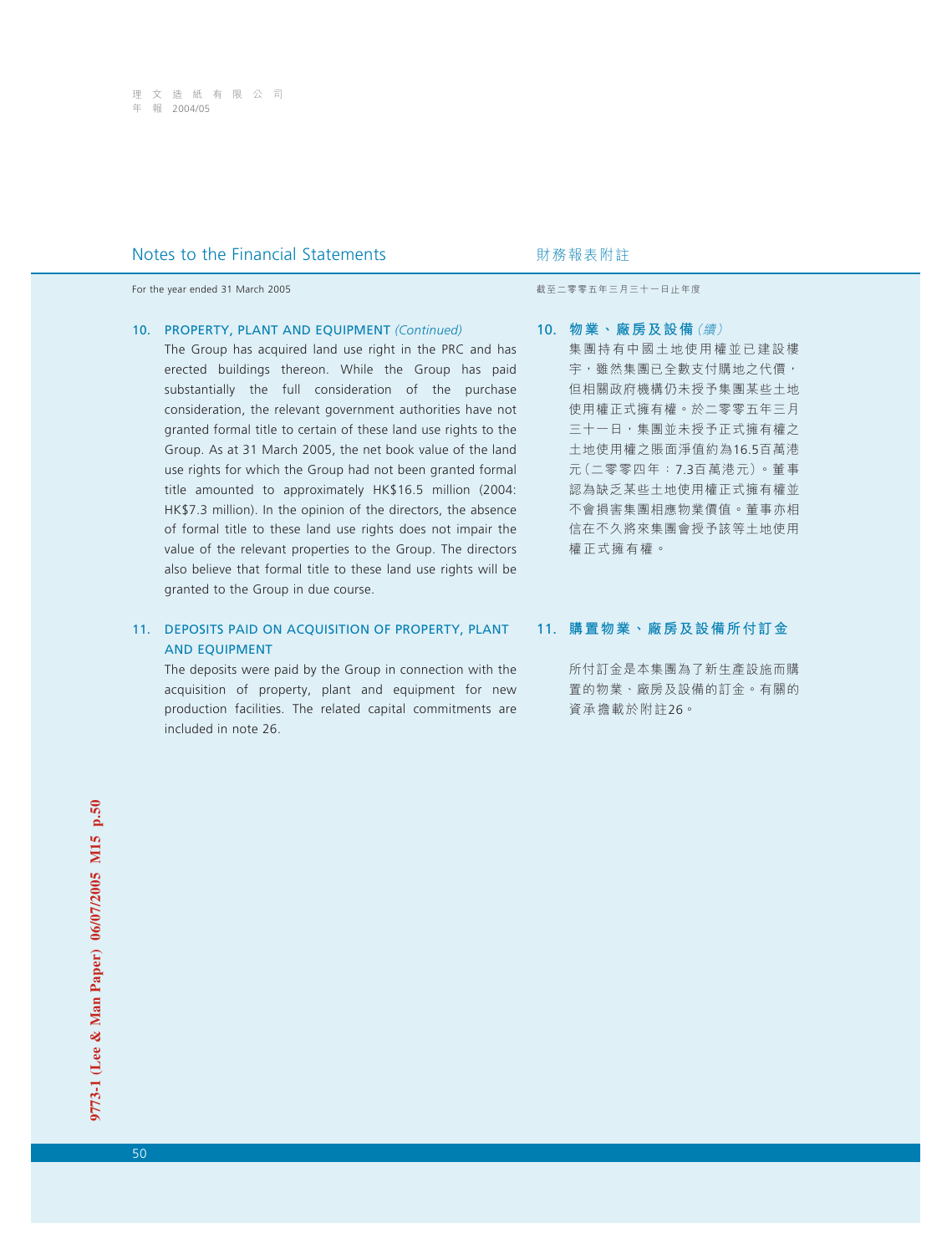## 12. INTERESTS IN SUBSIDIARIES

# 12. **於附屬公司的權益**

|                                                                                                                                   |              | THE COMPANY                     |           |  |
|-----------------------------------------------------------------------------------------------------------------------------------|--------------|---------------------------------|-----------|--|
|                                                                                                                                   |              | 本公司                             |           |  |
|                                                                                                                                   |              | 2005                            | 2004      |  |
|                                                                                                                                   |              | 二零零五年                           | 二零零四年     |  |
|                                                                                                                                   |              | HK\$'000                        | HK\$'000  |  |
|                                                                                                                                   |              | 千港元                             | 千港元       |  |
|                                                                                                                                   |              |                                 |           |  |
| Unlisted shares, at cost (Note)                                                                                                   | 非上市股份,成本(附註) | 637,977                         | 637,977   |  |
| Amounts due from subsidiaries                                                                                                     | 應收附屬公司款項     | 2,255,199                       | 1,530,765 |  |
|                                                                                                                                   |              |                                 |           |  |
|                                                                                                                                   |              | 2,893,176                       | 2,168,742 |  |
| Less: Amounts due from subsidiaries                                                                                               | 減:應收附屬公司款項   |                                 |           |  |
| — due within one year                                                                                                             | 一 一年內到期      | (189, 871)                      |           |  |
|                                                                                                                                   |              |                                 |           |  |
|                                                                                                                                   |              | 2,703,305                       | 2,168,742 |  |
|                                                                                                                                   |              |                                 |           |  |
| Note: The cost of the unlisted shares is based on the book value of the                                                           |              | 附註: 非上市股份的成本乃按集團重組日期            |           |  |
| underlying net assets of the subsidiaries attributable to the Group<br>on the date of corporate reorganisation in September 2003. |              | 本集團應佔附屬公司的相關資產賬面<br>淨值計算。       |           |  |
|                                                                                                                                   |              |                                 |           |  |
| In the opinion of the directors, the amounts due from                                                                             |              | 董 事 認 為 , 應 收 附 屬 公 司 款 項 為 無 抵 |           |  |

In the opinion of the directors, the amounts due from subsidiaries are unsecured and non-interest bearing. Except for an amount of HK\$189,871,000 (2004: nil), the amounts due from subsidiaries are unlikely to be repaid within one year from the balance sheet date and are therefore shown in the balance sheet as non-current.

Details of the Company's principal subsidiaries at 31 March 2005 are set out in note 32.

押、免息。除了189,871,000港元外(二 零零四年:無),應收附屬公司款項不 可能於結算日起計一年內償還,故已於 資產負債表列作非流動項目。

於二零零五年三月三十一日,本集團的 主要附屬公司詳情載於附註32。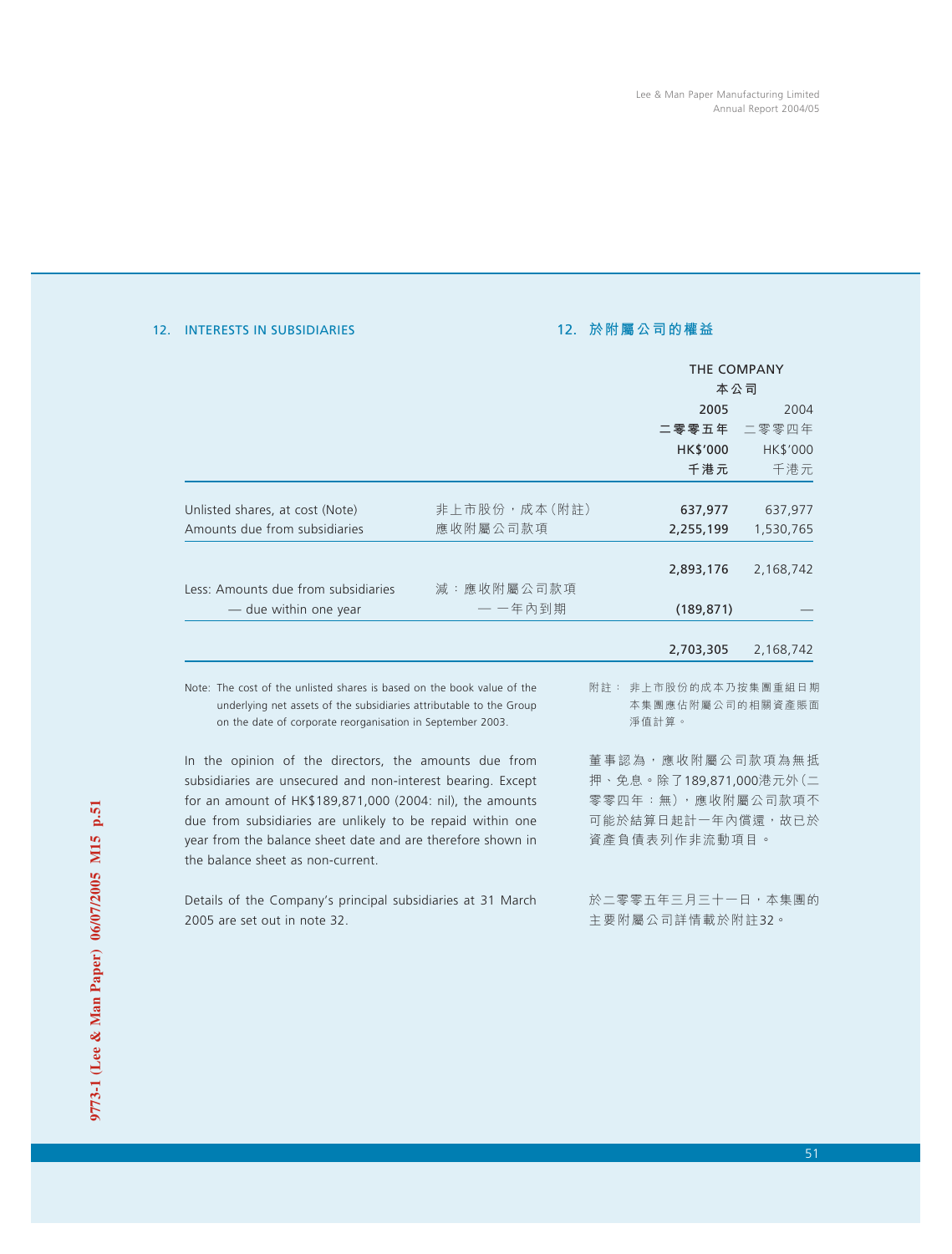| Notes to the Financial Statements |                                                                                                                                                                                                |              | 財務報表附註 |                                                                |               |  |
|-----------------------------------|------------------------------------------------------------------------------------------------------------------------------------------------------------------------------------------------|--------------|--------|----------------------------------------------------------------|---------------|--|
|                                   | For the year ended 31 March 2005                                                                                                                                                               |              |        | 截至二零零五年三月三十一日止年度                                               |               |  |
| 13.                               | <b>INVENTORIES</b>                                                                                                                                                                             |              |        | 13. 存貨                                                         |               |  |
|                                   |                                                                                                                                                                                                |              |        | THE GROUP                                                      |               |  |
|                                   |                                                                                                                                                                                                |              |        | 本集團                                                            |               |  |
|                                   |                                                                                                                                                                                                |              |        | 2005                                                           | 2004          |  |
|                                   |                                                                                                                                                                                                |              |        | 二零零五年                                                          | 二零零四年         |  |
|                                   |                                                                                                                                                                                                |              |        | HK\$'000                                                       | HK\$'000      |  |
|                                   |                                                                                                                                                                                                |              |        | 千港元                                                            | 千港元           |  |
|                                   | At cost:                                                                                                                                                                                       | 成本:          |        |                                                                |               |  |
|                                   | Raw materials                                                                                                                                                                                  | 原料           |        | 458,376                                                        | 438,062       |  |
|                                   | Finished goods                                                                                                                                                                                 | 製成品          |        | 89,988                                                         | 31,008        |  |
|                                   |                                                                                                                                                                                                |              |        | 548,364                                                        | 469,070       |  |
| 14.                               | <b>TRADE AND BILLS RECEIVABLE</b><br>The credit terms granted by the Group to its customers<br>normally range from 45 to 60 days.<br>An aging analysis of the trade and bills receivable is as |              |        | 14. 應收賬款及票據<br>本集團給予客戶的信貸期一般由45日<br>至60日不等。<br>應收賬款及票據的賬齡分析如下: |               |  |
|                                   | follows:                                                                                                                                                                                       |              |        |                                                                |               |  |
|                                   |                                                                                                                                                                                                |              |        | THE GROUP                                                      |               |  |
|                                   |                                                                                                                                                                                                |              |        | 本集團                                                            |               |  |
|                                   |                                                                                                                                                                                                |              |        | 2005<br>二零零五年                                                  | 2004<br>二零零四年 |  |
|                                   |                                                                                                                                                                                                |              |        | HK\$'000                                                       | HK\$'000      |  |
|                                   |                                                                                                                                                                                                |              |        | 千港元                                                            | 千港元           |  |
|                                   |                                                                                                                                                                                                |              |        |                                                                |               |  |
|                                   | Aged:                                                                                                                                                                                          | 賬齡:          |        |                                                                |               |  |
|                                   | Less than 30 days                                                                                                                                                                              | 少於30日        |        | 371,272                                                        | 218,565       |  |
|                                   | $31 - 60$ days                                                                                                                                                                                 | $31$ 日 - 60日 |        | 97,406                                                         | 61,070        |  |
|                                   | $61 - 90$ days                                                                                                                                                                                 | $61$ 日 - 90日 |        | 25,796                                                         | 4,194         |  |
|                                   | Over 90 days                                                                                                                                                                                   | 90日以上        |        | 10,175                                                         | 3,889         |  |
|                                   |                                                                                                                                                                                                |              |        | 504,649                                                        | 287,718       |  |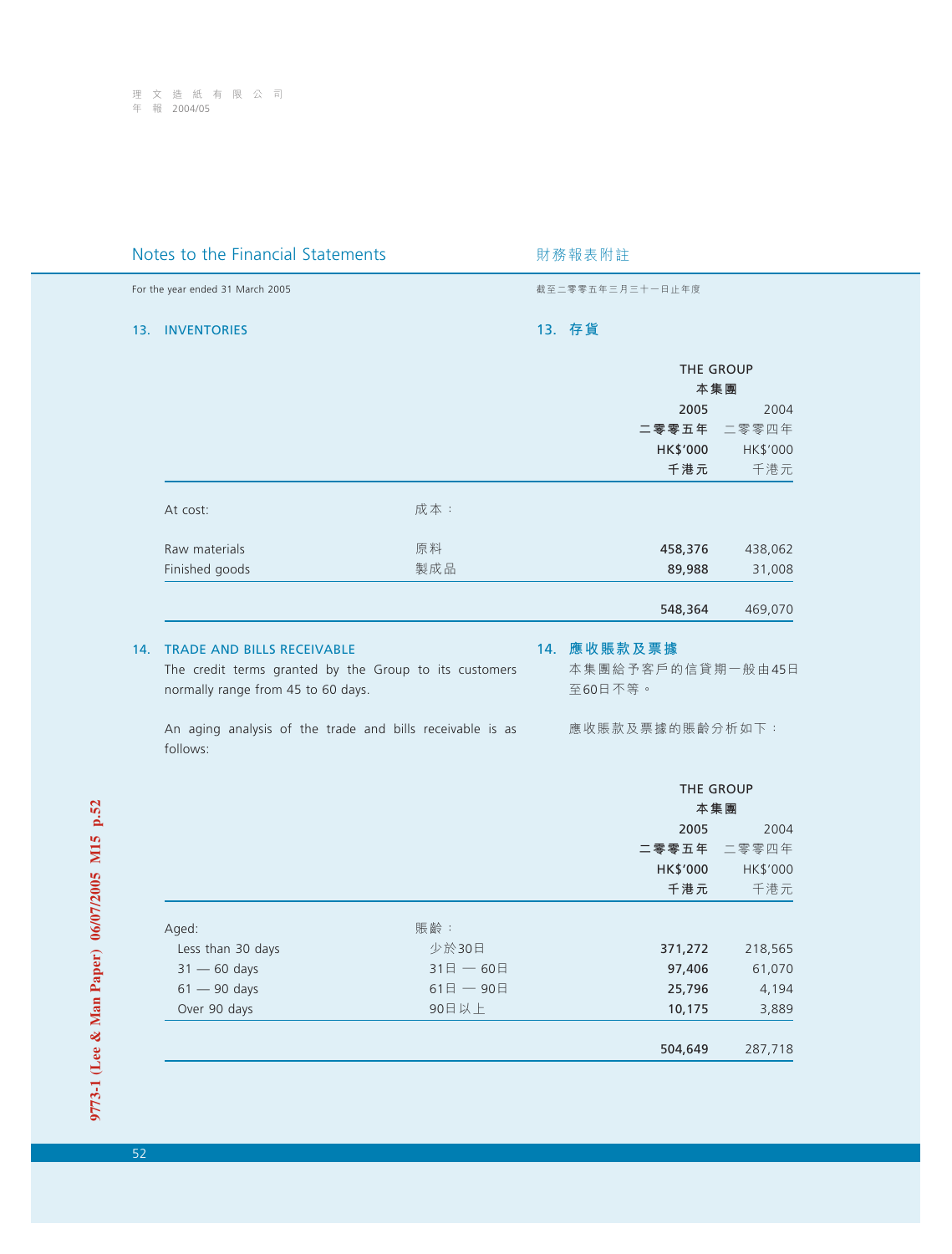## 15. NOTES RECEIVABLE

In January 2005, the Group purchased from a group of investors term loans with face value of US\$33,118,778 due by Stockton Pacific Enterprises, Inc ("Stockton") at a consideration of US\$3,515,742, equivalent to approximately HK\$27,423,000. Stockton operated a totally chlorine free kraft pulp mill in Samoa, California, U.S.A. The collateral securing these term loans is Stockton's real estate, buildings, personal property and most of its other assets.

Shortly before the Group's purchase of the loans, Stockton had shut down the mill and laid off virtually all of its employees. Within days of the Group's purchase of the loans, all of the officers and directors of Stockton resigned. On 21 January 2005, the Group took possession of the mill in order to protect the collateral for the loans.

The Group's intent has been, and still is, to foreclose on the loans and offer the collateral for sale at public auctions. It is also the Group's intent to bid in the carrying value of the loan notes as necessary to purchase most of the assets offered for sale at the auctions. The first auction for Stockton's personal property occurred in March 2005 and the Group bid in a portion of the loan notes to purchase certain account receivables of US\$100,000, equivalent to approximately HK\$780,000. The auction for the real estate, buildings, machinery and fixtures will occur in July 2005. The Group will again bid in the loan notes to purchase the balance of Stockton's assets. It is unlikely that there will be any bids in excess of the remaining carrying value of the loans, and the Group expects to be the purchaser of the mill at that auction.

In essence, the Group is acquiring the Stockton mill through an asset purchase and will acquire no obligation to pay any of Stockton's liabilities.

In the opinion of the directors, the assets purchased and to be purchased in the auctions worth at least the carrying amount of the notes receivable.

## 15. **應收票據**

於二零零五年一月,集團以3.5百萬美 元(相等於27.42百萬港元)從一群投資 者中購入 Stockton Pacific Enterprises, Inc(「Stockton」)面值33.1百萬美元之有 期借貸。Stockton 於美國加州薩摩亞 經營一間生產全無氯氣成份之牛皮木漿 廠。有期借貸乃以 Stockton 之房地 產、私有財產及其他資產作抵押品。

於集團購入借貸之不久前, Stockton 已 將工廠關閉並遣散所有僱員。Stockton 之所有董事及職員亦於集團購入借貸後 數日內辭職。於二零零五年一月二十一 日,集團接管工廠以保障借貸下之抵押 品。

集團的意願曾經是,現在亦然,取消借 貸的贖取權而將抵押品公開拍賣。集團 亦打算在拍賣中以借貸票據帳面值競投 以購入大部份資產。第一輪 Stockton 之私有財產拍賣會已於二零零五年三月 舉行,集團以部份借貸票據投得值 100,000美元(約780,000港元)之若干 應收款項。房地產、樓宇及機器設備之 拍賣會將於二零零五年七月舉行,集團 將再以借貸票據競投以購入 Stockton 餘下的資產。由於預期將不會有對其他 競投會高於借貸票據餘下帳面值,集團 將成為拍賣會中該工廠之買家。

最重要的是,集團乃透過購入資產而擁 有 Stockton 的工廠,因此並無責任承 擔償還任何 Stockton 之債務。

董事認為,於拍賣會購入之資產及將會 購入之資產其價值不會低於應收票據之 帳面值。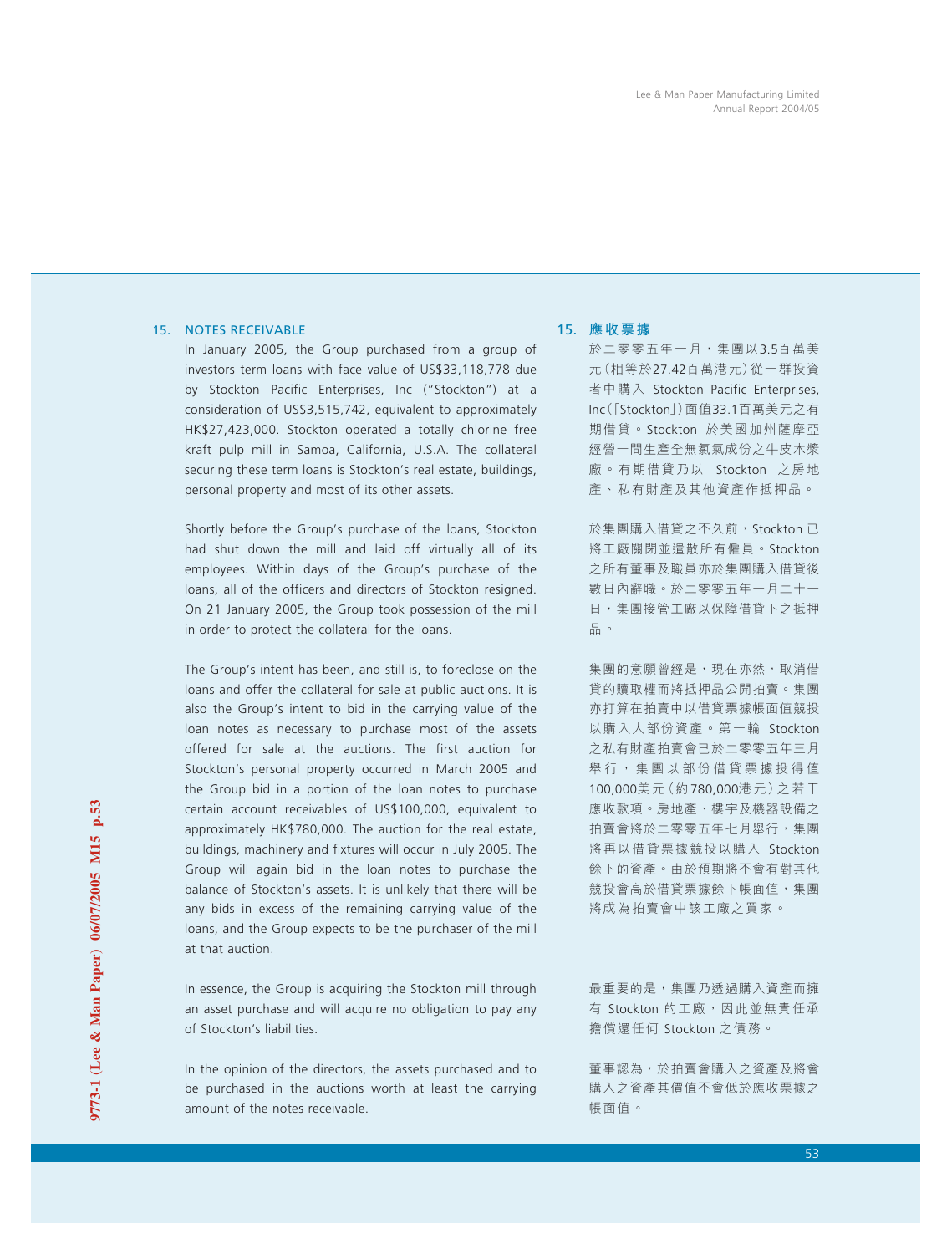For the year ended 31 March 2005 **by a strategies and the year ended 31 March 2005** by a strategies of the strategies and the strategies are strategies and the strategies are strategies and the strategies are strategies a

## 16. AMOUNT DUE FROM A RELATED COMPANY

The amount represents trading balance due from Lee & Man Industrial Manufacturing Limited ("Lee & Man Industrial Manufacturing") which is an associate (as defined in the Rules Governing the Listing of Securities on the Stock Exchange (the "Listing Rules")) of Fortune Star Tradings Ltd. ("Fortune Star"). Fortune Star and the Company are under the control of the same discretionary trust, the discretionary beneficiaries of which include Mr Lee Wan Keung, Patrick, Mr Lee Man Chun, Raymond and Mr Lee Man Bun, all of them are directors of the Company. The amount for both years is aged less than 30 days.

## 17. TRADE AND BILLS PAYABLE

An aging analysis of the trade and bills payable is as follows:

## 16. **應收有關連公司款項**

有關款項是 Lee & Man Industrial Manufacturing Limited(「理文實業」) 的貿易結餘。理文實業是 Fortune Star Tradings Ltd.(「Fortune Star」)的聯繫 人士(定義見聯交所證券上市規則(「上 市規則」))。Fortune Star 及本公司均 受同一全權信託控制,該全權信託的全 權受益人包括李運強先生,李文俊先生 及李文斌先生(均為本公司董事)。有關 款項於兩個年度的賬齡均少於30日。

# 17. **應付賬款及票據**

應付賬款及票據的賬齡分析如下:

|                   |              | <b>THE GROUP</b><br>本集團 |             |  |
|-------------------|--------------|-------------------------|-------------|--|
|                   |              | 2005                    | 2004        |  |
|                   |              |                         | 二零零五年 二零零四年 |  |
|                   |              | HK\$'000                | HK\$'000    |  |
|                   |              | 千港元                     | 千港元         |  |
| Aged:             | 賬齡:          |                         |             |  |
| Less than 30 days | 少於30日        | 83,800                  | 106,774     |  |
| $31 - 60$ days    | $31$ 日 - 60日 | 5,423                   | 6,098       |  |
| $61 - 90$ days    | $61$ 日 - 90日 | 3,982                   | 461         |  |
| Over 90 days      | 90日以上        | 4,557                   | 7,241       |  |
|                   |              |                         |             |  |
|                   |              | 97,762                  | 120,574     |  |

## 18. LAND COSTS PAYABLE

The balance represented the amount payable for the acquisition of land which was fully repaid during the year.

## 18. **應付土地成本**

此結餘指收購土地的應付款項, 該款項 已於本年度全數付清。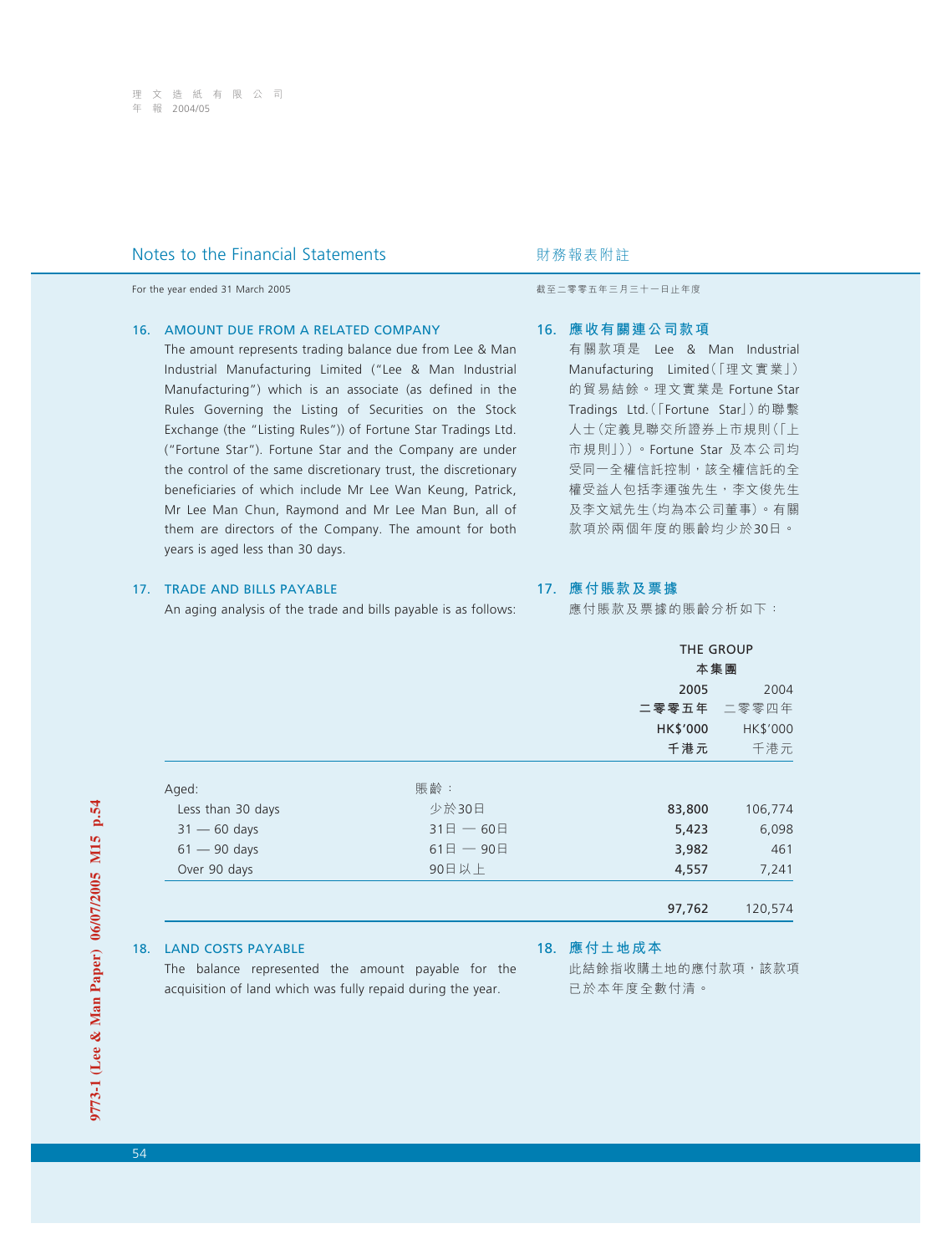# 19. UNSECURED BANK BORROWINGS

# 19. **無抵押銀行借貸**

|                                |          | THE GROUP<br>本集團 |            | THE COMPANY<br>本公司 |           |  |
|--------------------------------|----------|------------------|------------|--------------------|-----------|--|
|                                |          | 2005             | 2004       | 2005               | 2004      |  |
|                                |          | 二零零五年            | 二零零四年      | 二零零五年              | 二零零四年     |  |
|                                |          | HK\$'000         | HK\$'000   | HK\$'000           | HK\$'000  |  |
|                                |          | 千港元              | 千港元        | 千港元                | 千港元       |  |
| Bank loans                     | 銀行貸款     | 599,685          | 721,210    | 312,900            | 400,000   |  |
| Bank import loans              | 銀行進口貸款   | 172,556          | 169,124    |                    |           |  |
| Bank overdraft                 | 銀行透支     |                  | 2,336      |                    |           |  |
|                                |          | 772,241          | 892,670    | 312,900            | 400,000   |  |
| Loan arrangement fees:         | 借貸手續費:   |                  |            |                    |           |  |
| At 1 April                     | 四月一日     | 4,722            |            | 4,722              |           |  |
| Incurred during the year       | 年內產生     |                  | 5,000      |                    | 5,000     |  |
| Amortised during the year      | 年內攤銷     | (1,668)          | (278)      | (1,668)            | (278)     |  |
| At 31 March                    | 三月三十一日   | 3,054            | 4,722      | 3,054              | 4,722     |  |
| Carrying value at              | 三月三十一日的  |                  |            |                    |           |  |
| 31 March                       | 賬面值      | 769,187          | 887,948    | 309,846            | 395,278   |  |
| The bank borrowings are        | 銀行借貸的還款期 |                  |            |                    |           |  |
| repayable as follows:          | 如下:      |                  |            |                    |           |  |
| Within one year or             | 一年內或應    |                  |            |                    |           |  |
| on demand                      | 要求償還     | 618,474          | 578,196    | 159,133            | 85,526    |  |
| More than one year,            | 一年後但兩年內  |                  |            |                    |           |  |
| but not exceeding<br>two years |          | 150,713          | 159,226    | 150,713            | 159,226   |  |
| More than two years,           | 兩年後但五年內  |                  |            |                    |           |  |
| but not exceeding              |          |                  |            |                    |           |  |
| five years                     |          |                  | 150,526    |                    | 150,526   |  |
|                                |          | 769,187          | 887,948    | 309,846            | 395,278   |  |
| Less: Amount due within        | 減:入賬列為流動 |                  |            |                    |           |  |
| one year shown under           | 負債的一年內   |                  |            |                    |           |  |
| current liabilities            | 到期款項     | (618, 474)       | (578, 196) | (159, 133)         | (85, 526) |  |
| Amount due after one year      | 一年後到期款項  | 150,713          | 309,752    | 150,713            | 309,752   |  |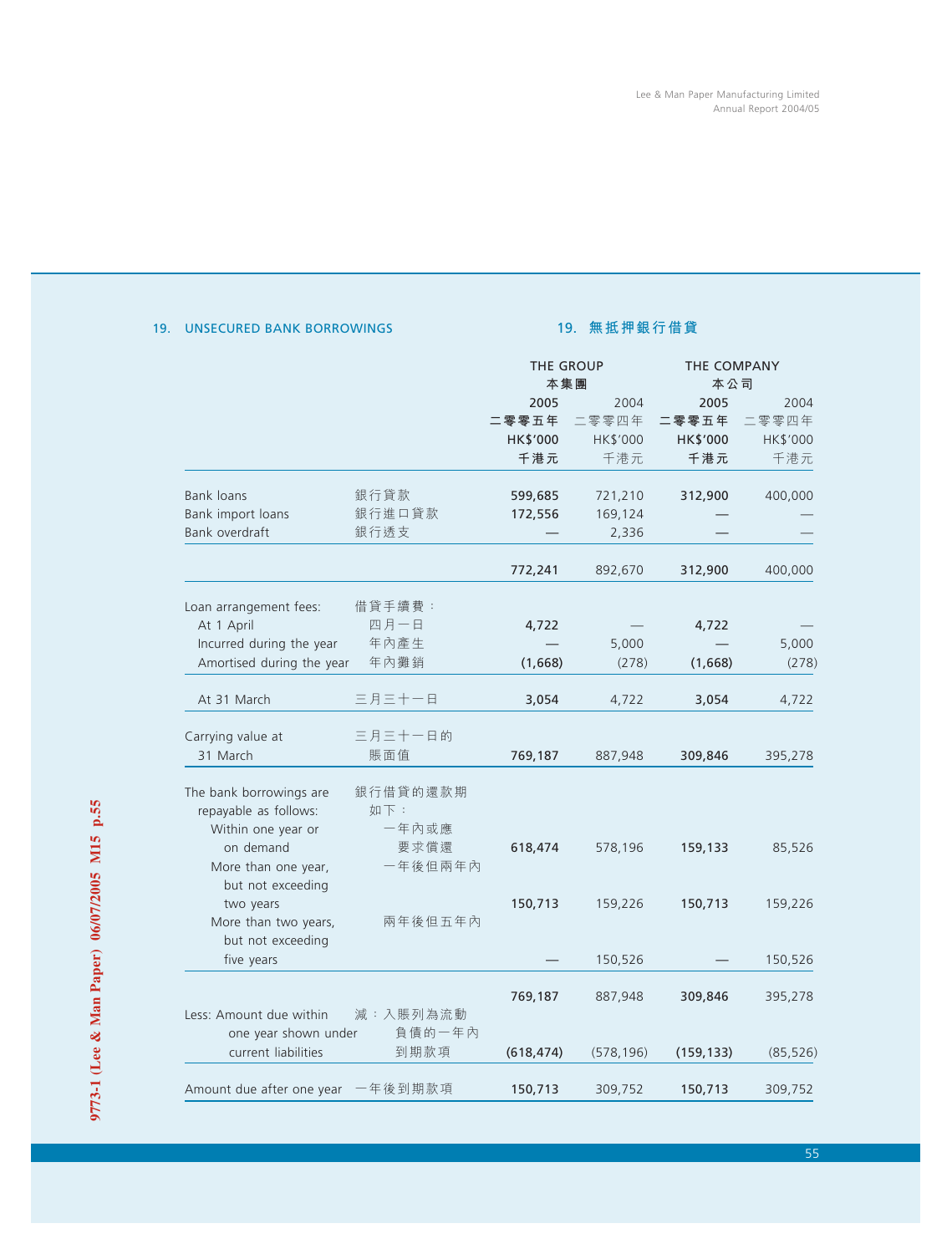# Notes to the Financial Statements **Notes html** 财務報表附註

## 20. AMOUNT DUE TO ULTIMATE HOLDING COMPANY The amount was unsecured, non-interest bearing and was used to settle part of the subscription amount as mentioned in note 21(a).

## 21. SHARE CAPITAL

For the year ended 31 March 2005 截至二零零五年三月三十一日止年度

## 20. **應付最終控股公司款項** 有關款項為無抵押及免息,而且已用於 支付部份認購款項(詳見附註21(a))。

# 21. **股本**

|                                                                                                                                                                 |                                                       | Number of<br>ordinary shares<br>普通股數目                                | Amount<br>金額<br>HK\$'000<br>千港元             |
|-----------------------------------------------------------------------------------------------------------------------------------------------------------------|-------------------------------------------------------|----------------------------------------------------------------------|---------------------------------------------|
| Authorised:                                                                                                                                                     | 法定:                                                   |                                                                      |                                             |
| Ordinary shares of HK\$0.10 each<br>On date of incorporation<br>Increase in authorised share capital                                                            | 每股面值0.10港元的普通股<br>註冊成立日期<br>法定股本增加                    | 3,800,000<br>1,996,200,000                                           | 380<br>199,620                              |
| At 31 March 2004 and 31 March 2005                                                                                                                              | 二零零四年三月三十一日及<br>二零零五年三月三十一日                           | 2,000,000,000                                                        | 200,000                                     |
|                                                                                                                                                                 |                                                       | Number of<br>ordinary shares<br>普通股數目                                | Amount<br>金額<br>HK\$'000<br>千港元             |
| Issued and fully paid:                                                                                                                                          | 已發行及繳足:                                               |                                                                      |                                             |
| Ordinary shares of HK\$0.10 each<br>Issue of share to subscriber<br>Issue of shares on acquisition<br>of subsidiaries                                           | 每股面值0.10港元的普通股<br>發行股份予認購者<br>因收購附屬公司發行股份             | $\mathbf{1}$                                                         |                                             |
| Issue of shares by capitalisation of<br>share premium<br>Issue of share under global offering<br>Exercise of over-allotment option<br>Exercise of share options | 透過把股份溢價撥充<br>資本發行股份<br>根據全球發售發行股份<br>行使超額配股權<br>行使購股權 | 29,999,999<br>532,500,000<br>187,500,000<br>28,124,000<br>62,406,000 | 3,000<br>53,250<br>18,750<br>2,812<br>6,241 |
| At 31 March 2004<br>Issue of new shares<br>Exercise of share options                                                                                            | 二零零四年三月三十一日<br>發行新股<br>行使配股權                          | 840,530,000<br>120,000,000<br>2,854,000                              | 84,053<br>12,000<br>285                     |
| At 31 March 2005                                                                                                                                                | 二零零五年三月三十一日                                           | 963,384,000                                                          | 96,338                                      |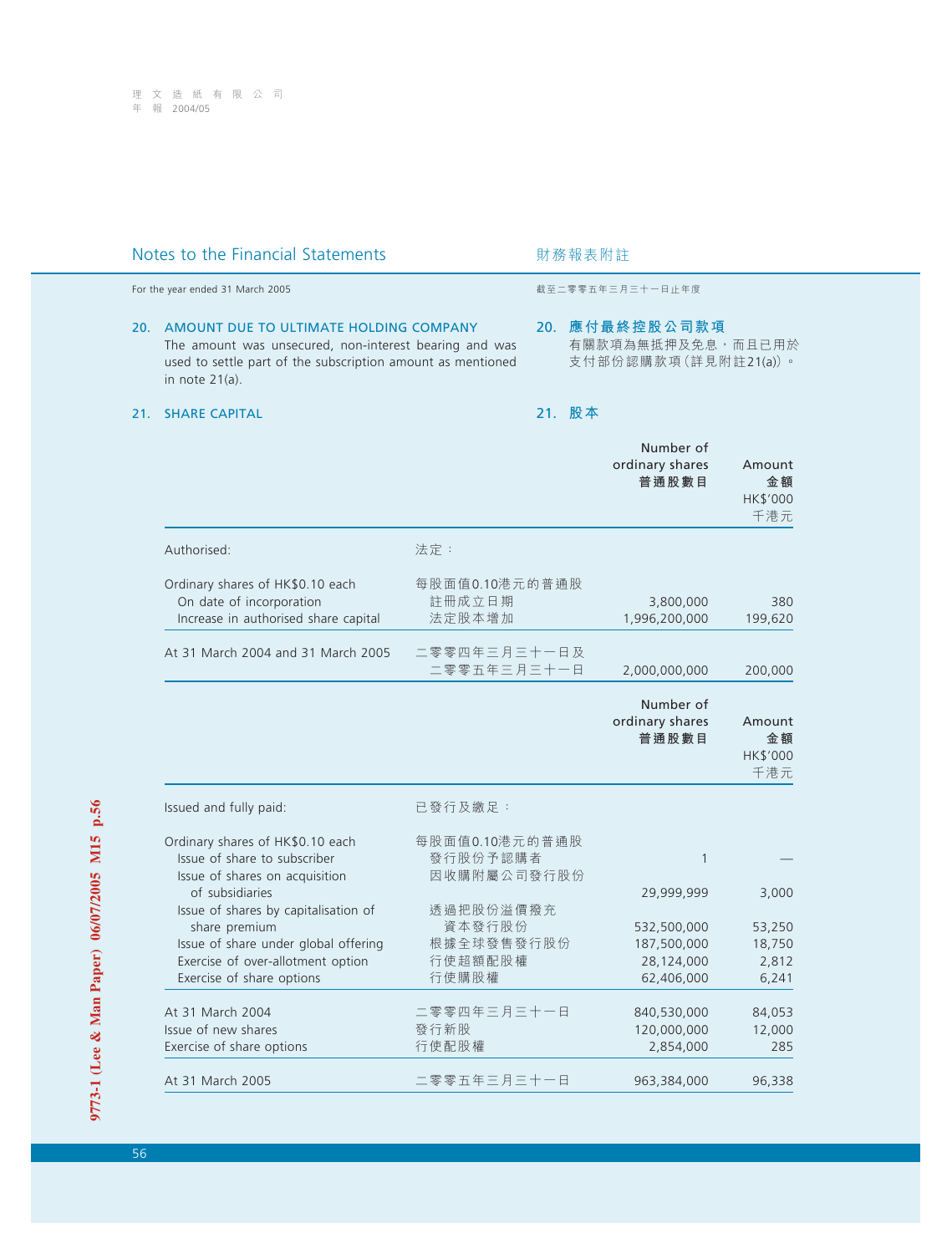## 21. SHARE CAPITAL *(Continued)*

Details of the changes in the Company's share capital for the year ended 31 March 2005 are as follows:

(a) On 26 March 2004, arrangements were made for a private placement to independent private investors of 53,000,000 shares of HK\$0.10 each in the Company held by Gold Best at a price of HK\$6.745 per share representing a discount of approximately 5% to the closing market price of the Company's shares on 25 March 2004.

Pursuant to a subscription agreement of the same date, Gold Best subscribed for 120,000,000 new shares of HK\$0.10 each in the Company at a price of HK\$6.745 per share. The proceeds were used to provide additional working capital for the Group. These new shares rank pari passu with the then existing ordinary shares in all respects.

The placing and subscription was completed in April 2004.

(b) During the year, 2,854,000 share options under the Pre-IPO Share Option Scheme were exercised at a subscription price of HK\$4.17 per share, resulting in the issue of 2,854,000 ordinary shares of HK\$0.10 each in the Company.

All the shares issued during the year rank pari passu with the then existing shares in all respects.

- 21. **股本**(續)
	- 本公司股本於截至二零零五年三月三十 一日止期間的變動詳情如下:
	- (a) 於二零零四年三月二十六日,在 私人配售安排下,Gold Best 按 每股6.745港元向獨立投資者配售 本公司 53,000,000股每股面值 0.10港元的股份,股份較在二零 零四年三月二十五日本公司股份 收市價折讓5%。

根據認購新股份合同, Gold Best 將按每股 6.745港元認購本公司 120,000,000股每股面值0.10港元 的新股份。所得款項將為集團提 供額外營運資金。新股份在所有 方面與當時的現有股份享有同等 權益。

配售及認購於二零零四年四月完 成。

(b) 年內,共有2,854,000股根據首次 公開售股前購股權計劃授出的購 股權獲行使,認購價為每股4.17 港元,導致發行2,854,000股本公 司每股面值0.10港元的普通股。

> 年內發行的所有股份在所有方面 與當時的現有股份享有同等權 益。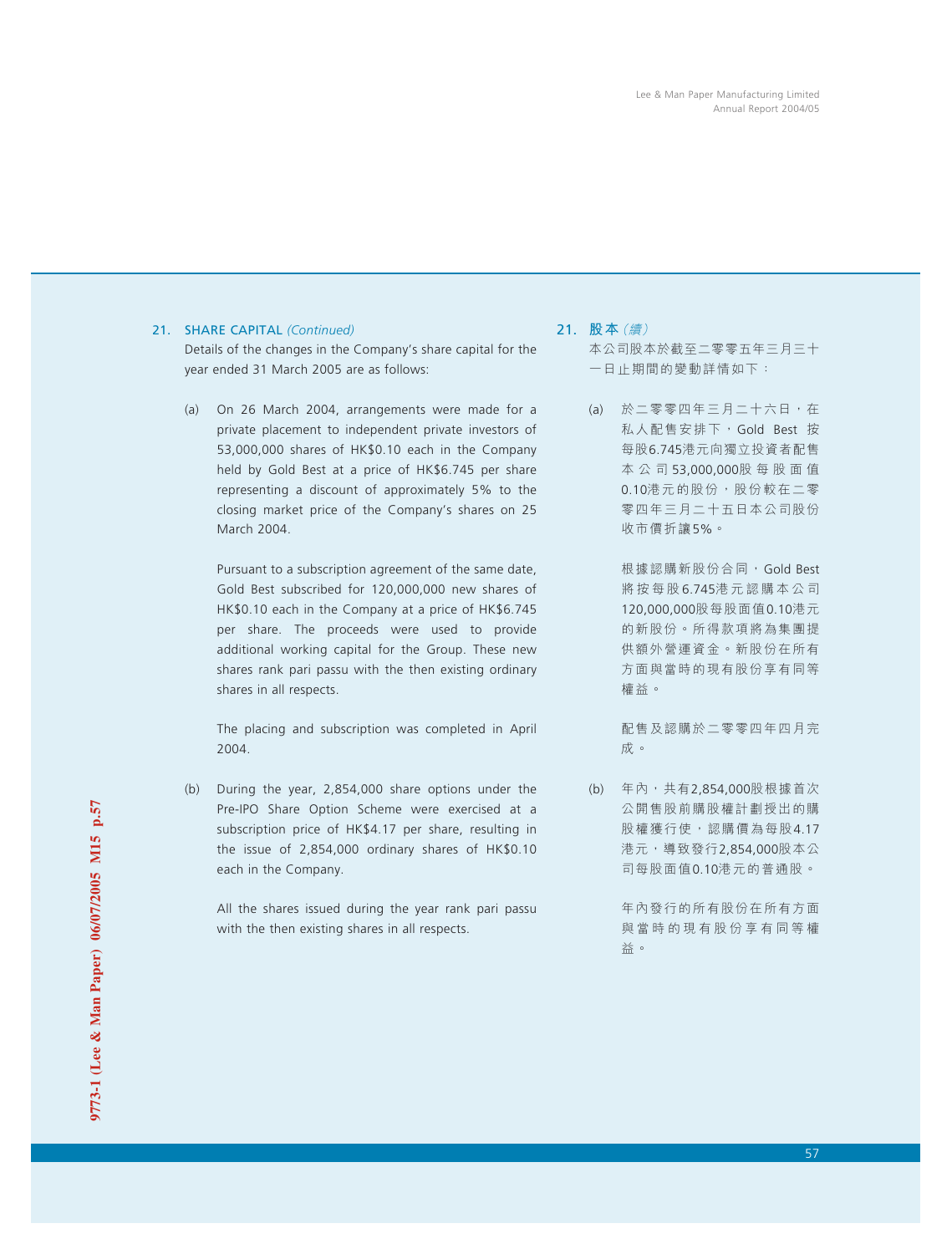# Notes to the Financial Statements **Notes** 对務報表附註

For the year ended 31 March 2005 截至二零零五年三月三十一日止年度

## 22. RESERVES

## 22. **儲備**

| Total<br>總計<br>HK\$'000<br>千港元 |
|--------------------------------|
| 1,131,582                      |
|                                |
|                                |
|                                |
|                                |
|                                |
|                                |
|                                |
| (53, 250)                      |
|                                |
|                                |
|                                |
| (35, 894)                      |
|                                |
|                                |
| 634,977                        |
| (5,056)                        |
|                                |
| 1,672,359                      |
|                                |
| 809,016                        |
|                                |
|                                |
| (4,826)                        |
| 106,486                        |
| (96, 155)                      |
|                                |
| 2,486,880                      |
|                                |

The contributed surplus of the Company represents the difference between the aggregate net assets of the subsidiaries acquired by the Company pursuant to the corporate reorganisation in September 2003 and the nominal value of the Company's shares issued for the acquisition.

本公司的繳入盈餘指本公司根據於二零 零三年九月集團重組收購所得的附屬公 司的資產淨值總額與本公司因收購事項 而發行的本公司股份的面值的差額。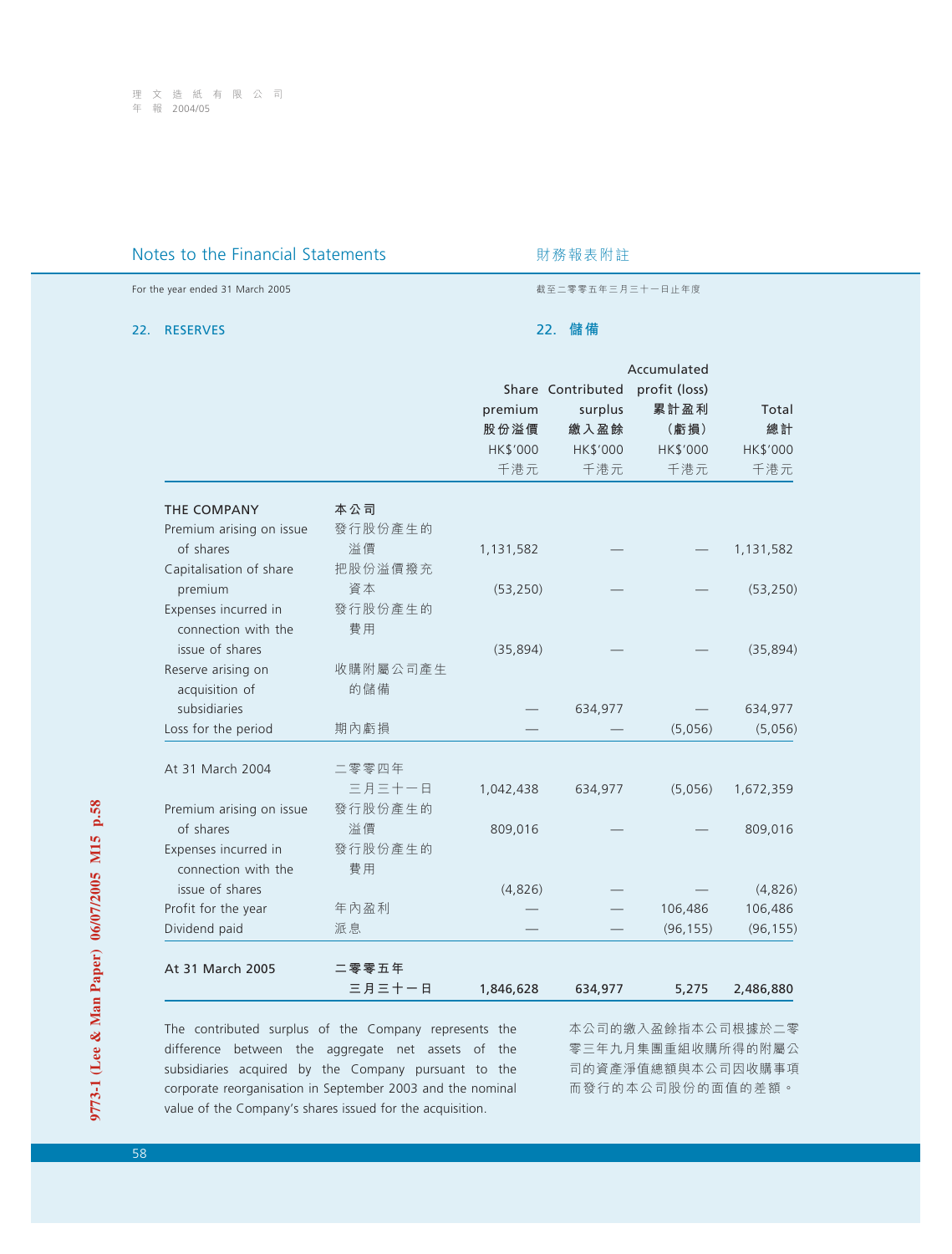## 22. RESERVES *(Continued)*

At 31 March 2005, the Company's reserves available for distribution to its shareholders comprise share premium, contributed surplus and accumulated profit (loss) which in aggregate amounted to approximately HK\$2,487 million (2004: HK\$1,672 million). Under the Companies Law (2001 Second Revision) of the Cayman Islands, the share premium of the Company is available for paying distributions or dividends to shareholders subject to the provisions of its Memorandum and Articles of Association and provided that immediately following the payment of distributions or dividends, the Company is able to pay its debts as they fall due in the ordinary course of business. In accordance with the Company's Articles of Association, dividends shall be payable out of the profits or other reserves, including the share premium account, of the Company.

## 23. SHARE OPTION SCHEMES

Pursuant to the written resolution of the shareholders of the Company dated 11 September 2003, two share option schemes, namely Share Option Scheme (the "Scheme") and Pre-IPO Share Option Scheme (the "Pre-IPO Scheme"), were approved and adopted.

The Scheme and the Pre-IPO Scheme were established for the purpose of providing incentives to directors and eligible persons. The Scheme and Pre-IPO Scheme will remain in force for a period of ten years and three years, respectively from adoption of the schemes and will expire on 10 September 2012 and 10 September 2006, respectively.

## 22. **儲備**(續)

本公司可供分派予股東的儲備包括股份 溢價、繳入盈餘及累計虧損,於二零零 五年三月三十一日的總額約為24.87億 港元(二零零四年:16.72億港元)。根 據開曼群島公司法(二零零一年第二次 修訂版), 在符合公司組織章程大綱及 細則的規定下,本公司的股份溢價可用 作向股東分派或支付股東股息,惟在緊 隨支付分派或股息以後,本公司仍有能 力在日常業務過程中支付到期的負債。 根據本公司的公司細則,股息須以本公 司的盈利或其他儲備撥付,包括股份溢 價賬。

## 23. **購股權計劃**

根據本公司股東於二零零三年九月十一 日通過的書面決議案,兩個購股權計劃 (即購股權計劃(「該計劃」)及首次公開 售股前購股權計劃(「首次公開售股前計 劃」)均獲批准及採納。

設立該計劃及首次公開售股前計劃,旨 在提供獎勵予董事及合資格人士。該計 劃及首次公開售股前計劃的有效期自採 納日期起計,分別為十年及三年,並將 分別於二零一二年九月十日及二零零六 年九月十日屆滿。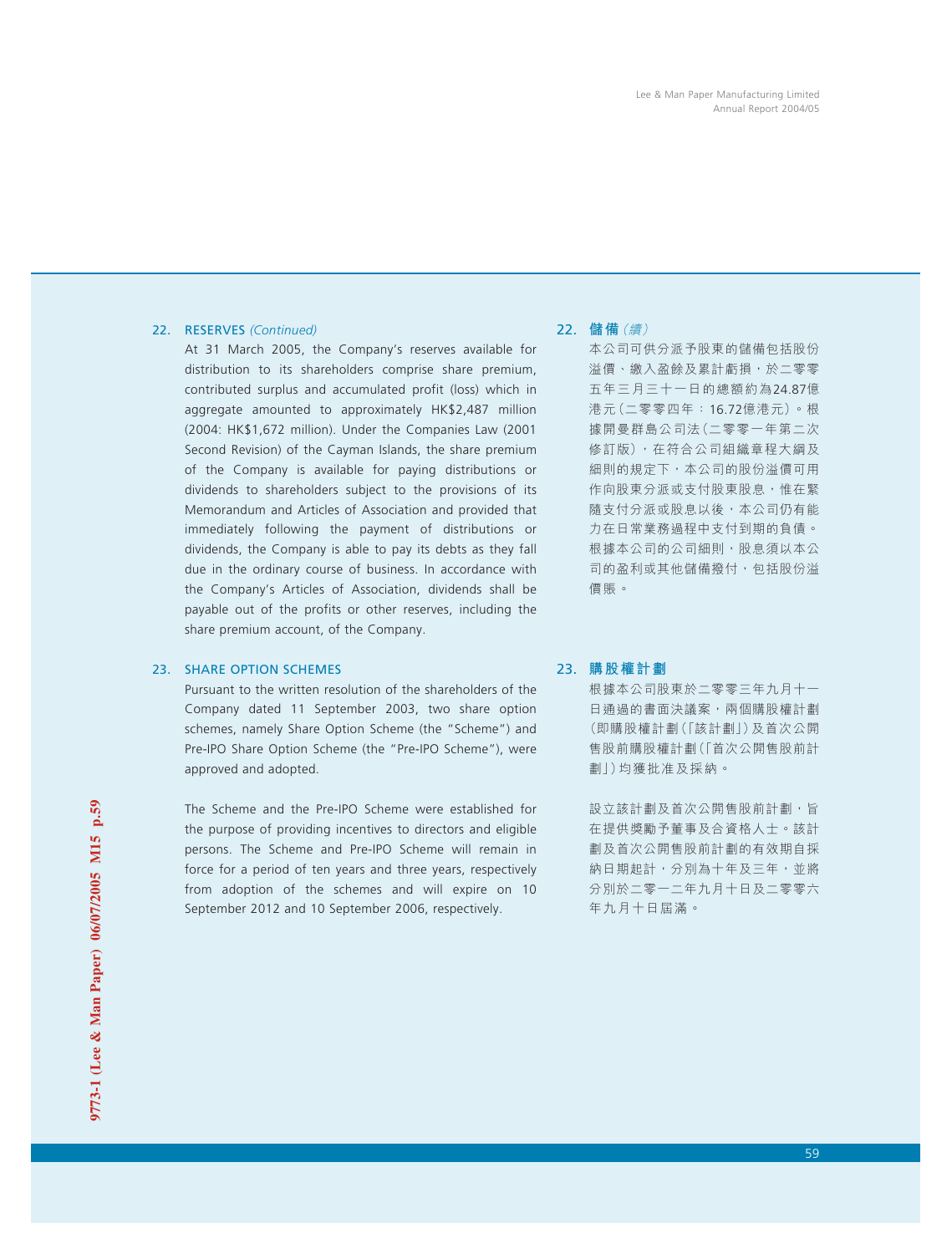For the year ended 31 March 2005 **by a strategies and the year ended 31 March 2005** by a strategies of the strategies and the strategies are strategies and the strategies are strategies and the strategies are strategies a

### 23. SHARE OPTION SCHEMES *(Continued)*

#### (i) Share Option Scheme

Under the Scheme, the Board of Directors of the Company (the "Directors") may at their discretion grant options to (i) any director (including executive directors, non-executive directors and independent non-executive directors) and employees of the Group or a Company in which the Group holds an equity interest or a subsidiary of such company ("Affiliate"); or (ii) any advisors, consultants, distributors, contractors, suppliers, agents, customers, business partners, promoters, service providers of any member of the Group as may be determined by the Directors from time to time to subscribe for the shares of the Company (the "Shares").

Options granted must be taken up within 28 days of the date of grant. The maximum number of Shares in respect of which options may be granted under the Scheme shall not exceed 10% of the issued share capital of the Company at any point in time. The maximum number of Shares in respect of which options may be granted to any individual in any 12 month period shall not exceed 1% of the Shares in issue on the last date of such 12-month period unless approval of the shareholders of the Company has been obtained in accordance with the Listing Rules.

Options may be exercised during such period (including the minimum period, if any, for which an option must be held before it can be exercised) as may be determined by the Directors (which shall be less than ten years from the date of issue of the relevant option).

### 23. **購股權計劃**(續)

(i) 購股權計劃 根據該計劃,本公司董事會(「董 事會」)可不時酌情決定授出購股 權予(i)本集團的任何董事(包括執 行董事、非執行董事及獨立非執 行董事)及僱員、本集團持有股權 的公司或該公司的附屬公司(「聯 屬公司」); 或(ii)本集團任何成員 公司的任何顧問、專家顧問、分 銷商、承包商、供應商、代理 人、客戶、業務夥伴、推廣人員 及服務供應商,以認購本公司股 份(「股份」)。

> 合資格人士必須於授出日期起計 二十八日內接納購股權。根據購 股權計劃授出的購股權所涉及的 股份數目,在任何時候不得超逾 本公司已發行股本10%。除非根 據上市規則的規定取得本公司股 東的批准,否則任何人士在任何 12個月期間內獲授的購股權所涉 及的股份最高數目,不得超逾於 上述12個月期間最後一日本公司 已發行股份的1%。

> 承授人可於董事會決定的期間(包 括購股權行使前必須持有的最短 期限(如有))行使購股權(該期間 由有關購股權發行日期起計不得 超逾十年)。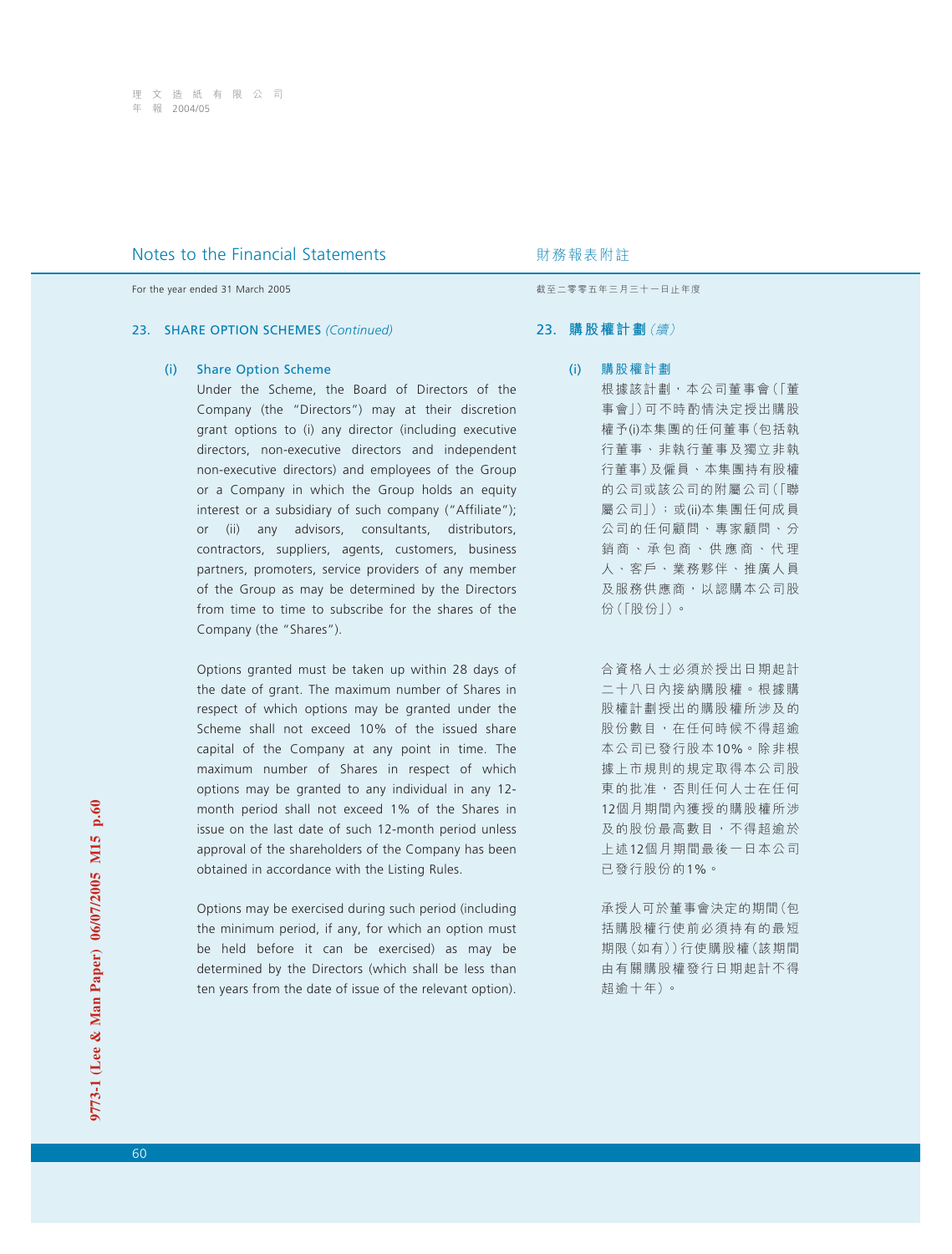## 23. SHARE OPTION SCHEMES *(Continued)*

## (i) Share Option Scheme *(Continued)*

Options may be granted without initial payment except the payment of HK\$1 as consideration for grant of option each time. The exercise price is equal to the highest of (i) nominal value of the Shares; (ii) the closing price of the Shares as stated in the daily quotations sheet issued by the Stock Exchange on the date of the grant; and (iii) the average closing price of the Shares as stated in the daily quotations sheets issued by the Stock Exchange for the five business days immediately preceding the date of the grant.

No option was granted by the Company under the Scheme since its adoption.

## (ii) Pre-IPO Scheme

The principal terms of the Pre-IPO Scheme, approved and amended by written resolutions of the shareholders of the Company dated 11 September 2003, are similar to the terms of the Scheme except for the followings:

- (a) The subscription price per share shall be the price per public offer share on the initial public offering in September 2003 ("Offer price"); and
- (b) Save for the options which have been granted (with details set out below), no further options will be offered or granted, as the right to do so will end upon the listing of the shares of the Company on the Stock Exchange.

# 23. **購股權計劃**(續)

# (i) 購股權計劃(續)

除了須支付1港元作為每次獲授購 股權的代價外,購股權可在毋須 作出初期付款的情況下授出。行 使價相等於下列較高者:(i)股份 面值;(ii)股份於授出日期在聯交 所每日報價表所示的收市價;及 (iii)股份在緊接授出日期前五個營 業日在聯交所每日報價表所示的 平均收市價。

自購股權計劃獲採納以來,本公 司並無根據購股權計劃授出任何 購股權。

- (ii) 首次公開售股前計劃 除下述者外,首次公開售股前計 劃的條款(經本公司股東於二零零 三年九月十一日通過的書面決議 案批准及修訂)與該計劃的條款類 似:
	- (a) 每股認購價相等於二零零三 年九月首次公開發售時每股 公開發售股份的價格(「發售 價」);及
	- (b) 除了已授出的購股權(詳見 下文)外,本公司不會再行 提呈或授出任何購股權,原 因是作出此舉的權利已自本 公司股份在聯交所上市之時 起終止。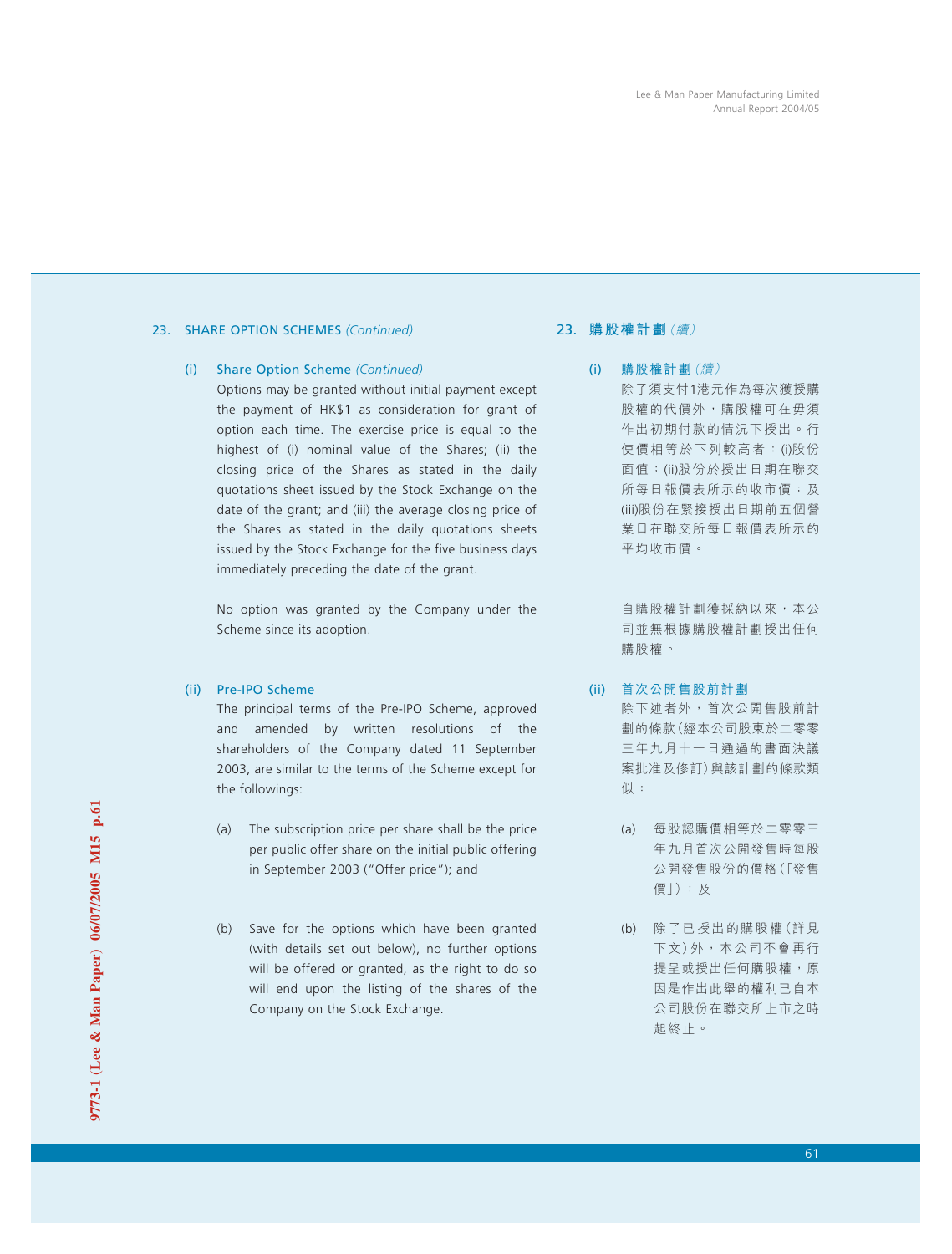For the year ended 31 March 2005 **by a strategies and the year ended 31 March 2005** by a strategies of the strategies and the strategies are strategies and the strategies are strategies and the strategies are strategies a

### 23. SHARE OPTION SCHEMES *(Continued)*

## (ii) Pre-IPO Scheme *(Continued)*

On 11 September 2003, the Company granted share options under the Pre-IPO Scheme to the Directors and certain employees of the Group, which entitles them to subscribe for a total of 75,000,000 shares at HK\$4.17 per share.

Save and except to Gold Best, all other holders to whom options have been granted under the Pre-IPO Scheme will be entitled to exercise (i) up to 50% of the options granted to him/her at any time after the expiry of 6 months till the first anniversary of the listing date, (ii) up to 75% of the options granted to him/her of any time until the second anniversary of the listing date, (iii) up to 100% of the options granted to him/her at any time until the third anniversary of the listing date.

## 23. **購股權計劃**(續)

(ii) 首次公開售股前計劃(續) 於二零零三年九月十一日,本公 司根據首次公開售股前計劃授出 購股權予本集團董事及若干僱 員,使彼等可按每股4.17港元的 價格,合共認購75,000,000股股 份。

> 除了 Gold Best 外, 根據首次公 開售股前計劃獲授購股權的所有 其他股東可(i)於上市日滿六個月 起至上市日一周年前行使最多達 獲授購股權的50%;(ii)於上市日 兩周年之前行使最多達獲授購股 權的75%;(iii)於上市日三周年之 前行使最多達獲授購股權的 100%。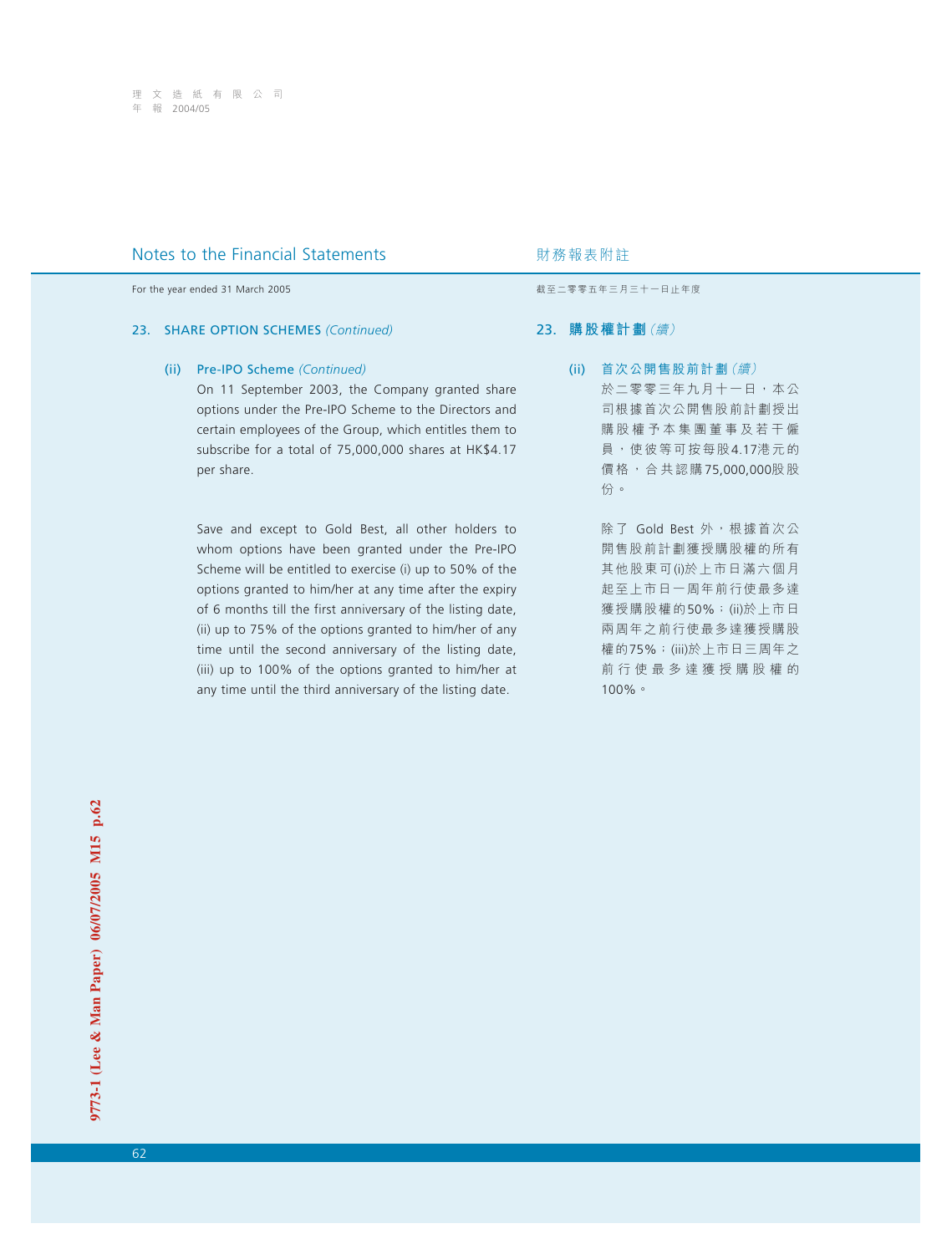# 23. SHARE OPTION SCHEMES *(Continued)*

## (ii) Pre-IPO Scheme *(Continued)*

The following table discloses details of the Company's options under the Pre-IPO Scheme held by employees (including directors) and movement in such holdings during the year:

# 23. **購股權計劃**(續)

Outstanding at

# (ii) 首次公開售股前計劃(續) 下表披露本公司根據首次公開售 股前計劃授出並由僱員(包括董 事)持有的購股權詳情及有關購股 權持有情況於期內的變動詳情:

| Category<br>類別              | Date of grant<br>授出日期                                                 | Exercise price<br>行使價<br>HK\$<br>港元 | Granted at<br>11.9.2003<br>二零零三年<br>九月十一日<br>授出 | Exercised<br>during<br>the period<br>期內行使 | 31.3.2004 and<br>1.4.2004<br>二零零四年<br>三月三十一日及<br>二零零四年<br>四月一日<br>尚未行使 | Exercised<br>during the year<br>期內行使   | Outstanding<br>at 31.3.2005<br>二零零五年<br>三月三十一日<br>尚未行使 |
|-----------------------------|-----------------------------------------------------------------------|-------------------------------------|-------------------------------------------------|-------------------------------------------|------------------------------------------------------------------------|----------------------------------------|--------------------------------------------------------|
| Shareholders<br>股東          | 11 September 2003<br>二零零三年九月十一日<br>(note i) (附註i)                     | 4.17                                | 61,000,000                                      | (61,000,000)                              |                                                                        |                                        |                                                        |
| <b>Directors</b><br>董事      | 11 September 2003<br>二零零三年九月十一日<br>(note ii) (附註ii)                   | 4.17                                | 5,800,000                                       |                                           | 5,800,000                                                              | (1,014,000)                            | 4,786,000                                              |
| Senior management<br>高級管理人員 | 11 September 2003<br>二零零三年九月十一日<br>(note ii) (附註ii)                   | 4.17                                | 2,500,000                                       | (400,000)                                 | 2,100,000                                                              | (754,000)                              | 1,346,000                                              |
| Employees<br>僱員             | 11 September 2003<br>二零零三年九月十一日<br>(note ii) (附註ii)                   | 4.17                                | 3,400,000                                       | (606,000)                                 | 2,794,000                                                              | (86,000)                               | 2,708,000                                              |
| Others<br>其他                | 11 September 2003<br>二零零三年九月十一日<br>(note ii) (附註ii)                   | 4.17                                | 2,300,000                                       | (400,000)                                 | 1,900,000                                                              | (1,000,000)                            | 900,000                                                |
|                             |                                                                       |                                     | 75,000,000                                      | (62, 406, 000)                            | 12,594,000                                                             | (2,854,000)                            | 9,740,000                                              |
| Notes:                      |                                                                       |                                     |                                                 |                                           | 附註:                                                                    |                                        |                                                        |
| (i)                         | The vesting period is from 26 September 2003 to 25<br>September 2006. |                                     |                                                 |                                           | (i)                                                                    | 獲准行使期由二零零三年九月二十<br>六日至二零零六年九月二十五日。     |                                                        |
| (ii)                        | The vesting period is from 26 March 2004 to 25 September<br>2006.     |                                     |                                                 |                                           | (ii)                                                                   | 獲准行使期由二零零四年三月二<br>十六日至二零零六年九月二十五<br>日。 |                                                        |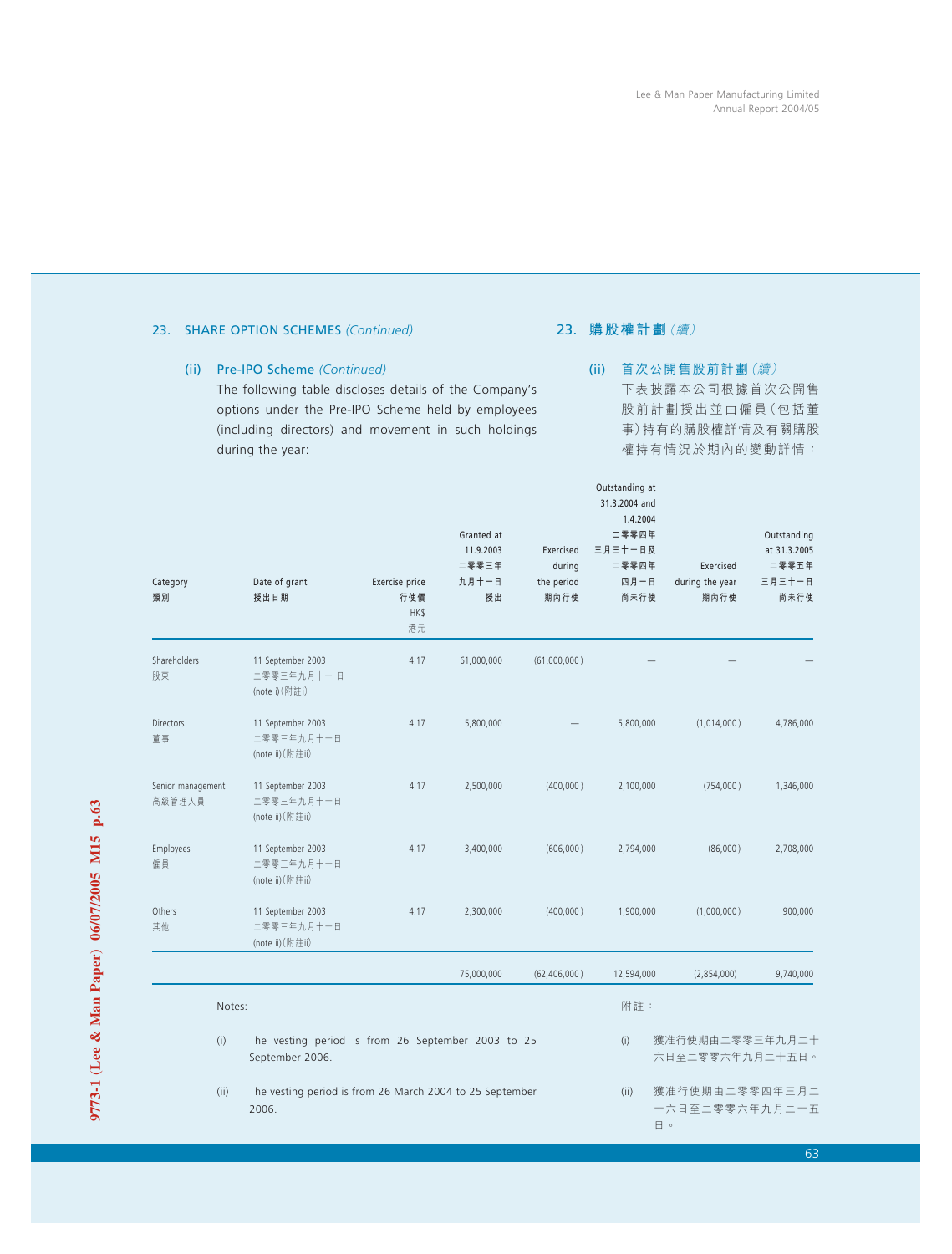## 23. SHARE OPTION SCHEMES *(Continued)*

#### (ii) Pre-IPO Scheme *(Continued)*

The fair value of the Company's share at the date of issue for the exercise of share option during the year ranging from HK\$6.32 to HK\$7.44.

Total consideration received during the year from shareholders, directors and employees for exercise of the options granted under the Pre-IPO Scheme in 2003 is HK\$11,901,000.

The financial impact of share options granted is not recorded in the Company's or the Group's balance sheet until such time as the options are exercised, and no charge is recognised in the income statement in respect of the value of options granted in the year. Upon the exercise of the share options, the resulting share issued are recorded by the Company as additional share capital at the nominal value of the shares, and the excess of the exercise price per share over the nominal value of the shares is recorded by the Company in the share premium account. Options which lapse or are cancelled prior to their exercise date are deleted from the register of outstanding options.

## 24. DEFERRED TAX ASSETS

The balance represents deferred tax asset resulted from tax losses of a subsidiary in the United States of America recognised during the year. The tax losses may be carried forward for five years and will expire in 2010.

No provision for deferred taxation for other subsidiaries has been recognised in the financial statements as the amount involved is insignificant.

For the year ended 31 March 2005 **by a strategies and the year ended 31 March 2005** by a strategies of the strategies and the strategies are strategies and the strategies are strategies and the strategies are strategies a

## 23. **購股權計劃**(續)

(ii) 首次公開售股前計劃(續) 年內,購股權行使期頒佈日之本 公司股份公平價值為每股6.32港 元至7.44港元。

> 根據二零零三年首次公開售股前 計劃下行使授予股東、董事及員 工之購股權總利益收入為 11,901,000港元。

> 在購股權獲行使前,其財務影響 不會在本公司或本集團的資產負 債表中記錄。而本公司亦無就年 內授出的購股權的價值在損益表 中確認支銷。在購股權獲行使 時,本公司會把因而發行的股份 按股份面值入賬為額外股本,而 本公司會把每股行使價超出股份 面值之數入賬股份溢價賬。在獲 行使前已失效或被註銷的購股權 會從尚未行使購股權登記冊中剔 除。

# 24. **遞延稅項資產**

此結餘指由於因美國的附屬公司於年內 確認的税項虧損所產生之遞延税項資 產。該稅項虧損可以結轉五個年度並於 二零一零年期滿。

因所涉之金額尚少,所以其他附屬公司 之遞延稅項未在財務報表中作出反映。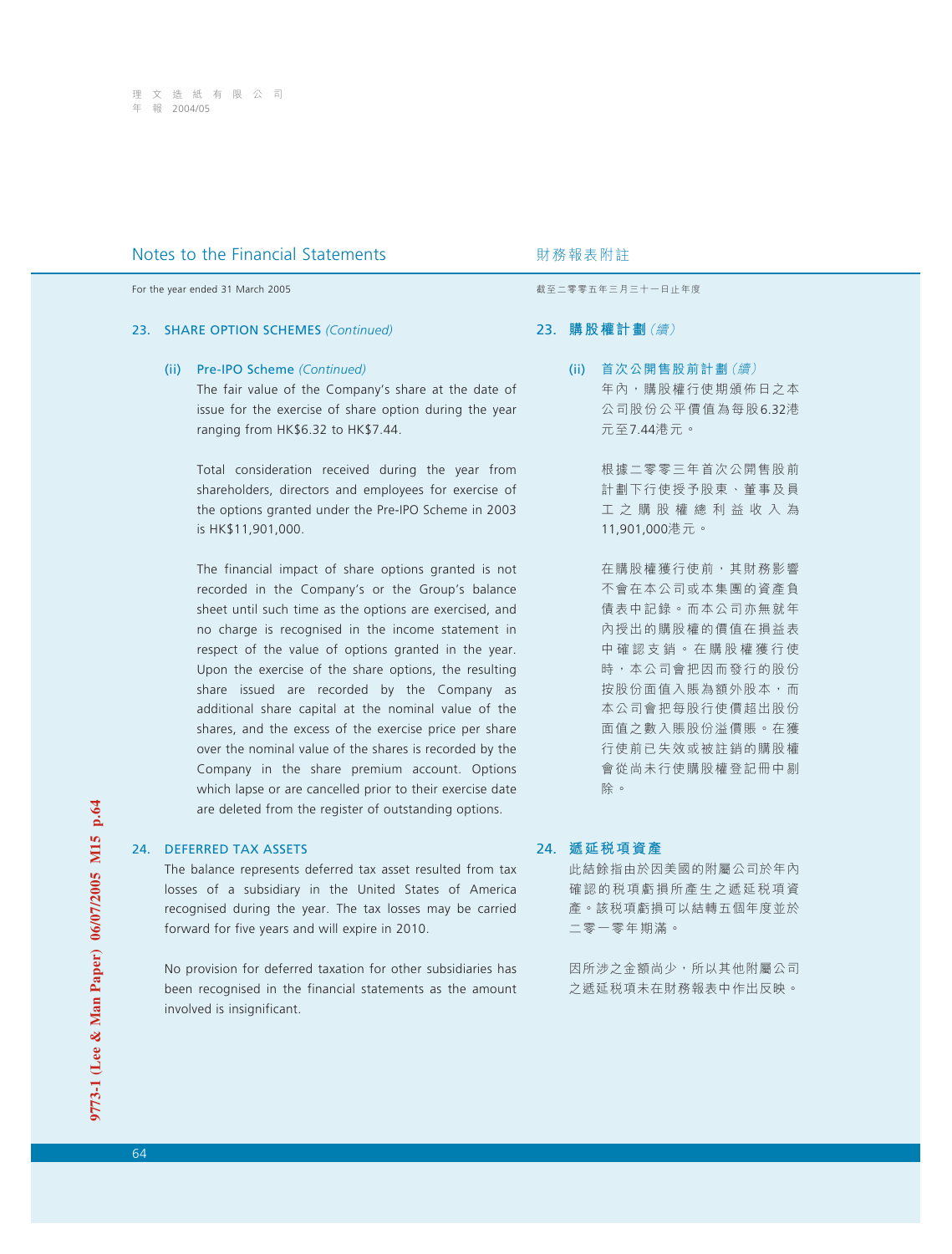於結算日,本集團根據不可撤銷的土地 及樓宇經營租約於日後應付的最低租金

| due as follows:                                           |          |                   |             |
|-----------------------------------------------------------|----------|-------------------|-------------|
|                                                           |          |                   | THE GROUP   |
|                                                           |          |                   | 本集團         |
|                                                           |          | 2005              |             |
|                                                           |          |                   | 二零零五年 二零零四年 |
|                                                           |          | HK\$'000          | HK\$'000    |
|                                                           |          | 千港元               | 千港元         |
| Within one year                                           | 一年內      | 5,889             | 425         |
| In the second to fifth year inclusive                     | 第二年至第五年內 |                   |             |
|                                                           | (包括首尾兩年) | 33                | 203         |
|                                                           |          | 5,922             | 628         |
| Operating lease payments represent rentals payable by the |          | 經營租金指本集團就若干辦公室應付的 |             |

Group for certain of its offices. Leases are negotiated for an 租金,租期平均一年,期内租金不變。

## 25. OPERATING LEASE COMMITMENTS

At the balance sheet date, the Group had commitments for future minimum lease payments under non-cancellable operating leases in respect of land and buildings, which fall

## 26. CAPITAL COMMITMENTS

average term of one year with fixed rentals.

26. **資本承擔**

25. **經營租約承擔**

如下:

|                                      |             | <b>THE GROUP</b> |             |  |
|--------------------------------------|-------------|------------------|-------------|--|
|                                      |             |                  | 本集團         |  |
|                                      |             | 2005             | 2004        |  |
|                                      |             |                  | 二零零五年 二零零四年 |  |
|                                      |             | HK\$'000         | HK\$'000    |  |
|                                      |             | 千港元              | 千港元         |  |
| Capital expenditure contracted for   | 就購置物業、廠房及設備 |                  |             |  |
| but not provided in the financial    | 已訂約但未於財務報表中 |                  |             |  |
| statements in respect of acquisition | 撥備的資本開支     |                  |             |  |
| of property, plant and equipment     |             | 655,919          | 537.419     |  |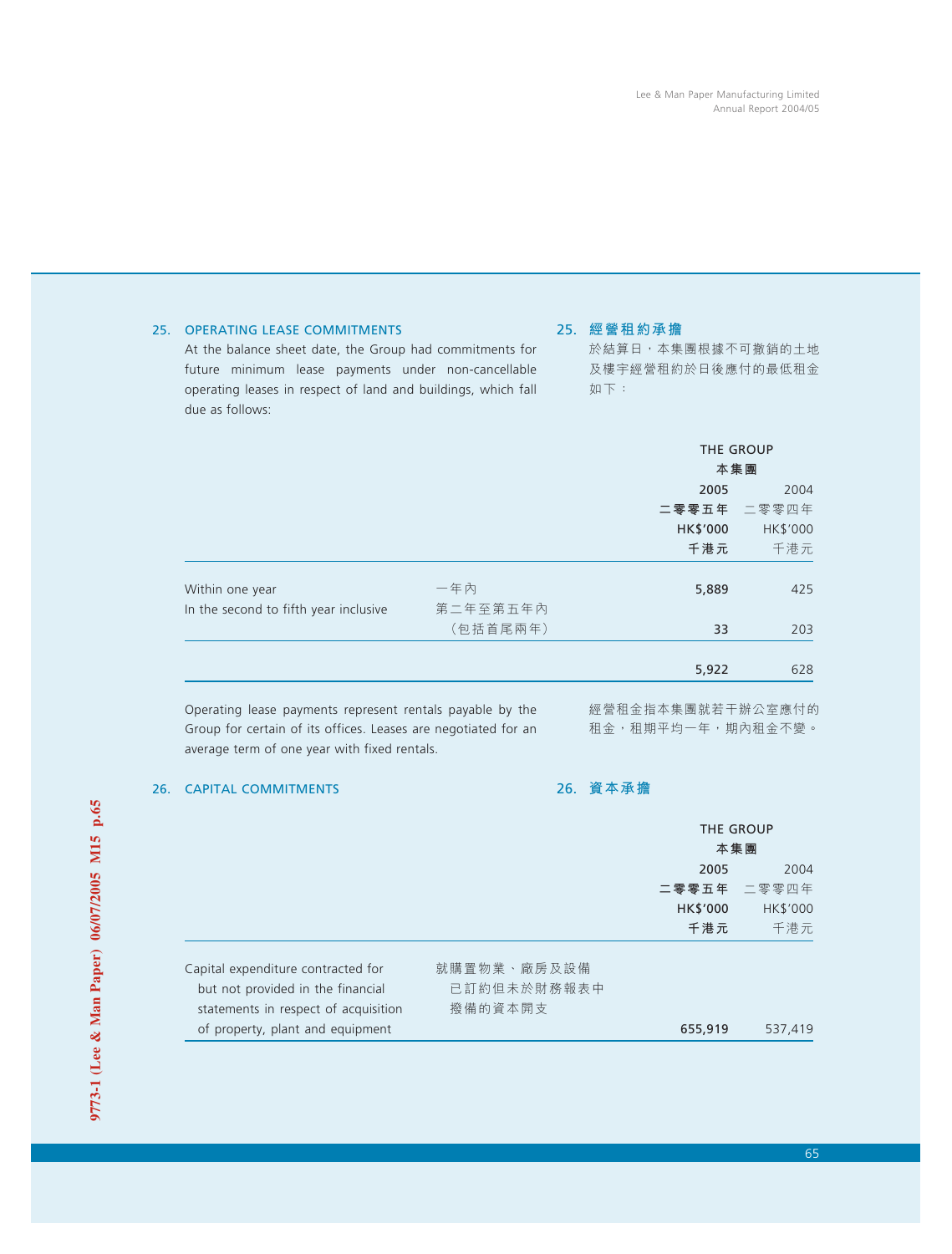For the year ended 31 March 2005 **by a strategies and the year ended 31 March 2005** by a strategies of the strategies and the strategies are strategies and the strategies are strategies and the strategies are strategies a

### 27. PLEDGE OF ASSETS

At the balance sheet date, banking facilities granted by certain banks to the Group were secured by the assets of the Group as follows:

## 27. **資產抵押**

於結算日,本集團獲若干銀行授出的銀 行備用額乃由本集團的下列資產作抵 押:

|                               |          | THE GROUP<br>本集團 |             |
|-------------------------------|----------|------------------|-------------|
|                               |          | 2005             | 2004        |
|                               |          |                  | 二零零五年 二零零四年 |
|                               |          | HK\$'000         | HK\$'000    |
|                               |          | 千港元              | 千港元         |
| Bank deposits                 | 銀行存款     | 1,055            |             |
| Property, plant and equipment | 物業、廠房及設備 |                  | 28,511      |
|                               |          | 1,055            | 28,511      |

## 28. NON-CASH TRANSACTIONS

During the year, part of the subscription amount payable by the ultimate holding company has been settled by the amount due to ultimate holding company. Further details are set out in notes 20 and 21(a).

In addition, part of the notes receivable was utilised to acquire account receivables amounted to US\$100,000 as mentioned in note 15.

#### 28. **非現金交易**

年內,最終控股公司支付的部份配售股 份金額已用作抵銷應付最終控股公司款 項,詳情載於附註20及21(a)。

另外,部份應收票據已用於附註15所 載之應收款項收購。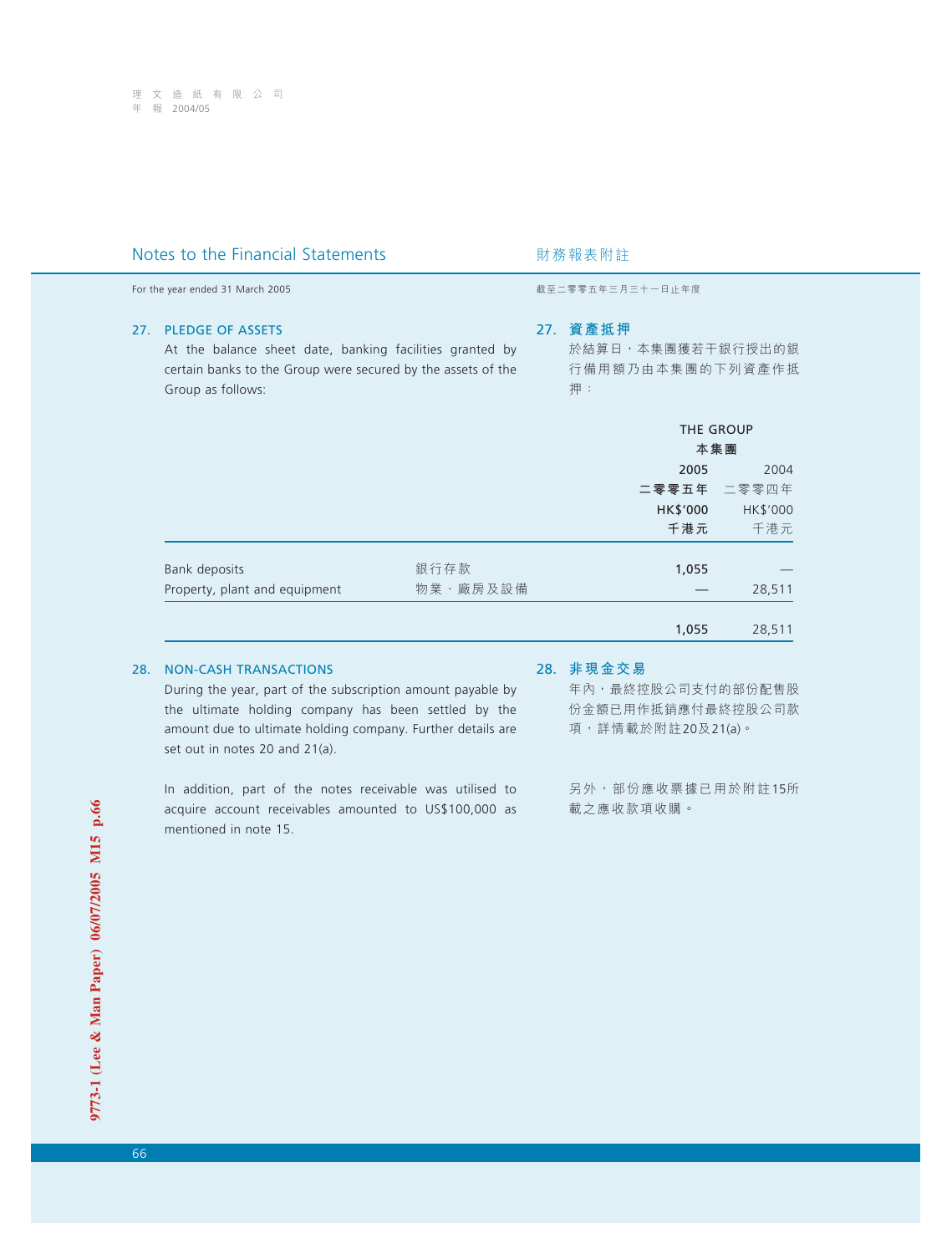## 29. CONTINGENT LIABILITIES

# 29. **或然負債**

|                           |          | <b>THE GROUP</b><br>本集團 |                 | THE COMPANY<br>本公司 |                 |  |
|---------------------------|----------|-------------------------|-----------------|--------------------|-----------------|--|
|                           |          |                         |                 |                    |                 |  |
|                           |          | 2005<br>2004            |                 | 2005               | 2004            |  |
|                           |          | 二零零五年                   | 二零零四年           | 二零零五年              | 二零零四年           |  |
|                           |          | <b>HK\$'000</b>         | <b>HK\$'000</b> | <b>HK\$'000</b>    | <b>HK\$'000</b> |  |
|                           |          | 千港元                     | 千港元             | 千港元                | 千港元             |  |
| Bills discounted with     | 具追溯權的貼現  |                         |                 |                    |                 |  |
| recourse                  | 票據       | 240,050                 | 158             |                    |                 |  |
| Guarantees given to banks | 就附屬公司獲授的 |                         |                 |                    |                 |  |
| in respect of banking     | 銀行備用額而向  |                         |                 |                    |                 |  |
| facilities extended to    | 銀行提供的擔保  |                         |                 |                    |                 |  |
| subsidiaries              |          |                         |                 | 2,409,056          | 1,387,359       |  |

#### 30. RETIREMENT BENEFITS PLANS

## (i) Plans for Hong Kong employees

## *Defined benefit plan*

The Group is a member of a defined benefit plan which was open to qualified employees of companies under the control of Fortune Star. In December 2000, all the then existing members of the defined benefit plan were enrolled into a MPF Scheme and their accrued benefits for the past services under the defined benefit plan were frozen as at 30 November 2000. The defined benefit plan was closed to new employees from December 2000 onwards.

## 30. **退休福利計劃**

# (i) 為香港僱員而設的計劃

## 界定利益計劃

本集團是一個界定利益計劃的成 員,該計劃供 Fortune Star 控制 的公司的合資格僱員參與。於二 零零零年十二月,界定利益計劃 當時所有成員轉為登記參與一項 強積金計劃,而彼等在界定利益 計劃內就過往服務所得的累計福 利於二零零零年十一月三十日被 凍結。自二零零零年十二月起, 界定利益計劃不再供新僱員選 擇。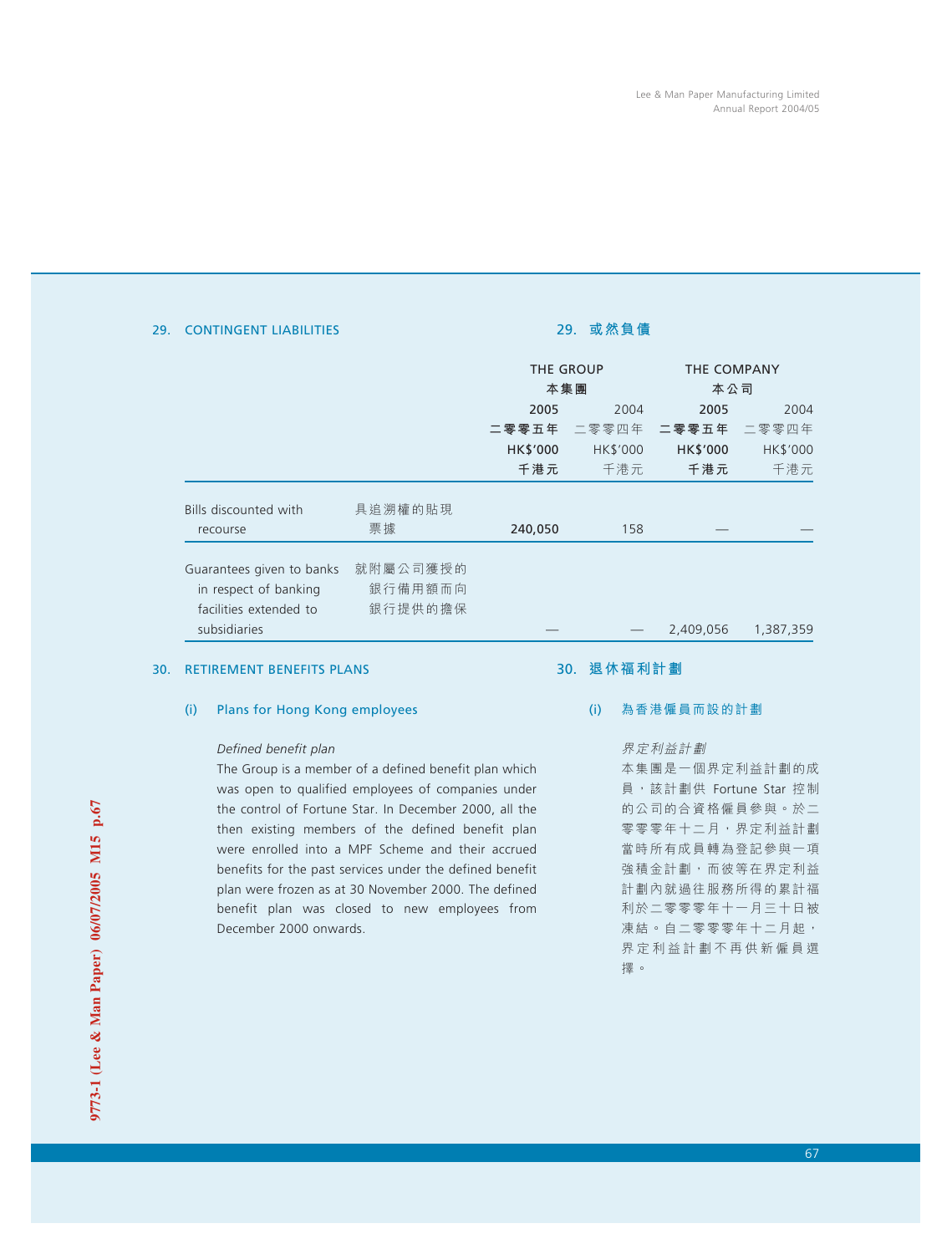### 30. RETIREMENT BENEFITS PLANS *(Continued)*

### (i) Plans for Hong Kong employees *(Continued)*

### *Defined benefit plan (Continued)*

Under the defined benefit plan, employees are entitled to retirement benefits varying between 0 and 100% of their salary as at 30 November 2000 multiplied by the pensionable service up to 30 November 2000 on attainment of a retirement age of 55. No other postretirement benefits are provided.

The most recent actuarial valuation of the plan assets and the present value of the defined benefit obligation was carried out as at 31 March 2005 by HSBC Life (International) Limited. The present value of the defined benefit obligation, the related current service cost and past service cost were measured using the projected unit credit method.

The main actuarial assumptions used were as follows:

For the year ended 31 March 2005 **by a strategies and the year ended 31 March 2005** by a strategies of the strategies and the strategies are strategies and the strategies are strategies and the strategies are strategies a

## 30. **退休福利計劃**(續)

(i) 為香港僱員而設的計劃(續)

界定利益計劃(續)

根據界定利益計劃,僱員於年屆 五十五歲退休之齡時可獲取的退 休福利相等於其於二零零零年十 一月三十日的薪金的零至100%不 等,乘以截至二零零零年十一月 三十日止的應計退休金的服務年 資。本集團並無提供其他退休後 福利。

計劃資產及界定利益承擔現值之 最近期精算估值,乃由滙豐人壽 保險(國際)有限公司於二零零五 年三月三十一日作出評估。界定 利益承擔現值、相關之現時服務 成本及過去的服務成本乃採用預 估單位利益法計算。

所用的主要精算假設如下:

|                                                      |          | 2005                        | 2004        |
|------------------------------------------------------|----------|-----------------------------|-------------|
|                                                      |          | per annum                   | per annum   |
|                                                      |          |                             | 二零零五年 二零零四年 |
|                                                      |          | 每年                          | 每年          |
| Discount rate                                        | 貼現率      | 5%                          | 5%          |
| Expected return on plan assets                       | 計劃資產預期回報 | 5%                          | 5%          |
| Expected rate of salary increases                    | 預期薪金增長率  | $0\%$                       | $0\%$       |
| The actuarial valuation showed that the market value |          | 根據精算估值顯示,於二零零五              |             |
| of plan accots at 31 March 2005 was HK\$1 546 000    |          | 在 三 日 二 十 — 日 , 計 劃 咨 產 的 市 |             |

of plan assets at 31 March 2005 was HK\$1,546,000 (2004: HK\$1,331,000).

計劃貨産的巾 場價值為1,546,000港元(二零零 四年:1,331,000港元)。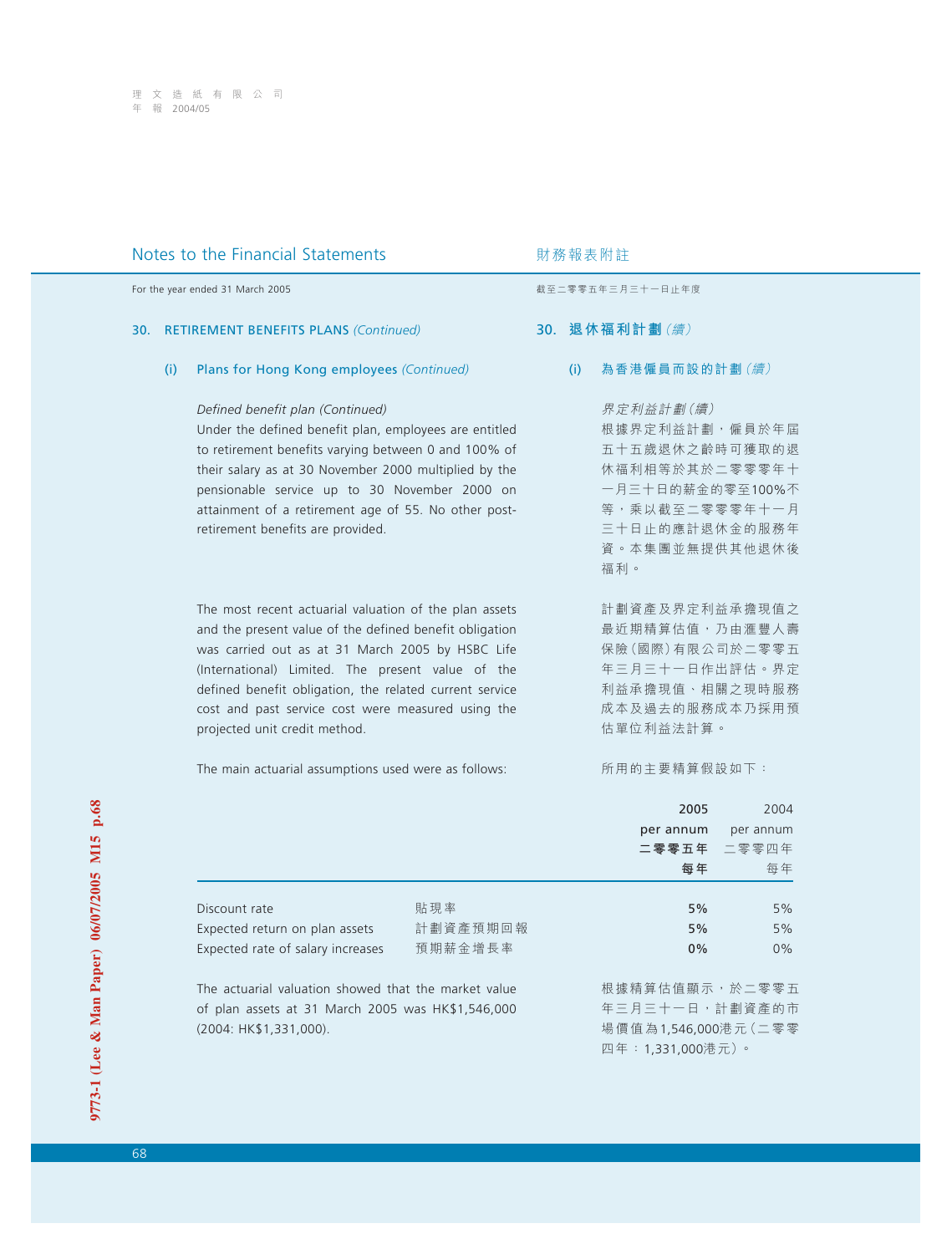|                                                                                                             | <b>RETIREMENT BENEFITS PLANS (Continued)</b>                                                                                                               |                             |     | 30. 退休福利計劃 (續)                                   |                                  |  |
|-------------------------------------------------------------------------------------------------------------|------------------------------------------------------------------------------------------------------------------------------------------------------------|-----------------------------|-----|--------------------------------------------------|----------------------------------|--|
| (i)                                                                                                         | Plans for Hong Kong employees (Continued)                                                                                                                  |                             | (i) | 為香港僱員而設的計劃(續)                                    |                                  |  |
|                                                                                                             | Defined benefit plan (Continued)<br>The credit recognised in the consolidated income<br>statement in respect of the defined benefit plan is as<br>follows: |                             |     | 界定利益計劃(續)<br>於綜合損益表就界定利益計劃確<br>認的支出如下:           |                                  |  |
|                                                                                                             |                                                                                                                                                            |                             |     | 2005<br>二零零五年<br>HK\$'000<br>千港元                 | 2004<br>二零零四年<br>HK\$'000<br>千港元 |  |
|                                                                                                             | Interest cost<br>Expected return on plan assets                                                                                                            | 利息成本<br>計劃資產預期回報            |     | 4<br>(70)                                        | 8<br>(67)                        |  |
|                                                                                                             | Total, included in other operating<br>income                                                                                                               | 總計(已計入其他經營收入)               |     | (66)                                             | (59)                             |  |
|                                                                                                             | The actual return on plan assets for the year was<br>HK\$69,000 (2004: HK\$71,000).                                                                        |                             |     | 計劃資產於本年度的實際回報為<br>69,000港元(二零零四年: 71,000<br>港元)。 |                                  |  |
| The amount included in the balance sheet in respect of<br>the Group's defined benefit assets is as follows: |                                                                                                                                                            |                             |     | 本集團的界定利益資產已列入資<br>產負債表的數額如下:                     |                                  |  |
|                                                                                                             |                                                                                                                                                            |                             |     | 2005<br>二零零五年<br>HK\$'000<br>千港元                 | 2004<br>二零零四年<br>HK\$'000<br>千港元 |  |
|                                                                                                             | Fair value of plan assets<br>Unrecognised actuarial gains<br>Present value of funded obligations                                                           | 計劃資產公平價值<br>未確認精算收益<br>供款現值 |     | 1,546<br>(80)<br>(146)                           | 1,331<br>(77)                    |  |
|                                                                                                             |                                                                                                                                                            |                             |     | 1,320                                            | 1,254                            |  |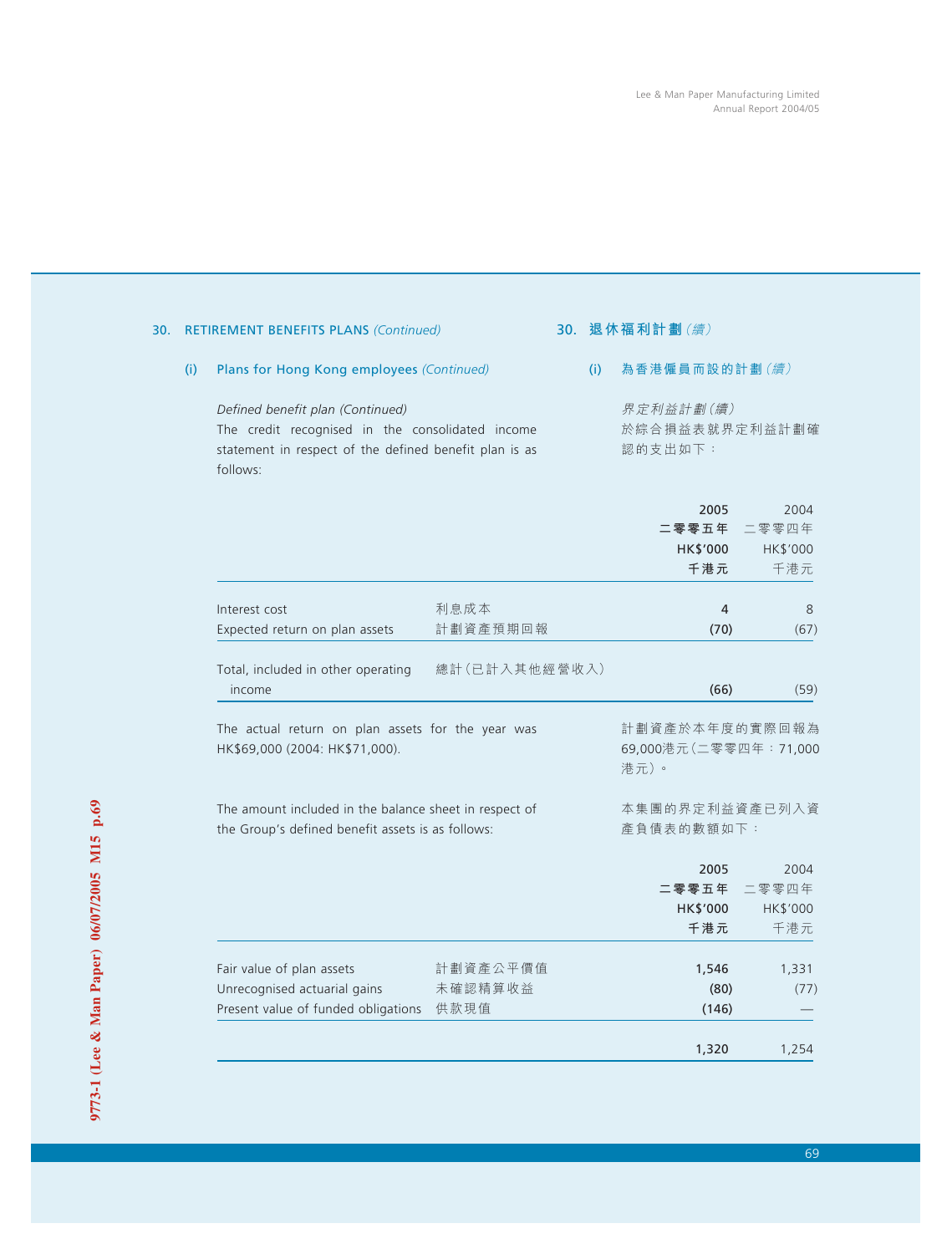| Notes to the Financial Statements |                                                                                                 |                                                                     |               | 財務報表附註           |     |                            |                                        |  |
|-----------------------------------|-------------------------------------------------------------------------------------------------|---------------------------------------------------------------------|---------------|------------------|-----|----------------------------|----------------------------------------|--|
|                                   |                                                                                                 | For the year ended 31 March 2005                                    |               | 截至二零零五年三月三十一日止年度 |     |                            |                                        |  |
|                                   | 30. RETIREMENT BENEFITS PLANS (Continued)                                                       |                                                                     |               |                  |     | 30. 退休福利計劃 (續)             |                                        |  |
|                                   | (i)                                                                                             | Plans for Hong Kong employees (Continued)                           |               |                  | (i) | 為香港僱員而設的計劃(續)              |                                        |  |
|                                   | Defined benefit plan (Continued)<br>Movements in the net assets in the year were as<br>follows: |                                                                     |               |                  |     | 界定利益計劃(續)<br>資產淨值於年內的變動如下: |                                        |  |
|                                   |                                                                                                 |                                                                     |               |                  |     | 2005<br>HK\$'000<br>千港元    | 2004<br>二零零五年 二零零四年<br>HK\$'000<br>千港元 |  |
|                                   |                                                                                                 | At beginning of the year<br>Amounts credited to income<br>statement | 年初<br>計入收入的數額 |                  |     | 1,254<br>66                | 1,195<br>59                            |  |
|                                   |                                                                                                 | At end of the year                                                  | 年終            |                  |     | 1,320                      | 1,254                                  |  |

## *Defined contribution plan*

The Group operates a MPF Scheme for all qualifying employees. The assets of the scheme are held separately from those of the Group, in funds under the control of trustees. The Group contributes the lower of HK\$1,000 or 5% of the relevant monthly payroll costs to the MPF Scheme.

## (ii) Plans for PRC employees

The employees employed in the PRC subsidiaries are members of the state-managed retirement benefits schemes operated by the PRC government. The PRC subsidiaries are required to contribute a certain percentage of their payroll to the retirement benefits schemes to fund the benefits. The only obligation of the Group with respect to the retirement benefits schemes is to make the required contributions under the schemes.

界定供款計劃

本集團為所有合資格僱員設立一 項強積金計劃。該計劃的資產與 本集團的資產分開持有,以及撥 入信託人管理的基金。本集團按 1,000港元或有關月薪成本的 5%,向強積金計劃供款。

## (ii) 為中國僱員而設的計劃

中國附屬公司聘用的僱員均參與 中國政府營辦的國家管理退休福 利計劃。中國附屬公司須按僱員 薪金的若干百分比,向退休福利 計劃供款,作為福利之用。本集 團對退休福利計劃的唯一責任就 是根據計劃規定供款。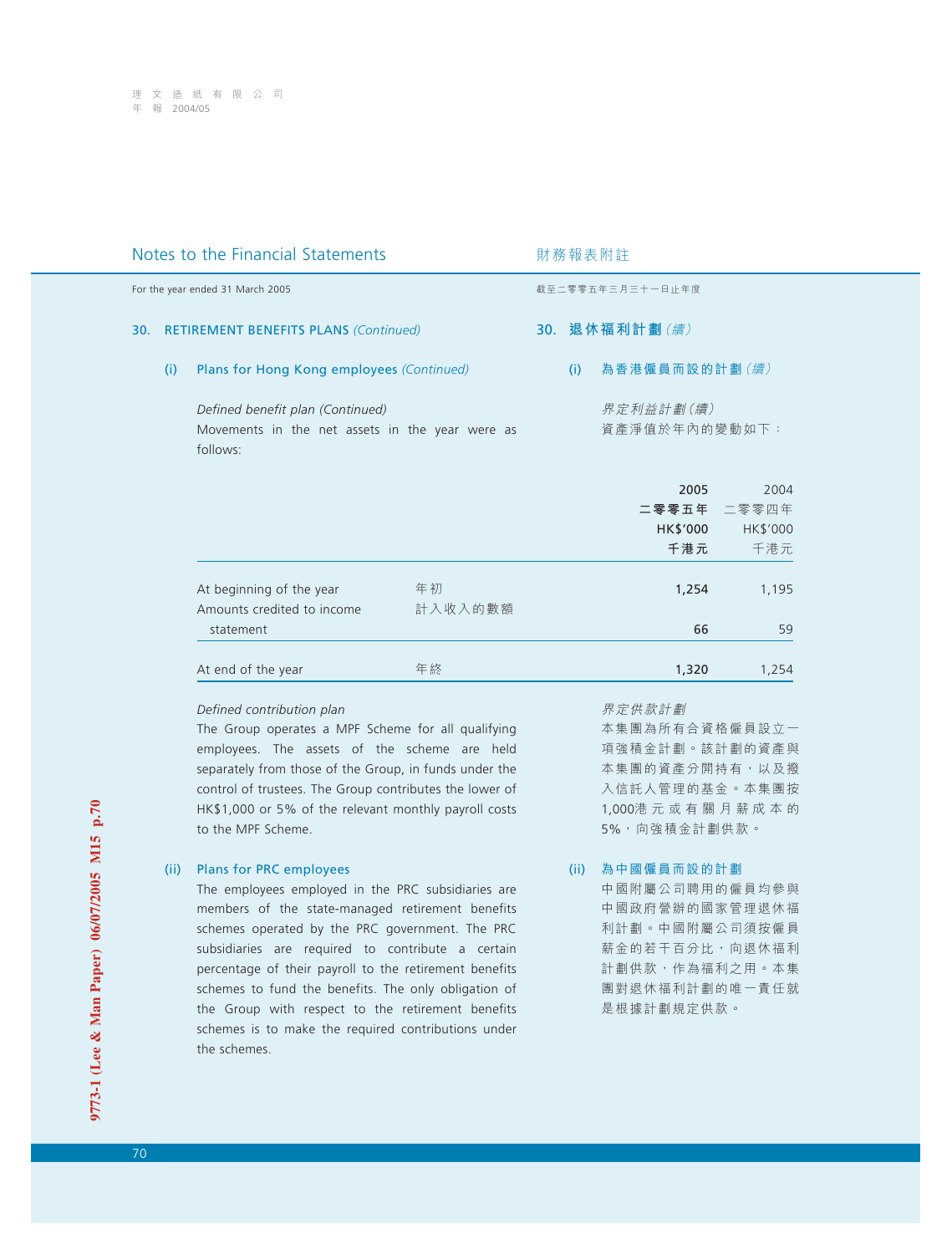# 31. CONNECTED TRANSACTIONS AND BALANCES

During the year, the Group had significant transactions and balances with connected persons at the balance sheet date as follows:

# 31. **關連交易及結餘**

年內,本集團與關連人士進行的重大交 易及於結算日的結餘如下:

|                                                                                                                                                                                                            |                                                                                                                                                                                                    |          |                                   | THE GROUP                                                 |          |
|------------------------------------------------------------------------------------------------------------------------------------------------------------------------------------------------------------|----------------------------------------------------------------------------------------------------------------------------------------------------------------------------------------------------|----------|-----------------------------------|-----------------------------------------------------------|----------|
|                                                                                                                                                                                                            |                                                                                                                                                                                                    |          |                                   | 本集團                                                       |          |
|                                                                                                                                                                                                            |                                                                                                                                                                                                    |          |                                   | 2005                                                      | 2004     |
|                                                                                                                                                                                                            | Nature of                                                                                                                                                                                          |          |                                   | 二零零五年                                                     | 二零零四年    |
| Name of party                                                                                                                                                                                              | Transactions/                                                                                                                                                                                      |          | <b>Notes</b>                      | HK\$'000                                                  | HK\$'000 |
| 關連人士名稱                                                                                                                                                                                                     | balance                                                                                                                                                                                            | 交易/結餘性質  | 附註                                | 千港元                                                       | 千港元      |
| Lee & Man Industrial                                                                                                                                                                                       | Finished goods sold                                                                                                                                                                                | 已售製成品    | (a)                               | 84,229                                                    | 79,767   |
| Manufacturing                                                                                                                                                                                              | Waste paper purchased                                                                                                                                                                              | 已購廢紙     | (b)                               | 6,986                                                     | 6,275    |
| 理文實業                                                                                                                                                                                                       | Steam sold                                                                                                                                                                                         | 已售蒸氣     | (c)                               | 1,560                                                     | 1,560    |
|                                                                                                                                                                                                            | Balance due from<br>Lee & Man Industrial                                                                                                                                                           | 應收理文實業結餘 |                                   |                                                           |          |
|                                                                                                                                                                                                            | Manufacturing                                                                                                                                                                                      |          |                                   | 612                                                       | 1,444    |
| Lee & Man Paper<br>Products Limited                                                                                                                                                                        | Licence fee paid                                                                                                                                                                                   | 已付許可權費   | (d)                               | 861                                                       | 783      |
| 理文紙品有限公司                                                                                                                                                                                                   |                                                                                                                                                                                                    |          |                                   |                                                           |          |
| Lee & Man Management<br>Company Limited<br>("Lee & Man                                                                                                                                                     | Management fee paid                                                                                                                                                                                | 已付管理費    | (e)                               | 399                                                       | 505      |
| Management")                                                                                                                                                                                               |                                                                                                                                                                                                    |          |                                   |                                                           |          |
| 理文管理有限公司                                                                                                                                                                                                   |                                                                                                                                                                                                    |          |                                   |                                                           |          |
| (「理文管理」)                                                                                                                                                                                                   |                                                                                                                                                                                                    |          |                                   |                                                           |          |
| Notes:                                                                                                                                                                                                     |                                                                                                                                                                                                    |          | 附註:                               |                                                           |          |
| (a)                                                                                                                                                                                                        | The prices were based on the monthly quote given by the Group<br>provided that the quote was not higher than the prevailing<br>market price at the time of such quotation.                         |          | (a)                               | 價格按本集團每月報價計算,惟報價不<br>得高於報價當時的市價。                          |          |
| The prices were based on the monthly quote given by Lee & Man<br>(b)<br>Industrial Manufacturing provided that the quote was not higher<br>than the prevailing market price at the time of such quotation. |                                                                                                                                                                                                    | (b)      | 價格按理文實業每月報價計算,惟報價<br>不得高於報價當時的市價。 |                                                           |          |
| (c)<br>the Group.                                                                                                                                                                                          | Lee & Man Industrial Manufacturing paid to the Group a monthly<br>fee of HK\$130,000 (which is approximately the cost of coal<br>incurred to produce steam in the past) for the supply of steam by |          | (c)                               | 理文實業就本集團供應蒸氣而向本集團<br>支付月費130,000港元(約相等於以往生<br>產蒸汽時的燃煤成本)。 |          |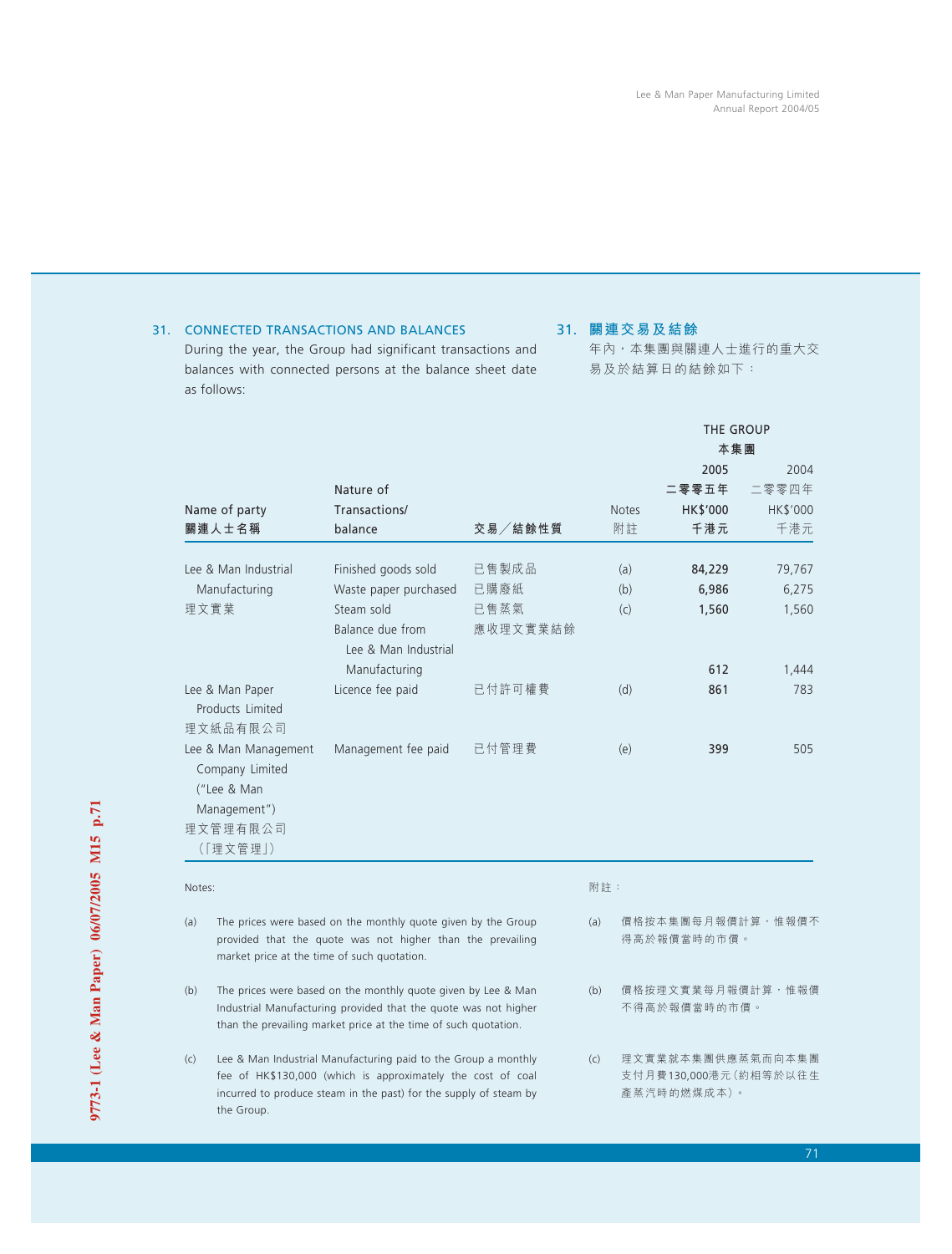## Notes to the Financial Statements **Notes** to the Financial Statements

For the year ended 31 March 2005 **by a strategies and the year ended 31 March 2005** by a strategies of the strategies and the strategies are strategies and the strategies are strategies and the strategies are strategies a

### 31. CONNECTED TRANSACTIONS AND BALANCES *(Continued)*

Notes: *(Continued)*

- (d) Lee & Man Paper Products Limited is an associate (as defined in the Listing Rules) of Fortune Star. The licence fees were charged in accordance with the relevant licence agreements.
- (e) Lee & Man Management is a subsidiary of Lee and Man Holding Limited ("Lee & Man Holding"). Lee & Man Holding is beneficially owned by Fortune Star which is an associate (as defined in the Listing Rules) of Trustcorp, a substantial shareholder of the Company. The management fee was charged at a fixed preagreed rate per month for the use of the administrative and secretarial services provided by Lee & Man Management and the right to use its premises as registered office.

In addition, the Company had issued shares to shareholders of the Company pursuant to a subscription agreement, details of which are set out in note 21.

Details of the balance with ultimate holding company are set out in note 20.

31. **關連交易及結餘**(續)

附註:(續)

- (d) 理文紙品有限公司是 Fortune Star 的聯 繫人士(定義見上市規則)。許可權費按 有關許可權協議計算收取。
- (e) 理文管理是 Lee and Man Holding Limited(「理文集團」)的附屬公司。理文 集團由 Fortune Star 實益擁有,而 Fortune Star 是本公司的主要股東 Trustcorp 的聯繫人士(定義見上市規 則)。管理月費按事先協定的價格收取, 作為使用理文管理所提供的行政及秘書 服務,以及有權使用其物業單位作為註 冊辦事處的費用。

此外,本公司亦根據集團重組發行股份 予本公司股東,有關詳情載於附註 21。

最終控股公司的結餘詳情載於附註 20。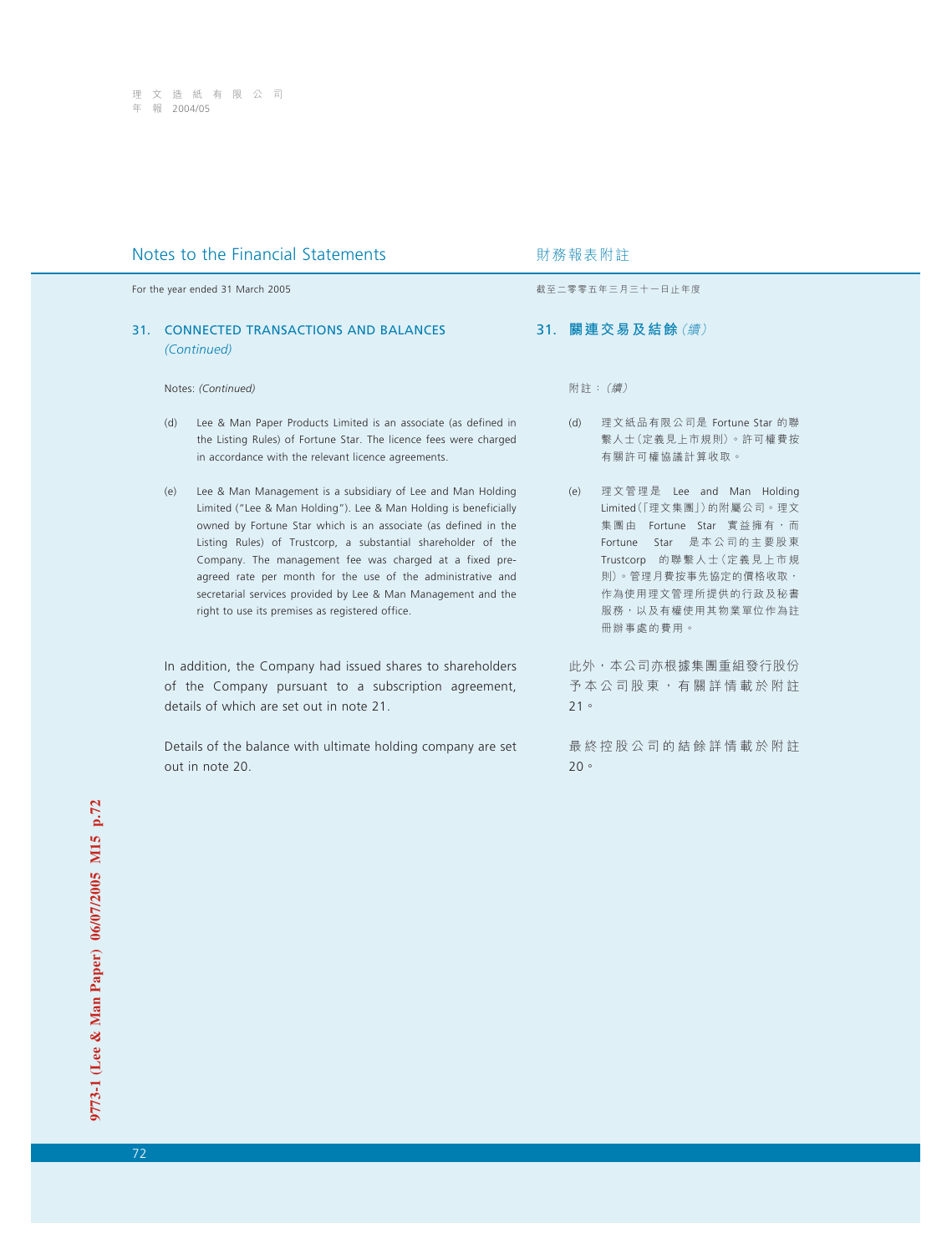## 32. PRINCIPAL SUBSIDIARIES

Details of the Company's principal subsidiaries, all of which were wholly-owned by the Company at 31 March 2005, are as follows:

## 32. **主要附屬公司**

本公司主要附屬公司(於二零零五年三 月三十一日均由本公司全資擁有)的詳 情如下:

| Name of subsidiary<br>附屬公司名稱                                                          | Place of incorporation<br>or establishment/<br>operations<br>註冊成立或成立<br>營運地點 | Nominal value of issued<br>and fully paid share<br>capital/registered capital<br>已發行及繳足股本<br>註冊股本面值 | Principal activities<br>主要業務            |  |
|---------------------------------------------------------------------------------------|------------------------------------------------------------------------------|-----------------------------------------------------------------------------------------------------|-----------------------------------------|--|
|                                                                                       |                                                                              |                                                                                                     |                                         |  |
| Able Advance International<br>Limited                                                 | British Virgin Islands<br>英屬處女群島                                             | Ordinary shares - US\$4<br>普通股 一 4美元                                                                | Investment holding<br>投資控股              |  |
| Lee & Man Industries<br>Company Limited                                               | British Virgin Islands<br>英屬處女群島                                             | Ordinary share - US\$1<br>普通股 一 1美元                                                                 | Investment holding<br>投資控股              |  |
| Lee & Man Paper<br>International Limited                                              | British Virgin Islands<br>英屬處女群島                                             | Ordinary shares - US\$100<br>普通股 一 100美元                                                            | Investment holding<br>投資控股              |  |
| Evergreen Trading<br>Company Limited                                                  | Malaysia<br>馬來西亞                                                             | Ordinary shares - US\$2<br>普通股 一 2美元                                                                | Procurement of<br>raw materials<br>採購原料 |  |
| Lee Kwok (Macao<br>Commercial Offshore)<br>Trading Limited<br>利國 (澳門離岸商業服務)<br>貿易有限公司 | Macau<br>澳門                                                                  | MOP100,000<br>澳門幣100,000元                                                                           | Procurement of<br>raw materials<br>採購原料 |  |
| Dongguan Lee & Man<br>Paper Factory Co., Ltd.<br>東莞理文造紙廠有限公司                          | PRC (note)<br>中國(附註)                                                         | Registered capital -<br>US\$118,480,000<br>註冊資本 一<br>118,480,000美元                                  | Manufacturing of<br>paper<br>造紙         |  |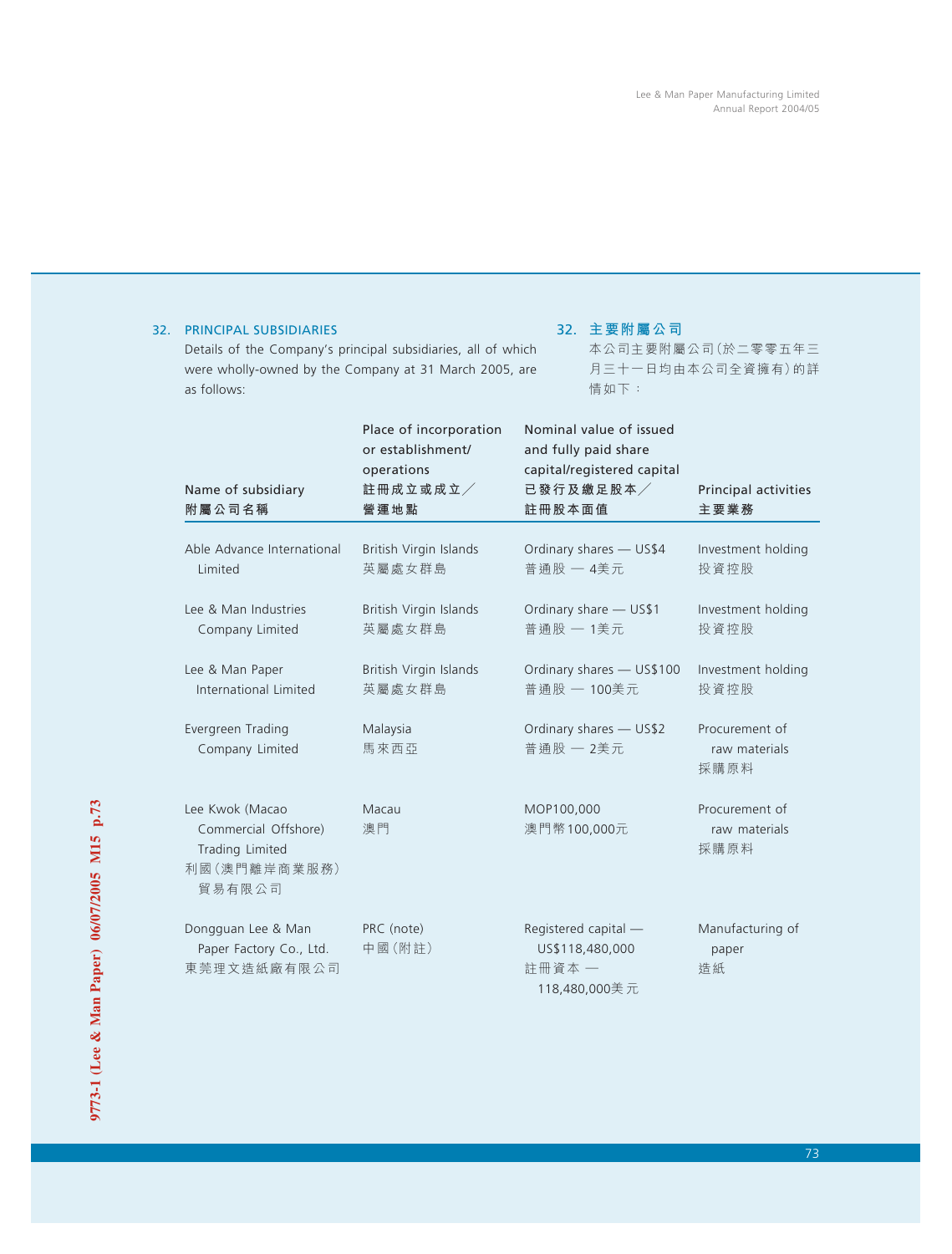## Notes to the Financial Statements **Notes** 财務報表附註

For the year ended 31 March 2005 截至二零零五年三月三十一日止年度

## 32. PRINCIPAL SUBSIDIARIES *(Continued)*

32. **主要附屬公司**(續)

|                                                                                                                                                                               | Place of incorporation<br>or establishment/<br>operations | Nominal value of issued<br>and fully paid share<br>capital/registered capital |                                 |  |
|-------------------------------------------------------------------------------------------------------------------------------------------------------------------------------|-----------------------------------------------------------|-------------------------------------------------------------------------------|---------------------------------|--|
| Name of subsidiary<br>附屬公司名稱                                                                                                                                                  | 註冊成立或成立<br>營運地點                                           | 已發行及繳足股本<br>註冊股本面值                                                            | Principal activities<br>主要業務    |  |
| Guangdong Lee & Man<br>Paper Manufacturing<br>Limited (formerly<br>known as Dongguan<br>Gaobo Lee & Man Paper<br>Manufacturing Limited)<br>廣東理文造紙有限公司<br>(前稱東莞高埗<br>理文造紙有限公司) | PRC (note)<br>中國(附註)                                      | Registered capital -<br>US\$6,514,000<br>註冊資本一<br>6,514,000美元                 | Manufacturing of<br>paper<br>造紙 |  |
| Jiangsu Lee & Man Paper<br>Manufacturing Company<br>Limited<br>江蘇理文造紙有限公司                                                                                                     | PRC (note)<br>中國(附註)                                      | Registered capital -<br>US\$90,000,000<br>註冊資本一<br>90,000,000美元               | Manufacturing of<br>paper<br>造紙 |  |
| Evergreen Pulp Inc.                                                                                                                                                           | United States of America<br>美國                            | Ordinary shares<br>$-$ US\$1,000<br>普通股 一 1,000美元                             | Manufacturing of<br>pulp<br>造漿  |  |
| Note: The companies are wholly foreign owned investment enterprises<br>established in the PRC.                                                                                | 企業。                                                       | 附註: 該等公司是於中國成立的全外商投資                                                          |                                 |  |
| With the exception of Able Advance International Limited, all<br>the subsidiaries are indirectly held.                                                                        | 除 了<br>Able<br>有的附屬公司。                                    | Advance<br>International<br>Limited 外, 所有附屬公司均為間接持                            |                                 |  |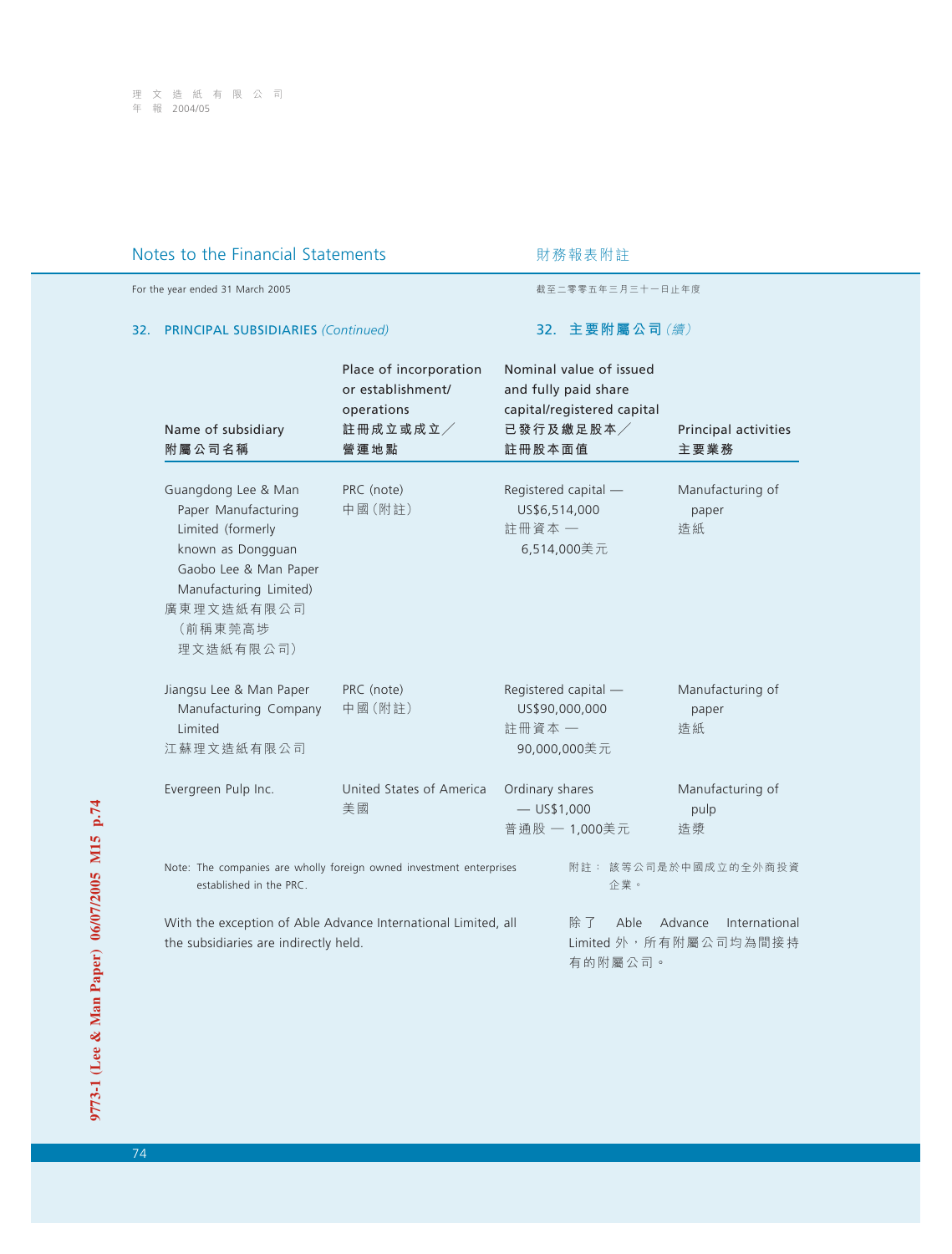## 32. PRINCIPAL SUBSIDIARIES *(Continued)*

The above table lists the subsidiaries of the Company which, in the opinion of the directors, principally affected the results or assets and liabilities of the Group. To give details of other subsidiaries would, in the opinion of the directors, result in particulars of excessive length.

None of the subsidiaries had any debt securities outstanding at the end of the year, or at any time during the year.

32. **主要附屬公司**(續)

董事認為,上表列出的本公司附屬公 司,乃主要影響本集團業績或資產與負 債的公司。董事認為,列出其他附屬公 司的詳情會使本附註過於冗長,故未有 列載有關資料。

於年結日或年內任何時間,各附屬公司 概無任何未償還的債務證券。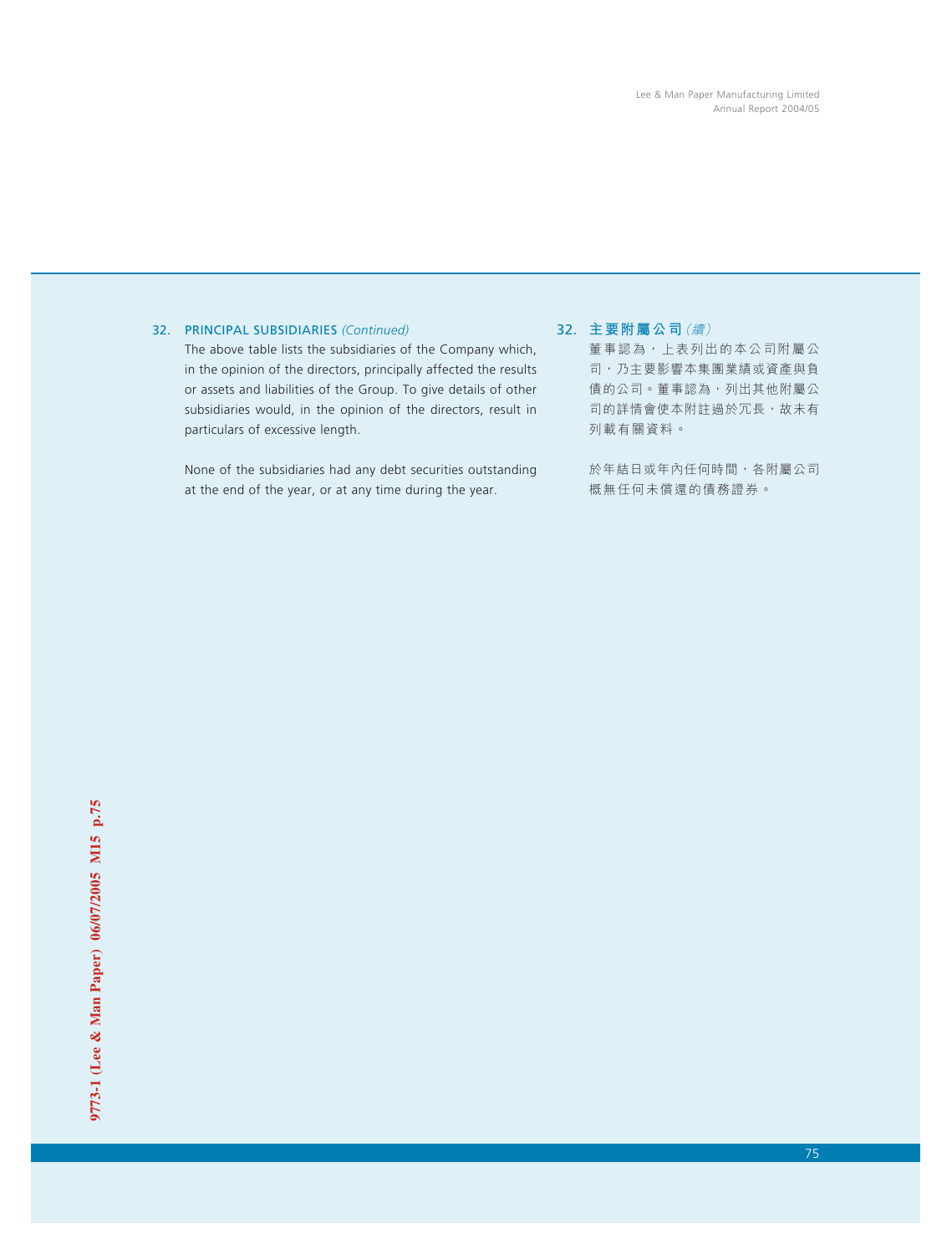# FINANCIAL SUMMARY **財務摘要**

報。

|                                                                                                                                                                                                                                                                                                                                                 |       | Year ended 31 March<br>截至三月三十一日止年度 |                 |                 |                                                                  |                                            |
|-------------------------------------------------------------------------------------------------------------------------------------------------------------------------------------------------------------------------------------------------------------------------------------------------------------------------------------------------|-------|------------------------------------|-----------------|-----------------|------------------------------------------------------------------|--------------------------------------------|
|                                                                                                                                                                                                                                                                                                                                                 |       | 2001                               | 2002            | 2003            | 2004                                                             | 2005                                       |
|                                                                                                                                                                                                                                                                                                                                                 |       | 二零零一年                              | 二零零二年           | 二零零三年           | 二零零四年                                                            | 二零零五年                                      |
|                                                                                                                                                                                                                                                                                                                                                 |       | HK\$'000                           | HK\$'000        | HK\$'000        | HK\$'000                                                         | HK\$'000                                   |
|                                                                                                                                                                                                                                                                                                                                                 |       | 千港元                                | 千港元             | 千港元             | 千港元                                                              | 千港元                                        |
| <b>RESULTS</b>                                                                                                                                                                                                                                                                                                                                  | 業績    |                                    |                 |                 |                                                                  |                                            |
| Turnover                                                                                                                                                                                                                                                                                                                                        | 營業額   | 512,853                            | 738,885         | 1,028,406       | 1,701,055                                                        | 2,771,423                                  |
| Profit before taxation                                                                                                                                                                                                                                                                                                                          | 除税前盈利 | 78,846                             | 175,520         | 215,076         | 290,128                                                          | 423,436                                    |
| Taxation                                                                                                                                                                                                                                                                                                                                        | 税項    | (4)                                |                 | (2,000)         | (5, 250)                                                         | (5,693)                                    |
| Profit for the year                                                                                                                                                                                                                                                                                                                             | 年度盈利  | 78,842                             | 175,520         | 213,076         | 284,878                                                          | 417,743                                    |
|                                                                                                                                                                                                                                                                                                                                                 |       |                                    |                 |                 |                                                                  |                                            |
|                                                                                                                                                                                                                                                                                                                                                 |       |                                    |                 | At 31 March     |                                                                  |                                            |
|                                                                                                                                                                                                                                                                                                                                                 |       |                                    |                 | 三月三十一日          |                                                                  |                                            |
|                                                                                                                                                                                                                                                                                                                                                 |       | 2001                               | 2002            | 2003            | 2004                                                             | 2005                                       |
|                                                                                                                                                                                                                                                                                                                                                 |       | 二零零一年                              | 二零零二年           | 二零零三年           | 二零零四年                                                            | 二零零五年                                      |
|                                                                                                                                                                                                                                                                                                                                                 |       | HK\$'000<br>千港元                    | HK\$'000<br>千港元 | HK\$'000<br>千港元 | HK\$'000<br>千港元                                                  | HK\$'000<br>千港元                            |
|                                                                                                                                                                                                                                                                                                                                                 |       |                                    |                 |                 |                                                                  |                                            |
| <b>ASSETS AND LIABILITIES</b>                                                                                                                                                                                                                                                                                                                   | 資產與負債 |                                    |                 |                 |                                                                  |                                            |
| Total assets                                                                                                                                                                                                                                                                                                                                    | 資產總值  | 934,258                            | 1,102,480       | 1,929,783       | 3,409,123                                                        | 4,113,393                                  |
| <b>Total liabilities</b>                                                                                                                                                                                                                                                                                                                        | 負債總額  | (814,080)                          | (807, 822)      | (1,435,267)     | (1, 505, 725)                                                    | (1,071,932)                                |
| Shareholders' funds                                                                                                                                                                                                                                                                                                                             | 股東資金  | 120,178                            | 294,658         | 494,516         | 1,903,398                                                        | 3,041,461                                  |
| Note: The Company was incorporated and registered as an exempted company<br>in the Cayman Islands on 21 May 2003 and became the holding<br>company of the Group as a result of a group reorganisation in<br>September 2003. The financial summary has been presented on the<br>basis that the Company had been the holding company of the Group |       |                                    | 附註:             |                 | 本公司於二零零三年五月二十一日於開曼群<br>股公司。財務摘要乃按本公司自最早呈報期<br>間開始一直是本集團控股公司的基準而呈 | 島註冊成立及登記為獲豁免公司,並因為集<br>團重組而於二零零三年九月成為本集團的控 |

9773-1 (Lee & Man Paper) 06/07/2005 M15 p.76 **9773-1 (Lee & Man Paper) 06/07/2005 M15 p.76**

from the beginning of the earliest period presented.